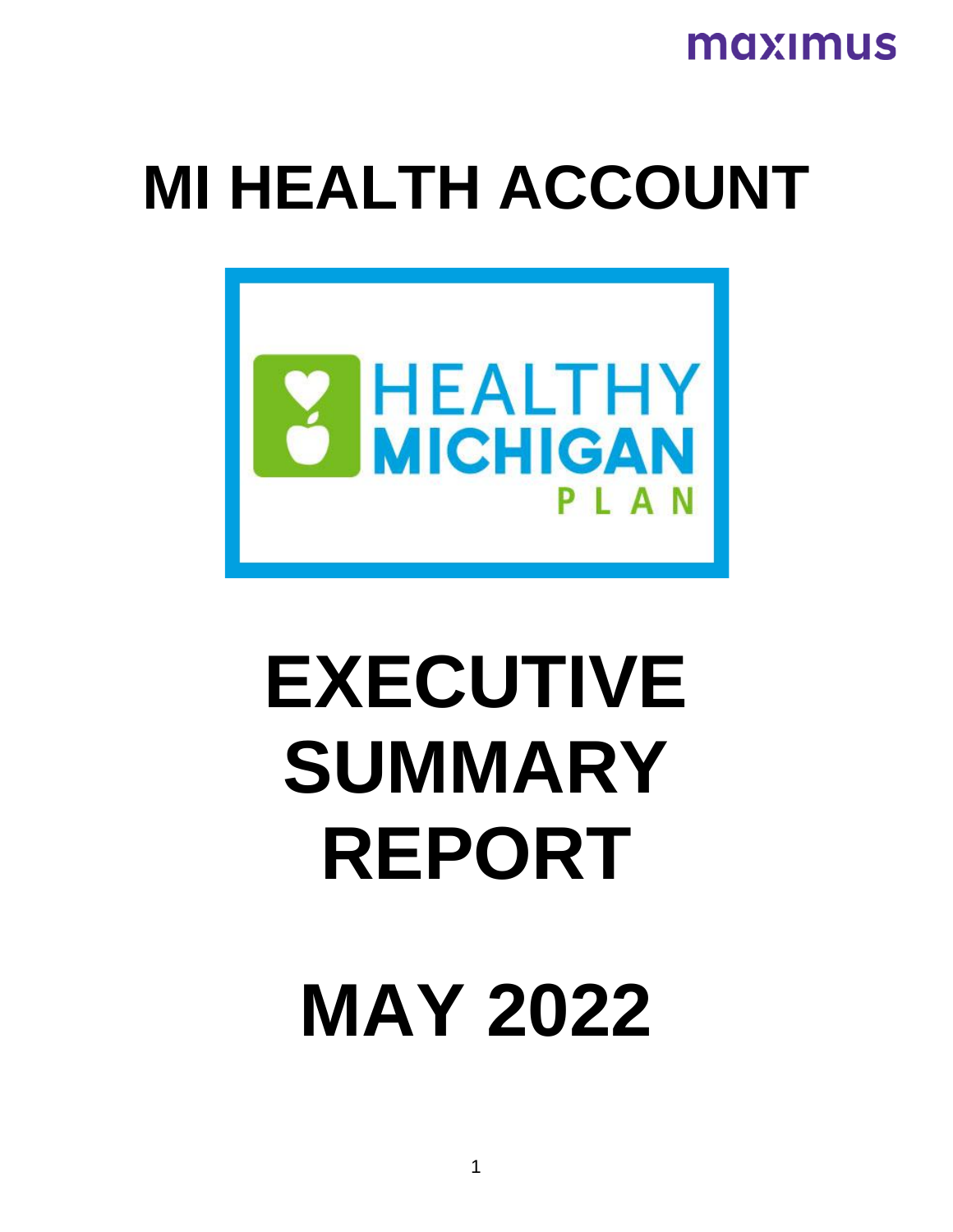#### **HEALTHY MICHIGAN PLAN MI HEALTH ACCOUNT: MAY 2022**

Maximus contracts with each Healthy Michigan Plan health plan to operate the MI Health Account (MIHA). The MIHA documents health care costs and payments for health plan members eligible for the Healthy Michigan Plan. Any amount the beneficiary owes to the MIHA is reflected in the quarterly statement that is mailed to the beneficiary. The MIHA quarterly statement shows the total amount owed for co-pays and/or contributions.

A co-pay is a fixed amount beneficiaries pay for a health care service. Before a beneficiary is enrolled in managed care, the beneficiary will pay any co-pays directly to their provider at the time of service. Once enrolled in managed care, co-pays for health plan covered services will be paid into the MIHA.

A contribution is the amount of money that is paid toward health care coverage. **Beneficiaries with incomes at or below 100% of the Federal Poverty Level (FPL) will NOT have a contribution.** Beneficiaries above 100% FPL are required to pay contributions that are based on income and family size. The quarterly statement informs beneficiaries what to pay for co-pays and contributions each month for the next three months, includes payment coupons with instructions on how to make a payment, as well as tips on how to reduce costs (Healthy Behavior incentives). The statement lists the services the beneficiary has received, the amount the beneficiary has paid, what amount they still need to pay, and the amount the health plan has paid.

#### Quarterly Statement Mailing Guidelines

- The first quarterly statement is mailed six months after a beneficiary joins a health plan. After that, quarterly statements are sent every three months.
- A beneficiary follows his or her own enrollment quarter based on their enrollment effective date**.**
- Quarterly statements are mailed by the  $15<sup>th</sup>$  calendar day of each month
- Statements are not mailed to beneficiaries if there are no health care services to display or payment due for a particular quarter.

Chart 1 displays the statement mailing activity for the past three months. Calendar year totals are through February 2022 and the program totals are from October 2014 to February 2022.

| <b>Chart 1: Account Statement Mailing</b>         |                                    |                                                          |                                                                        |                                                                                    |                                                                                 |  |
|---------------------------------------------------|------------------------------------|----------------------------------------------------------|------------------------------------------------------------------------|------------------------------------------------------------------------------------|---------------------------------------------------------------------------------|--|
| <b>Month</b><br><b>Statement</b><br><b>Mailed</b> | <b>Statements</b><br><b>Mailed</b> | <b>Statements</b><br><b>Requiring</b><br>a Copay<br>Only | <b>Statements</b><br><b>Requiring a</b><br><b>Contribution</b><br>Only | <b>Statements</b><br><b>Requiring a</b><br><b>Copay and</b><br><b>Contribution</b> | <b>Percentage of</b><br><b>Statements</b><br><b>Requiring</b><br><b>Payment</b> |  |
| <b>Dec-21</b>                                     | 156,462                            | 23,168                                                   | 12,287                                                                 | 10,019                                                                             | 29.06%                                                                          |  |
| $Jan-22$                                          | 154,523                            | 21,537                                                   | 12,393                                                                 | 9,623                                                                              | 28.19%                                                                          |  |
| Feb-22                                            | 148,796                            | 20,916                                                   | 11,921                                                                 | 9,097                                                                              | 28.18%                                                                          |  |
| <b>Calendar YTD</b>                               | 303,319                            | 42,453                                                   | 24,314                                                                 | 18,720                                                                             | 28.18%                                                                          |  |
| <b>Program Total</b>                              | 9,345,237                          | 1,691,434                                                | 848,751                                                                | 931,372                                                                            | 37.15%                                                                          |  |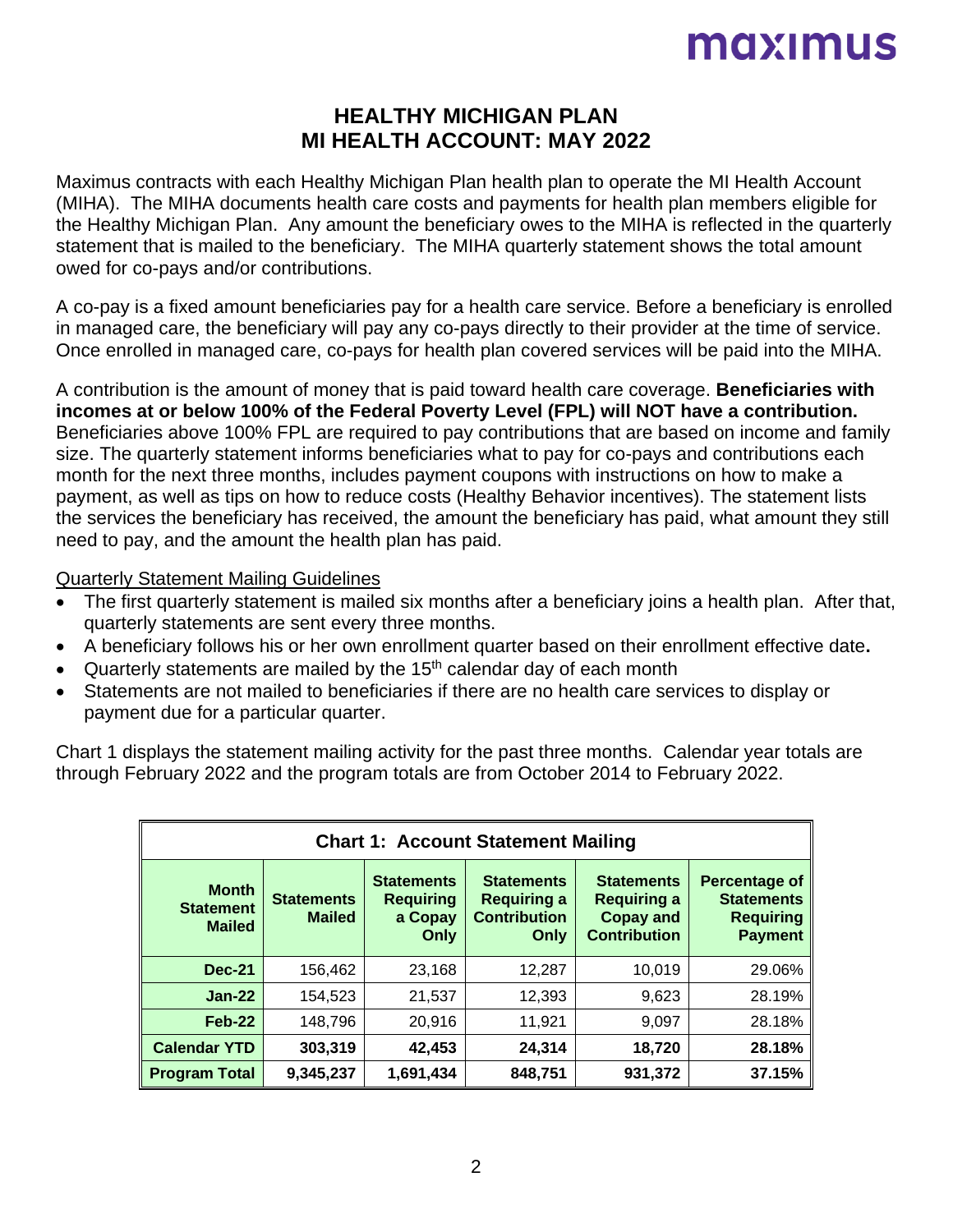#### **HEALTHY MICHIGAN PLAN MI HEALTH ACCOUNT: MAY 2022**

Payments for the MIHA are due on the 15<sup>th</sup> of the month following the month they were billed.

Chart 2 displays a collection history of the number of beneficiaries that have paid co-pays and contributions. Completed quarterly payment cycles are explained and reflected in Chart 3. Calendar year totals are through February 2022 and the program totals are from October 2014 through February 2022. Please note that beneficiaries that pay both co-pays and contributions will show in each chart.

|                                  | <b>Chart 2: Copays &amp; Contributions Paid</b> |                                    |                                        |                                                         |                                                         |  |  |
|----------------------------------|-------------------------------------------------|------------------------------------|----------------------------------------|---------------------------------------------------------|---------------------------------------------------------|--|--|
|                                  | Copays                                          |                                    |                                        |                                                         |                                                         |  |  |
| <b>Statement</b><br><b>Month</b> | Amount of<br>copays owed                        | Amount of<br>copays paid           | Percentage of<br>copays paid           | Number of<br>beneficiaries<br>who owed<br>copays        | Number of<br>beneficiaries<br>who paid<br>copays        |  |  |
| <b>Dec-21</b>                    | \$258,304.19                                    | \$63,793.43                        | 25%                                    | 33,187                                                  | 9,249                                                   |  |  |
| $Jan-22$                         | \$235,225.73                                    | \$55,959.19                        | 24%                                    | 31,160                                                  | 8,309                                                   |  |  |
| Feb-22                           | \$220,918.90                                    | \$49,473.84                        | 22%                                    | 30,013                                                  | 7,216                                                   |  |  |
| <b>Calendar YTD</b>              | 23%<br>\$456,144.63<br>\$105,433.03<br>61,173   |                                    |                                        |                                                         | 15,525                                                  |  |  |
| <b>Program Total</b>             | \$22,477,231.94                                 | \$9,062,948.59                     | 40%                                    | 2,622,806                                               | 1,283,115                                               |  |  |
|                                  |                                                 | <b>Contributions</b>               |                                        |                                                         |                                                         |  |  |
| <b>Statement</b><br><b>Month</b> | Amount of<br>contributions<br>owed              | Amount of<br>contributions<br>paid | Percentage of<br>contributions<br>paid | Number of<br>beneficiaries<br>who owed<br>contributions | Number of<br>beneficiaries<br>who paid<br>contributions |  |  |
| <b>Dec-21</b>                    | \$1,305,643.45                                  | \$113,066.43                       | 9%                                     | 22,306                                                  | 3,710                                                   |  |  |
| $Jan-22$                         | \$1,281,171.74                                  | \$97,321.36                        | 8%                                     | 22,016                                                  | 3,294                                                   |  |  |
| Feb-22                           | \$1,232,254.40                                  | \$92,681.13                        | 8%                                     | 21,018                                                  | 3,012                                                   |  |  |
| <b>Calendar YTD</b>              | \$2,513,426.14                                  | \$190,002.49                       | 8%                                     | 43,034                                                  | 6,306                                                   |  |  |
| <b>Program Total</b>             | \$111,511,558.86                                | \$25,679,574.76                    | 23%                                    | 1,780,123                                               | 754,970                                                 |  |  |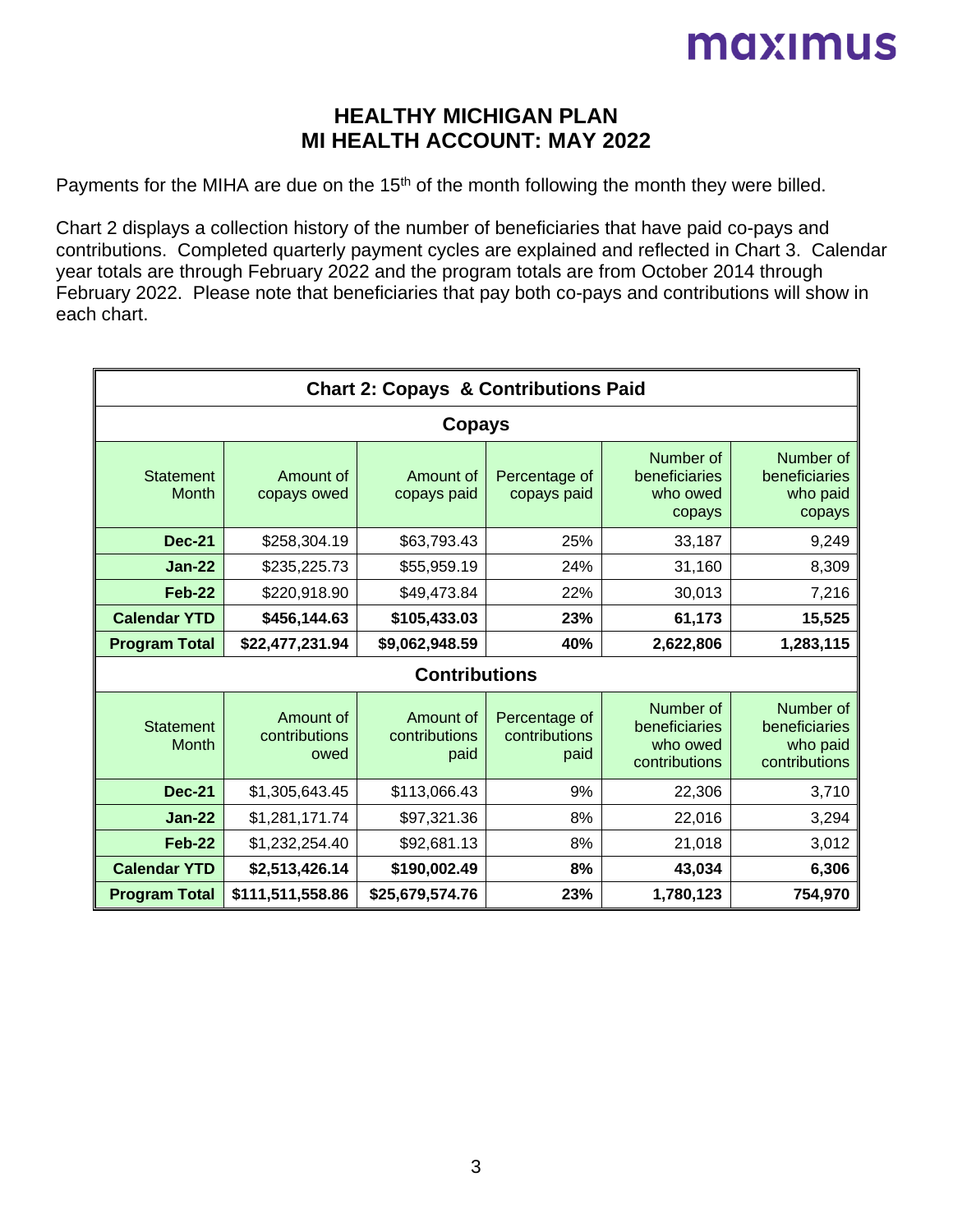

Chart 3 displays the total amount collected by completed quarter, by enrollment month. For example, beneficiaries who enrolled in May 2014 received their first quarterly statement in November 2014. These individuals had until February 2015 to pay in full, which constitutes a completed quarter. The Percentage Collected will change even in completed quarters because payments received are applied to the oldest invoice owed.

|                                   | <b>Chart 3: Quarterly Collection</b> |                              |                                   |                                       |  |  |
|-----------------------------------|--------------------------------------|------------------------------|-----------------------------------|---------------------------------------|--|--|
| <b>Enrollment</b><br><b>Month</b> | <b>Quarterly Pay Cycles</b>          | <b>Amount</b><br><b>Owed</b> | <b>Amount</b><br><b>Collected</b> | <b>Percentage</b><br><b>Collected</b> |  |  |
| 'APR-14                           | Oct 2014 - Dec 2014                  | \$23,281.87                  | \$18,109.45                       | 77.78%                                |  |  |
| <b>'APR-14</b>                    | Jan 2015 - Mar 2015                  | \$171,555.74                 | \$156,445.25                      | 91.19%                                |  |  |
| <b>'APR-14</b>                    | Apr 2015 - Jun 2015                  | \$143,009.57                 | \$129,594.58                      | 90.62%                                |  |  |
| <b>'APR-14</b>                    | Jul 2015 - Sep 2015                  | \$137,783.78                 | \$122,479.10                      | 88.89%                                |  |  |
| <b>'APR-14</b>                    | Oct 2015 - Dec 2015                  | \$125,249.29                 | \$113,118.69                      | 90.31%                                |  |  |
| 'APR-14                           | Jan 2016 - Mar 2016                  | \$109,834.12                 | \$102,433.42                      | 93.26%                                |  |  |
| <b>'APR-14</b>                    | Apr 2016 - Jun 2016                  | \$158,626.44                 | \$135,887.20                      | 85.66%                                |  |  |
| <b>'APR-14</b>                    | Jul 2016 - Sep 2016                  | \$110,689.78                 | \$96,069.09                       | 86.79%                                |  |  |
| 'APR-14                           | Oct 2016 - Dec 2016                  | \$142,507.98                 | \$124,666.62                      | 87.48%                                |  |  |
| <b>'APR-14</b>                    | Jan 2017 - Mar 2017                  | \$143,648.33                 | \$124,290.54                      | 86.52%                                |  |  |
| 'APR-14                           | Apr 2017 - Jun 2017                  | \$117,766.47                 | \$100,442.08                      | 85.29%                                |  |  |
| <b>'APR-14</b>                    | Jul 2017 - Sep 2017                  | \$100,115.39                 | \$85,023.76                       | 84.93%                                |  |  |
| 'APR-14                           | Oct 2017 - Dec 2017                  | \$100,028.02                 | \$85,493.80                       | 85.47%                                |  |  |
| <b>'APR-14</b>                    | Jan 2018 - Mar 2018                  | \$102,359.96                 | \$86,329.78                       | 84.34%                                |  |  |
| <b>'APR-14</b>                    | Apr 2018 - Jun 2018                  | \$64,431.65                  | \$52,843.61                       | 82.01%                                |  |  |
| <b>'APR-14</b>                    | Jul 2018 - Sep 2018                  | \$61,661.29                  | \$49,587.32                       | 80.42%                                |  |  |
| <b>'APR-14</b>                    | Oct 2018 - Dec 2018                  | \$67,107.36                  | \$52,872.01                       | 78.79%                                |  |  |
| 'APR-14                           | Jan 2019 - Mar 2019                  | \$79,647.43                  | \$58,837.41                       | 73.87%                                |  |  |
| <b>'APR-14</b>                    | Apr 2019 - Jun 2019                  | \$72,092.82                  | \$47,278.25                       | 65.58%                                |  |  |
| <b>'APR-14</b>                    | Jul 2019 - Sep 2019                  | \$67,888.38                  | \$40,859.70                       | 60.19%                                |  |  |
| <b>'APR-14</b>                    | Oct 2019 - Dec 2019                  | \$68,834.95                  | \$41,270.91                       | 59.96%                                |  |  |
| <b>'APR-14</b>                    | Jan 2020 - Mar 2020                  | \$41,836.68                  | \$25,010.09                       | 59.78%                                |  |  |
| 'APR-14                           | Apr 2020 - Jun 2020                  | \$33,072.70                  | \$19,828.34                       | 59.95%                                |  |  |
| <b>'APR-14</b>                    | Jul 2020 - Sep 2020                  | \$28,870.62                  | \$16,236.64                       | 56.24%                                |  |  |
| <b>'APR-14</b>                    | Oct 2020 - Dec 2020                  | \$24,169.65                  | \$12,996.11                       | 53.77%                                |  |  |
| <b>'APR-14</b>                    | Jan 2021 - Mar 2021                  | \$24,468.83                  | \$12,796.06                       | 52.30%                                |  |  |
| <b>'APR-14</b>                    | Apr 2021 - Jun 2021                  | \$22,290.69                  | \$9,248.18                        | 41.49%                                |  |  |
| 'APR-14                           | Jul 2021 - Sep 2021                  | \$20,656.79                  | \$7,184.89                        | 34.78%                                |  |  |
| <b>'APR-14</b>                    | Oct 2021 - Dec 2021                  | \$19,613.95                  | \$6,454.42                        | 32.91%                                |  |  |
| <b>'APR-14</b>                    | Jan 2022 - Mar 2022                  | \$18,530.17                  | \$5,503.42                        | 29.70%                                |  |  |
| <b>'MAY-14</b>                    | Nov 2014 - Jan 2015                  | \$31,069.95                  | \$29,355.00                       | 94.48%                                |  |  |
| <b>'MAY-14</b>                    | Feb 2015 - Apr 2015                  | \$48,783.66                  | \$45,533.97                       | 93.34%                                |  |  |
| <b>'MAY-14</b>                    | May 2015 - Jul 2015                  | \$38,930.75                  | \$36,468.78                       | 93.68%                                |  |  |
| <b>'MAY-14</b>                    | Aug 2015 - Oct 2015                  | \$35,573.67                  | \$33,356.50                       | 93.77%                                |  |  |
| <b>'MAY-14</b>                    | Nov 2015 - Jan 2016                  | \$32,796.96                  | \$31,452.84                       | 95.90%                                |  |  |
| <b>'MAY-14</b>                    | Feb 2016 - Apr 2016                  | \$30,022.55                  | \$29,020.78                       | 96.66%                                |  |  |
| <b>'MAY-14</b>                    | May 2016 - Jul 2016                  | \$37,809.88                  | \$34,093.77                       | 90.17%                                |  |  |
| <b>'MAY-14</b>                    | Aug 2016 - Oct 2016                  | \$32,821.11                  | \$30,308.54                       | 92.34%                                |  |  |
| <b>'MAY-14</b>                    | Nov 2016 - Jan 2017                  | \$37,780.94                  | \$35,058.59                       | 92.79%                                |  |  |
| 'MAY-14                           | Feb 2017 - Apr 2017                  | \$33,709.44                  | \$31,104.00                       | 92.27%                                |  |  |
| 'MAY-14                           | May 2017 - Jul 2017                  | \$28,612.49                  | \$26,277.90                       | 91.84%                                |  |  |
| <b>'MAY-14</b>                    | Aug 2017 - Oct 2017                  | \$28,456.78                  | \$25,765.05                       | 90.54%                                |  |  |
| <b>'MAY-14</b>                    | Nov 2017 - Jan 2018                  | \$26,850.76                  | \$24,539.68                       | 91.39%                                |  |  |
| <b>'MAY-14</b>                    | Feb 2018 - Apr 2018                  | \$26,896.62                  | \$24,317.74                       | 90.41%                                |  |  |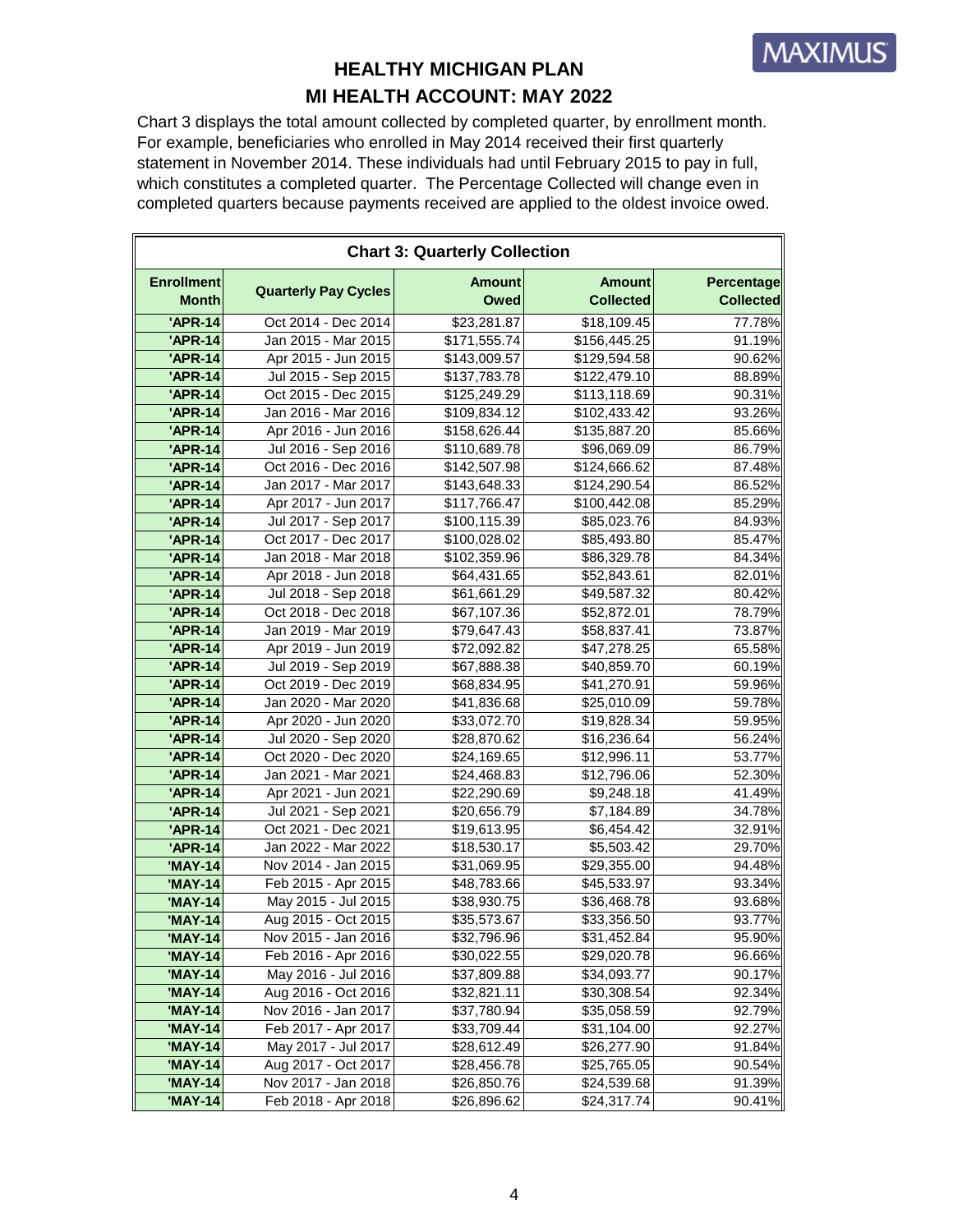| <b>Enrollment</b><br><b>Amount</b><br><b>Amount</b><br><b>Quarterly Pay Cycles</b><br><b>Collected</b><br><b>Month</b><br><b>Owed</b><br>May 2018 - Jul 2018<br>\$17,186.76<br>87.24%<br>'MAY-14<br>\$14,993.72<br>Aug 2018 - Oct 2018<br><b>'MAY-14</b><br>\$15,321.77<br>\$13,259.18<br>86.54%<br>Nov 2018 - Jan 2019<br><b>'MAY-14</b><br>\$14,960.76<br>\$17,373.62<br>Feb 2019 - Apr 2019<br>\$17,313.70<br>82.98%<br>'MAY-14<br>\$14,367.06<br>May 2019 - Jul 2019<br>\$14,400.15<br>\$10,592.30<br>'MAY-14<br>73.56%<br><b>'MAY-14</b><br>Aug 2019 - Oct 2019<br>71.59%<br>\$15,125.44<br>\$10,828.63<br>Nov 2019 - Jan 2020<br>'MAY-14<br>\$14,212.38<br>\$10,254.59<br>72.15%<br><b>'MAY-14</b><br>Feb 2020 - Apr 2020<br>\$9,655.21<br>\$6,895.37<br>71.42%<br>May 2020 - Jul 2020<br><b>'MAY-14</b><br>\$7,589.33<br>\$5,124.04<br>67.52%<br>Aug 2020 - Oct 2020<br>'MAY-14<br>\$6,688.00<br>\$4,351.32<br>65.06%<br>Nov 2020 - Jan 2021<br>'MAY-14<br>\$6,043.90<br>\$3,610.39<br>59.74%<br>Feb 2021 - Apr 2021<br>\$5,578.26<br>\$3,272.24<br>'MAY-14<br>58.66%<br>May 2021 - Jul 2021<br><b>'MAY-14</b><br>\$5,339.99<br>\$2,232.49<br>Aug 2021 - Oct 2021<br>\$2,113.24<br>41.65%<br>'MAY-14<br>\$5,073.22<br>Nov 2021 - Jan 2022<br>'MAY-14<br>\$4,532.24<br>\$1,701.80<br>37.55%<br>Feb 2022 - Apr 2022<br>\$1,477.42<br>40.90%<br>'MAY-14<br>\$3,611.88<br>Dec 2014 - Feb 2015<br>95.51%<br><b>'JUN-14</b><br>\$396,074.43<br>\$378,287.05<br>Mar 2015 - May 2015<br><b>'JUN-14</b><br>\$302,215.25<br>\$286,964.12<br>94.95%<br>Jun 2015 - Aug 2015<br>\$300,637.93<br>\$284,128.56<br><b>'JUN-14</b><br>Sep 2015 - Nov 2015<br><b>'JUN-14</b><br>94.21%<br>\$278,790.37<br>\$262,661.35<br>Dec 2015 - Feb 2016<br>\$191,778.21<br>96.22%<br><b>'JUN-14</b><br>\$184,535.96<br>Mar 2016 - May 2016<br><b>'JUN-14</b><br>\$228,400.15<br>\$209,546.62<br>91.75%<br>Jun 2016 - Aug 2016<br><b>'JUN-14</b><br>\$182,242.43<br>\$169,222.94<br>Sep 2016 - Nov 2016<br><b>'JUN-14</b><br>\$264,133.14<br>\$247,806.11<br>93.82%<br>Dec 2016 - Feb 2017<br>93.35%<br><b>'JUN-14</b><br>\$241,612.90<br>\$225,553.06<br><b>'JUN-14</b><br>Mar 2017 - May 2017<br>92.29%<br>\$210,900.47<br>\$194,648.76<br><b>'JUN-14</b><br>Jun 2017 - Aug 2017<br>\$187,032.13<br>\$171,850.23<br>Sep 2017 - Nov 2017<br><b>'JUN-14</b><br>\$184,597.34<br>\$168,092.21<br>Dec 2017 - Feb 2018<br><b>'JUN-14</b><br>\$164,406.48<br>\$151,070.90<br>90.03%<br>Mar 2018 - May 2018<br>\$158,796.23<br>\$142,966.13<br><b>'JUN-14</b><br>86.29%<br><b>'JUN-14</b><br>Jun 2018 - Aug 2018<br>\$123,371.05<br>\$106,457.36<br>Sep 2018 - Nov 2018<br><b>'JUN-14</b><br>\$123,581.45<br>\$105,882.85<br>Dec 2018 - Feb 2019<br><b>'JUN-14</b><br>\$116,575.20<br>\$97,979.46<br>84.05%<br>Mar 2019 - May 2019<br><b>'JUN-14</b><br>\$103,138.53<br>\$81,876.74<br>79.39%<br>Jun 2019 - Aug 2019<br>75.48%<br><b>'JUN-14</b><br>\$87,082.97<br>\$65,729.96<br>Sep 2019 - Nov 2019<br><b>'JUN-14</b><br>\$90,711.65<br>74.02%<br>\$67,146.91<br>Dec 2019 - Feb 2020<br><b>'JUN-14</b><br>\$74,270.09<br>\$55,067.27<br>74.14%<br>Mar 2020 - May 2020<br>\$38,106.84<br>72.67%<br><b>'JUN-14</b><br>\$52,437.27<br>Jun 2020 - Aug 2020<br><b>'JUN-14</b><br>\$46,348.53<br>\$32,753.65<br>70.67%<br><b>'JUN-14</b><br>Sep 2020 - Nov 2020<br>\$39,772.86<br>66.62%<br>\$26,495.70<br>Dec 2020 - Feb 2021<br><b>'JUN-14</b><br>\$38,600.25<br>\$24,893.01<br>64.49%<br><b>'JUN-14</b><br>Mar 2021 - May 2021<br>\$34,992.04<br>\$20,482.31<br>58.53%<br>Jun 2021 - Aug 2021<br>\$32,144.30<br>\$15,383.61<br>47.86%<br><b>'JUN-14</b><br>Sep 2021 - Nov 2021<br><b>'JUN-14</b><br>\$31,056.68<br>\$13,859.82<br>44.63%<br>Dec 2021 - Feb 2022<br>\$29,037.37<br>\$11,865.21<br>40.86%<br><b>'JUN-14</b><br>Mar 2022 - May 2022<br><b>'JUN-14</b><br>\$23,642.04<br>\$7,805.94<br>33.02%<br><b>'JUL-14</b><br>Jan 2015 - Mar 2015<br>\$272,104.18<br>\$285,141.40<br>95.43%<br>Apr 2015 - Jun 2015<br><b>'JUL-14</b><br>\$209,436.00<br>\$198,888.22<br>94.96%<br>Jul 2015 - Sep 2015<br><b>'JUL-14</b><br>\$199,690.66<br>\$187,244.90<br>93.77%<br><b>'JUL-14</b><br>Oct 2015 - Dec 2015<br>94.72%<br>\$178,324.13<br>\$168,909.10<br>Jan 2016 - Mar 2016<br><b>'JUL-14</b><br>\$153,247.79<br>\$147,732.79<br>96.40% | <b>Chart 3: Quarterly Collection</b> |                     |              |              |                                       |  |
|-------------------------------------------------------------------------------------------------------------------------------------------------------------------------------------------------------------------------------------------------------------------------------------------------------------------------------------------------------------------------------------------------------------------------------------------------------------------------------------------------------------------------------------------------------------------------------------------------------------------------------------------------------------------------------------------------------------------------------------------------------------------------------------------------------------------------------------------------------------------------------------------------------------------------------------------------------------------------------------------------------------------------------------------------------------------------------------------------------------------------------------------------------------------------------------------------------------------------------------------------------------------------------------------------------------------------------------------------------------------------------------------------------------------------------------------------------------------------------------------------------------------------------------------------------------------------------------------------------------------------------------------------------------------------------------------------------------------------------------------------------------------------------------------------------------------------------------------------------------------------------------------------------------------------------------------------------------------------------------------------------------------------------------------------------------------------------------------------------------------------------------------------------------------------------------------------------------------------------------------------------------------------------------------------------------------------------------------------------------------------------------------------------------------------------------------------------------------------------------------------------------------------------------------------------------------------------------------------------------------------------------------------------------------------------------------------------------------------------------------------------------------------------------------------------------------------------------------------------------------------------------------------------------------------------------------------------------------------------------------------------------------------------------------------------------------------------------------------------------------------------------------------------------------------------------------------------------------------------------------------------------------------------------------------------------------------------------------------------------------------------------------------------------------------------------------------------------------------------------------------------------------------------------------------------------------------------------------------------------------------------------------------------------------------------------------------------------------------------------------------------------------------------------------------------------------------------------------------------------------------------------------------------------------------------------------------------------------------------------------------------------------------------------------------------------------------------------------------------------------------------------------------------------------------------------------------------------------------------------------------------------------------------------------------------------|--------------------------------------|---------------------|--------------|--------------|---------------------------------------|--|
|                                                                                                                                                                                                                                                                                                                                                                                                                                                                                                                                                                                                                                                                                                                                                                                                                                                                                                                                                                                                                                                                                                                                                                                                                                                                                                                                                                                                                                                                                                                                                                                                                                                                                                                                                                                                                                                                                                                                                                                                                                                                                                                                                                                                                                                                                                                                                                                                                                                                                                                                                                                                                                                                                                                                                                                                                                                                                                                                                                                                                                                                                                                                                                                                                                                                                                                                                                                                                                                                                                                                                                                                                                                                                                                                                                                                                                                                                                                                                                                                                                                                                                                                                                                                                                                                                                             |                                      |                     |              |              | <b>Percentage</b><br><b>Collected</b> |  |
|                                                                                                                                                                                                                                                                                                                                                                                                                                                                                                                                                                                                                                                                                                                                                                                                                                                                                                                                                                                                                                                                                                                                                                                                                                                                                                                                                                                                                                                                                                                                                                                                                                                                                                                                                                                                                                                                                                                                                                                                                                                                                                                                                                                                                                                                                                                                                                                                                                                                                                                                                                                                                                                                                                                                                                                                                                                                                                                                                                                                                                                                                                                                                                                                                                                                                                                                                                                                                                                                                                                                                                                                                                                                                                                                                                                                                                                                                                                                                                                                                                                                                                                                                                                                                                                                                                             |                                      |                     |              |              |                                       |  |
|                                                                                                                                                                                                                                                                                                                                                                                                                                                                                                                                                                                                                                                                                                                                                                                                                                                                                                                                                                                                                                                                                                                                                                                                                                                                                                                                                                                                                                                                                                                                                                                                                                                                                                                                                                                                                                                                                                                                                                                                                                                                                                                                                                                                                                                                                                                                                                                                                                                                                                                                                                                                                                                                                                                                                                                                                                                                                                                                                                                                                                                                                                                                                                                                                                                                                                                                                                                                                                                                                                                                                                                                                                                                                                                                                                                                                                                                                                                                                                                                                                                                                                                                                                                                                                                                                                             |                                      |                     |              |              |                                       |  |
|                                                                                                                                                                                                                                                                                                                                                                                                                                                                                                                                                                                                                                                                                                                                                                                                                                                                                                                                                                                                                                                                                                                                                                                                                                                                                                                                                                                                                                                                                                                                                                                                                                                                                                                                                                                                                                                                                                                                                                                                                                                                                                                                                                                                                                                                                                                                                                                                                                                                                                                                                                                                                                                                                                                                                                                                                                                                                                                                                                                                                                                                                                                                                                                                                                                                                                                                                                                                                                                                                                                                                                                                                                                                                                                                                                                                                                                                                                                                                                                                                                                                                                                                                                                                                                                                                                             |                                      |                     |              |              | 86.11%                                |  |
|                                                                                                                                                                                                                                                                                                                                                                                                                                                                                                                                                                                                                                                                                                                                                                                                                                                                                                                                                                                                                                                                                                                                                                                                                                                                                                                                                                                                                                                                                                                                                                                                                                                                                                                                                                                                                                                                                                                                                                                                                                                                                                                                                                                                                                                                                                                                                                                                                                                                                                                                                                                                                                                                                                                                                                                                                                                                                                                                                                                                                                                                                                                                                                                                                                                                                                                                                                                                                                                                                                                                                                                                                                                                                                                                                                                                                                                                                                                                                                                                                                                                                                                                                                                                                                                                                                             |                                      |                     |              |              |                                       |  |
|                                                                                                                                                                                                                                                                                                                                                                                                                                                                                                                                                                                                                                                                                                                                                                                                                                                                                                                                                                                                                                                                                                                                                                                                                                                                                                                                                                                                                                                                                                                                                                                                                                                                                                                                                                                                                                                                                                                                                                                                                                                                                                                                                                                                                                                                                                                                                                                                                                                                                                                                                                                                                                                                                                                                                                                                                                                                                                                                                                                                                                                                                                                                                                                                                                                                                                                                                                                                                                                                                                                                                                                                                                                                                                                                                                                                                                                                                                                                                                                                                                                                                                                                                                                                                                                                                                             |                                      |                     |              |              |                                       |  |
|                                                                                                                                                                                                                                                                                                                                                                                                                                                                                                                                                                                                                                                                                                                                                                                                                                                                                                                                                                                                                                                                                                                                                                                                                                                                                                                                                                                                                                                                                                                                                                                                                                                                                                                                                                                                                                                                                                                                                                                                                                                                                                                                                                                                                                                                                                                                                                                                                                                                                                                                                                                                                                                                                                                                                                                                                                                                                                                                                                                                                                                                                                                                                                                                                                                                                                                                                                                                                                                                                                                                                                                                                                                                                                                                                                                                                                                                                                                                                                                                                                                                                                                                                                                                                                                                                                             |                                      |                     |              |              |                                       |  |
|                                                                                                                                                                                                                                                                                                                                                                                                                                                                                                                                                                                                                                                                                                                                                                                                                                                                                                                                                                                                                                                                                                                                                                                                                                                                                                                                                                                                                                                                                                                                                                                                                                                                                                                                                                                                                                                                                                                                                                                                                                                                                                                                                                                                                                                                                                                                                                                                                                                                                                                                                                                                                                                                                                                                                                                                                                                                                                                                                                                                                                                                                                                                                                                                                                                                                                                                                                                                                                                                                                                                                                                                                                                                                                                                                                                                                                                                                                                                                                                                                                                                                                                                                                                                                                                                                                             |                                      |                     |              |              |                                       |  |
|                                                                                                                                                                                                                                                                                                                                                                                                                                                                                                                                                                                                                                                                                                                                                                                                                                                                                                                                                                                                                                                                                                                                                                                                                                                                                                                                                                                                                                                                                                                                                                                                                                                                                                                                                                                                                                                                                                                                                                                                                                                                                                                                                                                                                                                                                                                                                                                                                                                                                                                                                                                                                                                                                                                                                                                                                                                                                                                                                                                                                                                                                                                                                                                                                                                                                                                                                                                                                                                                                                                                                                                                                                                                                                                                                                                                                                                                                                                                                                                                                                                                                                                                                                                                                                                                                                             |                                      |                     |              |              |                                       |  |
|                                                                                                                                                                                                                                                                                                                                                                                                                                                                                                                                                                                                                                                                                                                                                                                                                                                                                                                                                                                                                                                                                                                                                                                                                                                                                                                                                                                                                                                                                                                                                                                                                                                                                                                                                                                                                                                                                                                                                                                                                                                                                                                                                                                                                                                                                                                                                                                                                                                                                                                                                                                                                                                                                                                                                                                                                                                                                                                                                                                                                                                                                                                                                                                                                                                                                                                                                                                                                                                                                                                                                                                                                                                                                                                                                                                                                                                                                                                                                                                                                                                                                                                                                                                                                                                                                                             |                                      |                     |              |              |                                       |  |
|                                                                                                                                                                                                                                                                                                                                                                                                                                                                                                                                                                                                                                                                                                                                                                                                                                                                                                                                                                                                                                                                                                                                                                                                                                                                                                                                                                                                                                                                                                                                                                                                                                                                                                                                                                                                                                                                                                                                                                                                                                                                                                                                                                                                                                                                                                                                                                                                                                                                                                                                                                                                                                                                                                                                                                                                                                                                                                                                                                                                                                                                                                                                                                                                                                                                                                                                                                                                                                                                                                                                                                                                                                                                                                                                                                                                                                                                                                                                                                                                                                                                                                                                                                                                                                                                                                             |                                      |                     |              |              |                                       |  |
|                                                                                                                                                                                                                                                                                                                                                                                                                                                                                                                                                                                                                                                                                                                                                                                                                                                                                                                                                                                                                                                                                                                                                                                                                                                                                                                                                                                                                                                                                                                                                                                                                                                                                                                                                                                                                                                                                                                                                                                                                                                                                                                                                                                                                                                                                                                                                                                                                                                                                                                                                                                                                                                                                                                                                                                                                                                                                                                                                                                                                                                                                                                                                                                                                                                                                                                                                                                                                                                                                                                                                                                                                                                                                                                                                                                                                                                                                                                                                                                                                                                                                                                                                                                                                                                                                                             |                                      |                     |              |              |                                       |  |
|                                                                                                                                                                                                                                                                                                                                                                                                                                                                                                                                                                                                                                                                                                                                                                                                                                                                                                                                                                                                                                                                                                                                                                                                                                                                                                                                                                                                                                                                                                                                                                                                                                                                                                                                                                                                                                                                                                                                                                                                                                                                                                                                                                                                                                                                                                                                                                                                                                                                                                                                                                                                                                                                                                                                                                                                                                                                                                                                                                                                                                                                                                                                                                                                                                                                                                                                                                                                                                                                                                                                                                                                                                                                                                                                                                                                                                                                                                                                                                                                                                                                                                                                                                                                                                                                                                             |                                      |                     |              |              |                                       |  |
|                                                                                                                                                                                                                                                                                                                                                                                                                                                                                                                                                                                                                                                                                                                                                                                                                                                                                                                                                                                                                                                                                                                                                                                                                                                                                                                                                                                                                                                                                                                                                                                                                                                                                                                                                                                                                                                                                                                                                                                                                                                                                                                                                                                                                                                                                                                                                                                                                                                                                                                                                                                                                                                                                                                                                                                                                                                                                                                                                                                                                                                                                                                                                                                                                                                                                                                                                                                                                                                                                                                                                                                                                                                                                                                                                                                                                                                                                                                                                                                                                                                                                                                                                                                                                                                                                                             |                                      |                     |              |              | 41.81%                                |  |
|                                                                                                                                                                                                                                                                                                                                                                                                                                                                                                                                                                                                                                                                                                                                                                                                                                                                                                                                                                                                                                                                                                                                                                                                                                                                                                                                                                                                                                                                                                                                                                                                                                                                                                                                                                                                                                                                                                                                                                                                                                                                                                                                                                                                                                                                                                                                                                                                                                                                                                                                                                                                                                                                                                                                                                                                                                                                                                                                                                                                                                                                                                                                                                                                                                                                                                                                                                                                                                                                                                                                                                                                                                                                                                                                                                                                                                                                                                                                                                                                                                                                                                                                                                                                                                                                                                             |                                      |                     |              |              |                                       |  |
|                                                                                                                                                                                                                                                                                                                                                                                                                                                                                                                                                                                                                                                                                                                                                                                                                                                                                                                                                                                                                                                                                                                                                                                                                                                                                                                                                                                                                                                                                                                                                                                                                                                                                                                                                                                                                                                                                                                                                                                                                                                                                                                                                                                                                                                                                                                                                                                                                                                                                                                                                                                                                                                                                                                                                                                                                                                                                                                                                                                                                                                                                                                                                                                                                                                                                                                                                                                                                                                                                                                                                                                                                                                                                                                                                                                                                                                                                                                                                                                                                                                                                                                                                                                                                                                                                                             |                                      |                     |              |              |                                       |  |
|                                                                                                                                                                                                                                                                                                                                                                                                                                                                                                                                                                                                                                                                                                                                                                                                                                                                                                                                                                                                                                                                                                                                                                                                                                                                                                                                                                                                                                                                                                                                                                                                                                                                                                                                                                                                                                                                                                                                                                                                                                                                                                                                                                                                                                                                                                                                                                                                                                                                                                                                                                                                                                                                                                                                                                                                                                                                                                                                                                                                                                                                                                                                                                                                                                                                                                                                                                                                                                                                                                                                                                                                                                                                                                                                                                                                                                                                                                                                                                                                                                                                                                                                                                                                                                                                                                             |                                      |                     |              |              |                                       |  |
|                                                                                                                                                                                                                                                                                                                                                                                                                                                                                                                                                                                                                                                                                                                                                                                                                                                                                                                                                                                                                                                                                                                                                                                                                                                                                                                                                                                                                                                                                                                                                                                                                                                                                                                                                                                                                                                                                                                                                                                                                                                                                                                                                                                                                                                                                                                                                                                                                                                                                                                                                                                                                                                                                                                                                                                                                                                                                                                                                                                                                                                                                                                                                                                                                                                                                                                                                                                                                                                                                                                                                                                                                                                                                                                                                                                                                                                                                                                                                                                                                                                                                                                                                                                                                                                                                                             |                                      |                     |              |              |                                       |  |
|                                                                                                                                                                                                                                                                                                                                                                                                                                                                                                                                                                                                                                                                                                                                                                                                                                                                                                                                                                                                                                                                                                                                                                                                                                                                                                                                                                                                                                                                                                                                                                                                                                                                                                                                                                                                                                                                                                                                                                                                                                                                                                                                                                                                                                                                                                                                                                                                                                                                                                                                                                                                                                                                                                                                                                                                                                                                                                                                                                                                                                                                                                                                                                                                                                                                                                                                                                                                                                                                                                                                                                                                                                                                                                                                                                                                                                                                                                                                                                                                                                                                                                                                                                                                                                                                                                             |                                      |                     |              |              |                                       |  |
|                                                                                                                                                                                                                                                                                                                                                                                                                                                                                                                                                                                                                                                                                                                                                                                                                                                                                                                                                                                                                                                                                                                                                                                                                                                                                                                                                                                                                                                                                                                                                                                                                                                                                                                                                                                                                                                                                                                                                                                                                                                                                                                                                                                                                                                                                                                                                                                                                                                                                                                                                                                                                                                                                                                                                                                                                                                                                                                                                                                                                                                                                                                                                                                                                                                                                                                                                                                                                                                                                                                                                                                                                                                                                                                                                                                                                                                                                                                                                                                                                                                                                                                                                                                                                                                                                                             |                                      |                     |              |              | 94.51%                                |  |
|                                                                                                                                                                                                                                                                                                                                                                                                                                                                                                                                                                                                                                                                                                                                                                                                                                                                                                                                                                                                                                                                                                                                                                                                                                                                                                                                                                                                                                                                                                                                                                                                                                                                                                                                                                                                                                                                                                                                                                                                                                                                                                                                                                                                                                                                                                                                                                                                                                                                                                                                                                                                                                                                                                                                                                                                                                                                                                                                                                                                                                                                                                                                                                                                                                                                                                                                                                                                                                                                                                                                                                                                                                                                                                                                                                                                                                                                                                                                                                                                                                                                                                                                                                                                                                                                                                             |                                      |                     |              |              |                                       |  |
|                                                                                                                                                                                                                                                                                                                                                                                                                                                                                                                                                                                                                                                                                                                                                                                                                                                                                                                                                                                                                                                                                                                                                                                                                                                                                                                                                                                                                                                                                                                                                                                                                                                                                                                                                                                                                                                                                                                                                                                                                                                                                                                                                                                                                                                                                                                                                                                                                                                                                                                                                                                                                                                                                                                                                                                                                                                                                                                                                                                                                                                                                                                                                                                                                                                                                                                                                                                                                                                                                                                                                                                                                                                                                                                                                                                                                                                                                                                                                                                                                                                                                                                                                                                                                                                                                                             |                                      |                     |              |              |                                       |  |
|                                                                                                                                                                                                                                                                                                                                                                                                                                                                                                                                                                                                                                                                                                                                                                                                                                                                                                                                                                                                                                                                                                                                                                                                                                                                                                                                                                                                                                                                                                                                                                                                                                                                                                                                                                                                                                                                                                                                                                                                                                                                                                                                                                                                                                                                                                                                                                                                                                                                                                                                                                                                                                                                                                                                                                                                                                                                                                                                                                                                                                                                                                                                                                                                                                                                                                                                                                                                                                                                                                                                                                                                                                                                                                                                                                                                                                                                                                                                                                                                                                                                                                                                                                                                                                                                                                             |                                      |                     |              |              |                                       |  |
|                                                                                                                                                                                                                                                                                                                                                                                                                                                                                                                                                                                                                                                                                                                                                                                                                                                                                                                                                                                                                                                                                                                                                                                                                                                                                                                                                                                                                                                                                                                                                                                                                                                                                                                                                                                                                                                                                                                                                                                                                                                                                                                                                                                                                                                                                                                                                                                                                                                                                                                                                                                                                                                                                                                                                                                                                                                                                                                                                                                                                                                                                                                                                                                                                                                                                                                                                                                                                                                                                                                                                                                                                                                                                                                                                                                                                                                                                                                                                                                                                                                                                                                                                                                                                                                                                                             |                                      |                     |              |              | 92.86%                                |  |
|                                                                                                                                                                                                                                                                                                                                                                                                                                                                                                                                                                                                                                                                                                                                                                                                                                                                                                                                                                                                                                                                                                                                                                                                                                                                                                                                                                                                                                                                                                                                                                                                                                                                                                                                                                                                                                                                                                                                                                                                                                                                                                                                                                                                                                                                                                                                                                                                                                                                                                                                                                                                                                                                                                                                                                                                                                                                                                                                                                                                                                                                                                                                                                                                                                                                                                                                                                                                                                                                                                                                                                                                                                                                                                                                                                                                                                                                                                                                                                                                                                                                                                                                                                                                                                                                                                             |                                      |                     |              |              |                                       |  |
|                                                                                                                                                                                                                                                                                                                                                                                                                                                                                                                                                                                                                                                                                                                                                                                                                                                                                                                                                                                                                                                                                                                                                                                                                                                                                                                                                                                                                                                                                                                                                                                                                                                                                                                                                                                                                                                                                                                                                                                                                                                                                                                                                                                                                                                                                                                                                                                                                                                                                                                                                                                                                                                                                                                                                                                                                                                                                                                                                                                                                                                                                                                                                                                                                                                                                                                                                                                                                                                                                                                                                                                                                                                                                                                                                                                                                                                                                                                                                                                                                                                                                                                                                                                                                                                                                                             |                                      |                     |              |              |                                       |  |
|                                                                                                                                                                                                                                                                                                                                                                                                                                                                                                                                                                                                                                                                                                                                                                                                                                                                                                                                                                                                                                                                                                                                                                                                                                                                                                                                                                                                                                                                                                                                                                                                                                                                                                                                                                                                                                                                                                                                                                                                                                                                                                                                                                                                                                                                                                                                                                                                                                                                                                                                                                                                                                                                                                                                                                                                                                                                                                                                                                                                                                                                                                                                                                                                                                                                                                                                                                                                                                                                                                                                                                                                                                                                                                                                                                                                                                                                                                                                                                                                                                                                                                                                                                                                                                                                                                             |                                      |                     |              |              |                                       |  |
|                                                                                                                                                                                                                                                                                                                                                                                                                                                                                                                                                                                                                                                                                                                                                                                                                                                                                                                                                                                                                                                                                                                                                                                                                                                                                                                                                                                                                                                                                                                                                                                                                                                                                                                                                                                                                                                                                                                                                                                                                                                                                                                                                                                                                                                                                                                                                                                                                                                                                                                                                                                                                                                                                                                                                                                                                                                                                                                                                                                                                                                                                                                                                                                                                                                                                                                                                                                                                                                                                                                                                                                                                                                                                                                                                                                                                                                                                                                                                                                                                                                                                                                                                                                                                                                                                                             |                                      |                     |              |              | 91.88%                                |  |
|                                                                                                                                                                                                                                                                                                                                                                                                                                                                                                                                                                                                                                                                                                                                                                                                                                                                                                                                                                                                                                                                                                                                                                                                                                                                                                                                                                                                                                                                                                                                                                                                                                                                                                                                                                                                                                                                                                                                                                                                                                                                                                                                                                                                                                                                                                                                                                                                                                                                                                                                                                                                                                                                                                                                                                                                                                                                                                                                                                                                                                                                                                                                                                                                                                                                                                                                                                                                                                                                                                                                                                                                                                                                                                                                                                                                                                                                                                                                                                                                                                                                                                                                                                                                                                                                                                             |                                      |                     |              |              | 91.06%                                |  |
|                                                                                                                                                                                                                                                                                                                                                                                                                                                                                                                                                                                                                                                                                                                                                                                                                                                                                                                                                                                                                                                                                                                                                                                                                                                                                                                                                                                                                                                                                                                                                                                                                                                                                                                                                                                                                                                                                                                                                                                                                                                                                                                                                                                                                                                                                                                                                                                                                                                                                                                                                                                                                                                                                                                                                                                                                                                                                                                                                                                                                                                                                                                                                                                                                                                                                                                                                                                                                                                                                                                                                                                                                                                                                                                                                                                                                                                                                                                                                                                                                                                                                                                                                                                                                                                                                                             |                                      |                     |              |              | 91.89%                                |  |
|                                                                                                                                                                                                                                                                                                                                                                                                                                                                                                                                                                                                                                                                                                                                                                                                                                                                                                                                                                                                                                                                                                                                                                                                                                                                                                                                                                                                                                                                                                                                                                                                                                                                                                                                                                                                                                                                                                                                                                                                                                                                                                                                                                                                                                                                                                                                                                                                                                                                                                                                                                                                                                                                                                                                                                                                                                                                                                                                                                                                                                                                                                                                                                                                                                                                                                                                                                                                                                                                                                                                                                                                                                                                                                                                                                                                                                                                                                                                                                                                                                                                                                                                                                                                                                                                                                             |                                      |                     |              |              |                                       |  |
|                                                                                                                                                                                                                                                                                                                                                                                                                                                                                                                                                                                                                                                                                                                                                                                                                                                                                                                                                                                                                                                                                                                                                                                                                                                                                                                                                                                                                                                                                                                                                                                                                                                                                                                                                                                                                                                                                                                                                                                                                                                                                                                                                                                                                                                                                                                                                                                                                                                                                                                                                                                                                                                                                                                                                                                                                                                                                                                                                                                                                                                                                                                                                                                                                                                                                                                                                                                                                                                                                                                                                                                                                                                                                                                                                                                                                                                                                                                                                                                                                                                                                                                                                                                                                                                                                                             |                                      |                     |              |              |                                       |  |
|                                                                                                                                                                                                                                                                                                                                                                                                                                                                                                                                                                                                                                                                                                                                                                                                                                                                                                                                                                                                                                                                                                                                                                                                                                                                                                                                                                                                                                                                                                                                                                                                                                                                                                                                                                                                                                                                                                                                                                                                                                                                                                                                                                                                                                                                                                                                                                                                                                                                                                                                                                                                                                                                                                                                                                                                                                                                                                                                                                                                                                                                                                                                                                                                                                                                                                                                                                                                                                                                                                                                                                                                                                                                                                                                                                                                                                                                                                                                                                                                                                                                                                                                                                                                                                                                                                             |                                      |                     |              |              | 85.68%                                |  |
|                                                                                                                                                                                                                                                                                                                                                                                                                                                                                                                                                                                                                                                                                                                                                                                                                                                                                                                                                                                                                                                                                                                                                                                                                                                                                                                                                                                                                                                                                                                                                                                                                                                                                                                                                                                                                                                                                                                                                                                                                                                                                                                                                                                                                                                                                                                                                                                                                                                                                                                                                                                                                                                                                                                                                                                                                                                                                                                                                                                                                                                                                                                                                                                                                                                                                                                                                                                                                                                                                                                                                                                                                                                                                                                                                                                                                                                                                                                                                                                                                                                                                                                                                                                                                                                                                                             |                                      |                     |              |              |                                       |  |
|                                                                                                                                                                                                                                                                                                                                                                                                                                                                                                                                                                                                                                                                                                                                                                                                                                                                                                                                                                                                                                                                                                                                                                                                                                                                                                                                                                                                                                                                                                                                                                                                                                                                                                                                                                                                                                                                                                                                                                                                                                                                                                                                                                                                                                                                                                                                                                                                                                                                                                                                                                                                                                                                                                                                                                                                                                                                                                                                                                                                                                                                                                                                                                                                                                                                                                                                                                                                                                                                                                                                                                                                                                                                                                                                                                                                                                                                                                                                                                                                                                                                                                                                                                                                                                                                                                             |                                      |                     |              |              |                                       |  |
|                                                                                                                                                                                                                                                                                                                                                                                                                                                                                                                                                                                                                                                                                                                                                                                                                                                                                                                                                                                                                                                                                                                                                                                                                                                                                                                                                                                                                                                                                                                                                                                                                                                                                                                                                                                                                                                                                                                                                                                                                                                                                                                                                                                                                                                                                                                                                                                                                                                                                                                                                                                                                                                                                                                                                                                                                                                                                                                                                                                                                                                                                                                                                                                                                                                                                                                                                                                                                                                                                                                                                                                                                                                                                                                                                                                                                                                                                                                                                                                                                                                                                                                                                                                                                                                                                                             |                                      |                     |              |              |                                       |  |
|                                                                                                                                                                                                                                                                                                                                                                                                                                                                                                                                                                                                                                                                                                                                                                                                                                                                                                                                                                                                                                                                                                                                                                                                                                                                                                                                                                                                                                                                                                                                                                                                                                                                                                                                                                                                                                                                                                                                                                                                                                                                                                                                                                                                                                                                                                                                                                                                                                                                                                                                                                                                                                                                                                                                                                                                                                                                                                                                                                                                                                                                                                                                                                                                                                                                                                                                                                                                                                                                                                                                                                                                                                                                                                                                                                                                                                                                                                                                                                                                                                                                                                                                                                                                                                                                                                             |                                      |                     |              |              |                                       |  |
|                                                                                                                                                                                                                                                                                                                                                                                                                                                                                                                                                                                                                                                                                                                                                                                                                                                                                                                                                                                                                                                                                                                                                                                                                                                                                                                                                                                                                                                                                                                                                                                                                                                                                                                                                                                                                                                                                                                                                                                                                                                                                                                                                                                                                                                                                                                                                                                                                                                                                                                                                                                                                                                                                                                                                                                                                                                                                                                                                                                                                                                                                                                                                                                                                                                                                                                                                                                                                                                                                                                                                                                                                                                                                                                                                                                                                                                                                                                                                                                                                                                                                                                                                                                                                                                                                                             |                                      |                     |              |              |                                       |  |
|                                                                                                                                                                                                                                                                                                                                                                                                                                                                                                                                                                                                                                                                                                                                                                                                                                                                                                                                                                                                                                                                                                                                                                                                                                                                                                                                                                                                                                                                                                                                                                                                                                                                                                                                                                                                                                                                                                                                                                                                                                                                                                                                                                                                                                                                                                                                                                                                                                                                                                                                                                                                                                                                                                                                                                                                                                                                                                                                                                                                                                                                                                                                                                                                                                                                                                                                                                                                                                                                                                                                                                                                                                                                                                                                                                                                                                                                                                                                                                                                                                                                                                                                                                                                                                                                                                             |                                      |                     |              |              |                                       |  |
|                                                                                                                                                                                                                                                                                                                                                                                                                                                                                                                                                                                                                                                                                                                                                                                                                                                                                                                                                                                                                                                                                                                                                                                                                                                                                                                                                                                                                                                                                                                                                                                                                                                                                                                                                                                                                                                                                                                                                                                                                                                                                                                                                                                                                                                                                                                                                                                                                                                                                                                                                                                                                                                                                                                                                                                                                                                                                                                                                                                                                                                                                                                                                                                                                                                                                                                                                                                                                                                                                                                                                                                                                                                                                                                                                                                                                                                                                                                                                                                                                                                                                                                                                                                                                                                                                                             |                                      |                     |              |              |                                       |  |
|                                                                                                                                                                                                                                                                                                                                                                                                                                                                                                                                                                                                                                                                                                                                                                                                                                                                                                                                                                                                                                                                                                                                                                                                                                                                                                                                                                                                                                                                                                                                                                                                                                                                                                                                                                                                                                                                                                                                                                                                                                                                                                                                                                                                                                                                                                                                                                                                                                                                                                                                                                                                                                                                                                                                                                                                                                                                                                                                                                                                                                                                                                                                                                                                                                                                                                                                                                                                                                                                                                                                                                                                                                                                                                                                                                                                                                                                                                                                                                                                                                                                                                                                                                                                                                                                                                             |                                      |                     |              |              |                                       |  |
|                                                                                                                                                                                                                                                                                                                                                                                                                                                                                                                                                                                                                                                                                                                                                                                                                                                                                                                                                                                                                                                                                                                                                                                                                                                                                                                                                                                                                                                                                                                                                                                                                                                                                                                                                                                                                                                                                                                                                                                                                                                                                                                                                                                                                                                                                                                                                                                                                                                                                                                                                                                                                                                                                                                                                                                                                                                                                                                                                                                                                                                                                                                                                                                                                                                                                                                                                                                                                                                                                                                                                                                                                                                                                                                                                                                                                                                                                                                                                                                                                                                                                                                                                                                                                                                                                                             |                                      |                     |              |              |                                       |  |
|                                                                                                                                                                                                                                                                                                                                                                                                                                                                                                                                                                                                                                                                                                                                                                                                                                                                                                                                                                                                                                                                                                                                                                                                                                                                                                                                                                                                                                                                                                                                                                                                                                                                                                                                                                                                                                                                                                                                                                                                                                                                                                                                                                                                                                                                                                                                                                                                                                                                                                                                                                                                                                                                                                                                                                                                                                                                                                                                                                                                                                                                                                                                                                                                                                                                                                                                                                                                                                                                                                                                                                                                                                                                                                                                                                                                                                                                                                                                                                                                                                                                                                                                                                                                                                                                                                             |                                      |                     |              |              |                                       |  |
|                                                                                                                                                                                                                                                                                                                                                                                                                                                                                                                                                                                                                                                                                                                                                                                                                                                                                                                                                                                                                                                                                                                                                                                                                                                                                                                                                                                                                                                                                                                                                                                                                                                                                                                                                                                                                                                                                                                                                                                                                                                                                                                                                                                                                                                                                                                                                                                                                                                                                                                                                                                                                                                                                                                                                                                                                                                                                                                                                                                                                                                                                                                                                                                                                                                                                                                                                                                                                                                                                                                                                                                                                                                                                                                                                                                                                                                                                                                                                                                                                                                                                                                                                                                                                                                                                                             |                                      |                     |              |              |                                       |  |
|                                                                                                                                                                                                                                                                                                                                                                                                                                                                                                                                                                                                                                                                                                                                                                                                                                                                                                                                                                                                                                                                                                                                                                                                                                                                                                                                                                                                                                                                                                                                                                                                                                                                                                                                                                                                                                                                                                                                                                                                                                                                                                                                                                                                                                                                                                                                                                                                                                                                                                                                                                                                                                                                                                                                                                                                                                                                                                                                                                                                                                                                                                                                                                                                                                                                                                                                                                                                                                                                                                                                                                                                                                                                                                                                                                                                                                                                                                                                                                                                                                                                                                                                                                                                                                                                                                             |                                      |                     |              |              |                                       |  |
|                                                                                                                                                                                                                                                                                                                                                                                                                                                                                                                                                                                                                                                                                                                                                                                                                                                                                                                                                                                                                                                                                                                                                                                                                                                                                                                                                                                                                                                                                                                                                                                                                                                                                                                                                                                                                                                                                                                                                                                                                                                                                                                                                                                                                                                                                                                                                                                                                                                                                                                                                                                                                                                                                                                                                                                                                                                                                                                                                                                                                                                                                                                                                                                                                                                                                                                                                                                                                                                                                                                                                                                                                                                                                                                                                                                                                                                                                                                                                                                                                                                                                                                                                                                                                                                                                                             |                                      |                     |              |              |                                       |  |
|                                                                                                                                                                                                                                                                                                                                                                                                                                                                                                                                                                                                                                                                                                                                                                                                                                                                                                                                                                                                                                                                                                                                                                                                                                                                                                                                                                                                                                                                                                                                                                                                                                                                                                                                                                                                                                                                                                                                                                                                                                                                                                                                                                                                                                                                                                                                                                                                                                                                                                                                                                                                                                                                                                                                                                                                                                                                                                                                                                                                                                                                                                                                                                                                                                                                                                                                                                                                                                                                                                                                                                                                                                                                                                                                                                                                                                                                                                                                                                                                                                                                                                                                                                                                                                                                                                             |                                      |                     |              |              |                                       |  |
|                                                                                                                                                                                                                                                                                                                                                                                                                                                                                                                                                                                                                                                                                                                                                                                                                                                                                                                                                                                                                                                                                                                                                                                                                                                                                                                                                                                                                                                                                                                                                                                                                                                                                                                                                                                                                                                                                                                                                                                                                                                                                                                                                                                                                                                                                                                                                                                                                                                                                                                                                                                                                                                                                                                                                                                                                                                                                                                                                                                                                                                                                                                                                                                                                                                                                                                                                                                                                                                                                                                                                                                                                                                                                                                                                                                                                                                                                                                                                                                                                                                                                                                                                                                                                                                                                                             |                                      |                     |              |              |                                       |  |
|                                                                                                                                                                                                                                                                                                                                                                                                                                                                                                                                                                                                                                                                                                                                                                                                                                                                                                                                                                                                                                                                                                                                                                                                                                                                                                                                                                                                                                                                                                                                                                                                                                                                                                                                                                                                                                                                                                                                                                                                                                                                                                                                                                                                                                                                                                                                                                                                                                                                                                                                                                                                                                                                                                                                                                                                                                                                                                                                                                                                                                                                                                                                                                                                                                                                                                                                                                                                                                                                                                                                                                                                                                                                                                                                                                                                                                                                                                                                                                                                                                                                                                                                                                                                                                                                                                             |                                      |                     |              |              |                                       |  |
|                                                                                                                                                                                                                                                                                                                                                                                                                                                                                                                                                                                                                                                                                                                                                                                                                                                                                                                                                                                                                                                                                                                                                                                                                                                                                                                                                                                                                                                                                                                                                                                                                                                                                                                                                                                                                                                                                                                                                                                                                                                                                                                                                                                                                                                                                                                                                                                                                                                                                                                                                                                                                                                                                                                                                                                                                                                                                                                                                                                                                                                                                                                                                                                                                                                                                                                                                                                                                                                                                                                                                                                                                                                                                                                                                                                                                                                                                                                                                                                                                                                                                                                                                                                                                                                                                                             |                                      |                     |              |              |                                       |  |
|                                                                                                                                                                                                                                                                                                                                                                                                                                                                                                                                                                                                                                                                                                                                                                                                                                                                                                                                                                                                                                                                                                                                                                                                                                                                                                                                                                                                                                                                                                                                                                                                                                                                                                                                                                                                                                                                                                                                                                                                                                                                                                                                                                                                                                                                                                                                                                                                                                                                                                                                                                                                                                                                                                                                                                                                                                                                                                                                                                                                                                                                                                                                                                                                                                                                                                                                                                                                                                                                                                                                                                                                                                                                                                                                                                                                                                                                                                                                                                                                                                                                                                                                                                                                                                                                                                             |                                      |                     |              |              |                                       |  |
|                                                                                                                                                                                                                                                                                                                                                                                                                                                                                                                                                                                                                                                                                                                                                                                                                                                                                                                                                                                                                                                                                                                                                                                                                                                                                                                                                                                                                                                                                                                                                                                                                                                                                                                                                                                                                                                                                                                                                                                                                                                                                                                                                                                                                                                                                                                                                                                                                                                                                                                                                                                                                                                                                                                                                                                                                                                                                                                                                                                                                                                                                                                                                                                                                                                                                                                                                                                                                                                                                                                                                                                                                                                                                                                                                                                                                                                                                                                                                                                                                                                                                                                                                                                                                                                                                                             | <b>'JUL-14</b>                       | Apr 2016 - Jun 2016 | \$172,437.65 | \$157,356.53 | 91.25%                                |  |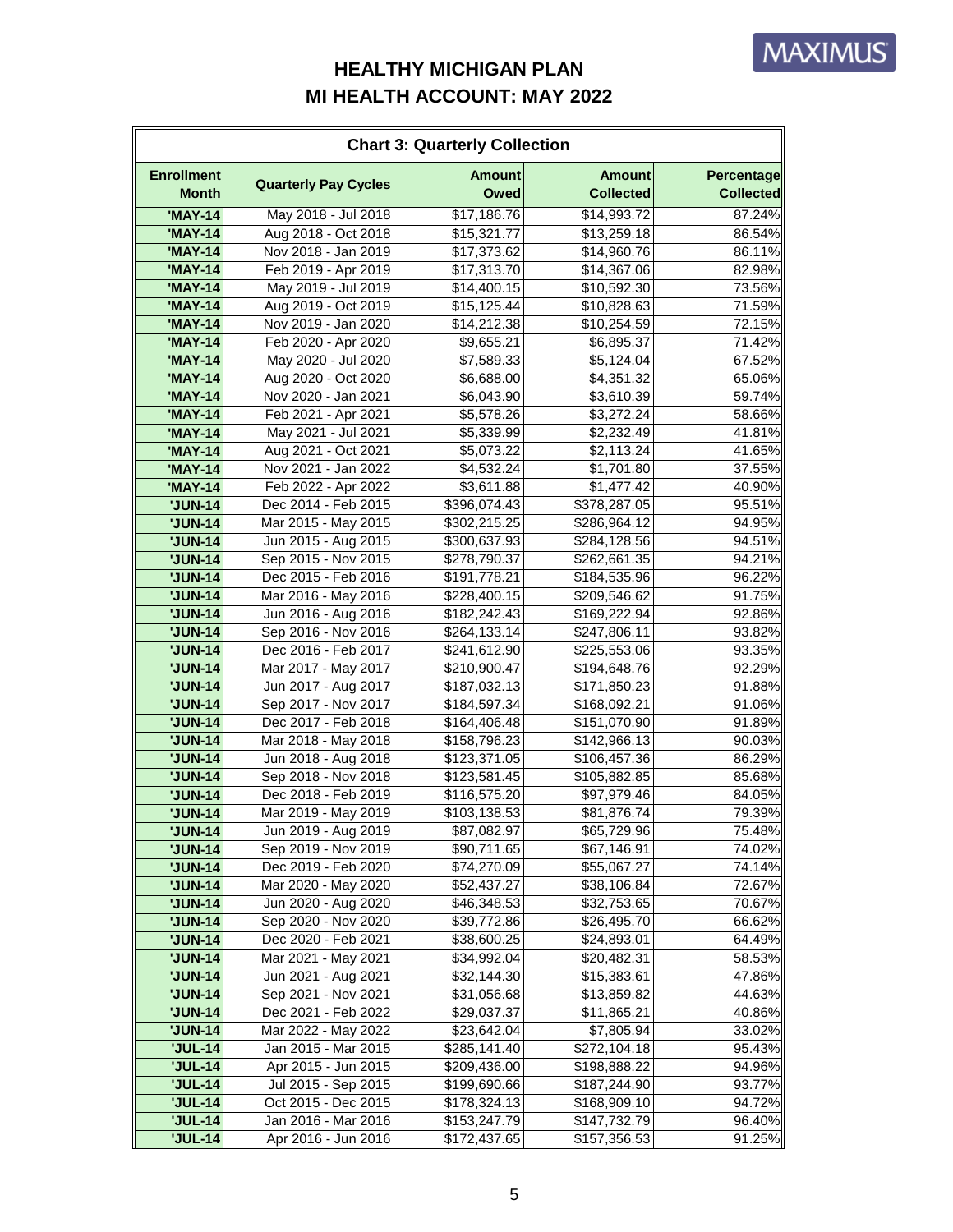| <b>Chart 3: Quarterly Collection</b> |                                            |                              |                                   |                                       |  |
|--------------------------------------|--------------------------------------------|------------------------------|-----------------------------------|---------------------------------------|--|
| <b>Enrollment</b><br><b>Month</b>    | <b>Quarterly Pay Cycles</b>                | <b>Amount</b><br><b>Owed</b> | <b>Amount</b><br><b>Collected</b> | <b>Percentage</b><br><b>Collected</b> |  |
| <b>'JUL-14</b>                       | Jul 2016 - Sep 2016                        | \$126,694.48                 | \$117,150.41                      | 92.47%                                |  |
| <b>'JUL-14</b>                       | Oct 2016 - Dec 2016                        | \$153,348.40                 | \$142,210.00                      | 92.74%                                |  |
| <b>'JUL-14</b>                       | Jan 2017 - Mar 2017                        | \$149,094.26                 | \$136,235.53                      | 91.38%                                |  |
| <b>'JUL-14</b>                       | Apr 2017 - Jun 2017                        | \$121,259.22                 | \$110,245.18                      | 90.92%                                |  |
| <b>'JUL-14</b>                       | Jul 2017 - Sep 2017                        | \$106,773.78                 | \$96,911.71                       | 90.76%                                |  |
| <b>'JUL-14</b>                       | Oct 2017 - Dec 2017                        | \$104,005.70                 | \$93,267.73                       | 89.68%                                |  |
| <b>'JUL-14</b>                       | Jan 2018 - Mar 2018                        | \$101,396.30                 | \$89,876.01                       | 88.64%                                |  |
| <b>'JUL-14</b>                       | Apr 2018 - Jun 2018                        | \$62,566.71                  | \$53,480.14                       | 85.48%                                |  |
| <b>'JUL-14</b>                       | Jul 2018 - Sep 2018                        | \$57,188.56                  | \$47,797.52                       | 83.58%                                |  |
| <b>'JUL-14</b>                       | Oct 2018 - Dec 2018                        | \$58,929.99                  | \$48,479.24                       | 82.27%                                |  |
| <b>'JUL-14</b>                       | Jan 2019 - Mar 2019                        | \$64,614.22                  | \$50,511.25                       | 78.17%                                |  |
| <b>'JUL-14</b>                       | Apr 2019 - Jun 2019                        | \$56,784.37                  | \$40,119.88                       | 70.65%                                |  |
| <b>'JUL-14</b>                       | Jul 2019 - Sep 2019                        | \$53,251.38                  | \$36,409.28                       | 68.37%                                |  |
| <b>'JUL-14</b>                       | Oct 2019 - Dec 2019                        | \$53,693.35                  | \$36,279.56                       | 67.57%                                |  |
| <b>'JUL-14</b>                       | Jan 2020 - Mar 2020                        | \$33,687.22                  | \$22,841.81                       | 67.81%                                |  |
| <b>'JUL-14</b>                       | Apr 2020 - Jun 2020                        | \$27,132.70                  | \$17,583.99                       | 64.81%                                |  |
| <b>'JUL-14</b>                       | Jul 2020 - Sep 2020                        | \$24,705.02                  | \$15,737.74                       | 63.70%                                |  |
| <b>'JUL-14</b>                       | Oct 2020 - Dec 2020                        | \$20,509.75                  | \$12,014.50                       | 58.58%                                |  |
| <b>'JUL-14</b>                       | Jan 2021 - Mar 2021                        | \$20,264.54                  | \$11,499.04                       | 56.74%                                |  |
| <b>'JUL-14</b>                       | Apr 2021 - Jun 2021                        | \$18,331.85                  | \$8,084.97                        | 44.10%                                |  |
| <b>'JUL-14</b>                       | Jul 2021 - Sep 2021                        | \$17,546.61                  | \$6,638.66                        | 37.83%                                |  |
| <b>'JUL-14</b>                       | Oct 2021 - Dec 2021                        | \$15,929.00                  | \$5,513.58                        | 34.61%                                |  |
| <b>'JUL-14</b>                       | Jan 2022 - Mar 2022                        | \$12,953.65                  | \$3,715.20                        | 28.68%                                |  |
| <b>'AUG-14</b>                       | Feb 2015 - Apr 2015                        | \$144,928.08                 | \$136,813.77                      | 94.40%                                |  |
| <b>'AUG-14</b>                       | May 2015 - Jul 2015                        | \$100,661.83                 | \$93,691.04                       | 93.08%                                |  |
| <b>'AUG-14</b>                       | Aug 2015 - Oct 2015                        | \$95,112.74                  | \$89,563.19                       | 94.17%                                |  |
| <b>'AUG-14</b>                       | Nov 2015 - Jan 2016                        | \$85,706.68                  | \$82,286.57                       | 96.01%                                |  |
| <b>'AUG-14</b>                       | Feb 2016 - Apr 2016                        | \$78,172.99                  | \$75,594.54                       | 96.70%                                |  |
| 'AUG-14                              | May 2016 - Jul 2016                        | \$85,643.54                  | \$77,374.06                       | 90.34%                                |  |
| <b>'AUG-14</b>                       | Aug 2016 - Oct 2016                        | \$69,420.39                  | \$64,098.54                       | $92.33\%$                             |  |
| <b>'AUG-14</b>                       | Nov 2016 - Jan 2017                        | \$83,495.80                  | \$78,088.89                       | 93.52%                                |  |
| <b>'AUG-14</b>                       | Feb 2017 - Apr 2017                        | \$79,900.00                  | \$74,617.00                       | 93.39%                                |  |
| <b>'AUG-14</b>                       | May 2017 - Jul 2017                        | \$60,603.36                  | \$55,282.90                       | 91.22%                                |  |
| <b>'AUG-14</b>                       | Aug 2017 - Oct 2017                        | \$57,079.95                  | \$51,553.28                       | 90.32%                                |  |
| <b>'AUG-14</b>                       | Nov 2017 - Jan 2018                        | \$54,475.63                  | \$49,805.66                       | 91.43%                                |  |
| 'AUG-14                              | Feb 2018 - Apr 2018<br>May 2018 - Jul 2018 | \$52,971.87<br>\$38,201.98   | \$47,558.80<br>\$32,690.75        | 89.78%                                |  |
| <b>'AUG-14</b><br><b>'AUG-14</b>     | Aug 2018 - Oct 2018                        | \$33,531.71                  | \$28,470.74                       | 85.57%<br>84.91%                      |  |
| <b>'AUG-14</b>                       | Nov 2018 - Jan 2019                        | \$37,164.03                  | \$30,759.95                       | 82.77%                                |  |
| <b>'AUG-14</b>                       | Feb 2019 - Apr 2019                        | \$35,506.51                  | \$28,871.85                       | 81.31%                                |  |
| <b>'AUG-14</b>                       | May 2019 - Jul 2019                        | \$28,493.75                  | \$20,528.15                       | 72.04%                                |  |
| <b>'AUG-14</b>                       | Aug 2019 - Oct 2019                        | \$27,221.11                  | \$19,037.13                       | 69.94%                                |  |
| <b>'AUG-14</b>                       | Nov 2019 - Jan 2020                        | \$26,092.03                  | \$18,434.15                       | 70.65%                                |  |
| <b>'AUG-14</b>                       | Feb 2020 - Apr 2020                        | \$16,617.27                  | \$11,695.21                       | 70.38%                                |  |
| <b>'AUG-14</b>                       | May 2020 - Jul 2020                        | \$14,039.11                  | \$8,952.21                        | 63.77%                                |  |
| <b>'AUG-14</b>                       | Aug 2020 - Oct 2020                        | \$12,355.93                  | \$7,468.30                        | 60.44%                                |  |
| <b>'AUG-14</b>                       | Nov 2020 - Jan 2021                        | \$11,590.68                  | \$6,976.40                        | 60.19%                                |  |
| <b>'AUG-14</b>                       | Feb 2021 - Apr 2021                        | \$10,901.74                  | \$6,349.57                        | 58.24%                                |  |
| 'AUG-14                              | May 2021 - Jul 2021                        | \$9,936.25                   | \$4,620.53                        | 46.50%                                |  |
| <b>'AUG-14</b>                       | Aug 2021 - Oct 2021                        | \$9,528.95                   | \$3,910.89                        | 41.04%                                |  |
| <b>'AUG-14</b>                       | Nov 2021 - Jan 2022                        | \$8,835.11                   | \$3,662.73                        | 41.46%                                |  |
| <b>'AUG-14</b>                       | Feb 2022 - Apr 2022                        | \$7,954.52                   | \$2,730.89                        | 34.33%                                |  |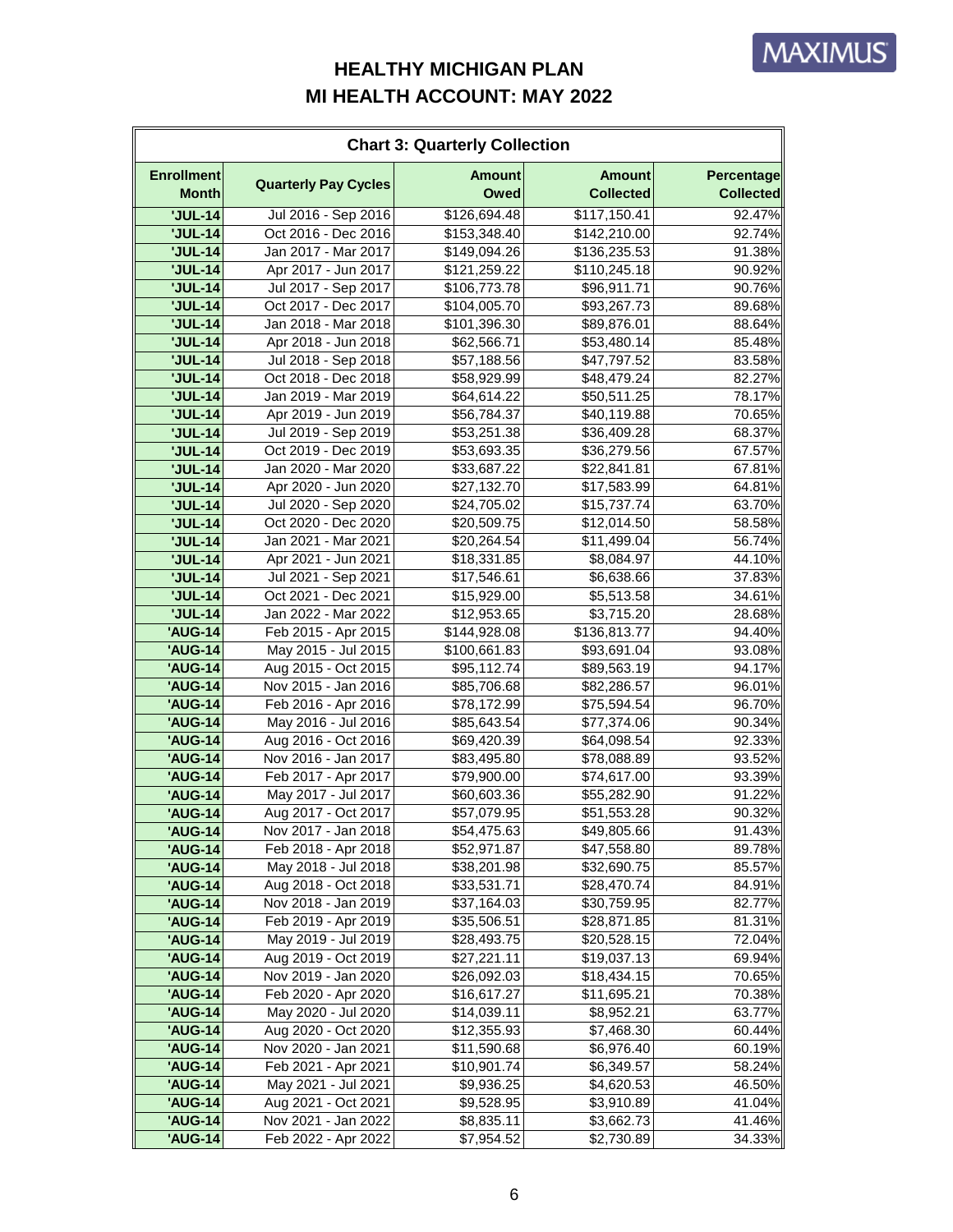| <b>Chart 3: Quarterly Collection</b> |                                            |                              |                                   |                                |  |
|--------------------------------------|--------------------------------------------|------------------------------|-----------------------------------|--------------------------------|--|
| <b>Enrollment</b><br><b>Month</b>    | <b>Quarterly Pay Cycles</b>                | <b>Amount</b><br><b>Owed</b> | <b>Amount</b><br><b>Collected</b> | Percentage<br><b>Collected</b> |  |
| <b>'SEP-14</b>                       | Mar 2015 - May 2015                        | \$172,472.35                 | \$161,752.10                      | 93.78%                         |  |
| <b>'SEP-14</b>                       | Jun 2015 - Aug 2015                        | \$121,608.17                 | \$113,685.07                      | 93.48%                         |  |
| <b>'SEP-14</b>                       | Sep 2015 - Nov 2015                        | \$124,763.95                 | \$116,946.59                      | 93.73%                         |  |
| <b>'SEP-14</b>                       | Dec 2015 - Feb 2016                        | \$96,371.50                  | \$93,219.94                       | 96.73%                         |  |
| <b>'SEP-14</b>                       | Mar 2016 - May 2016                        | \$109,869.18                 | \$100,505.72                      | 91.48%                         |  |
| <b>'SEP-14</b>                       | Jun 2016 - Aug 2016                        | \$69,514.97                  | \$63,845.28                       | 91.84%                         |  |
| <b>'SEP-14</b>                       | Sep 2016 - Nov 2016                        | \$91,083.75                  | \$85,015.29                       | 93.34%                         |  |
| <b>'SEP-14</b>                       | Dec 2016 - Feb 2017                        | \$90,831.95                  | \$84,919.99                       | 93.49%                         |  |
| <b>'SEP-14</b>                       | Mar 2017 - May 2017                        | \$82,912.37                  | \$75,760.00                       | 91.37%                         |  |
| <b>'SEP-14</b>                       | Jun 2017 - Aug 2017                        | \$65,910.44                  | \$59,850.78                       | 90.81%                         |  |
| <b>'SEP-14</b>                       | Sep 2017 - Nov 2017                        | \$62,280.18                  | \$56,360.66                       | 90.50%                         |  |
| <b>'SEP-14</b>                       | Dec 2017 - Feb 2018                        | \$60,138.30                  | \$55,036.88                       | 91.52%                         |  |
| <b>'SEP-14</b>                       | Mar 2018 - May 2018                        | \$54,137.48                  | \$48,241.21                       | 89.11%                         |  |
| <b>'SEP-14</b>                       | Jun 2018 - Aug 2018                        | \$41,810.14                  | \$35,405.44                       | 84.68%                         |  |
| <b>'SEP-14</b>                       | Sep 2018 - Nov 2018                        | \$41,016.90                  | \$34,005.61                       | 82.91%                         |  |
| <b>'SEP-14</b>                       | Dec 2018 - Feb 2019                        | \$40,335.62                  | \$32,649.51                       | 80.94%                         |  |
| <b>'SEP-14</b>                       | Mar 2019 - May 2019                        | \$36,393.04                  | \$27,058.35                       | 74.35%                         |  |
| <b>'SEP-14</b>                       | Jun 2019 - Aug 2019                        | \$27,872.52                  | \$19,425.58                       | 69.69%                         |  |
| <b>'SEP-14</b>                       | Sep 2019 - Nov 2019                        | \$28,759.27                  | \$19,123.52                       | 66.50%                         |  |
| <b>'SEP-14</b>                       | Dec 2019 - Feb 2020                        | \$24,107.80                  | \$16,111.55                       | 66.83%                         |  |
| <b>'SEP-14</b>                       | Mar 2020 - May 2020                        | \$16,992.10                  | \$11,238.21                       | 66.14%                         |  |
| <b>'SEP-14</b>                       | Jun 2020 - Aug 2020                        | \$14,284.56                  | \$9,091.46                        | 63.65%                         |  |
| <b>'SEP-14</b>                       | Sep 2020 - Nov 2020                        | \$12,275.52                  | \$7,258.52                        | 59.13%                         |  |
| <b>'SEP-14</b>                       | Dec 2020 - Feb 2021                        | \$11,988.90                  | \$7,011.74                        | 58.49%                         |  |
| <b>'SEP-14</b>                       | Mar 2021 - May 2021                        | \$11,359.35                  | \$5,898.01                        | 51.92%                         |  |
| <b>'SEP-14</b>                       | Jun 2021 - Aug 2021                        | \$10,078.67                  | \$3,991.23                        | 39.60%                         |  |
| <b>'SEP-14</b>                       | Sep 2021 - Nov 2021                        | \$9,763.38                   | \$3,592.99                        | 36.80%                         |  |
| <b>'SEP-14</b>                       | Dec 2021 - Feb 2022                        | \$8,948.21                   | \$3,156.75                        | 35.28%                         |  |
| <b>'SEP-14</b>                       | Mar 2022 - May 2022                        | \$7,312.22                   | \$2,099.43                        | 28.71%                         |  |
| 'OCT-14                              | Apr 2015 - Jun 2015                        | \$141,081.47                 | \$132,609.65                      | 94.00%                         |  |
| <b>'OCT-14</b>                       | Jul 2015 - Sep 2015                        | \$105,658.46                 | \$98,856.74                       | 93.56%<br>93.96%               |  |
| <b>'OCT-14</b>                       | Oct 2015 - Dec 2015<br>Jan 2016 - Mar 2016 | \$104,312.23                 | \$98,011.00                       |                                |  |
| <b>'OCT-14</b><br><b>'OCT-14</b>     | Apr 2016 - Jun 2016                        | \$95,722.31<br>\$109,829.70  | \$91,817.98<br>\$100,020.14       | 95.92%<br>91.07%               |  |
| <b>'OCT-14</b>                       | Jul 2016 - Sep 2016                        | \$75,173.30                  | \$68,949.78                       | 91.72%                         |  |
| <b>'OCT-14</b>                       | Oct 2016 - Dec 2016                        | \$93,919.88                  | \$87,429.35                       | 93.09%                         |  |
| <b>'OCT-14</b>                       | Jan 2017 - Mar 2017                        | \$92,157.71                  | \$85,560.38                       | 92.84%                         |  |
| <b>'OCT-14</b>                       | Apr 2017 - Jun 2017                        | \$72,663.57                  | \$66,573.86                       | 91.62%                         |  |
| <b>'OCT-14</b>                       | Jul 2017 - Sep 2017                        | \$61,624.30                  | \$56,265.63                       | 91.30%                         |  |
| <b>'OCT-14</b>                       | Oct 2017 - Dec 2017                        | \$59,157.25                  | \$53,835.50                       | 91.00%                         |  |
| <b>'OCT-14</b>                       | Jan 2018 - Mar 2018                        | \$58,427.93                  | \$52,240.08                       | 89.41%                         |  |
| <b>'OCT-14</b>                       | Apr 2018 - Jun 2018                        | \$37,990.62                  | \$32,934.86                       | 86.69%                         |  |
| <b>'OCT-14</b>                       | Jul 2018 - Sep 2018                        | \$33,747.97                  | \$29,112.35                       | 86.26%                         |  |
| <b>'OCT-14</b>                       | Oct 2018 - Dec 2018                        | \$35,895.36                  | \$30,211.83                       | 84.17%                         |  |
| <b>'OCT-14</b>                       | Jan 2019 - Mar 2019                        | \$36,979.11                  | \$29,690.97                       | 80.29%                         |  |
| <b>'OCT-14</b>                       | Apr 2019 - Jun 2019                        | \$31,943.82                  | \$23,077.66                       | 72.24%                         |  |
| <b>'OCT-14</b>                       | Jul 2019 - Sep 2019                        | \$30,005.61                  | \$20,414.30                       | 68.03%                         |  |
| <b>'OCT-14</b>                       | Oct 2019 - Dec 2019                        | \$29,911.47                  | \$20,244.16                       | 67.68%                         |  |
| <b>'OCT-14</b>                       | Jan 2020 - Mar 2020                        | \$19,305.78                  | \$12,666.02                       | 65.61%                         |  |
| <b>'OCT-14</b>                       | Apr 2020 - Jun 2020                        | \$15,393.05                  | \$9,589.82                        | 62.30%                         |  |
| <b>'OCT-14</b>                       | Jul 2020 - Sep 2020                        | \$13,867.20                  | \$7,937.94                        | 57.24%                         |  |
| <b>'OCT-14</b>                       | Oct 2020 - Dec 2020                        | \$12,215.55                  | \$6,628.26                        | 54.26%                         |  |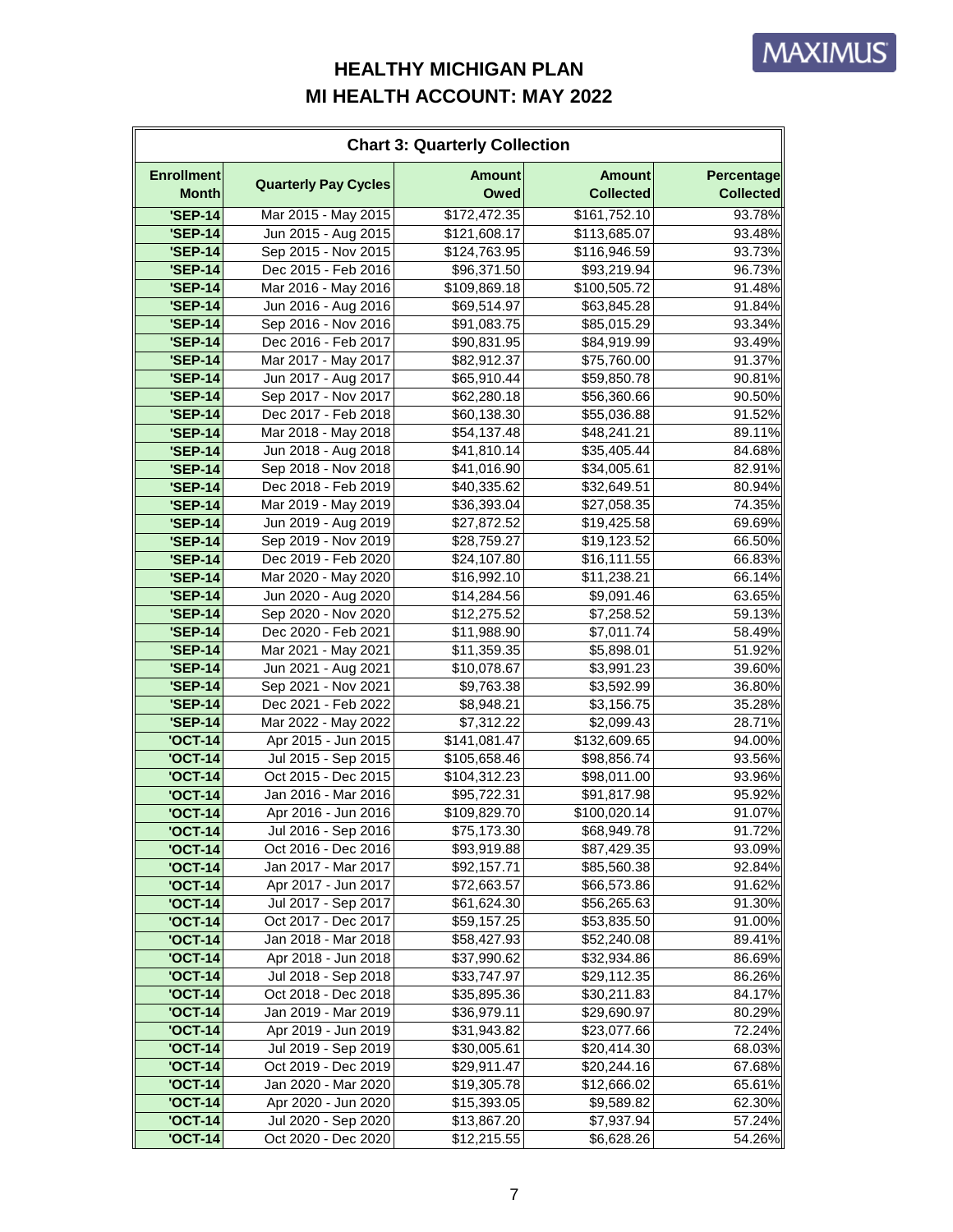| <b>Chart 3: Quarterly Collection</b> |                                            |                              |                                   |                                |  |
|--------------------------------------|--------------------------------------------|------------------------------|-----------------------------------|--------------------------------|--|
| <b>Enrollment</b><br><b>Month</b>    | <b>Quarterly Pay Cycles</b>                | <b>Amount</b><br><b>Owed</b> | <b>Amount</b><br><b>Collected</b> | Percentage<br><b>Collected</b> |  |
| <b>'OCT-14</b>                       | Jan 2021 - Mar 2021                        | \$11,503.25                  | \$6,305.97                        | 54.82%                         |  |
| <b>'OCT-14</b>                       | Apr 2021 - Jun 2021                        | $\overline{$9,950.52}$       | $\overline{$}4,439.77$            | 44.62%                         |  |
| <b>'OCT-14</b>                       | Jul 2021 - Sep 2021                        | \$9,373.73                   | \$3,672.29                        | 39.18%                         |  |
| <b>'OCT-14</b>                       | Oct 2021 - Dec 2021                        | \$8,969.65                   | \$3,464.63                        | 38.63%                         |  |
| <b>'OCT-14</b>                       | Jan 2022 - Mar 2022                        | \$7,864.64                   | \$2,632.04                        | 33.47%                         |  |
| <b>'NOV-14</b>                       | May 2015 - Jul 2015                        | \$158,405.68                 | \$148,714.58                      | 93.88%                         |  |
| <b>'NOV-14</b>                       | Aug 2015 - Oct 2015                        | \$104,069.78                 | \$97,382.46                       | 93.57%                         |  |
| <b>'NOV-14</b>                       | Nov 2015 - Jan 2016                        | \$110,256.95                 | \$105,942.60                      | 96.09%                         |  |
| <b>'NOV-14</b>                       | Feb 2016 - Apr 2016                        | \$106,092.61                 | \$102,689.37                      | 96.79%                         |  |
| <b>'NOV-14</b>                       | May 2016 - Jul 2016                        | \$118,766.37                 | \$106,595.19                      | 89.75%                         |  |
| <b>'NOV-14</b>                       | Aug 2016 - Oct 2016                        | \$86,738.72                  | \$79,530.77                       | 91.69%                         |  |
| <b>'NOV-14</b>                       | Nov 2016 - Jan 2017                        | \$108,363.43                 | \$100,920.29                      | 93.13%                         |  |
| <b>'NOV-14</b>                       | Feb 2017 - Apr 2017                        | \$105,618.97                 | \$97,460.73                       | 92.28%                         |  |
| <b>'NOV-14</b>                       | May 2017 - Jul 2017                        | \$81,768.30                  | \$74,184.01                       | 90.72%                         |  |
| <b>'NOV-14</b>                       | Aug 2017 - Oct 2017                        | \$68,082.18                  | \$61,771.32                       | 90.73%                         |  |
| 'NOV-14                              | Nov 2017 - Jan 2018                        | \$66,081.76                  | \$60,637.15                       | 91.76%                         |  |
| 'NOV-14                              | Feb 2018 - Apr 2018                        | \$65,120.85                  | \$59,075.83                       | 90.72%                         |  |
| <b>'NOV-14</b>                       | May 2018 - Jul 2018                        | \$43,007.07                  | \$36,696.97                       | 85.33%                         |  |
| <b>'NOV-14</b>                       | Aug 2018 - Oct 2018                        | \$37,780.49                  | \$31,771.08                       | 84.09%                         |  |
| <b>'NOV-14</b>                       | Nov 2018 - Jan 2019                        | \$41,500.23                  | \$34,481.28                       | 83.09%                         |  |
| <b>'NOV-14</b>                       | Feb 2019 - Apr 2019                        | \$39,759.07                  | \$32,304.41                       | 81.25%                         |  |
| <b>'NOV-14</b>                       | May 2019 - Jul 2019                        | \$33,156.41                  | \$23,935.36                       | 72.19%                         |  |
| <b>'NOV-14</b>                       | Aug 2019 - Oct 2019                        | \$33,084.64                  | \$23,517.12                       | 71.08%                         |  |
| <b>'NOV-14</b>                       | Nov 2019 - Jan 2020                        | \$32,074.51                  | \$22,482.24                       | 70.09%                         |  |
| <b>'NOV-14</b>                       | Feb 2020 - Apr 2020                        | \$22,879.98                  | \$15,462.19                       | 67.58%                         |  |
| <b>'NOV-14</b>                       | May 2020 - Jul 2020                        | \$18,264.33                  | \$12,053.27                       | 65.99%                         |  |
| <b>'NOV-14</b>                       | Aug 2020 - Oct 2020<br>Nov 2020 - Jan 2021 | \$15,926.44                  | \$9,817.22<br>\$8,586.12          | 61.64%                         |  |
| <b>'NOV-14</b><br><b>'NOV-14</b>     | Feb 2021 - Apr 2021                        | \$14,609.69<br>\$13,583.40   | \$7,754.09                        | 58.77%                         |  |
| 'NOV-14                              | May 2021 - Jul 2021                        | \$12,207.40                  | \$4,876.52                        | 57.09%<br>39.95%               |  |
| <b>'NOV-14</b>                       | Aug 2021 - Oct 2021                        | \$11,482.02                  | \$4,331.99                        | 37.73%                         |  |
| <b>'NOV-14</b>                       | Nov 2021 - Jan 2022                        | \$10,574.06                  | \$3,661.74                        | 34.63%                         |  |
| <b>'NOV-14</b>                       | Feb 2022 - Apr 2022                        | \$9,440.78                   | \$2,928.88                        | 31.02%                         |  |
| <b>'DEC-14</b>                       | Jun 2015 - Aug 2015                        | \$88,383.04                  | \$83,281.23                       | 94.23%                         |  |
| <b>'DEC-14</b>                       | Sep 2015 - Nov 2015                        | \$69,819.70                  | \$65,746.97                       | 94.17%                         |  |
| <b>'DEC-14</b>                       | Dec 2015 - Feb 2016                        | \$56,294.39                  | \$54,625.08                       | 97.03%                         |  |
| <b>'DEC-14</b>                       | Mar 2016 - May 2016                        | \$68,795.26                  | \$63,749.71                       | 92.67%                         |  |
| <b>'DEC-14</b>                       | Jun 2016 - Aug 2016                        | \$52,080.48                  | \$48,508.23                       | 93.14%                         |  |
| <b>'DEC-14</b>                       | Sep 2016 - Nov 2016                        | \$56,627.13                  | \$52,865.30                       | 93.36%                         |  |
| <b>'DEC-14</b>                       | Dec 2016 - Feb 2017                        | \$56,239.99                  | \$53,015.10                       | 94.27%                         |  |
| <b>'DEC-14</b>                       | Mar 2017 - May 2017                        | \$55,340.64                  | \$51,720.17                       | 93.46%                         |  |
| <b>'DEC-14</b>                       | Jun 2017 - Aug 2017                        | \$44,003.76                  | \$40,785.79                       | 92.69%                         |  |
| <b>'DEC-14</b>                       | Sep 2017 - Nov 2017                        | \$39,940.82                  | \$36,663.76                       | 91.80%                         |  |
| <b>'DEC-14</b>                       | Dec 2017 - Feb 2018                        | \$38,971.62                  | \$36,271.86                       | 93.07%                         |  |
| <b>'DEC-14</b>                       | Mar 2018 - May 2018                        | \$35,631.45                  | \$32,432.72                       | 91.02%                         |  |
| <b>'DEC-14</b>                       | Jun 2018 - Aug 2018                        | \$27,330.53                  | \$23,791.02                       | 87.05%                         |  |
| <b>'DEC-14</b>                       | Sep 2018 - Nov 2018                        | \$26,776.87                  | \$22,758.44                       | 84.99%                         |  |
| <b>'DEC-14</b>                       | Dec 2018 - Feb 2019                        | \$25,118.81                  | \$21,662.81                       | 86.24%                         |  |
| <b>'DEC-14</b>                       | Mar 2019 - May 2019                        | \$24,452.94                  | \$19,408.37                       | 79.37%                         |  |
| <b>'DEC-14</b>                       | Jun 2019 - Aug 2019                        | \$20,063.55                  | \$14,292.76                       | 71.24%                         |  |
| <b>'DEC-14</b>                       | Sep 2019 - Nov 2019                        | \$19,204.34                  | \$13,643.92                       | 71.05%                         |  |
| <b>'DEC-14</b>                       | Dec 2019 - Feb 2020                        | \$15,824.48                  | \$11,091.12                       | 70.09%                         |  |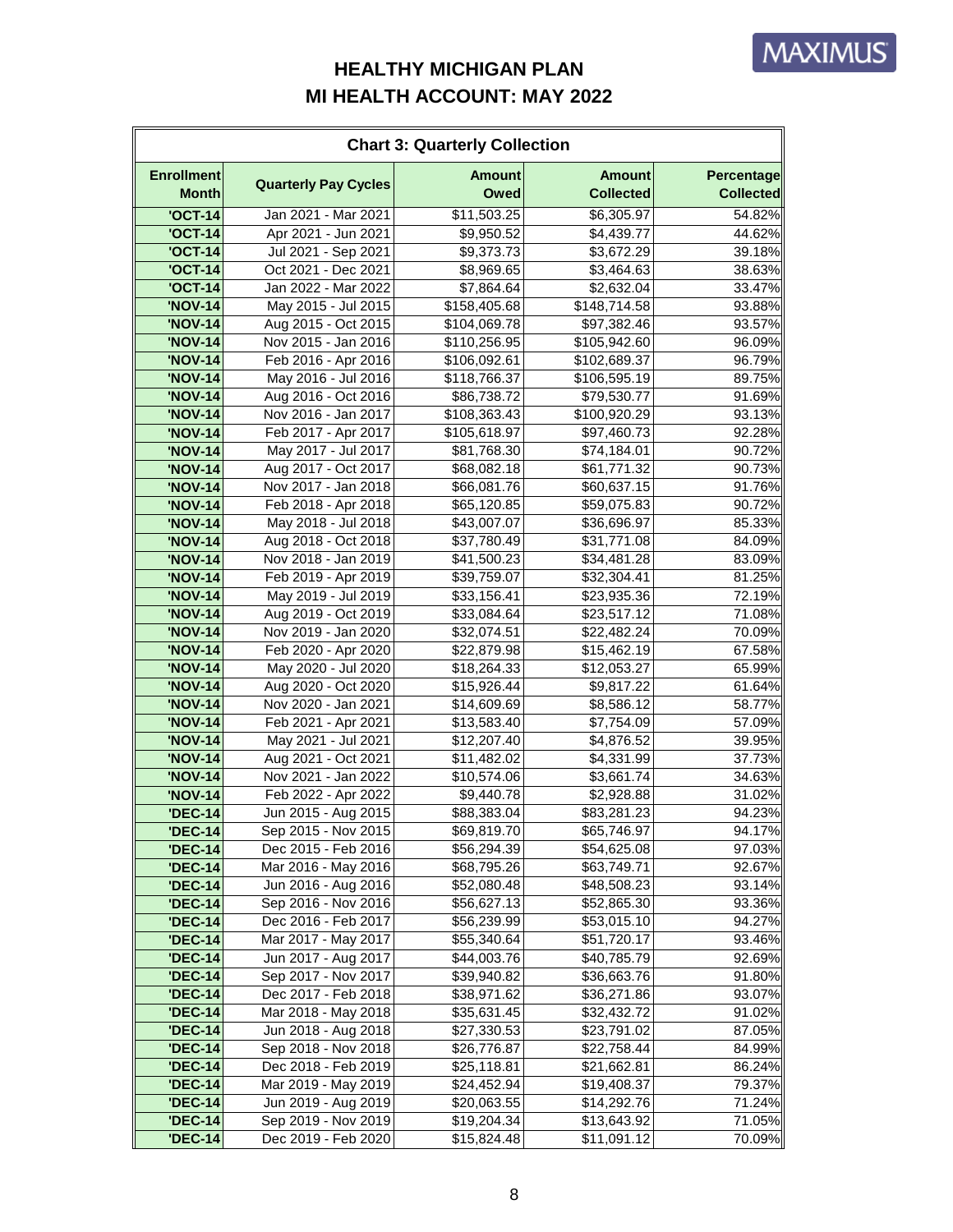| <b>Chart 3: Quarterly Collection</b> |                                            |                              |                                   |                                       |  |
|--------------------------------------|--------------------------------------------|------------------------------|-----------------------------------|---------------------------------------|--|
| <b>Enrollment</b><br><b>Month</b>    | <b>Quarterly Pay Cycles</b>                | <b>Amount</b><br><b>Owed</b> | <b>Amount</b><br><b>Collected</b> | <b>Percentage</b><br><b>Collected</b> |  |
| <b>'DEC-14</b>                       | Mar 2020 - May 2020                        | \$12,042.03                  | \$8,947.40                        | 74.30%                                |  |
| <b>'DEC-14</b>                       | Jun 2020 - Aug 2020                        | \$10,367.84                  | \$7,390.48                        | 71.28%                                |  |
| <b>'DEC-14</b>                       | Sep 2020 - Nov 2020                        | \$8,885.87                   | \$5,811.75                        | 65.40%                                |  |
| <b>'DEC-14</b>                       | Dec 2020 - Feb 2021                        | \$8,541.57                   | \$5,442.58                        | 63.72%                                |  |
| <b>'DEC-14</b>                       | Mar 2021 - May 2021                        | \$7,825.25                   | \$4,461.88                        | 57.02%                                |  |
| <b>'DEC-14</b>                       | Jun 2021 - Aug 2021                        | \$7,421.21                   | \$3,127.53                        | 42.14%                                |  |
| <b>'DEC-14</b>                       | Sep 2021 - Nov 2021                        | \$7,550.09                   | \$2,940.76                        | 38.95%                                |  |
| <b>'DEC-14</b>                       | Dec 2021 - Feb 2022                        | \$6,975.45                   | \$2,301.28                        | 32.99%                                |  |
| <b>'DEC-14</b>                       | Mar 2022 - May 2022                        | \$6,118.23                   | \$1,682.43                        | 27.50%                                |  |
| <b>'JAN-15</b>                       | Jul 2015 - Sep 2015                        | \$179,164.54                 | \$168,711.52                      | 94.17%                                |  |
| 'JAN-15                              | Oct 2015 - Dec 2015                        | \$141,818.52                 | \$134,256.96                      | 94.67%                                |  |
| 'JAN-15                              | Jan 2016 - Mar 2016                        | \$137,616.96                 | \$133,377.30                      | 96.92%                                |  |
| 'JAN-15                              | Apr 2016 - Jun 2016                        | \$158,310.09                 | \$146,710.21                      | 92.67%                                |  |
| 'JAN-15                              | Jul 2016 - Sep 2016                        | \$119,209.60                 | \$110,345.21                      | 92.56%                                |  |
| 'JAN-15                              | Oct 2016 - Dec 2016                        | \$129,879.79                 | \$120,724.40                      | 92.95%                                |  |
| 'JAN-15                              | Jan 2017 - Mar 2017                        | \$134,800.55                 | \$124,839.56                      | 92.61%                                |  |
| 'JAN-15                              | Apr 2017 - Jun 2017                        | \$109,478.42                 | \$100,796.21                      | 92.07%                                |  |
| 'JAN-15                              | Jul 2017 - Sep 2017                        | \$94,960.30                  | \$86,345.44                       | 90.93%                                |  |
| 'JAN-15                              | Oct 2017 - Dec 2017                        | \$87,745.45                  | \$79,260.18                       | 90.33%                                |  |
| <b>'JAN-15</b>                       | Jan 2018 - Mar 2018                        | \$86,503.28                  | \$77,521.40                       | 89.62%                                |  |
| 'JAN-15                              | Apr 2018 - Jun 2018                        | \$53,233.12                  | \$45,835.65                       | 86.10%                                |  |
| 'JAN-15                              | Jul 2018 - Sep 2018                        | \$47,071.82                  | \$39,662.70                       | 84.26%                                |  |
| 'JAN-15                              | Oct 2018 - Dec 2018<br>Jan 2019 - Mar 2019 | \$46,170.85                  | \$38,202.77                       | 82.74%                                |  |
| 'JAN-15<br>'JAN-15                   | Apr 2019 - Jun 2019                        | \$50,783.88<br>\$45,154.23   | \$40,808.08<br>\$32,225.84        | 80.36%<br>71.37%                      |  |
| 'JAN-15                              | Jul 2019 - Sep 2019                        | \$39,706.33                  | \$27,489.62                       | 69.23%                                |  |
| <b>'JAN-15</b>                       | Oct 2019 - Dec 2019                        | \$39,101.76                  | \$27,225.64                       | 69.63%                                |  |
| 'JAN-15                              | Jan 2020 - Mar 2020                        | \$26,736.79                  | \$18,491.22                       | 69.16%                                |  |
| 'JAN-15                              | Apr 2020 - Jun 2020                        | \$21,565.18                  | \$14,386.09                       | 66.71%                                |  |
| <b>'JAN-15</b>                       | Jul 2020 - Sep 2020                        | \$19,484.95                  | \$12,116.64                       | 62.18%                                |  |
| 'JAN-15                              | Oct 2020 - Dec 2020                        | \$16,402.51                  | \$9,799.73                        | 59.75%                                |  |
| <b>'JAN-15</b>                       | Jan 2021 - Mar 2021                        | \$16,437.75                  | \$9,687.45                        | 58.93%                                |  |
| 'JAN-15                              | Apr 2021 - Jun 2021                        | \$14,971.88                  | \$7,153.42                        | 47.78%                                |  |
| <b>'JAN-15</b>                       | Jul 2021 - Sep 2021                        | \$13,926.33                  | \$5,705.44                        | 40.97%                                |  |
| <b>'JAN-15</b>                       | Oct 2021 - Dec 2021                        | \$12,812.25                  | \$5,065.50                        | 39.54%                                |  |
| 'JAN-15                              | Jan 2022 - Mar 2022                        | \$11,181.12                  | \$3,848.10                        | 34.42%                                |  |
| <b>'FEB-15</b>                       | Aug 2015 - Oct 2015                        | \$173,480.79                 | \$164,190.94                      | 94.65%                                |  |
| <b>'FEB-15</b>                       | Nov 2015 - Jan 2016                        | \$112,103.43                 | \$107,480.99                      | 95.88%                                |  |
| <b>'FEB-15</b>                       | Feb 2016 - Apr 2016                        | \$124,904.64                 | \$120,832.90                      | 96.74%                                |  |
| <b>'FEB-15</b>                       | May 2016 - Jul 2016                        | \$157,535.79                 | \$145,975.47                      | 92.66%                                |  |
| <b>'FEB-15</b>                       | Aug 2016 - Oct 2016                        | \$120,496.67                 | \$113,005.07                      | 93.78%                                |  |
| <b>'FEB-15</b>                       | Nov 2016 - Jan 2017                        | \$122,920.73                 | \$115,621.26                      | 94.06%                                |  |
| <b>'FEB-15</b>                       | Feb 2017 - Apr 2017                        | \$125,023.54                 | \$117,592.30                      | 94.06%                                |  |
| <b>'FEB-15</b>                       | May 2017 - Jul 2017                        | \$102,762.26                 | \$95,401.82                       | 92.84%                                |  |
| <b>'FEB-15</b>                       | Aug 2017 - Oct 2017                        | \$92,943.11                  | \$85,633.62                       | 92.14%                                |  |
| <b>'FEB-15</b>                       | Nov 2017 - Jan 2018                        | \$81,316.49                  | \$75,400.16                       | 92.72%                                |  |
| <b>'FEB-15</b>                       | Feb 2018 - Apr 2018                        | \$79,806.29                  | \$73,174.66                       | 91.69%                                |  |
| <b>'FEB-15</b>                       | May 2018 - Jul 2018                        | \$55,949.68                  | \$48,943.15                       | 87.48%                                |  |
| <b>'FEB-15</b>                       | Aug 2018 - Oct 2018                        | \$48,844.86                  | \$42,543.15                       | 87.10%                                |  |
| <b>'FEB-15</b>                       | Nov 2018 - Jan 2019                        | \$51,812.59                  | \$44,029.10                       | 84.98%                                |  |
| <b>'FEB-15</b>                       | Feb 2019 - Apr 2019                        | \$48,845.73                  | \$40,469.10                       | 82.85%                                |  |
| <b>'FEB-15</b>                       | May 2019 - Jul 2019                        | \$41,443.41                  | \$30,238.00                       | 72.96%                                |  |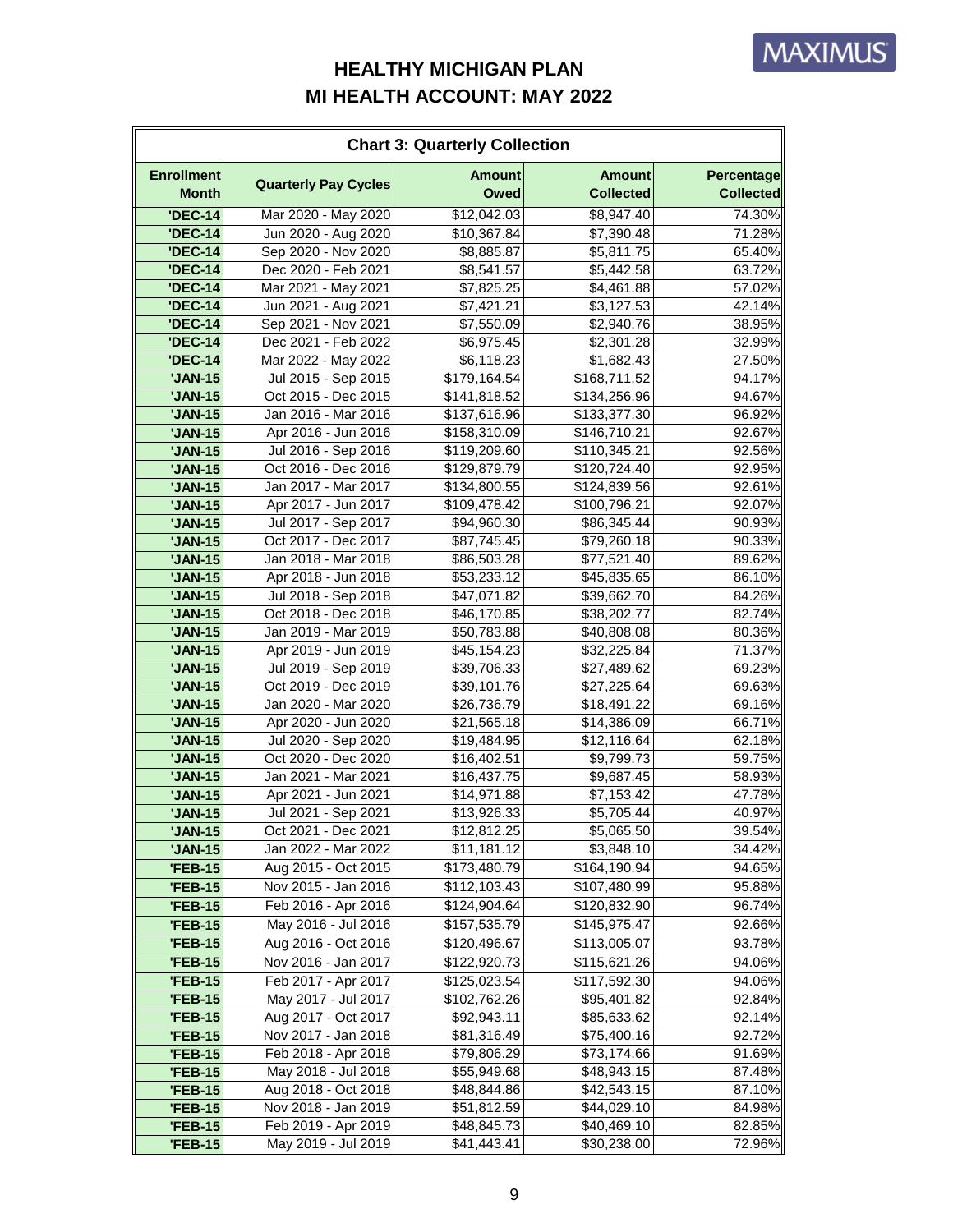| <b>Chart 3: Quarterly Collection</b> |                                            |                              |                                   |                                       |  |
|--------------------------------------|--------------------------------------------|------------------------------|-----------------------------------|---------------------------------------|--|
| <b>Enrollment</b><br><b>Month</b>    | <b>Quarterly Pay Cycles</b>                | <b>Amount</b><br><b>Owed</b> | <b>Amount</b><br><b>Collected</b> | <b>Percentage</b><br><b>Collected</b> |  |
| <b>'FEB-15</b>                       | Aug 2019 - Oct 2019                        | \$38,771.93                  | \$26,994.19                       | 69.62%                                |  |
| <b>'FEB-15</b>                       | Nov 2019 - Jan 2020                        | \$36,317.29                  | \$24,950.43                       | 68.70%                                |  |
| <b>'FEB-15</b>                       | Feb 2020 - Apr 2020                        | \$25,590.09                  | \$17,506.97                       | 68.41%                                |  |
| <b>'FEB-15</b>                       | May 2020 - Jul 2020                        | \$21,718.64                  | \$14,445.15                       | 66.51%                                |  |
| <b>'FEB-15</b>                       | Aug 2020 - Oct 2020                        | \$19,270.78                  | \$12,256.07                       | 63.60%                                |  |
| <b>'FEB-15</b>                       | Nov 2020 - Jan 2021                        | \$17,749.10                  | \$10,895.72                       | 61.39%                                |  |
| <b>'FEB-15</b>                       | Feb 2021 - Apr 2021                        | \$16,379.83                  | \$9,772.53                        | 59.66%                                |  |
| <b>'FEB-15</b>                       | May 2021 - Jul 2021                        | \$14,839.30                  | \$6,280.31                        | 42.32%                                |  |
| <b>'FEB-15</b>                       | Aug 2021 - Oct 2021                        | \$13,696.25                  | \$4,793.55                        | 35.00%                                |  |
| <b>'FEB-15</b>                       | Nov 2021 - Jan 2022                        | \$13,000.24                  | \$4,190.36                        | 32.23%                                |  |
| <b>'FEB-15</b>                       | Feb 2022 - Apr 2022                        | \$11,736.47                  | \$3,419.96                        | 29.14%                                |  |
| <b>'MAR-15</b>                       | Sep 2015 - Nov 2015                        | \$178,088.94                 | \$167,453.47                      | 94.03%                                |  |
| <b>'MAR-15</b>                       | Dec 2015 - Feb 2016                        | \$80,577.53                  | \$77,677.54                       | 96.40%                                |  |
| <b>'MAR-15</b>                       | Mar 2016 - May 2016                        | \$96,149.61                  | \$90,349.76                       | 93.97%                                |  |
| <b>'MAR-15</b>                       | Jun 2016 - Aug 2016                        | \$99,498.76                  | \$94,329.86                       | 94.81%                                |  |
| <b>'MAR-15</b>                       | Sep 2016 - Nov 2016                        | \$104,105.84                 | \$98,285.84                       | 94.41%                                |  |
| <b>'MAR-15</b>                       | Dec 2016 - Feb 2017                        | \$92,634.92                  | \$87,156.97                       | 94.09%                                |  |
| <b>'MAR-15</b>                       | Mar 2017 - May 2017                        | \$92,934.53                  | \$86,796.43                       | 93.40%                                |  |
| <b>'MAR-15</b>                       | Jun 2017 - Aug 2017                        | \$81,983.82                  | \$75,994.58                       | 92.69%                                |  |
| <b>'MAR-15</b>                       | Sep 2017 - Nov 2017<br>Dec 2017 - Feb 2018 | \$74,901.00                  | \$68,621.45                       | 91.62%                                |  |
| <b>'MAR-15</b><br><b>'MAR-15</b>     | Mar 2018 - May 2018                        | \$63,462.30<br>\$60,761.65   | \$58,017.00<br>\$54,044.12        | 91.42%<br>88.94%                      |  |
| <b>'MAR-15</b>                       | Jun 2018 - Aug 2018                        | \$45,272.68                  | \$37,429.36                       | 82.68%                                |  |
| <b>'MAR-15</b>                       | Sep 2018 - Nov 2018                        | \$44,444.74                  | \$36,819.97                       | 82.84%                                |  |
| <b>'MAR-15</b>                       | Dec 2018 - Feb 2019                        | \$41,636.71                  | \$33,857.23                       | 81.32%                                |  |
| <b>'MAR-15</b>                       | Mar 2019 - May 2019                        | \$37,305.58                  | \$28,574.67                       | 76.60%                                |  |
| <b>'MAR-15</b>                       | Jun 2019 - Aug 2019                        | \$32,750.19                  | \$22,149.71                       | 67.63%                                |  |
| <b>'MAR-15</b>                       | Sep 2019 - Nov 2019                        | \$30,945.57                  | \$20,170.98                       | 65.18%                                |  |
| <b>'MAR-15</b>                       | Dec 2019 - Feb 2020                        | \$25,624.06                  | \$16,942.24                       | 66.12%                                |  |
| <b>'MAR-15</b>                       | Mar 2020 - May 2020                        | \$19,047.91                  | \$12,453.44                       | 65.38%                                |  |
| <b>'MAR-15</b>                       | Jun 2020 - Aug 2020                        | \$17,441.85                  | \$11,160.17                       | 63.99%                                |  |
| <b>'MAR-15</b>                       | Sep 2020 - Nov 2020                        | \$15,201.98                  | \$9,292.58                        | 61.13%                                |  |
| <b>'MAR-15</b>                       | Dec 2020 - Feb 2021                        | \$15,035.79                  | \$8,882.78                        | 59.08%                                |  |
| <b>'MAR-15</b>                       | Mar 2021 - May 2021                        | \$13,785.85                  | \$6,917.86                        | 50.18%                                |  |
| <b>'MAR-15</b>                       | Jun 2021 - Aug 2021                        | \$12,579.60                  | \$4,723.02                        | 37.55%                                |  |
| <b>'MAR-15</b>                       | Sep 2021 - Nov 2021                        | \$11,593.25                  | \$4,179.89                        | 36.05%                                |  |
| <b>'MAR-15</b>                       | Dec 2021 - Feb 2022                        | \$10,848.51                  | \$3,641.28                        | 33.56%                                |  |
| <b>'MAR-15</b>                       | Mar 2022 - May 2022                        | \$9,489.66                   | \$2,738.67                        | 28.86%                                |  |
| <b>'APR-15</b>                       | Oct 2015 - Dec 2015                        | \$218,515.07                 | \$207,708.83                      | 95.05%                                |  |
| <b>'APR-15</b>                       | Jan 2016 - Mar 2016                        | \$110,626.44                 | \$107,379.61                      | 97.07%                                |  |
| <b>'APR-15</b>                       | Apr 2016 - Jun 2016                        | \$147,539.27                 | \$138,494.55                      | 93.87%                                |  |
| <b>'APR-15</b>                       | Jul 2016 - Sep 2016                        | \$120,515.61                 | \$113,727.86                      | 94.37%                                |  |
| 'APR-15                              | Oct 2016 - Dec 2016                        | \$124,929.26                 | \$117,543.96                      | 94.09%                                |  |
| <b>'APR-15</b>                       | Jan 2017 - Mar 2017                        | \$117,265.08                 | \$109,256.28                      | 93.17%                                |  |
| 'APR-15                              | Apr 2017 - Jun 2017                        | \$107,671.26                 | \$100,113.78                      | 92.98%                                |  |
| <b>'APR-15</b>                       | Jul 2017 - Sep 2017                        | \$96,541.55                  | \$89,062.75                       | 92.25%                                |  |
| <b>'APR-15</b>                       | Oct 2017 - Dec 2017                        | \$89,012.76                  | \$81,528.93                       | 91.59%                                |  |
| <b>'APR-15</b>                       | Jan 2018 - Mar 2018                        | \$81,819.21                  | \$74,267.60                       | 90.77%                                |  |
| <b>'APR-15</b>                       | Apr 2018 - Jun 2018                        | \$53,004.32                  | \$45,672.29                       | 86.17%                                |  |
| <b>'APR-15</b>                       | Jul 2018 - Sep 2018                        | \$48,242.67                  | \$40,236.57                       | 83.40%                                |  |
| <b>'APR-15</b>                       | Oct 2018 - Dec 2018                        | \$47,520.22                  | \$38,693.32                       | 81.42%                                |  |
| <b>'APR-15</b>                       | Jan 2019 - Mar 2019                        | \$49,960.58                  | \$39,803.39                       | 79.67%                                |  |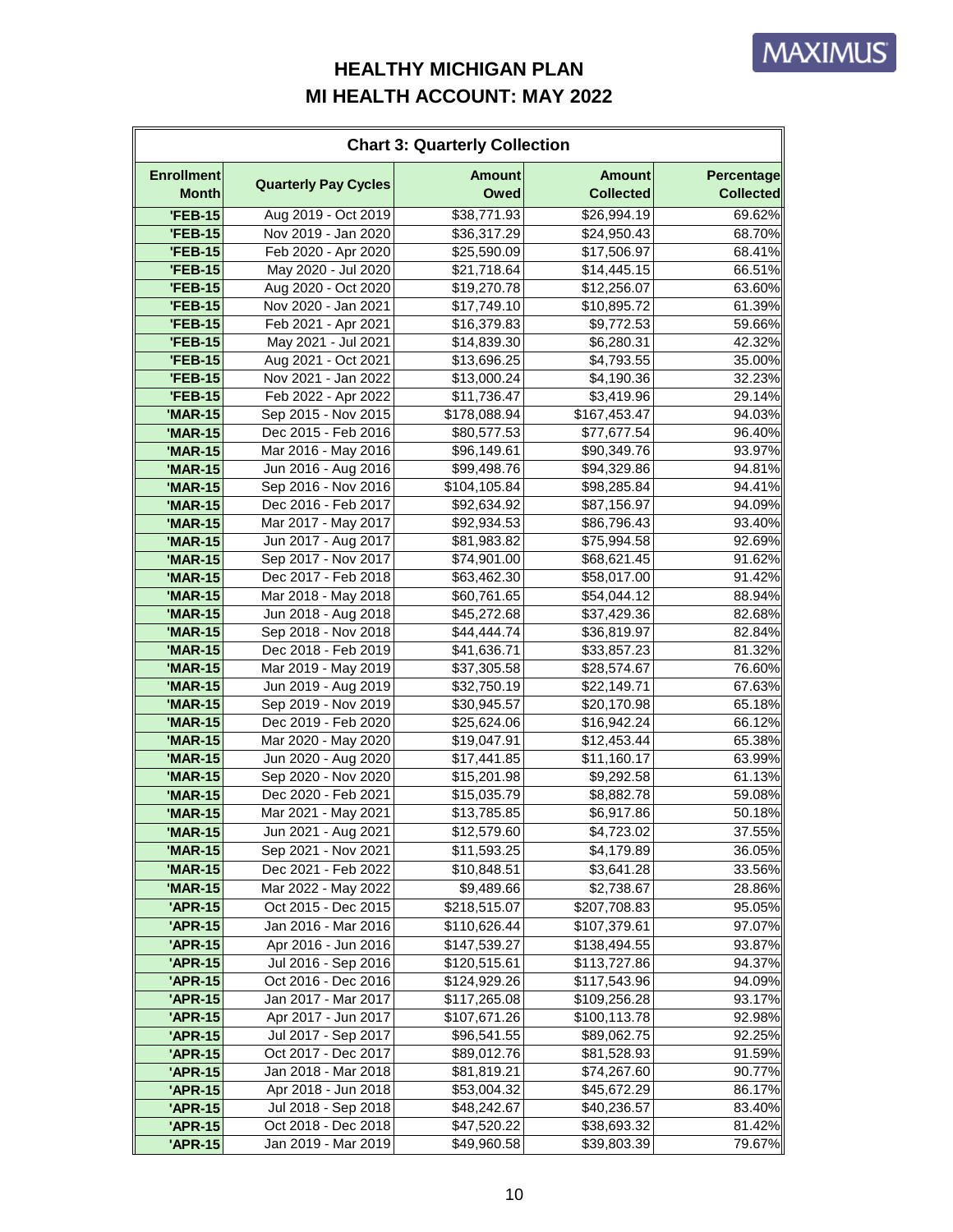| <b>Chart 3: Quarterly Collection</b> |                             |                              |                                   |                                       |  |
|--------------------------------------|-----------------------------|------------------------------|-----------------------------------|---------------------------------------|--|
| <b>Enrollment</b><br><b>Month</b>    | <b>Quarterly Pay Cycles</b> | <b>Amount</b><br><b>Owed</b> | <b>Amount</b><br><b>Collected</b> | <b>Percentage</b><br><b>Collected</b> |  |
| <b>'APR-15</b>                       | Apr 2019 - Jun 2019         | \$44,419.49                  | \$31,795.41                       | 71.58%                                |  |
| 'APR-15                              | Jul 2019 - Sep 2019         | \$41,393.37                  | \$27,559.66                       | 66.58%                                |  |
| <b>'APR-15</b>                       | Oct 2019 - Dec 2019         | \$41,874.71                  | \$27,786.23                       | 66.36%                                |  |
| <b>'APR-15</b>                       | Jan 2020 - Mar 2020         | \$27,770.99                  | \$18,457.56                       | 66.46%                                |  |
| <b>'APR-15</b>                       | Apr 2020 - Jun 2020         | \$23,475.64                  | \$14,418.42                       | 61.42%                                |  |
| <b>'APR-15</b>                       | Jul 2020 - Sep 2020         | \$22,056.72                  | \$12,575.78                       | 57.02%                                |  |
| 'APR-15                              | Oct 2020 - Dec 2020         | \$19,338.64                  | \$10,509.73                       | 54.35%                                |  |
| <b>'APR-15</b>                       | Jan 2021 - Mar 2021         | \$18,758.12                  | \$9,907.75                        | 52.82%                                |  |
| <b>'APR-15</b>                       | Apr 2021 - Jun 2021         | \$17,291.12                  | \$7,534.53                        | 43.57%                                |  |
| 'APR-15                              | Jul 2021 - Sep 2021         | \$16,188.47                  | \$5,557.14                        | 34.33%                                |  |
| <b>'APR-15</b>                       | Oct 2021 - Dec 2021         | \$15,691.26                  | \$5,102.74                        | 32.52%                                |  |
| <b>'APR-15</b>                       | Jan 2022 - Mar 2022         | \$13,716.52                  | \$4,235.63                        | 30.88%                                |  |
| <b>'MAY-15</b>                       | Nov 2015 - Jan 2016         | \$149,814.65                 | \$144,598.97                      | 96.52%                                |  |
| <b>'MAY-15</b>                       | Feb 2016 - Apr 2016         | \$103,882.89                 | \$101,410.37                      | 97.62%                                |  |
| <b>'MAY-15</b>                       | May 2016 - Jul 2016         | \$141,041.53                 | \$132,280.45                      | 93.79%                                |  |
| <b>'MAY-15</b>                       | Aug 2016 - Oct 2016         | \$118,350.24                 | \$112,447.30                      | 95.01%                                |  |
| <b>'MAY-15</b>                       | Nov 2016 - Jan 2017         | \$114,363.84                 | \$108,190.54                      | 94.60%                                |  |
| <b>'MAY-15</b>                       | Feb 2017 - Apr 2017         | \$100,269.09                 | \$94,275.44                       | 94.02%                                |  |
| <b>'MAY-15</b>                       | May 2017 - Jul 2017         | \$90,971.93                  | \$84,811.55                       | 93.23%                                |  |
| <b>'MAY-15</b>                       | Aug 2017 - Oct 2017         | \$84,707.16                  | \$78,115.10                       | 92.22%                                |  |
| <b>'MAY-15</b>                       | Nov 2017 - Jan 2018         | \$77,702.41                  | \$71,578.73                       | 92.12%                                |  |
| <b>'MAY-15</b>                       | Feb 2018 - Apr 2018         | \$72,682.12                  | \$66,200.79                       | 91.08%                                |  |
| <b>'MAY-15</b>                       | May 2018 - Jul 2018         | \$50,999.14                  | \$44,331.49                       | 86.93%                                |  |
| <b>'MAY-15</b>                       | Aug 2018 - Oct 2018         | \$45,551.34                  | \$39,501.09                       | 86.72%                                |  |
| <b>'MAY-15</b>                       | Nov 2018 - Jan 2019         | \$47,964.97                  | \$39,858.12                       | 83.10%                                |  |
| <b>'MAY-15</b>                       | Feb 2019 - Apr 2019         | \$44,356.79                  | \$36,058.67                       | 81.29%                                |  |
| <b>'MAY-15</b>                       | May 2019 - Jul 2019         | \$36,662.67                  | \$26,425.73                       | 72.08%                                |  |
| <b>'MAY-15</b>                       | Aug 2019 - Oct 2019         | \$35,352.79                  | \$23,943.53                       | 67.73%                                |  |
| 'MAY-15                              | Nov 2019 - Jan 2020         | \$33,961.56                  | \$22,738.68                       | 66.95%                                |  |
| <b>'MAY-15</b>                       | Feb 2020 - Apr 2020         | \$21,917.18                  | \$14,255.08                       | 65.04%                                |  |
| <b>'MAY-15</b>                       | May 2020 - Jul 2020         | \$18,372.33                  | \$11,541.75                       | 62.82%                                |  |
| <b>'MAY-15</b>                       | Aug 2020 - Oct 2020         | \$16,557.23                  | \$9,800.81                        | 59.19%                                |  |
| <b>'MAY-15</b>                       | Nov 2020 - Jan 2021         | \$15,244.28                  | \$8,911.75                        | 58.46%                                |  |
| <b>'MAY-15</b>                       | Feb 2021 - Apr 2021         | \$14,561.96                  | \$8,168.87                        | 56.10%                                |  |
| <b>'MAY-15</b>                       | May 2021 - Jul 2021         | \$13,139.23                  | \$6,210.93                        | 47.27%                                |  |
| <b>'MAY-15</b>                       | Aug 2021 - Oct 2021         | \$12,275.94                  | \$5,695.00                        | 46.39%                                |  |
| 'MAY-15                              | Nov 2021 - Jan 2022         | \$11,290.50                  | \$4,999.14                        | 44.28%                                |  |
| <b>'MAY-15</b>                       | Feb 2022 - Apr 2022         | \$9,397.69                   | \$3,556.17                        | 37.84%                                |  |
| <b>'JUN-15</b>                       | Dec 2015 - Feb 2016         | \$118,773.02                 | \$114,588.11                      | 96.48%                                |  |
| <b>'JUN-15</b>                       | Mar 2016 - May 2016         | \$86,988.09                  | \$80,332.41                       | 92.35%                                |  |
| <b>'JUN-15</b>                       | Jun 2016 - Aug 2016         | \$76,986.71                  | \$72,956.08                       | 94.76%                                |  |
| <b>'JUN-15</b>                       | Sep 2016 - Nov 2016         | \$88,757.78                  | \$83,383.70                       | 93.95%                                |  |
| <b>'JUN-15</b>                       | Dec 2016 - Feb 2017         | \$80,393.95                  | \$74,692.31                       | 92.91%                                |  |
| <b>'JUN-15</b>                       | Mar 2017 - May 2017         | \$70,552.43                  | \$65,387.92                       | 92.68%                                |  |
| <b>'JUN-15</b>                       | Jun 2017 - Aug 2017         | \$63,028.43                  | \$58,243.24                       | 92.41%                                |  |
| <b>'JUN-15</b>                       | Sep 2017 - Nov 2017         | \$61,050.66                  | \$56,124.83                       | 91.93%                                |  |
| <b>'JUN-15</b>                       | Dec 2017 - Feb 2018         | \$53,841.03                  | \$48,999.56                       | 91.01%                                |  |
| <b>'JUN-15</b>                       | Mar 2018 - May 2018         | \$48,106.74                  | \$42,534.52                       | 88.42%                                |  |
| <b>'JUN-15</b>                       | Jun 2018 - Aug 2018         | \$37,472.91                  | \$31,562.57                       | 84.23%                                |  |
| <b>'JUN-15</b>                       | Sep 2018 - Nov 2018         | \$36,798.65                  | \$30,246.25                       | 82.19%                                |  |
| <b>'JUN-15</b>                       | Dec 2018 - Feb 2019         | \$34,410.46                  | \$27,781.03                       | 80.73%                                |  |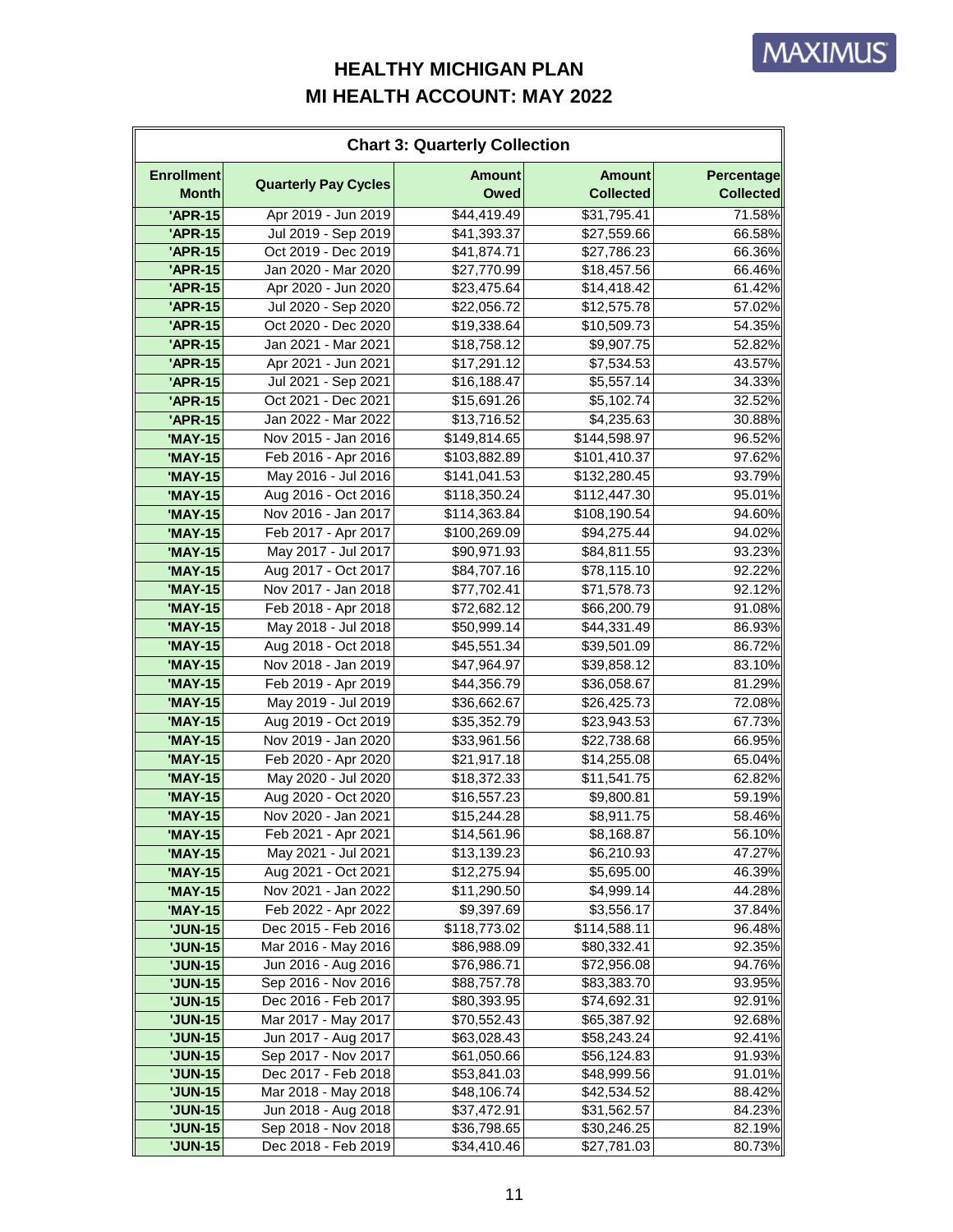| <b>Enrollment</b><br><b>Amount</b><br><b>Amount</b><br><b>Quarterly Pay Cycles</b><br><b>Month</b><br><b>Owed</b><br><b>Collected</b><br>Mar 2019 - May 2019<br>\$30,501.06<br><b>'JUN-15</b><br>\$23,265.81<br><b>'JUN-15</b><br>Jun 2019 - Aug 2019<br>\$24,465.83<br>\$17,305.84<br>Sep 2019 - Nov 2019<br>\$18,295.38<br><b>'JUN-15</b><br>\$26,669.94<br><b>'JUN-15</b><br>Dec 2019 - Feb 2020<br>\$16,693.26<br>\$23,666.85<br>Mar 2020 - May 2020<br>\$17,795.25<br>\$12,357.06<br><b>'JUN-15</b><br><b>'JUN-15</b><br>Jun 2020 - Aug 2020<br>\$15,643.96<br>\$10,462.68<br>Sep 2020 - Nov 2020<br><b>'JUN-15</b><br>\$14,035.74<br>\$8,898.62<br>Dec 2020 - Feb 2021<br>\$13,622.44<br><b>'JUN-15</b><br>\$8,502.75<br><b>'JUN-15</b><br>Mar 2021 - May 2021<br>\$12,489.84<br>\$6,862.94<br>\$11,284.76<br><b>'JUN-15</b><br>Jun 2021 - Aug 2021<br>\$5,055.80<br><b>'JUN-15</b><br>Sep 2021 - Nov 2021<br>\$11,162.23<br>\$4,753.05<br>Dec 2021 - Feb 2022<br>\$10,663.58<br>\$4,011.87<br><b>'JUN-15</b><br>Mar 2022 - May 2022<br>\$9,715.02<br><b>'JUN-15</b><br>\$2,705.38<br>Jan 2016 - Mar 2016<br><b>'JUL-15</b><br>\$117,088.14<br>\$113,175.91<br>\$83,306.70<br><b>'JUL-15</b><br>Apr 2016 - Jun 2016<br>\$89,567.47<br><b>JUL-15</b><br>Jul 2016 - Sep 2016<br>\$69,068.06<br>\$73,368.50<br><b>'JUL-15</b><br>Oct 2016 - Dec 2016<br>\$75,502.14<br>\$71,016.59<br>Jan 2017 - Mar 2017<br>\$71,837.63<br>\$66,106.82<br><b>'JUL-15</b><br><b>'JUL-15</b><br>Apr 2017 - Jun 2017<br>\$52,603.90<br>\$57,366.73<br>Jul 2017 - Sep 2017<br><b>'JUL-15</b><br>\$52,947.24<br>\$49,008.86<br><b>'JUL-15</b><br>Oct 2017 - Dec 2017<br>\$46,051.82<br>\$49,960.10<br><b>'JUL-15</b><br>Jan 2018 - Mar 2018<br>\$48,922.58<br>\$44,830.44<br><b>'JUL-15</b><br>Apr 2018 - Jun 2018<br>\$29,345.35<br>\$25,996.04<br><b>'JUL-15</b><br>Jul 2018 - Sep 2018<br>\$27,979.19<br>\$23,972.94<br><b>'JUL-15</b><br>Oct 2018 - Dec 2018<br>\$22,965.04<br>\$27,421.85<br><b>'JUL-15</b><br>Jan 2019 - Mar 2019<br>\$23,610.38<br>\$29,561.33<br>Apr 2019 - Jun 2019<br>\$17,112.22<br><b>'JUL-15</b><br>\$23,860.60<br>Jul 2019 - Sep 2019<br>\$22,551.68<br>\$15,918.08<br><b>'JUL-15</b><br><b>'JUL-15</b><br>Oct 2019 - Dec 2019<br>\$21,922.17<br>\$15,004.54<br><b>'JUL-15</b><br>Jan 2020 - Mar 2020<br>\$13,846.84<br>\$9,449.20<br>Apr 2020 - Jun 2020<br>\$11,940.85<br><b>'JUL-15</b><br>\$8,215.83<br>Jul 2020 - Sep 2020<br><b>'JUL-15</b><br>\$10,222.83<br>\$6,775.56<br>Oct 2020 - Dec 2020<br><b>'JUL-15</b><br>\$8,375.47<br>\$5,153.55<br>Jan 2021 - Mar 2021<br><b>'JUL-15</b><br>\$8,375.74<br>\$5,058.89<br>Apr 2021 - Jun 2021<br><b>'JUL-15</b><br>\$7,874.58<br>\$3,789.04<br><b>'JUL-15</b><br>Jul 2021 - Sep 2021<br>\$2,756.27<br>\$7,358.25<br>Oct 2021 - Dec 2021<br><b>'JUL-15</b><br>\$7,037.25<br>\$2,519.50<br>Jan 2022 - Mar 2022<br><b>'JUL-15</b><br>\$6,317.85<br>\$2,181.58 | <b>Chart 3: Quarterly Collection</b> |                     |              |              |                                |  |
|---------------------------------------------------------------------------------------------------------------------------------------------------------------------------------------------------------------------------------------------------------------------------------------------------------------------------------------------------------------------------------------------------------------------------------------------------------------------------------------------------------------------------------------------------------------------------------------------------------------------------------------------------------------------------------------------------------------------------------------------------------------------------------------------------------------------------------------------------------------------------------------------------------------------------------------------------------------------------------------------------------------------------------------------------------------------------------------------------------------------------------------------------------------------------------------------------------------------------------------------------------------------------------------------------------------------------------------------------------------------------------------------------------------------------------------------------------------------------------------------------------------------------------------------------------------------------------------------------------------------------------------------------------------------------------------------------------------------------------------------------------------------------------------------------------------------------------------------------------------------------------------------------------------------------------------------------------------------------------------------------------------------------------------------------------------------------------------------------------------------------------------------------------------------------------------------------------------------------------------------------------------------------------------------------------------------------------------------------------------------------------------------------------------------------------------------------------------------------------------------------------------------------------------------------------------------------------------------------------------------------------------------------------------------------------------------------------------------------------------------------------------------------------------------------------------------------------------------------------------------------------------------------------------------------|--------------------------------------|---------------------|--------------|--------------|--------------------------------|--|
|                                                                                                                                                                                                                                                                                                                                                                                                                                                                                                                                                                                                                                                                                                                                                                                                                                                                                                                                                                                                                                                                                                                                                                                                                                                                                                                                                                                                                                                                                                                                                                                                                                                                                                                                                                                                                                                                                                                                                                                                                                                                                                                                                                                                                                                                                                                                                                                                                                                                                                                                                                                                                                                                                                                                                                                                                                                                                                                           |                                      |                     |              |              | Percentage<br><b>Collected</b> |  |
|                                                                                                                                                                                                                                                                                                                                                                                                                                                                                                                                                                                                                                                                                                                                                                                                                                                                                                                                                                                                                                                                                                                                                                                                                                                                                                                                                                                                                                                                                                                                                                                                                                                                                                                                                                                                                                                                                                                                                                                                                                                                                                                                                                                                                                                                                                                                                                                                                                                                                                                                                                                                                                                                                                                                                                                                                                                                                                                           |                                      |                     |              |              | 76.28%                         |  |
|                                                                                                                                                                                                                                                                                                                                                                                                                                                                                                                                                                                                                                                                                                                                                                                                                                                                                                                                                                                                                                                                                                                                                                                                                                                                                                                                                                                                                                                                                                                                                                                                                                                                                                                                                                                                                                                                                                                                                                                                                                                                                                                                                                                                                                                                                                                                                                                                                                                                                                                                                                                                                                                                                                                                                                                                                                                                                                                           |                                      |                     |              |              | 70.73%                         |  |
|                                                                                                                                                                                                                                                                                                                                                                                                                                                                                                                                                                                                                                                                                                                                                                                                                                                                                                                                                                                                                                                                                                                                                                                                                                                                                                                                                                                                                                                                                                                                                                                                                                                                                                                                                                                                                                                                                                                                                                                                                                                                                                                                                                                                                                                                                                                                                                                                                                                                                                                                                                                                                                                                                                                                                                                                                                                                                                                           |                                      |                     |              |              | 68.60%                         |  |
|                                                                                                                                                                                                                                                                                                                                                                                                                                                                                                                                                                                                                                                                                                                                                                                                                                                                                                                                                                                                                                                                                                                                                                                                                                                                                                                                                                                                                                                                                                                                                                                                                                                                                                                                                                                                                                                                                                                                                                                                                                                                                                                                                                                                                                                                                                                                                                                                                                                                                                                                                                                                                                                                                                                                                                                                                                                                                                                           |                                      |                     |              |              | 70.53%                         |  |
|                                                                                                                                                                                                                                                                                                                                                                                                                                                                                                                                                                                                                                                                                                                                                                                                                                                                                                                                                                                                                                                                                                                                                                                                                                                                                                                                                                                                                                                                                                                                                                                                                                                                                                                                                                                                                                                                                                                                                                                                                                                                                                                                                                                                                                                                                                                                                                                                                                                                                                                                                                                                                                                                                                                                                                                                                                                                                                                           |                                      |                     |              |              | 69.44%                         |  |
|                                                                                                                                                                                                                                                                                                                                                                                                                                                                                                                                                                                                                                                                                                                                                                                                                                                                                                                                                                                                                                                                                                                                                                                                                                                                                                                                                                                                                                                                                                                                                                                                                                                                                                                                                                                                                                                                                                                                                                                                                                                                                                                                                                                                                                                                                                                                                                                                                                                                                                                                                                                                                                                                                                                                                                                                                                                                                                                           |                                      |                     |              |              | 66.88%                         |  |
|                                                                                                                                                                                                                                                                                                                                                                                                                                                                                                                                                                                                                                                                                                                                                                                                                                                                                                                                                                                                                                                                                                                                                                                                                                                                                                                                                                                                                                                                                                                                                                                                                                                                                                                                                                                                                                                                                                                                                                                                                                                                                                                                                                                                                                                                                                                                                                                                                                                                                                                                                                                                                                                                                                                                                                                                                                                                                                                           |                                      |                     |              |              | 63.40%                         |  |
|                                                                                                                                                                                                                                                                                                                                                                                                                                                                                                                                                                                                                                                                                                                                                                                                                                                                                                                                                                                                                                                                                                                                                                                                                                                                                                                                                                                                                                                                                                                                                                                                                                                                                                                                                                                                                                                                                                                                                                                                                                                                                                                                                                                                                                                                                                                                                                                                                                                                                                                                                                                                                                                                                                                                                                                                                                                                                                                           |                                      |                     |              |              | 62.42%                         |  |
|                                                                                                                                                                                                                                                                                                                                                                                                                                                                                                                                                                                                                                                                                                                                                                                                                                                                                                                                                                                                                                                                                                                                                                                                                                                                                                                                                                                                                                                                                                                                                                                                                                                                                                                                                                                                                                                                                                                                                                                                                                                                                                                                                                                                                                                                                                                                                                                                                                                                                                                                                                                                                                                                                                                                                                                                                                                                                                                           |                                      |                     |              |              | 54.95%                         |  |
|                                                                                                                                                                                                                                                                                                                                                                                                                                                                                                                                                                                                                                                                                                                                                                                                                                                                                                                                                                                                                                                                                                                                                                                                                                                                                                                                                                                                                                                                                                                                                                                                                                                                                                                                                                                                                                                                                                                                                                                                                                                                                                                                                                                                                                                                                                                                                                                                                                                                                                                                                                                                                                                                                                                                                                                                                                                                                                                           |                                      |                     |              |              | 44.80%                         |  |
|                                                                                                                                                                                                                                                                                                                                                                                                                                                                                                                                                                                                                                                                                                                                                                                                                                                                                                                                                                                                                                                                                                                                                                                                                                                                                                                                                                                                                                                                                                                                                                                                                                                                                                                                                                                                                                                                                                                                                                                                                                                                                                                                                                                                                                                                                                                                                                                                                                                                                                                                                                                                                                                                                                                                                                                                                                                                                                                           |                                      |                     |              |              | 42.58%                         |  |
|                                                                                                                                                                                                                                                                                                                                                                                                                                                                                                                                                                                                                                                                                                                                                                                                                                                                                                                                                                                                                                                                                                                                                                                                                                                                                                                                                                                                                                                                                                                                                                                                                                                                                                                                                                                                                                                                                                                                                                                                                                                                                                                                                                                                                                                                                                                                                                                                                                                                                                                                                                                                                                                                                                                                                                                                                                                                                                                           |                                      |                     |              |              | 37.62%                         |  |
|                                                                                                                                                                                                                                                                                                                                                                                                                                                                                                                                                                                                                                                                                                                                                                                                                                                                                                                                                                                                                                                                                                                                                                                                                                                                                                                                                                                                                                                                                                                                                                                                                                                                                                                                                                                                                                                                                                                                                                                                                                                                                                                                                                                                                                                                                                                                                                                                                                                                                                                                                                                                                                                                                                                                                                                                                                                                                                                           |                                      |                     |              |              | 27.85%                         |  |
|                                                                                                                                                                                                                                                                                                                                                                                                                                                                                                                                                                                                                                                                                                                                                                                                                                                                                                                                                                                                                                                                                                                                                                                                                                                                                                                                                                                                                                                                                                                                                                                                                                                                                                                                                                                                                                                                                                                                                                                                                                                                                                                                                                                                                                                                                                                                                                                                                                                                                                                                                                                                                                                                                                                                                                                                                                                                                                                           |                                      |                     |              |              | 96.66%                         |  |
|                                                                                                                                                                                                                                                                                                                                                                                                                                                                                                                                                                                                                                                                                                                                                                                                                                                                                                                                                                                                                                                                                                                                                                                                                                                                                                                                                                                                                                                                                                                                                                                                                                                                                                                                                                                                                                                                                                                                                                                                                                                                                                                                                                                                                                                                                                                                                                                                                                                                                                                                                                                                                                                                                                                                                                                                                                                                                                                           |                                      |                     |              |              | 93.01%                         |  |
|                                                                                                                                                                                                                                                                                                                                                                                                                                                                                                                                                                                                                                                                                                                                                                                                                                                                                                                                                                                                                                                                                                                                                                                                                                                                                                                                                                                                                                                                                                                                                                                                                                                                                                                                                                                                                                                                                                                                                                                                                                                                                                                                                                                                                                                                                                                                                                                                                                                                                                                                                                                                                                                                                                                                                                                                                                                                                                                           |                                      |                     |              |              | 94.14%                         |  |
|                                                                                                                                                                                                                                                                                                                                                                                                                                                                                                                                                                                                                                                                                                                                                                                                                                                                                                                                                                                                                                                                                                                                                                                                                                                                                                                                                                                                                                                                                                                                                                                                                                                                                                                                                                                                                                                                                                                                                                                                                                                                                                                                                                                                                                                                                                                                                                                                                                                                                                                                                                                                                                                                                                                                                                                                                                                                                                                           |                                      |                     |              |              | 94.06%                         |  |
|                                                                                                                                                                                                                                                                                                                                                                                                                                                                                                                                                                                                                                                                                                                                                                                                                                                                                                                                                                                                                                                                                                                                                                                                                                                                                                                                                                                                                                                                                                                                                                                                                                                                                                                                                                                                                                                                                                                                                                                                                                                                                                                                                                                                                                                                                                                                                                                                                                                                                                                                                                                                                                                                                                                                                                                                                                                                                                                           |                                      |                     |              |              | 92.02%                         |  |
|                                                                                                                                                                                                                                                                                                                                                                                                                                                                                                                                                                                                                                                                                                                                                                                                                                                                                                                                                                                                                                                                                                                                                                                                                                                                                                                                                                                                                                                                                                                                                                                                                                                                                                                                                                                                                                                                                                                                                                                                                                                                                                                                                                                                                                                                                                                                                                                                                                                                                                                                                                                                                                                                                                                                                                                                                                                                                                                           |                                      |                     |              |              | 91.70%                         |  |
|                                                                                                                                                                                                                                                                                                                                                                                                                                                                                                                                                                                                                                                                                                                                                                                                                                                                                                                                                                                                                                                                                                                                                                                                                                                                                                                                                                                                                                                                                                                                                                                                                                                                                                                                                                                                                                                                                                                                                                                                                                                                                                                                                                                                                                                                                                                                                                                                                                                                                                                                                                                                                                                                                                                                                                                                                                                                                                                           |                                      |                     |              |              | 92.56%                         |  |
|                                                                                                                                                                                                                                                                                                                                                                                                                                                                                                                                                                                                                                                                                                                                                                                                                                                                                                                                                                                                                                                                                                                                                                                                                                                                                                                                                                                                                                                                                                                                                                                                                                                                                                                                                                                                                                                                                                                                                                                                                                                                                                                                                                                                                                                                                                                                                                                                                                                                                                                                                                                                                                                                                                                                                                                                                                                                                                                           |                                      |                     |              |              | 92.18%                         |  |
|                                                                                                                                                                                                                                                                                                                                                                                                                                                                                                                                                                                                                                                                                                                                                                                                                                                                                                                                                                                                                                                                                                                                                                                                                                                                                                                                                                                                                                                                                                                                                                                                                                                                                                                                                                                                                                                                                                                                                                                                                                                                                                                                                                                                                                                                                                                                                                                                                                                                                                                                                                                                                                                                                                                                                                                                                                                                                                                           |                                      |                     |              |              | 91.64%                         |  |
|                                                                                                                                                                                                                                                                                                                                                                                                                                                                                                                                                                                                                                                                                                                                                                                                                                                                                                                                                                                                                                                                                                                                                                                                                                                                                                                                                                                                                                                                                                                                                                                                                                                                                                                                                                                                                                                                                                                                                                                                                                                                                                                                                                                                                                                                                                                                                                                                                                                                                                                                                                                                                                                                                                                                                                                                                                                                                                                           |                                      |                     |              |              | 88.59%                         |  |
|                                                                                                                                                                                                                                                                                                                                                                                                                                                                                                                                                                                                                                                                                                                                                                                                                                                                                                                                                                                                                                                                                                                                                                                                                                                                                                                                                                                                                                                                                                                                                                                                                                                                                                                                                                                                                                                                                                                                                                                                                                                                                                                                                                                                                                                                                                                                                                                                                                                                                                                                                                                                                                                                                                                                                                                                                                                                                                                           |                                      |                     |              |              | 85.68%                         |  |
|                                                                                                                                                                                                                                                                                                                                                                                                                                                                                                                                                                                                                                                                                                                                                                                                                                                                                                                                                                                                                                                                                                                                                                                                                                                                                                                                                                                                                                                                                                                                                                                                                                                                                                                                                                                                                                                                                                                                                                                                                                                                                                                                                                                                                                                                                                                                                                                                                                                                                                                                                                                                                                                                                                                                                                                                                                                                                                                           |                                      |                     |              |              | 83.75%                         |  |
|                                                                                                                                                                                                                                                                                                                                                                                                                                                                                                                                                                                                                                                                                                                                                                                                                                                                                                                                                                                                                                                                                                                                                                                                                                                                                                                                                                                                                                                                                                                                                                                                                                                                                                                                                                                                                                                                                                                                                                                                                                                                                                                                                                                                                                                                                                                                                                                                                                                                                                                                                                                                                                                                                                                                                                                                                                                                                                                           |                                      |                     |              |              | 79.87%                         |  |
|                                                                                                                                                                                                                                                                                                                                                                                                                                                                                                                                                                                                                                                                                                                                                                                                                                                                                                                                                                                                                                                                                                                                                                                                                                                                                                                                                                                                                                                                                                                                                                                                                                                                                                                                                                                                                                                                                                                                                                                                                                                                                                                                                                                                                                                                                                                                                                                                                                                                                                                                                                                                                                                                                                                                                                                                                                                                                                                           |                                      |                     |              |              | 71.72%                         |  |
|                                                                                                                                                                                                                                                                                                                                                                                                                                                                                                                                                                                                                                                                                                                                                                                                                                                                                                                                                                                                                                                                                                                                                                                                                                                                                                                                                                                                                                                                                                                                                                                                                                                                                                                                                                                                                                                                                                                                                                                                                                                                                                                                                                                                                                                                                                                                                                                                                                                                                                                                                                                                                                                                                                                                                                                                                                                                                                                           |                                      |                     |              |              | 70.58%                         |  |
|                                                                                                                                                                                                                                                                                                                                                                                                                                                                                                                                                                                                                                                                                                                                                                                                                                                                                                                                                                                                                                                                                                                                                                                                                                                                                                                                                                                                                                                                                                                                                                                                                                                                                                                                                                                                                                                                                                                                                                                                                                                                                                                                                                                                                                                                                                                                                                                                                                                                                                                                                                                                                                                                                                                                                                                                                                                                                                                           |                                      |                     |              |              | 68.44%                         |  |
|                                                                                                                                                                                                                                                                                                                                                                                                                                                                                                                                                                                                                                                                                                                                                                                                                                                                                                                                                                                                                                                                                                                                                                                                                                                                                                                                                                                                                                                                                                                                                                                                                                                                                                                                                                                                                                                                                                                                                                                                                                                                                                                                                                                                                                                                                                                                                                                                                                                                                                                                                                                                                                                                                                                                                                                                                                                                                                                           |                                      |                     |              |              | 68.24%                         |  |
|                                                                                                                                                                                                                                                                                                                                                                                                                                                                                                                                                                                                                                                                                                                                                                                                                                                                                                                                                                                                                                                                                                                                                                                                                                                                                                                                                                                                                                                                                                                                                                                                                                                                                                                                                                                                                                                                                                                                                                                                                                                                                                                                                                                                                                                                                                                                                                                                                                                                                                                                                                                                                                                                                                                                                                                                                                                                                                                           |                                      |                     |              |              | 68.80%                         |  |
|                                                                                                                                                                                                                                                                                                                                                                                                                                                                                                                                                                                                                                                                                                                                                                                                                                                                                                                                                                                                                                                                                                                                                                                                                                                                                                                                                                                                                                                                                                                                                                                                                                                                                                                                                                                                                                                                                                                                                                                                                                                                                                                                                                                                                                                                                                                                                                                                                                                                                                                                                                                                                                                                                                                                                                                                                                                                                                                           |                                      |                     |              |              | 66.28%                         |  |
|                                                                                                                                                                                                                                                                                                                                                                                                                                                                                                                                                                                                                                                                                                                                                                                                                                                                                                                                                                                                                                                                                                                                                                                                                                                                                                                                                                                                                                                                                                                                                                                                                                                                                                                                                                                                                                                                                                                                                                                                                                                                                                                                                                                                                                                                                                                                                                                                                                                                                                                                                                                                                                                                                                                                                                                                                                                                                                                           |                                      |                     |              |              | 61.53%                         |  |
|                                                                                                                                                                                                                                                                                                                                                                                                                                                                                                                                                                                                                                                                                                                                                                                                                                                                                                                                                                                                                                                                                                                                                                                                                                                                                                                                                                                                                                                                                                                                                                                                                                                                                                                                                                                                                                                                                                                                                                                                                                                                                                                                                                                                                                                                                                                                                                                                                                                                                                                                                                                                                                                                                                                                                                                                                                                                                                                           |                                      |                     |              |              | 60.40%                         |  |
|                                                                                                                                                                                                                                                                                                                                                                                                                                                                                                                                                                                                                                                                                                                                                                                                                                                                                                                                                                                                                                                                                                                                                                                                                                                                                                                                                                                                                                                                                                                                                                                                                                                                                                                                                                                                                                                                                                                                                                                                                                                                                                                                                                                                                                                                                                                                                                                                                                                                                                                                                                                                                                                                                                                                                                                                                                                                                                                           |                                      |                     |              |              | 48.12%                         |  |
|                                                                                                                                                                                                                                                                                                                                                                                                                                                                                                                                                                                                                                                                                                                                                                                                                                                                                                                                                                                                                                                                                                                                                                                                                                                                                                                                                                                                                                                                                                                                                                                                                                                                                                                                                                                                                                                                                                                                                                                                                                                                                                                                                                                                                                                                                                                                                                                                                                                                                                                                                                                                                                                                                                                                                                                                                                                                                                                           |                                      |                     |              |              | 37.46%                         |  |
|                                                                                                                                                                                                                                                                                                                                                                                                                                                                                                                                                                                                                                                                                                                                                                                                                                                                                                                                                                                                                                                                                                                                                                                                                                                                                                                                                                                                                                                                                                                                                                                                                                                                                                                                                                                                                                                                                                                                                                                                                                                                                                                                                                                                                                                                                                                                                                                                                                                                                                                                                                                                                                                                                                                                                                                                                                                                                                                           |                                      |                     |              |              | 35.80%                         |  |
|                                                                                                                                                                                                                                                                                                                                                                                                                                                                                                                                                                                                                                                                                                                                                                                                                                                                                                                                                                                                                                                                                                                                                                                                                                                                                                                                                                                                                                                                                                                                                                                                                                                                                                                                                                                                                                                                                                                                                                                                                                                                                                                                                                                                                                                                                                                                                                                                                                                                                                                                                                                                                                                                                                                                                                                                                                                                                                                           |                                      |                     |              |              | 34.53%                         |  |
|                                                                                                                                                                                                                                                                                                                                                                                                                                                                                                                                                                                                                                                                                                                                                                                                                                                                                                                                                                                                                                                                                                                                                                                                                                                                                                                                                                                                                                                                                                                                                                                                                                                                                                                                                                                                                                                                                                                                                                                                                                                                                                                                                                                                                                                                                                                                                                                                                                                                                                                                                                                                                                                                                                                                                                                                                                                                                                                           | <b>'AUG-15</b>                       | Feb 2016 - Apr 2016 | \$114,808.60 | \$109,812.42 | 95.65%                         |  |
| May 2016 - Jul 2016<br><b>'AUG-15</b><br>\$86,513.18<br>\$78,871.03                                                                                                                                                                                                                                                                                                                                                                                                                                                                                                                                                                                                                                                                                                                                                                                                                                                                                                                                                                                                                                                                                                                                                                                                                                                                                                                                                                                                                                                                                                                                                                                                                                                                                                                                                                                                                                                                                                                                                                                                                                                                                                                                                                                                                                                                                                                                                                                                                                                                                                                                                                                                                                                                                                                                                                                                                                                       |                                      |                     |              |              | 91.17%                         |  |
| Aug 2016 - Oct 2016<br><b>'AUG-15</b><br>\$74,841.43<br>\$70,075.35                                                                                                                                                                                                                                                                                                                                                                                                                                                                                                                                                                                                                                                                                                                                                                                                                                                                                                                                                                                                                                                                                                                                                                                                                                                                                                                                                                                                                                                                                                                                                                                                                                                                                                                                                                                                                                                                                                                                                                                                                                                                                                                                                                                                                                                                                                                                                                                                                                                                                                                                                                                                                                                                                                                                                                                                                                                       |                                      |                     |              |              | 93.63%                         |  |
| <b>'AUG-15</b><br>Nov 2016 - Jan 2017<br>\$82,223.61<br>\$76,809.08                                                                                                                                                                                                                                                                                                                                                                                                                                                                                                                                                                                                                                                                                                                                                                                                                                                                                                                                                                                                                                                                                                                                                                                                                                                                                                                                                                                                                                                                                                                                                                                                                                                                                                                                                                                                                                                                                                                                                                                                                                                                                                                                                                                                                                                                                                                                                                                                                                                                                                                                                                                                                                                                                                                                                                                                                                                       |                                      |                     |              |              | 93.41%                         |  |
| Feb 2017 - Apr 2017<br>\$67,235.72<br><b>'AUG-15</b><br>\$73,248.38                                                                                                                                                                                                                                                                                                                                                                                                                                                                                                                                                                                                                                                                                                                                                                                                                                                                                                                                                                                                                                                                                                                                                                                                                                                                                                                                                                                                                                                                                                                                                                                                                                                                                                                                                                                                                                                                                                                                                                                                                                                                                                                                                                                                                                                                                                                                                                                                                                                                                                                                                                                                                                                                                                                                                                                                                                                       |                                      |                     |              |              | 91.79%                         |  |
| May 2017 - Jul 2017<br><b>'AUG-15</b><br>\$55,627.95<br>\$50,896.86                                                                                                                                                                                                                                                                                                                                                                                                                                                                                                                                                                                                                                                                                                                                                                                                                                                                                                                                                                                                                                                                                                                                                                                                                                                                                                                                                                                                                                                                                                                                                                                                                                                                                                                                                                                                                                                                                                                                                                                                                                                                                                                                                                                                                                                                                                                                                                                                                                                                                                                                                                                                                                                                                                                                                                                                                                                       |                                      |                     |              |              | 91.50%                         |  |
| Aug 2017 - Oct 2017<br><b>'AUG-15</b><br>\$54,221.08<br>\$49,833.58                                                                                                                                                                                                                                                                                                                                                                                                                                                                                                                                                                                                                                                                                                                                                                                                                                                                                                                                                                                                                                                                                                                                                                                                                                                                                                                                                                                                                                                                                                                                                                                                                                                                                                                                                                                                                                                                                                                                                                                                                                                                                                                                                                                                                                                                                                                                                                                                                                                                                                                                                                                                                                                                                                                                                                                                                                                       |                                      |                     |              |              | 91.91%                         |  |
| Nov 2017 - Jan 2018<br><b>'AUG-15</b><br>\$46,677.75<br>\$50,536.35                                                                                                                                                                                                                                                                                                                                                                                                                                                                                                                                                                                                                                                                                                                                                                                                                                                                                                                                                                                                                                                                                                                                                                                                                                                                                                                                                                                                                                                                                                                                                                                                                                                                                                                                                                                                                                                                                                                                                                                                                                                                                                                                                                                                                                                                                                                                                                                                                                                                                                                                                                                                                                                                                                                                                                                                                                                       |                                      |                     |              |              | 92.36%                         |  |
| Feb 2018 - Apr 2018<br>\$43,924.49<br><b>'AUG-15</b><br>\$48,243.06                                                                                                                                                                                                                                                                                                                                                                                                                                                                                                                                                                                                                                                                                                                                                                                                                                                                                                                                                                                                                                                                                                                                                                                                                                                                                                                                                                                                                                                                                                                                                                                                                                                                                                                                                                                                                                                                                                                                                                                                                                                                                                                                                                                                                                                                                                                                                                                                                                                                                                                                                                                                                                                                                                                                                                                                                                                       |                                      |                     |              |              | 91.05%                         |  |
| May 2018 - Jul 2018<br>\$32,359.11<br>\$27,726.26<br><b>'AUG-15</b><br>Aug 2018 - Oct 2018                                                                                                                                                                                                                                                                                                                                                                                                                                                                                                                                                                                                                                                                                                                                                                                                                                                                                                                                                                                                                                                                                                                                                                                                                                                                                                                                                                                                                                                                                                                                                                                                                                                                                                                                                                                                                                                                                                                                                                                                                                                                                                                                                                                                                                                                                                                                                                                                                                                                                                                                                                                                                                                                                                                                                                                                                                |                                      |                     |              |              | 85.68%                         |  |
| <b>'AUG-15</b><br>\$28,819.82<br>\$24,293.97<br>Nov 2018 - Jan 2019<br><b>'AUG-15</b><br>\$30,234.86<br>\$24,873.40                                                                                                                                                                                                                                                                                                                                                                                                                                                                                                                                                                                                                                                                                                                                                                                                                                                                                                                                                                                                                                                                                                                                                                                                                                                                                                                                                                                                                                                                                                                                                                                                                                                                                                                                                                                                                                                                                                                                                                                                                                                                                                                                                                                                                                                                                                                                                                                                                                                                                                                                                                                                                                                                                                                                                                                                       |                                      |                     |              |              | 84.30%<br>82.27%               |  |
| Feb 2019 - Apr 2019<br><b>'AUG-15</b><br>\$29,175.74<br>\$23,455.52                                                                                                                                                                                                                                                                                                                                                                                                                                                                                                                                                                                                                                                                                                                                                                                                                                                                                                                                                                                                                                                                                                                                                                                                                                                                                                                                                                                                                                                                                                                                                                                                                                                                                                                                                                                                                                                                                                                                                                                                                                                                                                                                                                                                                                                                                                                                                                                                                                                                                                                                                                                                                                                                                                                                                                                                                                                       |                                      |                     |              |              | 80.39%                         |  |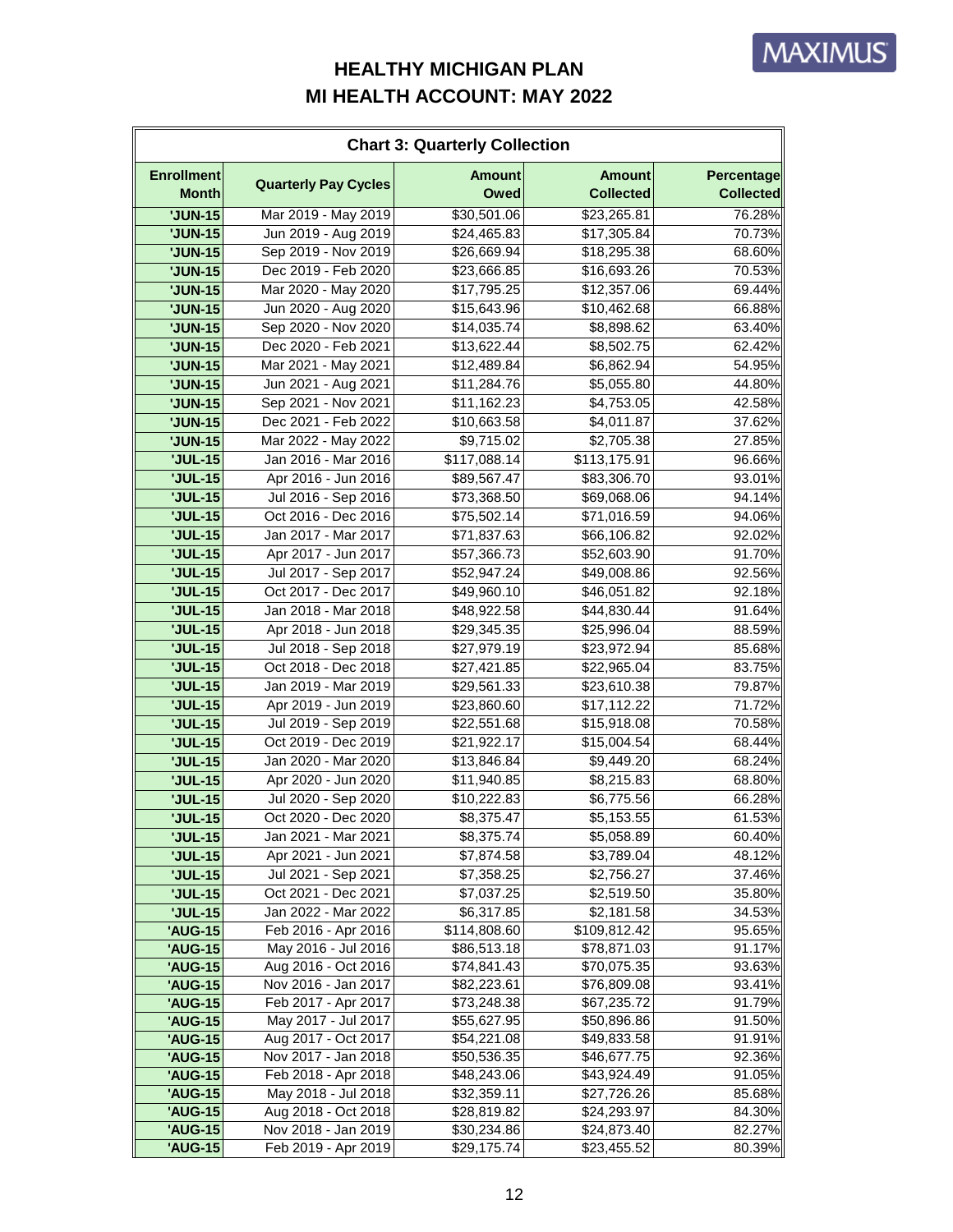| <b>Chart 3: Quarterly Collection</b> |                             |                              |                                   |                                       |  |
|--------------------------------------|-----------------------------|------------------------------|-----------------------------------|---------------------------------------|--|
| <b>Enrollment</b><br><b>Month</b>    | <b>Quarterly Pay Cycles</b> | <b>Amount</b><br><b>Owed</b> | <b>Amount</b><br><b>Collected</b> | <b>Percentage</b><br><b>Collected</b> |  |
| <b>'AUG-15</b>                       | May 2019 - Jul 2019         | \$22,620.46                  | \$15,561.65                       | 68.79%                                |  |
| <b>'AUG-15</b>                       | Aug 2019 - Oct 2019         | \$21,794.76                  | \$14,747.95                       | 67.67%                                |  |
| <b>'AUG-15</b>                       | Nov 2019 - Jan 2020         | \$21,079.07                  | \$13,831.91                       | 65.62%                                |  |
| <b>'AUG-15</b>                       | Feb 2020 - Apr 2020         | \$13,761.11                  | \$8,998.56                        | 65.39%                                |  |
| <b>'AUG-15</b>                       | May 2020 - Jul 2020         | \$10,389.65                  | \$6,454.50                        | 62.12%                                |  |
| <b>'AUG-15</b>                       | Aug 2020 - Oct 2020         | \$9,460.77                   | \$5,759.36                        | 60.88%                                |  |
| <b>'AUG-15</b>                       | Nov 2020 - Jan 2021         | \$8,422.84                   | \$4,740.59                        | 56.28%                                |  |
| <b>'AUG-15</b>                       | Feb 2021 - Apr 2021         | \$8,455.70                   | \$4,171.18                        | 49.33%                                |  |
| <b>'AUG-15</b>                       | May 2021 - Jul 2021         | \$7,444.86                   | \$2,534.14                        | 34.04%                                |  |
| <b>'AUG-15</b>                       | Aug 2021 - Oct 2021         | \$6,959.16                   | \$2,184.91                        | 31.40%                                |  |
| <b>'AUG-15</b>                       | Nov 2021 - Jan 2022         | \$6,442.45                   | \$1,752.32                        | 27.20%                                |  |
| <b>'AUG-15</b>                       | Feb 2022 - Apr 2022         | \$5,406.14                   | \$1,496.42                        | 27.68%                                |  |
| <b>'SEP-15</b>                       | Mar 2016 - May 2016         | \$96,416.18                  | \$89,239.38                       | 92.56%                                |  |
| <b>'SEP-15</b>                       | Jun 2016 - Aug 2016         | \$56,705.13                  | \$52,521.34                       | 92.62%                                |  |
| <b>'SEP-15</b>                       | Sep 2016 - Nov 2016         | \$59,586.11                  | \$55,858.48                       | 93.74%                                |  |
| <b>'SEP-15</b>                       | Dec 2016 - Feb 2017         | \$62,358.39                  | \$58,087.87                       | 93.15%                                |  |
| <b>'SEP-15</b>                       | Mar 2017 - May 2017         | \$58,271.92                  | \$53,330.30                       | 91.52%                                |  |
| <b>'SEP-15</b>                       | Jun 2017 - Aug 2017         | \$45,252.89                  | \$41,178.94                       | 91.00%                                |  |
| <b>'SEP-15</b>                       | Sep 2017 - Nov 2017         | \$43,793.81                  | \$39,552.93                       | 90.32%                                |  |
| <b>'SEP-15</b>                       | Dec 2017 - Feb 2018         | \$41,263.92                  | \$36,992.74                       | 89.65%                                |  |
| <b>'SEP-15</b>                       | Mar 2018 - May 2018         | \$37,002.56                  | \$32,585.32                       | 88.06%                                |  |
| <b>'SEP-15</b>                       | Jun 2018 - Aug 2018         | \$27,932.90                  | \$23,109.09                       | 82.73%                                |  |
| <b>'SEP-15</b>                       | Sep 2018 - Nov 2018         | \$28,142.06                  | \$23,603.69                       | 83.87%                                |  |
| <b>'SEP-15</b>                       | Dec 2018 - Feb 2019         | \$27,803.62                  | \$22,966.89                       | 82.60%                                |  |
| <b>'SEP-15</b>                       | Mar 2019 - May 2019         | \$24,964.26                  | \$19,290.78                       | 77.27%                                |  |
| <b>'SEP-15</b>                       | Jun 2019 - Aug 2019         | \$18,794.45                  | \$12,721.24                       | 67.69%                                |  |
| <b>'SEP-15</b>                       | Sep 2019 - Nov 2019         | \$18,057.44                  | \$12,165.08                       | 67.37%                                |  |
| <b>'SEP-15</b>                       | Dec 2019 - Feb 2020         | \$15,391.73                  | \$10,711.48                       | 69.59%                                |  |
| <b>'SEP-15</b>                       | Mar 2020 - May 2020         | \$10,902.38                  | \$7,512.32                        | 68.91%                                |  |
| <b>'SEP-15</b>                       | Jun 2020 - Aug 2020         | \$9,429.71                   | \$6,364.45                        | 67.49%                                |  |
| <b>'SEP-15</b>                       | Sep 2020 - Nov 2020         | \$8,259.77                   | \$5,340.17                        | 64.65%                                |  |
| <b>'SEP-15</b>                       | Dec 2020 - Feb 2021         | \$8,191.83                   | \$4,836.45                        | 59.04%                                |  |
| <b>'SEP-15</b>                       | Mar 2021 - May 2021         | \$7,649.13                   | \$3,839.04                        | 50.19%                                |  |
| <b>'SEP-15</b>                       | Jun 2021 - Aug 2021         | \$6,843.27                   | \$2,465.50                        | 36.03%                                |  |
| <b>'SEP-15</b>                       | Sep 2021 - Nov 2021         | \$6,180.27                   | \$2,036.08                        | 32.94%                                |  |
| <b>'SEP-15</b>                       | Dec 2021 - Feb 2022         | \$6,058.38                   | \$1,911.54                        | 31.55%                                |  |
| <b>'SEP-15</b>                       | Mar 2022 - May 2022         | \$5,248.33                   | \$1,253.84                        | 23.89%                                |  |
| <b>'OCT-15</b>                       | Apr 2016 - Jun 2016         | \$105,216.39                 | \$97,640.18                       | 92.80%                                |  |
| <b>'OCT-15</b>                       | Jul 2016 - Sep 2016         | \$66,098.70                  | \$61,227.23                       | 92.63%                                |  |
| <b>'OCT-15</b>                       | Oct 2016 - Dec 2016         | \$75,481.14                  | \$70,544.68                       | 93.46%                                |  |
| <b>'OCT-15</b>                       | Jan 2017 - Mar 2017         | \$73,882.57                  | \$68,265.51                       | 92.40%                                |  |
| <b>'OCT-15</b>                       | Apr 2017 - Jun 2017         | \$60,059.46                  | \$54,543.78                       | 90.82%                                |  |
| <b>'OCT-15</b>                       | Jul 2017 - Sep 2017         | \$47,350.32                  | \$42,452.31                       | 89.66%                                |  |
| <b>'OCT-15</b>                       | Oct 2017 - Dec 2017         | \$49,172.46                  | \$44,332.56                       | 90.16%                                |  |
| <b>'OCT-15</b>                       | Jan 2018 - Mar 2018         | \$47,758.77                  | \$42,640.61                       | 89.28%                                |  |
| <b>'OCT-15</b>                       | Apr 2018 - Jun 2018         | \$28,639.70                  | \$24,773.43                       | 86.50%                                |  |
| <b>'OCT-15</b>                       | Jul 2018 - Sep 2018         | \$24,947.79                  | \$20,835.72                       | 83.52%                                |  |
| <b>'OCT-15</b>                       | Oct 2018 - Dec 2018         | \$25,914.87                  | \$21,282.49                       | 82.12%                                |  |
| <b>'OCT-15</b>                       | Jan 2019 - Mar 2019         | \$27,033.04                  | \$21,905.41                       | 81.03%                                |  |
| <b>'OCT-15</b>                       | Apr 2019 - Jun 2019         | \$24,018.93                  | \$17,023.52                       | 70.88%                                |  |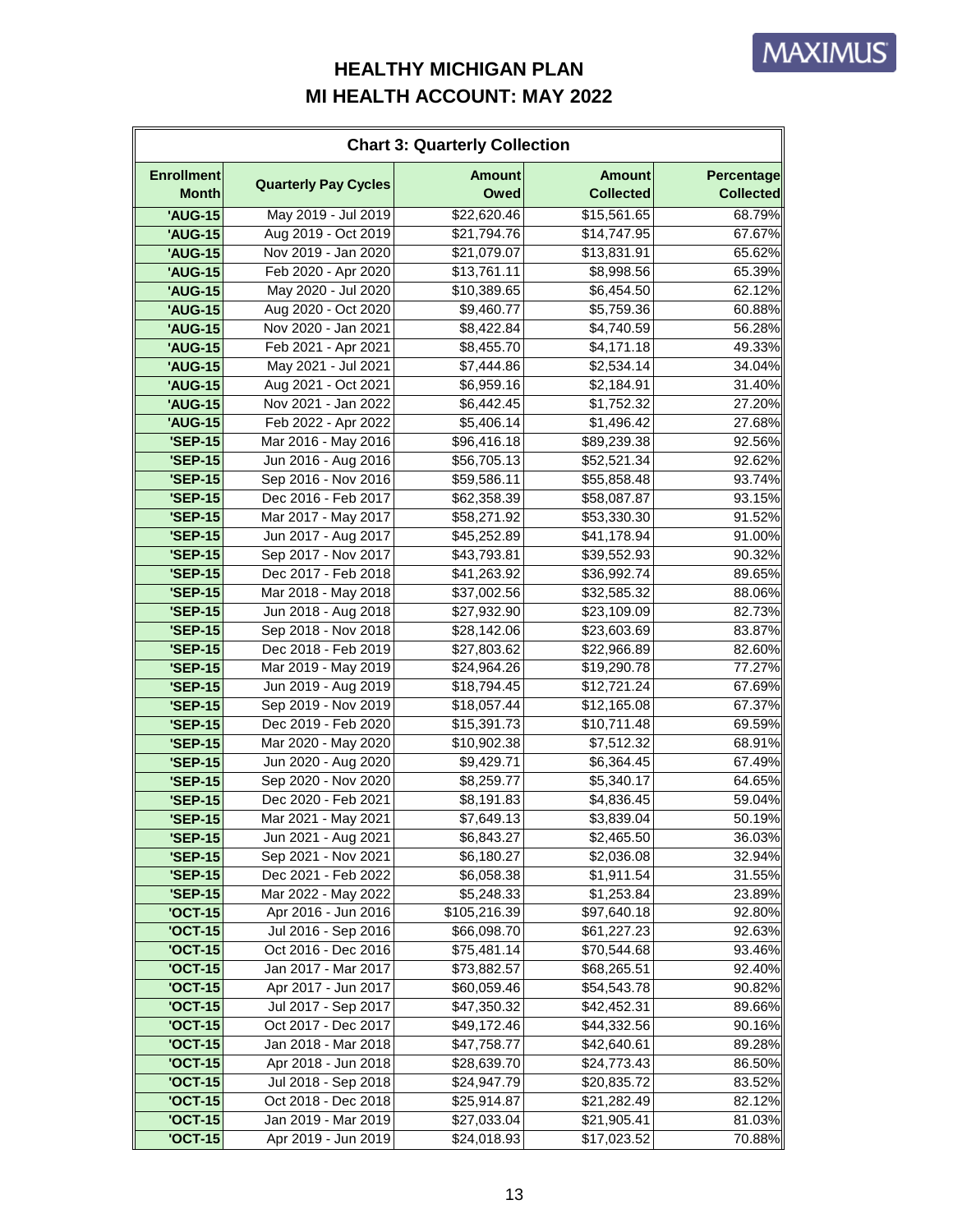| <b>Chart 3: Quarterly Collection</b> |                             |                              |                                   |                                       |
|--------------------------------------|-----------------------------|------------------------------|-----------------------------------|---------------------------------------|
| <b>Enrollment</b><br><b>Month</b>    | <b>Quarterly Pay Cycles</b> | <b>Amount</b><br><b>Owed</b> | <b>Amount</b><br><b>Collected</b> | <b>Percentage</b><br><b>Collected</b> |
| <b>'OCT-15</b>                       | Jul 2019 - Sep 2019         | \$20,836.76                  | \$13,212.24                       | 63.41%                                |
| <b>'OCT-15</b>                       | Oct 2019 - Dec 2019         | \$21,765.33                  | \$13,799.38                       | 63.40%                                |
| <b>'OCT-15</b>                       | Jan 2020 - Mar 2020         | $\overline{$}14,778.06$      | \$9,572.72                        | 64.78%                                |
| <b>'OCT-15</b>                       | Apr 2020 - Jun 2020         | \$11,155.19                  | \$6,756.93                        | 60.57%                                |
| <b>'OCT-15</b>                       | Jul 2020 - Sep 2020         | \$10,536.71                  | \$6,165.76                        | 58.52%                                |
| <b>'OCT-15</b>                       | Oct 2020 - Dec 2020         | \$9,150.46                   | \$4,982.28                        | 54.45%                                |
| <b>'OCT-15</b>                       | Jan 2021 - Mar 2021         | $\overline{$8,901.91}$       | \$4,829.39                        | 54.25%                                |
| <b>'OCT-15</b>                       | Apr 2021 - Jun 2021         | \$8,611.84                   | \$3,749.15                        | 43.53%                                |
| <b>'OCT-15</b>                       | Jul 2021 - Sep 2021         | \$7,743.19                   | \$2,756.78                        | 35.60%                                |
| <b>'OCT-15</b>                       | Oct 2021 - Dec 2021         | \$7,411.90                   | \$2,430.93                        | 32.80%                                |
| <b>'OCT-15</b>                       | Jan 2022 - Mar 2022         | \$6,519.94                   | \$1,614.11                        | 24.76%                                |
| <b>'NOV-15</b>                       | May 2016 - Jul 2016         | \$125,653.48                 | \$115,392.14                      | 91.83%                                |
| <b>'NOV-15</b>                       | Aug 2016 - Oct 2016         | \$87,030.96                  | \$79,925.09                       | 91.84%                                |
| <b>'NOV-15</b>                       | Nov 2016 - Jan 2017         | \$98,758.41                  | \$91,129.21                       | 92.27%                                |
| <b>'NOV-15</b>                       | Feb 2017 - Apr 2017         | \$92,387.17                  | \$83,528.78                       | 90.41%                                |
| <b>'NOV-15</b>                       | May 2017 - Jul 2017         | \$71,371.33                  | \$63,472.88                       | 88.93%                                |
| <b>'NOV-15</b>                       | Aug 2017 - Oct 2017         | \$54,426.70                  | \$48,311.70                       | 88.76%                                |
| <b>'NOV-15</b>                       | Nov 2017 - Jan 2018         | \$52,227.84                  | \$47,561.11                       | 91.06%                                |
| <b>'NOV-15</b>                       | Feb 2018 - Apr 2018         | \$52,628.13                  | \$47,290.08                       | 89.86%                                |
| <b>'NOV-15</b>                       | May 2018 - Jul 2018         | \$33,946.43                  | \$28,390.58                       | 83.63%                                |
| <b>'NOV-15</b>                       | Aug 2018 - Oct 2018         | \$28,701.77                  | \$23,899.43                       | 83.27%                                |
| <b>'NOV-15</b>                       | Nov 2018 - Jan 2019         | \$33,074.74                  | \$26,642.42                       | 80.55%                                |
| <b>'NOV-15</b>                       | Feb 2019 - Apr 2019         | \$31,877.12                  | \$24,293.94                       | 76.21%                                |
| <b>'NOV-15</b>                       | May 2019 - Jul 2019         | \$25,280.19                  | \$17,129.38                       | 67.76%                                |
| <b>'NOV-15</b>                       | Aug 2019 - Oct 2019         | \$22,415.06                  | \$14,414.59                       | 64.31%                                |
| <b>'NOV-15</b>                       | Nov 2019 - Jan 2020         | \$22,375.33                  | \$14,596.83                       | 65.24%                                |
| <b>'NOV-15</b>                       | Feb 2020 - Apr 2020         | \$15,554.50                  | \$9,893.22                        | 63.60%                                |
| <b>'NOV-15</b>                       | May 2020 - Jul 2020         | \$12,460.54                  | \$7,724.53                        | 61.99%                                |
| <b>'NOV-15</b>                       | Aug 2020 - Oct 2020         | \$11,087.25                  | \$6,544.36                        | 59.03%                                |
| <b>'NOV-15</b>                       | Nov 2020 - Jan 2021         | \$10,113.79                  | \$5,717.25                        | 56.53%                                |
| <b>'NOV-15</b>                       | Feb 2021 - Apr 2021         | \$9,483.61                   | \$5,096.07                        | 53.74%                                |
| <b>'NOV-15</b>                       | May 2021 - Jul 2021         | \$8,814.48                   | \$3,319.74                        | 37.66%                                |
| <b>'NOV-15</b>                       | Aug 2021 - Oct 2021         | \$8,574.73                   | \$3,206.96                        | 37.40%                                |
| <b>'NOV-15</b>                       | Nov 2021 - Jan 2022         | \$8,146.28                   | \$2,813.37                        | 34.54%                                |
| <b>'NOV-15</b>                       | Feb 2022 - Apr 2022         | \$7,066.50                   | \$1,993.76                        | 28.21%                                |
| <b>'DEC-15</b>                       | Jun 2016 - Aug 2016         | \$117,838.55                 | \$109,289.48                      | 92.75%                                |
| <b>'DEC-15</b>                       | Sep 2016 - Nov 2016         | \$96,354.32                  | \$90,022.10                       | 93.43%                                |
| <b>'DEC-15</b>                       | Dec 2016 - Feb 2017         | \$100,018.63                 | \$92,717.79                       | 92.70%                                |
| <b>'DEC-15</b>                       | Mar 2017 - May 2017         | \$100,057.21                 | \$90,957.67                       | 90.91%                                |
| <b>'DEC-15</b>                       | Jun 2017 - Aug 2017         | \$79,105.80                  | \$70,925.46                       | 89.66%                                |
| <b>'DEC-15</b>                       | Sep 2017 - Nov 2017         | \$61,806.23                  | \$55,414.93                       | 89.66%                                |
| <b>'DEC-15</b>                       | Dec 2017 - Feb 2018         | \$58,881.20                  | \$52,823.43                       | 89.71%                                |
| <b>'DEC-15</b>                       | Mar 2018 - May 2018         | \$55,436.13                  | \$48,418.81                       | 87.34%                                |
| <b>'DEC-15</b>                       | Jun 2018 - Aug 2018         | \$39,562.84                  | \$31,632.43                       | 79.95%                                |
| <b>'DEC-15</b>                       | Sep 2018 - Nov 2018         | \$36,938.39                  | \$29,406.50                       | 79.61%                                |
| <b>'DEC-15</b>                       | Dec 2018 - Feb 2019         | \$35,973.51                  | \$27,932.68                       | 77.65%                                |
| <b>'DEC-15</b>                       | Mar 2019 - May 2019         | \$33,594.17                  | \$24,161.71                       | 71.92%                                |
| <b>'DEC-15</b>                       | Jun 2019 - Aug 2019         | \$28,861.56                  | \$18,133.76                       | 62.83%                                |
| <b>'DEC-15</b>                       | Sep 2019 - Nov 2019         | \$26,761.99                  | \$16,825.17                       | 62.87%                                |
| <b>'DEC-15</b>                       | Dec 2019 - Feb 2020         | \$23,457.88                  | \$14,908.68                       | 63.56%                                |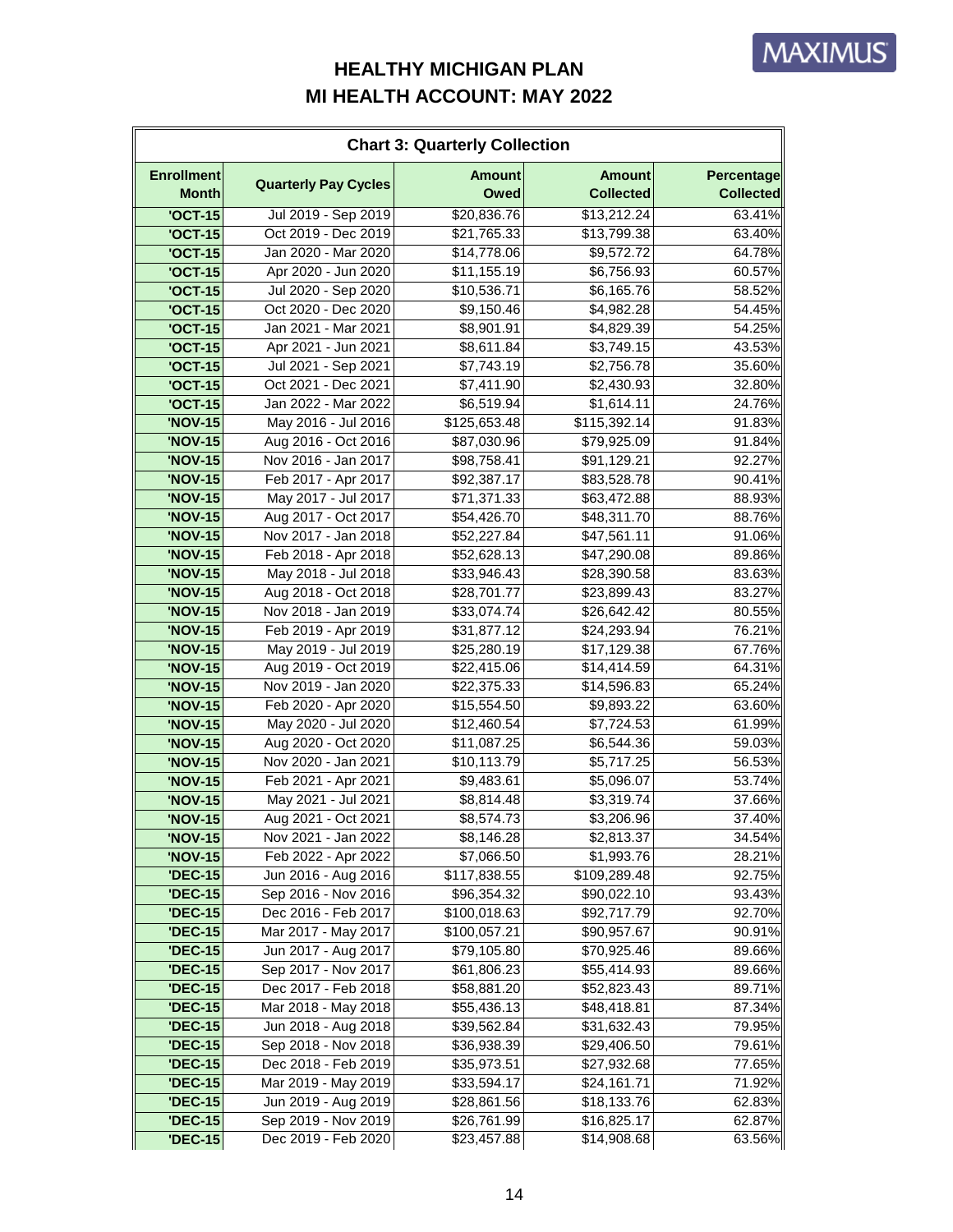|                                   | <b>Chart 3: Quarterly Collection</b> |                              |                                   |                                       |  |
|-----------------------------------|--------------------------------------|------------------------------|-----------------------------------|---------------------------------------|--|
| <b>Enrollment</b><br><b>Month</b> | <b>Quarterly Pay Cycles</b>          | <b>Amount</b><br><b>Owed</b> | <b>Amount</b><br><b>Collected</b> | <b>Percentage</b><br><b>Collected</b> |  |
| <b>'DEC-15</b>                    | Mar 2020 - May 2020                  | \$18,353.87                  | \$11,295.53                       | 61.54%                                |  |
| <b>'DEC-15</b>                    | Jun 2020 - Aug 2020                  | \$15,532.50                  | \$8,940.74                        | 57.56%                                |  |
| <b>'DEC-15</b>                    | Sep 2020 - Nov 2020                  | \$14,039.58                  | \$7,521.54                        | 53.57%                                |  |
| <b>'DEC-15</b>                    | Dec 2020 - Feb 2021                  | \$13,312.06                  | \$6,908.96                        | 51.90%                                |  |
| <b>'DEC-15</b>                    | Mar 2021 - May 2021                  | \$12,300.95                  | \$5,713.11                        | 46.44%                                |  |
| <b>'DEC-15</b>                    | Jun 2021 - Aug 2021                  | \$10,935.15                  | \$4,034.82                        | 36.90%                                |  |
| <b>'DEC-15</b>                    | Sep 2021 - Nov 2021                  | \$10,562.50                  | \$3,811.34                        | 36.08%                                |  |
| <b>'DEC-15</b>                    | Dec 2021 - Feb 2022                  | \$10,047.40                  | \$3,342.45                        | 33.27%                                |  |
| <b>'DEC-15</b>                    | Mar 2022 - May 2022                  | \$9,239.14                   | \$2,415.52                        | 26.14%                                |  |
| 'JAN-16                           | Jul 2016 - Sep 2016                  | \$155,335.15                 | \$145,338.54                      | 93.56%                                |  |
| 'JAN-16                           | Oct 2016 - Dec 2016                  | \$124,644.68                 | \$116,104.40                      | 93.15%                                |  |
| 'JAN-16                           | Jan 2017 - Mar 2017                  | \$124,199.47                 | \$115,214.46                      | 92.77%                                |  |
| 'JAN-16                           | Apr 2017 - Jun 2017                  | \$106,219.91                 | \$97,277.30                       | 91.58%                                |  |
| <b>'JAN-16</b>                    | Jul 2017 - Sep 2017                  | \$86,461.02                  | \$77,883.11                       | 90.08%                                |  |
| 'JAN-16                           | Oct 2017 - Dec 2017                  | \$72,084.11                  | \$64,549.33                       | 89.55%                                |  |
| 'JAN-16                           | Jan 2018 - Mar 2018                  | \$74,981.34                  | \$66,554.87                       | 88.76%                                |  |
| 'JAN-16                           | Apr 2018 - Jun 2018                  | \$46,283.60                  | \$39,089.47                       | 84.46%                                |  |
| 'JAN-16                           | Jul 2018 - Sep 2018                  | \$39,549.29                  | \$32,409.63                       | 81.95%                                |  |
| <b>'JAN-16</b>                    | Oct 2018 - Dec 2018                  | \$39,256.34                  | \$31,680.96                       | 80.70%                                |  |
| 'JAN-16                           | Jan 2019 - Mar 2019                  | \$42,367.10                  | \$32,858.92                       | 77.56%                                |  |
| 'JAN-16                           | Apr 2019 - Jun 2019                  | \$37,954.38                  | \$26,370.92                       | 69.48%                                |  |
| <b>'JAN-16</b>                    | Jul 2019 - Sep 2019                  | \$34,823.43                  | \$23,083.45                       | 66.29%                                |  |
| 'JAN-16                           | Oct 2019 - Dec 2019                  | \$33,220.50                  | \$21,596.69                       | 65.01%                                |  |
| 'JAN-16                           | Jan 2020 - Mar 2020                  | \$23,228.50                  | \$14,830.50                       | 63.85%                                |  |
| 'JAN-16                           | Apr 2020 - Jun 2020                  | \$20,081.81                  | \$12,395.01                       | 61.72%                                |  |
| 'JAN-16                           | Jul 2020 - Sep 2020                  | \$18,277.73                  | \$10,714.93                       | 58.62%                                |  |
| 'JAN-16                           | Oct 2020 - Dec 2020                  | \$16,451.83                  | \$9,078.12                        | 55.18%                                |  |
| 'JAN-16                           | Jan 2021 - Mar 2021                  | \$15,732.39                  | \$8,523.00                        | 54.17%                                |  |
| <b>JAN-16</b>                     | Apr 2021 - Jun 2021                  | \$15,086.99                  | \$6,575.54                        | 43.58%                                |  |
| 'JAN-16                           | Jul 2021 - Sep 2021                  | \$14,304.34                  | \$5,136.91                        | 35.91%                                |  |
| 'JAN-16                           | Oct 2021 - Dec 2021                  | \$13,611.02                  | \$4,504.72                        | 33.10%                                |  |
| 'JAN-16                           | Jan 2022 - Mar 2022                  | \$12,362.71                  | \$3,746.15                        | 30.30%                                |  |
| <b>'FEB-16</b>                    | Aug 2016 - Oct 2016                  | \$212,031.95                 | \$201,183.06                      | 94.88%                                |  |
| <b>'FEB-16</b>                    | Nov 2016 - Jan 2017                  | \$164,684.14                 | \$156,047.92                      | 94.76%                                |  |
| <b>'FEB-16</b>                    | Feb 2017 - Apr 2017                  | \$153,453.00                 | \$144,058.31                      | 93.88%                                |  |
| <b>'FEB-16</b>                    | May 2017 - Jul 2017                  | \$132,379.59                 | \$122,552.01                      | 92.58%                                |  |
| <b>'FEB-16</b>                    | Aug 2017 - Oct 2017                  | \$113,757.90                 | \$103,577.59                      | 91.05%                                |  |
| <b>'FEB-16</b>                    | Nov 2017 - Jan 2018                  | \$94,511.28                  | \$85,903.14                       | 90.89%                                |  |
| <b>'FEB-16</b>                    | Feb 2018 - Apr 2018                  | \$91,161.80                  | \$82,177.30                       | 90.14%                                |  |
| <b>'FEB-16</b>                    | May 2018 - Jul 2018                  | \$63,000.93                  | \$53,118.38                       | 84.31%                                |  |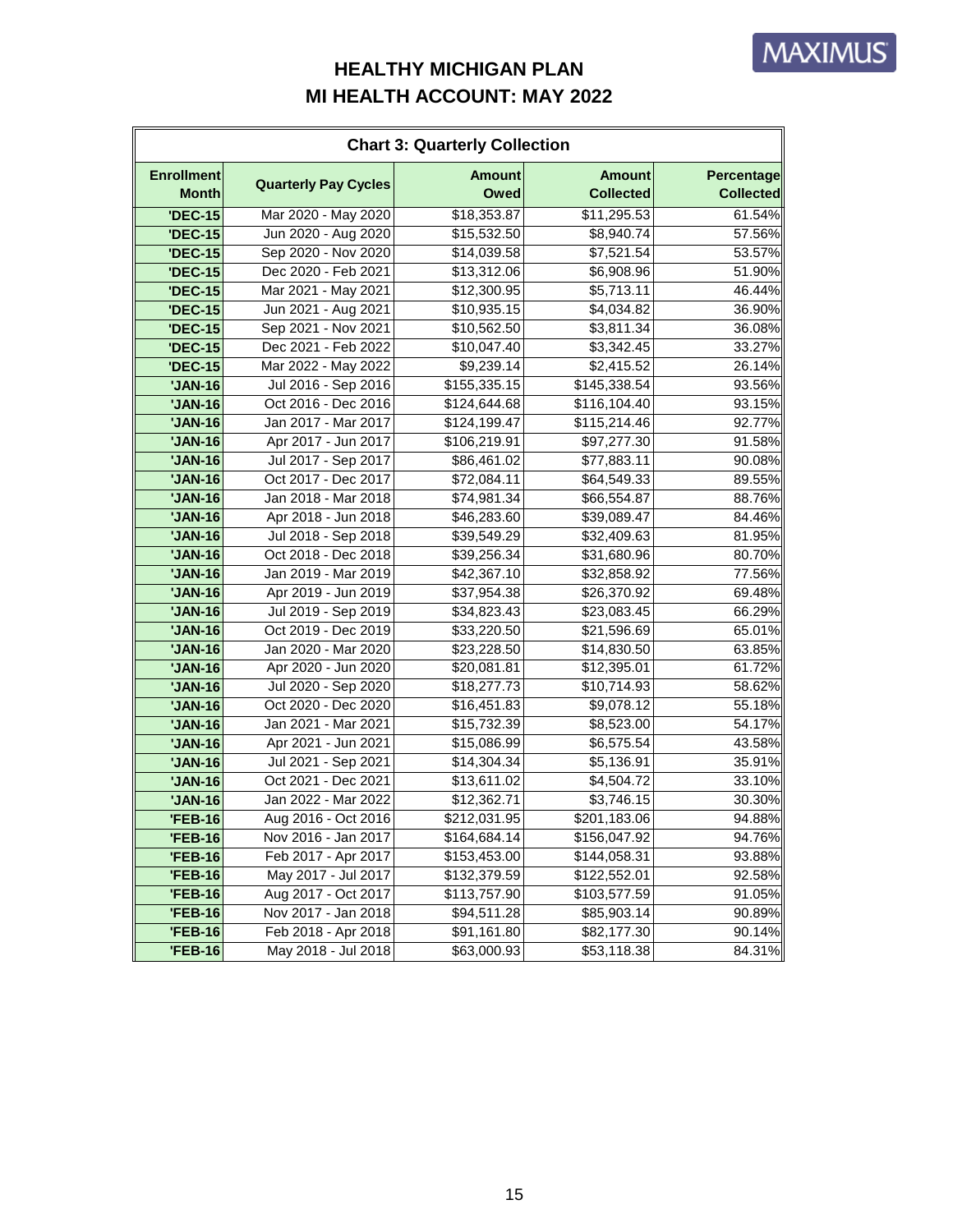| <b>Chart 3: Quarterly Collection</b> |                                            |                              |                                   |                                |
|--------------------------------------|--------------------------------------------|------------------------------|-----------------------------------|--------------------------------|
| <b>Enrollment</b><br><b>Month</b>    | <b>Quarterly Pay Cycles</b>                | <b>Amount</b><br><b>Owed</b> | <b>Amount</b><br><b>Collected</b> | Percentage<br><b>Collected</b> |
| <b>'FEB-16</b>                       | Aug 2018 - Oct 2018                        | \$57,128.94                  | \$47,961.00                       | 83.95%                         |
| <b>'FEB-16</b>                       | Nov 2018 - Jan 2019                        | \$60,308.95                  | \$49,103.79                       | 81.42%                         |
| <b>'FEB-16</b>                       | Feb 2019 - Apr 2019                        | \$55,922.99                  | \$43,975.32                       | 78.64%                         |
| <b>'FEB-16</b>                       | May 2019 - Jul 2019                        | \$49,002.97                  | \$33,559.74                       | 68.49%                         |
| <b>'FEB-16</b>                       | Aug 2019 - Oct 2019                        | \$45,784.07                  | \$30,256.80                       | 66.09%                         |
| <b>'FEB-16</b>                       | Nov 2019 - Jan 2020                        | \$42,082.17                  | \$28,223.32                       | 67.07%                         |
| <b>'FEB-16</b>                       | Feb 2020 - Apr 2020                        | \$28,817.63                  | \$18,938.73                       | 65.72%                         |
| <b>'FEB-16</b>                       | May 2020 - Jul 2020                        | \$24,190.18                  | \$15,501.86                       | 64.08%                         |
| <b>'FEB-16</b>                       | Aug 2020 - Oct 2020                        | \$21,332.04                  | \$13,168.57                       | 61.73%                         |
| <b>'FEB-16</b>                       | Nov 2020 - Jan 2021                        | \$18,681.13                  | \$10,868.93                       | 58.18%                         |
| <b>'FEB-16</b>                       | Feb 2021 - Apr 2021                        | \$17,058.61                  | \$9,299.77                        | 54.52%                         |
| <b>'FEB-16</b>                       | May 2021 - Jul 2021                        | \$15,606.31                  | \$6,513.04                        | 41.73%                         |
| <b>'FEB-16</b>                       | Aug 2021 - Oct 2021                        | \$15,377.24                  | \$6,185.98                        | 40.23%                         |
| <b>'FEB-16</b>                       | Nov 2021 - Jan 2022                        | \$14,421.80                  | \$4,846.39                        | 33.60%                         |
| <b>'FEB-16</b>                       | Feb 2022 - Apr 2022                        | \$12,948.68                  | \$3,847.05                        | 29.71%                         |
| <b>'MAR-16</b>                       | Sep 2016 - Nov 2016                        | \$191,847.79                 | \$179,661.57                      | 93.65%                         |
| <b>'MAR-16</b>                       | Dec 2016 - Feb 2017                        | \$139,355.29                 | \$129,829.88                      | 93.16%                         |
| <b>'MAR-16</b>                       | Mar 2017 - May 2017                        | \$131,057.84                 | \$120,645.58                      | 92.06%                         |
| <b>'MAR-16</b>                       | Jun 2017 - Aug 2017                        | \$115,001.04                 | \$104,131.83                      | 90.55%                         |
| <b>'MAR-16</b>                       | Sep 2017 - Nov 2017                        | \$100,924.95                 | \$89,933.36                       | 89.11%                         |
| <b>'MAR-16</b>                       | Dec 2017 - Feb 2018                        | \$81,279.30                  | \$71,322.35                       | 87.75%                         |
| <b>'MAR-16</b>                       | Mar 2018 - May 2018                        | \$76,987.54                  | \$65,989.73                       | 85.71%                         |
| <b>'MAR-16</b>                       | Jun 2018 - Aug 2018                        | \$56,470.12                  | \$44,626.93                       | 79.03%                         |
| <b>'MAR-16</b>                       | Sep 2018 - Nov 2018                        | \$54,009.64                  | \$41,957.05                       | 77.68%                         |
| <b>'MAR-16</b>                       | Dec 2018 - Feb 2019                        | \$50,203.07                  | \$38,473.59                       | 76.64%                         |
| <b>'MAR-16</b>                       | Mar 2019 - May 2019                        | \$47,315.76                  | \$34,249.18                       | 72.38%                         |
| <b>'MAR-16</b>                       | Jun 2019 - Aug 2019                        | $\overline{$41,067.45}$      | \$26,078.89                       | 63.50%                         |
| <b>'MAR-16</b>                       | Sep 2019 - Nov 2019                        | \$38,964.28                  | \$24,105.45                       | 61.87%                         |
| <b>'MAR-16</b>                       | Dec 2019 - Feb 2020                        | \$32,765.60                  | \$19,965.54                       | 60.93%                         |
| <b>'MAR-16</b>                       | Mar 2020 - May 2020                        | \$25,743.37                  | \$15,064.69                       | 58.52%                         |
| <b>'MAR-16</b>                       | Jun 2020 - Aug 2020                        | \$23,369.88                  | \$13,018.86                       | 55.71%                         |
| <b>'MAR-16</b>                       | Sep 2020 - Nov 2020                        | \$19,490.39                  | \$9,822.71                        | 50.40%                         |
| <b>'MAR-16</b>                       | Dec 2020 - Feb 2021                        | \$18,292.60                  | \$8,698.72                        | 47.55%                         |
| <b>'MAR-16</b>                       | Mar 2021 - May 2021                        | \$17,332.44                  | \$6,923.92                        | 39.95%                         |
| <b>'MAR-16</b>                       | Jun 2021 - Aug 2021                        | \$15,880.06<br>\$15,699.10   | \$5,118.32                        | 32.23%<br>30.84%               |
| <b>'MAR-16</b>                       | Sep 2021 - Nov 2021<br>Dec 2021 - Feb 2022 |                              | \$4,841.83<br>\$4,221.07          | 28.03%                         |
| <b>'MAR-16</b>                       | Mar 2022 - May 2022                        | \$15,058.09<br>\$13,492.65   | \$3,066.16                        | 22.72%                         |
| <b>'MAR-16</b><br>'APR-16            | Oct 2016 - Dec 2016                        | \$177,649.73                 | \$165,210.75                      | 93.00%                         |
| 'APR-16                              | Jan 2017 - Mar 2017                        | \$143,223.24                 | \$131,964.49                      | 92.14%                         |
| <b>'APR-16</b>                       | Apr 2017 - Jun 2017                        | \$129,472.02                 | \$118,225.19                      | 91.31%                         |
| 'APR-16                              | Jul 2017 - Sep 2017                        | \$110,990.67                 | \$99,579.30                       | 89.72%                         |
| 'APR-16                              | Oct 2017 - Dec 2017                        | \$96,025.85                  | \$84,864.43                       | 88.38%                         |
| 'APR-16                              | Jan 2018 - Mar 2018                        | \$86,591.57                  | \$75,918.37                       | 87.67%                         |
| 'APR-16                              | Apr 2018 - Jun 2018                        | \$57,444.01                  | \$48,328.74                       | 84.13%                         |
| 'APR-16                              | Jul 2018 - Sep 2018                        | \$50,506.80                  | \$41,382.96                       | 81.94%                         |
| <b>'APR-16</b>                       | Oct 2018 - Dec 2018                        | \$51,035.91                  | \$40,783.31                       | 79.91%                         |
| 'APR-16                              | Jan 2019 - Mar 2019                        | \$53,023.06                  | \$40,529.76                       | 76.44%                         |
| 'APR-16                              | Apr 2019 - Jun 2019                        | \$46,827.58                  | \$31,783.03                       | 67.87%                         |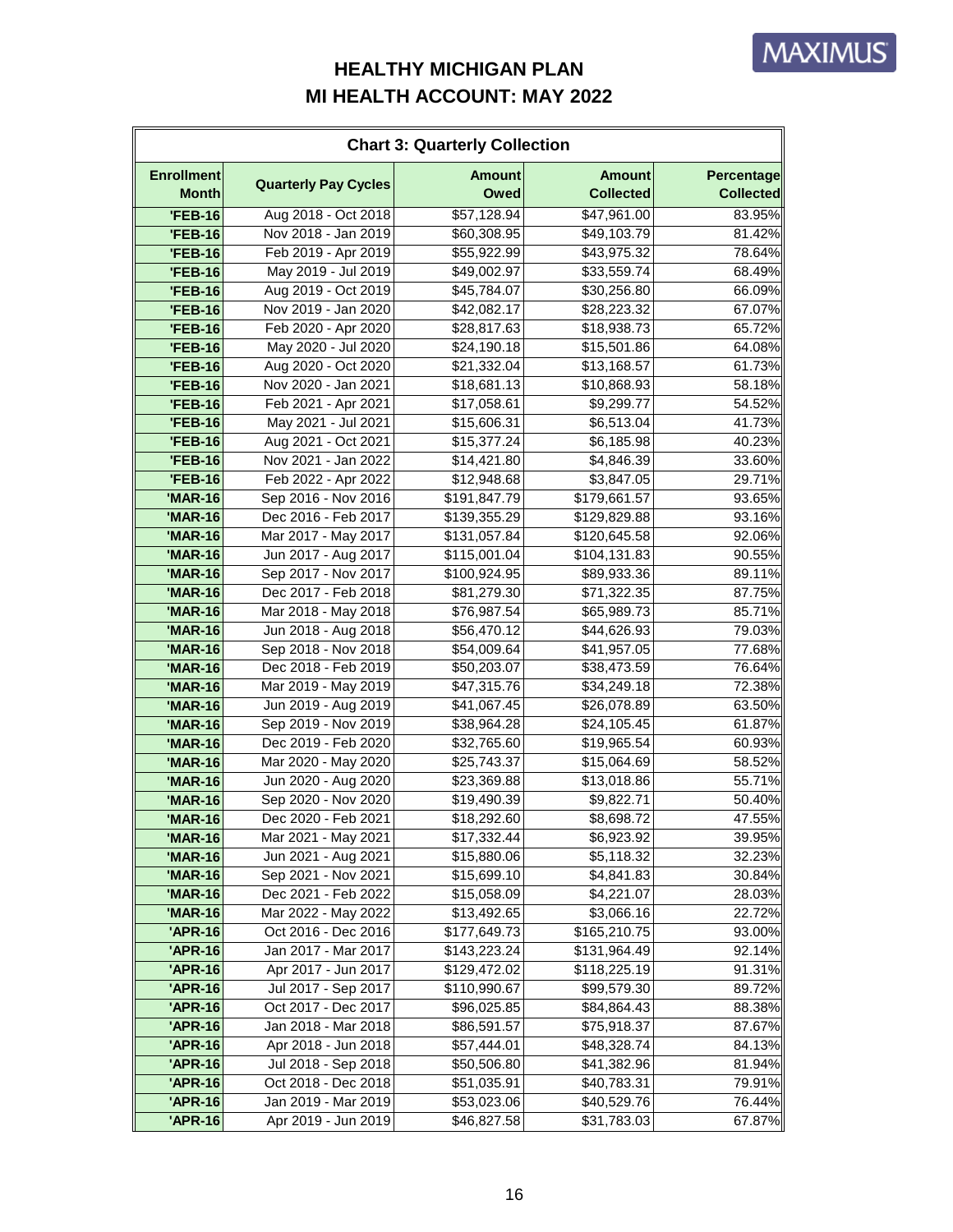| <b>Chart 3: Quarterly Collection</b> |                                            |                              |                                   |                                |
|--------------------------------------|--------------------------------------------|------------------------------|-----------------------------------|--------------------------------|
| <b>Enrollment</b><br><b>Month</b>    | <b>Quarterly Pay Cycles</b>                | <b>Amount</b><br><b>Owed</b> | <b>Amount</b><br><b>Collected</b> | Percentage<br><b>Collected</b> |
| <b>'APR-16</b>                       | Jul 2019 - Sep 2019                        | \$45,659.70                  | \$27,983.92                       | 61.29%                         |
| <b>'APR-16</b>                       | Oct 2019 - Dec 2019                        | \$44,185.47                  | \$26,821.32                       | 60.70%                         |
| <b>'APR-16</b>                       | Jan 2020 - Mar 2020                        | \$29,236.26                  | \$17,117.04                       | 58.55%                         |
| <b>'APR-16</b>                       | Apr 2020 - Jun 2020                        | \$25,540.90                  | \$14,236.23                       | 55.74%                         |
| 'APR-16                              | Jul 2020 - Sep 2020                        | \$23,074.42                  | \$11,905.13                       | 51.59%                         |
| 'APR-16                              | Oct 2020 - Dec 2020                        | \$20,193.93                  | \$9,704.24                        | 48.06%                         |
| <b>'APR-16</b>                       | Jan 2021 - Mar 2021                        | \$19,823.25                  | \$9,173.15                        | 46.27%                         |
| <b>'APR-16</b>                       | Apr 2021 - Jun 2021                        | \$18,439.94                  | \$6,731.56                        | 36.51%                         |
| <b>'APR-16</b>                       | Jul 2021 - Sep 2021                        | \$17,610.72                  | \$5,600.18                        | 31.80%                         |
| 'APR-16                              | Oct 2021 - Dec 2021                        | \$16,461.79                  | \$4,705.12                        | 28.58%                         |
| <b>'APR-16</b>                       | Jan 2022 - Mar 2022                        | \$14,104.86                  | \$3,713.41                        | 26.33%                         |
| <b>'MAY-16</b>                       | Nov 2016 - Jan 2017                        | \$178,574.84                 | \$165,750.15                      | 92.82%                         |
| <b>'MAY-16</b>                       | Feb 2017 - Apr 2017                        | \$139,087.56                 | \$127,501.34                      | 91.67%                         |
| <b>'MAY-16</b>                       | May 2017 - Jul 2017                        | \$116,958.30                 | \$105,654.18                      | 90.33%                         |
| <b>'MAY-16</b>                       | Aug 2017 - Oct 2017                        | \$107,301.40                 | \$95,718.44                       | 89.21%                         |
| <b>'MAY-16</b>                       | Nov 2017 - Jan 2018                        | \$91,554.99                  | \$80,974.98                       | 88.44%                         |
| <b>'MAY-16</b>                       | Feb 2018 - Apr 2018                        | \$82,894.77                  | \$72,028.65                       | 86.89%                         |
| <b>'MAY-16</b>                       | May 2018 - Jul 2018                        | \$56,067.74                  | \$44,664.74                       | 79.66%                         |
| <b>'MAY-16</b>                       | Aug 2018 - Oct 2018                        | \$51,989.23                  | \$40,960.52                       | 78.79%                         |
| <b>'MAY-16</b>                       | Nov 2018 - Jan 2019                        | \$55,469.51                  | \$42,905.52                       | 77.35%                         |
| <b>'MAY-16</b>                       | Feb 2019 - Apr 2019                        | \$51,679.17                  | \$38,373.00                       | 74.25%                         |
| <b>'MAY-16</b>                       | May 2019 - Jul 2019                        | \$43,997.10                  | \$28,179.44                       | 64.05%                         |
| <b>'MAY-16</b>                       | Aug 2019 - Oct 2019                        | \$44,797.59                  | \$28,295.57                       | 63.16%                         |
| <b>'MAY-16</b>                       | Nov 2019 - Jan 2020                        | \$41,029.03                  | \$25,539.81                       | 62.25%                         |
| <b>'MAY-16</b>                       | Feb 2020 - Apr 2020                        | \$27,624.53                  | \$16,826.43                       | 60.91%                         |
| <b>'MAY-16</b>                       | May 2020 - Jul 2020                        | \$22,824.95                  | \$13,255.54                       | 58.07%                         |
| <b>'MAY-16</b>                       | Aug 2020 - Oct 2020                        | \$20,725.16                  | \$11,368.59                       | 54.85%                         |
| <b>'MAY-16</b>                       | Nov 2020 - Jan 2021                        | \$18,943.09                  | \$9,418.22                        | 49.72%                         |
| 'MAY-16                              | Feb 2021 - Apr 2021                        | \$18,016.90                  | \$8,563.74                        | 47.53%                         |
| 'MAY-16                              | May 2021 - Jul 2021                        | \$16,434.70                  | \$4,991.75                        | 30.37%                         |
| <b>'MAY-16</b>                       | Aug 2021 - Oct 2021                        | \$15,560.24                  | \$4,231.33                        | 27.19%                         |
| 'MAY-16                              | Nov 2021 - Jan 2022                        | \$14,697.80                  | \$3,609.98                        | 24.56%                         |
| 'MAY-16                              | Feb 2022 - Apr 2022                        | \$12,130.51                  | \$2,824.16                        | 23.28%                         |
| <b>'JUN-16</b>                       | Dec 2016 - Feb 2017                        | \$113,545.78                 | \$105,471.23                      | 92.89%                         |
| <b>'JUN-16</b>                       | Mar 2017 - May 2017                        | \$92,474.61                  | \$84,418.67                       | 91.29%                         |
| <b>'JUN-16</b>                       | Jun 2017 - Aug 2017                        | \$80,636.93                  | \$73,344.65                       | 90.96%                         |
| <b>'JUN-16</b>                       | Sep 2017 - Nov 2017                        | \$78,102.72                  | \$70,756.54                       | 90.59%                         |
| <b>'JUN-16</b>                       | Dec 2017 - Feb 2018<br>Mar 2018 - May 2018 | \$67,550.78                  | \$60,838.21                       | 90.06%                         |
| <b>'JUN-16</b><br><b>'JUN-16</b>     | Jun 2018 - Aug 2018                        | \$56,801.59<br>\$43,581.23   | \$50,238.00<br>\$36,380.51        | 88.44%<br>83.48%               |
| <b>'JUN-16</b>                       | Sep 2018 - Nov 2018                        | \$43,896.42                  | \$35,842.31                       | 81.65%                         |
| <b>'JUN-16</b>                       | Dec 2018 - Feb 2019                        | \$40,654.55                  | \$32,210.59                       | 79.23%                         |
| <b>'JUN-16</b>                       | Mar 2019 - May 2019                        | \$33,820.99                  | \$25,019.64                       | 73.98%                         |
| <b>'JUN-16</b>                       | Jun 2019 - Aug 2019                        | \$27,555.86                  | \$18,598.80                       | 67.49%                         |
| <b>'JUN-16</b>                       | Sep 2019 - Nov 2019                        | \$28,841.08                  | \$18,979.97                       | 65.81%                         |
| <b>'JUN-16</b>                       | Dec 2019 - Feb 2020                        | \$24,558.31                  | \$16,243.59                       | 66.14%                         |
| <b>'JUN-16</b>                       | Mar 2020 - May 2020                        | \$18,085.65                  | \$11,358.34                       | 62.80%                         |
| <b>'JUN-16</b>                       | Jun 2020 - Aug 2020                        | \$15,801.28                  | \$9,814.24                        | 62.11%                         |
| <b>'JUN-16</b>                       | Sep 2020 - Nov 2020                        | \$13,961.90                  | \$8,315.36                        | 59.56%                         |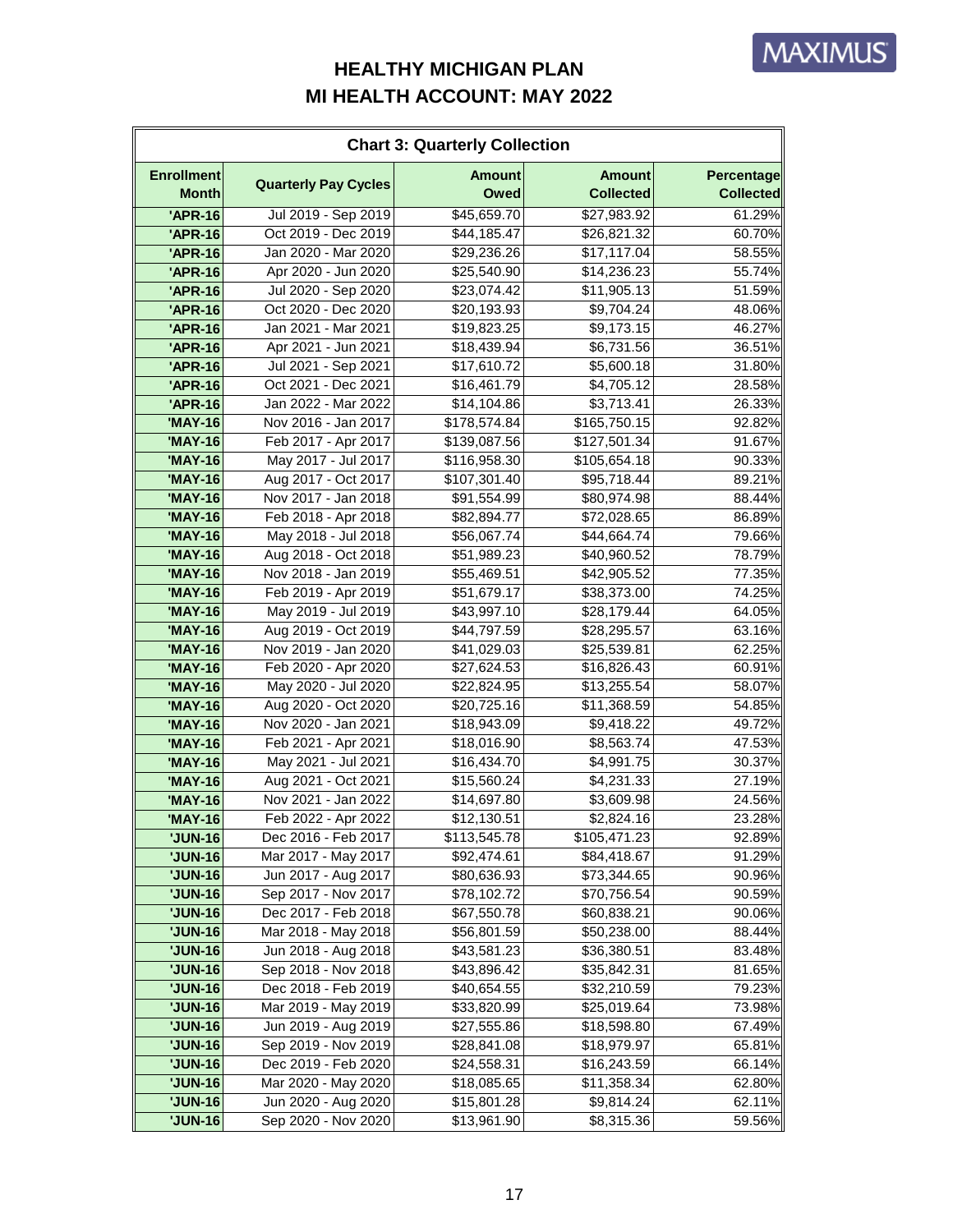|                                   | <b>Chart 3: Quarterly Collection</b> |                              |                                   |                                       |  |
|-----------------------------------|--------------------------------------|------------------------------|-----------------------------------|---------------------------------------|--|
| <b>Enrollment</b><br><b>Month</b> | <b>Quarterly Pay Cycles</b>          | <b>Amount</b><br><b>Owed</b> | <b>Amount</b><br><b>Collected</b> | <b>Percentage</b><br><b>Collected</b> |  |
| <b>'JUN-16</b>                    | Dec 2020 - Feb 2021                  | \$13,619.60                  | \$7,916.48                        | 58.13%                                |  |
| <b>'JUN-16</b>                    | Mar 2021 - May 2021                  | \$12,663.64                  | \$6,408.49                        | 50.61%                                |  |
| <b>'JUN-16</b>                    | Jun 2021 - Aug 2021                  | \$11,383.58                  | \$4,229.57                        | 37.16%                                |  |
| <b>'JUN-16</b>                    | Sep 2021 - Nov 2021                  | \$10,973.72                  | \$3,896.42                        | 35.51%                                |  |
| <b>'JUN-16</b>                    | Dec 2021 - Feb 2022                  | \$10,244.18                  | \$3,134.68                        | 30.60%                                |  |
| <b>'JUN-16</b>                    | Mar 2022 - May 2022                  | \$8,595.13                   | \$2,088.88                        | 24.30%                                |  |
| <b>'JUL-16</b>                    | Jan 2017 - Mar 2017                  | \$131,222.91                 | \$121,500.16                      | 92.59%                                |  |
| <b>'JUL-16</b>                    | Apr 2017 - Jun 2017                  | \$103,141.38                 | \$94,061.30                       | 91.20%                                |  |
| <b>'JUL-16</b>                    | Jul 2017 - Sep 2017                  | \$89,724.87                  | \$81,313.66                       | 90.63%                                |  |
| <b>'JUL-16</b>                    | Oct 2017 - Dec 2017                  | \$84,552.30                  | \$76,704.80                       | 90.72%                                |  |
| <b>'JUL-16</b>                    | Jan 2018 - Mar 2018                  | \$81,155.42                  | \$73,138.50                       | 90.12%                                |  |
| <b>'JUL-16</b>                    | Apr 2018 - Jun 2018                  | \$43,354.66                  | \$37,887.71                       | 87.39%                                |  |
| <b>'JUL-16</b>                    | Jul 2018 - Sep 2018                  | \$40,504.97                  | \$34,551.74                       | 85.30%                                |  |
| <b>'JUL-16</b>                    | Oct 2018 - Dec 2018                  | \$40,673.31                  | \$34,068.26                       | 83.76%                                |  |
| <b>'JUL-16</b>                    | Jan 2019 - Mar 2019                  | \$43,652.65                  | \$35,988.48                       | 82.44%                                |  |
| <b>'JUL-16</b>                    | Apr 2019 - Jun 2019                  | \$32,649.43                  | \$24,404.26                       | 74.75%                                |  |
| <b>'JUL-16</b>                    | Jul 2019 - Sep 2019                  | \$28,849.33                  | \$20,681.74                       | 71.69%                                |  |
| <b>'JUL-16</b>                    | Oct 2019 - Dec 2019                  | \$29,122.91                  | \$19,429.44                       | 66.72%                                |  |
| <b>'JUL-16</b>                    | Jan 2020 - Mar 2020                  | \$18,829.08                  | \$12,084.74                       | 64.18%                                |  |
| <b>'JUL-16</b>                    | Apr 2020 - Jun 2020                  | \$15,515.59                  | \$10,117.31                       | 65.21%                                |  |
| <b>'JUL-16</b>                    | Jul 2020 - Sep 2020                  | \$14,136.55                  | \$8,816.70                        | 62.37%                                |  |
| <b>'JUL-16</b>                    | Oct 2020 - Dec 2020                  | \$12,478.90                  | \$7,378.30                        | 59.13%                                |  |
| <b>'JUL-16</b>                    | Jan 2021 - Mar 2021                  | $\overline{$}11,467.13$      | \$6,332.85                        | 55.23%                                |  |
| <b>'JUL-16</b>                    | Apr 2021 - Jun 2021                  | \$10,949.06                  | \$4,870.18                        | 44.48%                                |  |
| <b>'JUL-16</b>                    | Jul 2021 - Sep 2021                  | \$10,398.11                  | \$3,708.94                        | 35.67%                                |  |
| <b>'JUL-16</b>                    | Oct 2021 - Dec 2021                  | \$9,823.62                   | \$3,064.91                        | 31.20%                                |  |
| <b>'JUL-16</b>                    | Jan 2022 - Mar 2022                  | \$8,392.38                   | \$2,419.99                        | 28.84%                                |  |
| <b>'AUG-16</b>                    | Feb 2017 - Apr 2017                  | \$132,799.77                 | \$121,997.16                      | 91.87%                                |  |
| 'AUG-16                           | May 2017 - Jul 2017                  | \$113,098.57                 | \$103,631.31                      | 91.63%                                |  |
| <b>'AUG-16</b>                    | Aug 2017 - Oct 2017                  | \$104,893.15                 | \$96,230.32                       | 91.74%                                |  |
| <b>'AUG-16</b>                    | Nov 2017 - Jan 2018                  | \$94,081.60                  | \$86,111.32                       | 91.53%                                |  |
| 'AUG-16                           | Feb 2018 - Apr 2018                  | \$85,528.12                  | \$77,590.08                       | 90.72%                                |  |
| <b>'AUG-16</b>                    | May 2018 - Jul 2018                  | \$51,400.92                  | \$43,892.69                       | 85.39%                                |  |
| <b>'AUG-16</b>                    | Aug 2018 - Oct 2018                  | \$49,247.64                  | \$42,251.31                       | 85.79%                                |  |
| <b>'AUG-16</b>                    | Nov 2018 - Jan 2019                  | \$53,447.71                  | \$44,911.25                       | 84.03%                                |  |
| <b>'AUG-16</b>                    | Feb 2019 - Apr 2019                  | \$49,685.23                  | \$40,201.98                       | 80.91%                                |  |
| <b>'AUG-16</b>                    | May 2019 - Jul 2019                  | \$34,195.21                  | \$24,426.17                       | 71.43%                                |  |
| <b>'AUG-16</b>                    | Aug 2019 - Oct 2019                  | \$32,492.98                  | \$22,735.74                       | 69.97%                                |  |
| 'AUG-16                           | Nov 2019 - Jan 2020                  | \$32,704.81                  | \$22,471.51                       | 68.71%                                |  |
| <b>'AUG-16</b>                    | Feb 2020 - Apr 2020                  | \$22,587.18                  | \$15,013.27                       | 66.47%                                |  |
| 'AUG-16                           | May 2020 - Jul 2020                  | \$18,516.66                  | \$11,724.35                       | 63.32%                                |  |
| <b>'AUG-16</b>                    | Aug 2020 - Oct 2020                  | \$16,764.67                  | \$10,197.46                       | 60.83%                                |  |
| <b>'AUG-16</b>                    | Nov 2020 - Jan 2021                  | \$15,339.14                  | \$8,660.06                        | 56.46%                                |  |
| <b>'AUG-16</b>                    | Feb 2021 - Apr 2021                  | \$14,748.48                  | \$8,131.51                        | 55.13%                                |  |
| <b>'AUG-16</b>                    | May 2021 - Jul 2021                  | \$13,605.70                  | \$4,909.66                        | 36.09%                                |  |
| 'AUG-16                           | Aug 2021 - Oct 2021                  | \$12,703.98                  | \$4,134.33                        |                                       |  |
| <b>'AUG-16</b>                    | Nov 2021 - Jan 2022                  |                              |                                   | 32.54%                                |  |
| 'AUG-16                           | Feb 2022 - Apr 2022                  | \$11,993.07                  | \$3,504.53                        | 29.22%<br>25.38%                      |  |
| <b>'SEP-16</b>                    |                                      | \$10,826.18<br>\$117,884.31  | \$2,747.79<br>\$107,270.33        |                                       |  |
|                                   | Mar 2017 - May 2017                  |                              |                                   | 91.00%                                |  |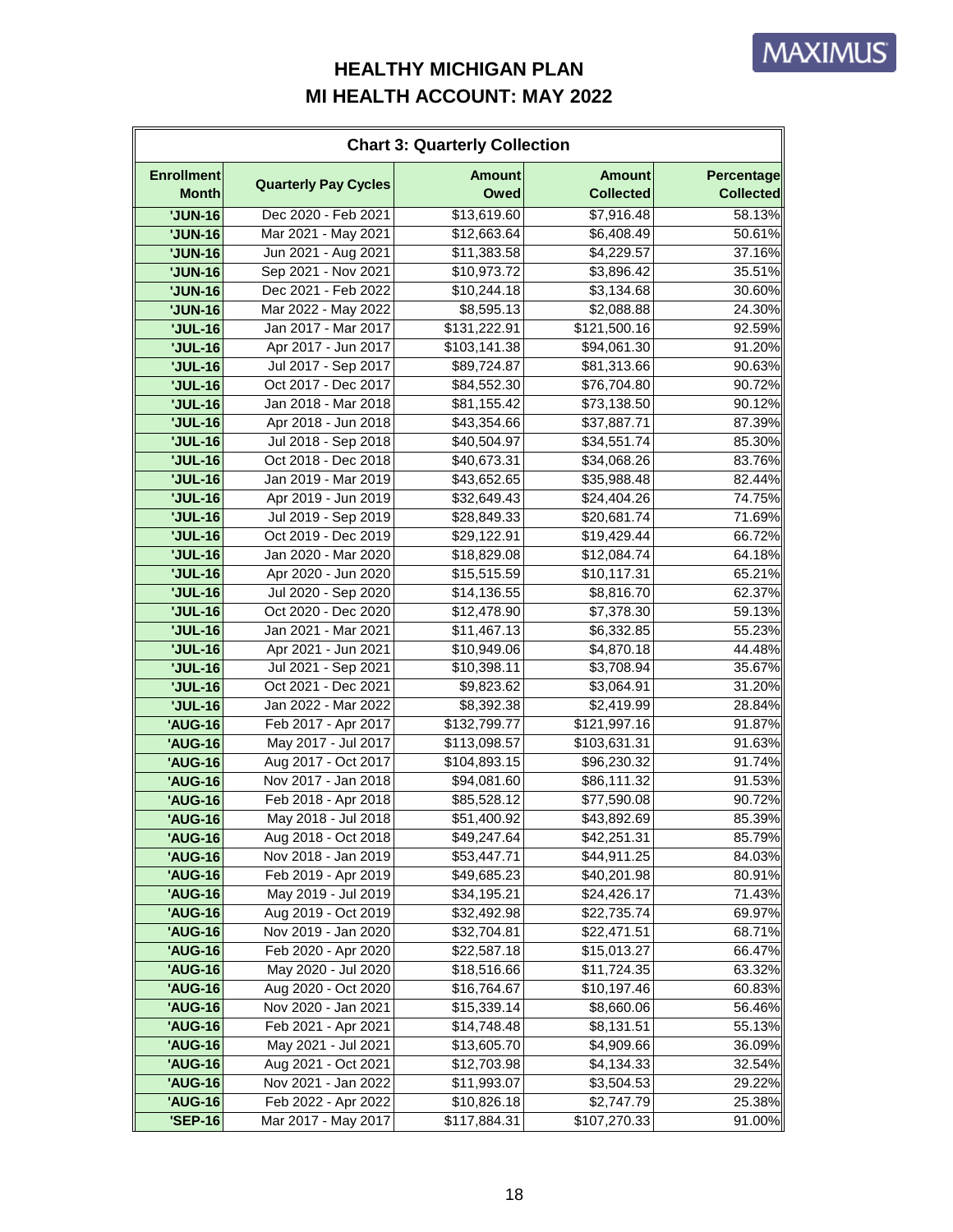|                                   | <b>Chart 3: Quarterly Collection</b>       |                              |                                   |                                |  |
|-----------------------------------|--------------------------------------------|------------------------------|-----------------------------------|--------------------------------|--|
| <b>Enrollment</b><br><b>Month</b> | <b>Quarterly Pay Cycles</b>                | <b>Amount</b><br><b>Owed</b> | <b>Amount</b><br><b>Collected</b> | Percentage<br><b>Collected</b> |  |
| <b>'SEP-16</b>                    | Jun 2017 - Aug 2017                        | \$90,859.22                  | \$82,641.18                       | 90.96%                         |  |
| <b>'SEP-16</b>                    | Sep 2017 - Nov 2017                        | \$81,380.42                  | \$74,183.79                       | 91.16%                         |  |
| <b>'SEP-16</b>                    | Dec 2017 - Feb 2018                        | \$74,591.40                  | \$67,970.22                       | 91.12%                         |  |
| <b>'SEP-16</b>                    | Mar 2018 - May 2018                        | \$64,379.28                  | \$57,011.99                       | 88.56%                         |  |
| <b>'SEP-16</b>                    | Jun 2018 - Aug 2018                        | \$43,446.28                  | \$36,605.84                       | 84.26%                         |  |
| <b>'SEP-16</b>                    | Sep 2018 - Nov 2018                        | \$42,623.57                  | \$35,427.80                       | 83.12%                         |  |
| <b>'SEP-16</b>                    | Dec 2018 - Feb 2019                        | \$41,591.91                  | \$33,867.78                       | 81.43%                         |  |
| <b>'SEP-16</b>                    | Mar 2019 - May 2019                        | \$38,914.58                  | \$29,297.31                       | 75.29%                         |  |
| <b>'SEP-16</b>                    | Jun 2019 - Aug 2019                        | \$25,655.37                  | \$18,132.30                       | 70.68%                         |  |
| <b>'SEP-16</b>                    | Sep 2019 - Nov 2019                        | \$22,852.71                  | \$15,511.67                       | 67.88%                         |  |
| <b>'SEP-16</b>                    | Dec 2019 - Feb 2020                        | \$21,470.18                  | \$13,969.24                       | 65.06%                         |  |
| <b>'SEP-16</b>                    | Mar 2020 - May 2020                        | \$15,955.65                  | \$10,311.81                       | 64.63%                         |  |
| <b>'SEP-16</b>                    | Jun 2020 - Aug 2020                        | \$13,420.52                  | \$8,149.77                        | 60.73%                         |  |
| <b>'SEP-16</b>                    | Sep 2020 - Nov 2020                        | \$11,116.30                  | \$6,275.23                        | 56.45%                         |  |
| <b>'SEP-16</b>                    | Dec 2020 - Feb 2021                        | \$10,900.47                  | \$5,969.80                        | 54.77%                         |  |
| <b>'SEP-16</b>                    | Mar 2021 - May 2021                        | \$9,730.87                   | \$4,463.59                        | 45.87%                         |  |
| <b>'SEP-16</b>                    | Jun 2021 - Aug 2021                        | \$9,098.65                   | \$2,972.98                        | 32.67%                         |  |
| <b>'SEP-16</b>                    | Sep 2021 - Nov 2021                        | \$9,127.14                   | \$2,885.29                        | 31.61%                         |  |
| <b>'SEP-16</b>                    | Dec 2021 - Feb 2022                        | \$8,634.89                   | \$2,527.06                        | 29.27%                         |  |
| <b>'SEP-16</b>                    | Mar 2022 - May 2022                        | $\overline{57}, 312.61$      | \$2,026.09                        | 27.71%                         |  |
| <b>'OCT-16</b>                    | Apr 2017 - Jun 2017                        | \$148,474.18                 | \$135,192.47                      | 91.05%                         |  |
| <b>'OCT-16</b>                    | Jul 2017 - Sep 2017                        | \$115,091.65                 | \$104,326.39                      | 90.65%                         |  |
| <b>'OCT-16</b>                    | Oct 2017 - Dec 2017                        | \$102,338.56                 | \$93,305.22                       | 91.17%                         |  |
| <b>'OCT-16</b>                    | Jan 2018 - Mar 2018                        | \$95,587.41                  | \$86,005.63                       | 89.98%                         |  |
| <b>'OCT-16</b>                    | Apr 2018 - Jun 2018                        | \$54,579.53                  | \$46,846.79                       | 85.83%                         |  |
| <b>'OCT-16</b>                    | Jul 2018 - Sep 2018                        | \$45,927.10                  | \$38,089.35                       | 82.93%                         |  |
| <b>'OCT-16</b>                    | Oct 2018 - Dec 2018                        | \$51,243.92                  | \$42,133.61                       | 82.22%                         |  |
| <b>'OCT-16</b>                    | Jan 2019 - Mar 2019                        | \$53,048.05                  | \$41,383.17                       | 78.01%                         |  |
| <b>'OCT-16</b>                    | Apr 2019 - Jun 2019                        | \$46,472.02                  | \$31,706.36                       | 68.23%                         |  |
| <b>'OCT-16</b>                    | Jul 2019 - Sep 2019                        | \$39,411.68                  | \$24,750.92                       | 62.80%                         |  |
| <b>'OCT-16</b>                    | Oct 2019 - Dec 2019                        | \$40,995.97                  | \$25,249.25                       | 61.59%                         |  |
| <b>'OCT-16</b>                    | Jan 2020 - Mar 2020                        | \$26,823.26                  | \$16,234.61                       | 60.52%                         |  |
| <b>'OCT-16</b>                    | Apr 2020 - Jun 2020                        | \$21,503.26                  | \$12,445.09                       | 57.88%                         |  |
| <b>'OCT-16</b>                    | Jul 2020 - Sep 2020                        | \$19,184.53                  | \$10,825.43                       | 56.43%                         |  |
| <b>'OCT-16</b>                    | Oct 2020 - Dec 2020                        | \$16,623.69                  | \$8,540.62                        | 51.38%                         |  |
| <b>'OCT-16</b>                    | Jan 2021 - Mar 2021                        | \$16,190.77                  | \$7,963.36                        | 49.18%                         |  |
| <b>'OCT-16</b>                    | Apr 2021 - Jun 2021                        | \$15,262.37                  | \$5,896.87                        | 38.64%                         |  |
| <b>'OCT-16</b>                    | Jul 2021 - Sep 2021                        | \$13,965.47                  | \$4,199.82                        | 30.07%                         |  |
| <b>'OCT-16</b>                    | Oct 2021 - Dec 2021                        | \$13,394.80                  | \$3,658.07                        | 27.31%                         |  |
| <b>'OCT-16</b>                    | Jan 2022 - Mar 2022                        | \$11,640.79                  | \$3,030.82                        | 26.04%                         |  |
| 'NOV-16                           | May 2017 - Jul 2017                        | \$127,703.54                 | \$115,932.81                      | 90.78%                         |  |
| 'NOV-16                           | Aug 2017 - Oct 2017                        | \$89,120.94                  | \$80,761.95                       | 90.62%                         |  |
| 'NOV-16                           | Nov 2017 - Jan 2018                        | \$81,462.58                  | \$74,334.76                       | 91.25%                         |  |
| 'NOV-16                           | Feb 2018 - Apr 2018                        | \$77,077.70                  | \$70,085.69                       | 90.93%                         |  |
| <b>'NOV-16</b>                    | May 2018 - Jul 2018<br>Aug 2018 - Oct 2018 | \$47,511.23<br>\$39,902.66   | \$39,103.17                       | 82.30%                         |  |
| 'NOV-16<br><b>'NOV-16</b>         | Nov 2018 - Jan 2019                        | \$46,690.62                  | \$32,713.68<br>\$37,867.73        | 81.98%<br>81.10%               |  |
| <b>'NOV-16</b>                    | Feb 2019 - Apr 2019                        | \$43,068.91                  | \$33,788.56                       | 78.45%                         |  |
| <b>'NOV-16</b>                    | May 2019 - Jul 2019                        | \$35,408.18                  | \$22,882.22                       | 64.62%                         |  |
|                                   |                                            |                              |                                   |                                |  |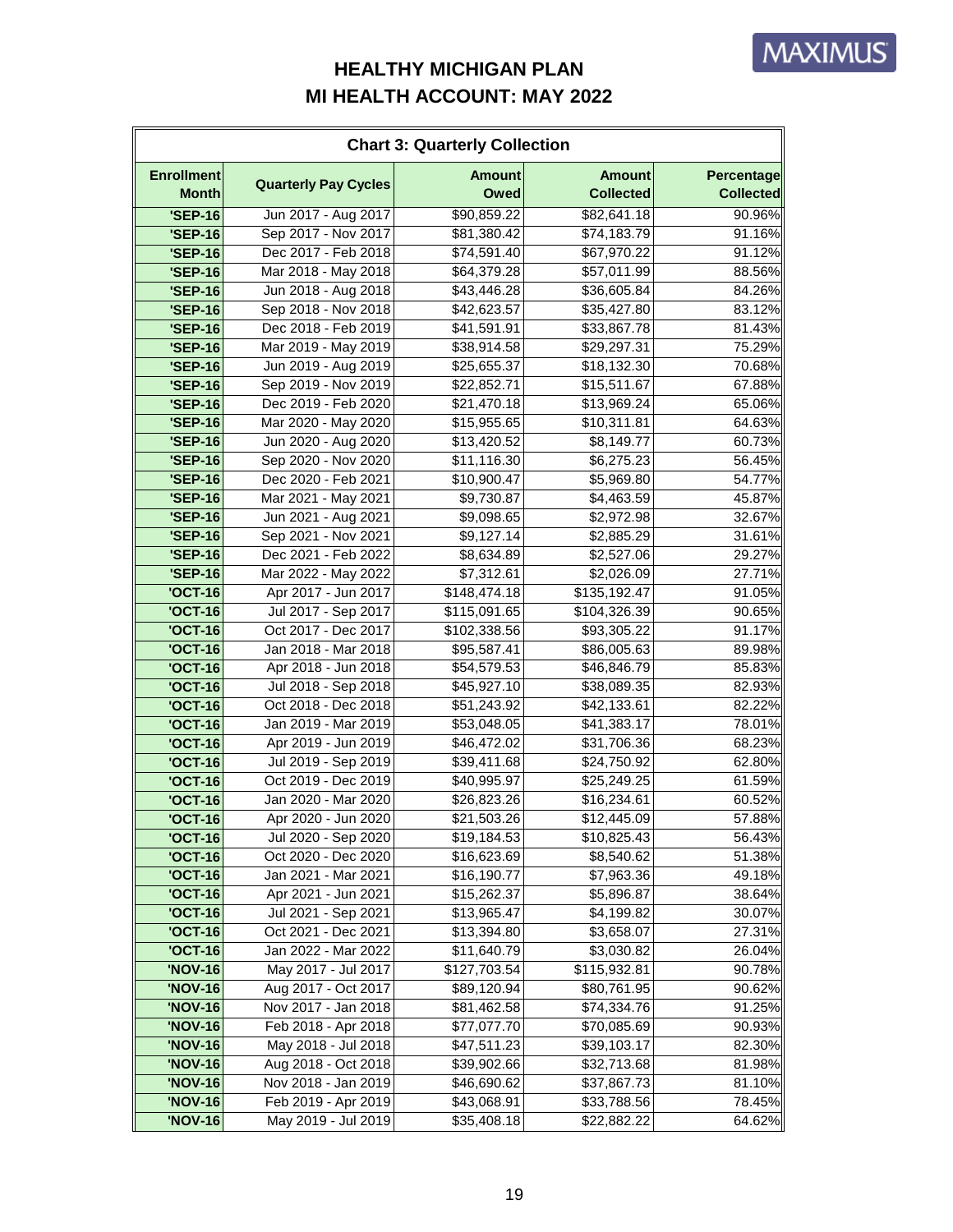| <b>Chart 3: Quarterly Collection</b> |                             |                              |                                   |                                |
|--------------------------------------|-----------------------------|------------------------------|-----------------------------------|--------------------------------|
| <b>Enrollment</b><br><b>Month</b>    | <b>Quarterly Pay Cycles</b> | <b>Amount</b><br><b>Owed</b> | <b>Amount</b><br><b>Collected</b> | Percentage<br><b>Collected</b> |
| <b>'NOV-16</b>                       | Aug 2019 - Oct 2019         | \$31,612.94                  | \$20,077.87                       | 63.51%                         |
| 'NOV-16                              | Nov 2019 - Jan 2020         | \$29,460.18                  | \$18,320.91                       | 62.19%                         |
| <b>'NOV-16</b>                       | Feb 2020 - Apr 2020         | \$20,250.75                  | $\overline{$}12,439.75$           | 61.43%                         |
| <b>'NOV-16</b>                       | May 2020 - Jul 2020         | \$17,318.29                  | \$10,128.80                       | 58.49%                         |
| <b>'NOV-16</b>                       | Aug 2020 - Oct 2020         | \$15,241.98                  | \$8,517.29                        | 55.88%                         |
| <b>'NOV-16</b>                       | Nov 2020 - Jan 2021         | \$13,619.97                  | \$7,053.37                        | 51.79%                         |
| 'NOV-16                              | Feb 2021 - Apr 2021         | \$12,844.20                  | \$6,242.35                        | 48.60%                         |
| <b>'NOV-16</b>                       | May 2021 - Jul 2021         | \$11,623.64                  | \$3,801.87                        | 32.71%                         |
| 'NOV-16                              | Aug 2021 - Oct 2021         | \$11,198.90                  | \$3,324.81                        | 29.69%                         |
| 'NOV-16                              | Nov 2021 - Jan 2022         | \$10,847.88                  | \$3,043.89                        | 28.06%                         |
| <b>'NOV-16</b>                       | Feb 2022 - Apr 2022         | \$9,102.70                   | \$2,311.42                        | 25.39%                         |
| <b>'DEC-16</b>                       | Jun 2017 - Aug 2017         | \$117,911.35                 | \$106,558.17                      | 90.37%                         |
| <b>'DEC-16</b>                       | Sep 2017 - Nov 2017         | \$84,094.11                  | \$75,736.30                       | 90.06%                         |
| <b>'DEC-16</b>                       | Dec 2017 - Feb 2018         | \$75,664.96                  | \$68,242.92                       | 90.19%                         |
| <b>'DEC-16</b>                       | Mar 2018 - May 2018         | \$69,069.60                  | \$60,052.11                       | 86.94%                         |
| <b>'DEC-16</b>                       | Jun 2018 - Aug 2018         | \$51,270.89                  | \$41,219.09                       | 80.39%                         |
| <b>'DEC-16</b>                       | Sep 2018 - Nov 2018         | \$47,280.07                  | \$37,731.41                       | 79.80%                         |
| <b>'DEC-16</b>                       | Dec 2018 - Feb 2019         | \$46,094.77                  | \$36,720.63                       | 79.66%                         |
| <b>'DEC-16</b>                       | Mar 2019 - May 2019         | \$41,616.85                  | \$31,692.32                       | 76.15%                         |
| <b>'DEC-16</b>                       | Jun 2019 - Aug 2019         | \$34,938.92                  | \$23,679.85                       | 67.77%                         |
| <b>'DEC-16</b>                       | Sep 2019 - Nov 2019         | \$32,034.91                  | \$21,065.11                       | 65.76%                         |
| <b>'DEC-16</b>                       | Dec 2019 - Feb 2020         | \$27,991.94                  | \$18,443.42                       | 65.89%                         |
| <b>'DEC-16</b>                       | Mar 2020 - May 2020         | \$20,330.89                  | \$12,946.37                       | 63.68%                         |
| <b>'DEC-16</b>                       | Jun 2020 - Aug 2020         | \$17,946.89                  | \$11,098.77                       | 61.84%                         |
| <b>'DEC-16</b>                       | Sep 2020 - Nov 2020         | \$15,591.12                  | \$9,147.20                        | 58.67%                         |
| <b>'DEC-16</b>                       | Dec 2020 - Feb 2021         | \$14,484.90                  | \$8,056.26                        | 55.62%                         |
| <b>'DEC-16</b>                       | Mar 2021 - May 2021         | \$13,371.49                  | \$6,488.92                        | 48.53%                         |
| <b>'DEC-16</b>                       | Jun 2021 - Aug 2021         | \$12,501.17                  | \$3,900.17                        | 31.20%                         |
| <b>'DEC-16</b>                       | Sep 2021 - Nov 2021         | \$11,723.83                  | \$3,412.77                        | 29.11%                         |
| <b>'DEC-16</b>                       | Dec 2021 - Feb 2022         | \$10,739.63                  | \$2,698.37                        | 25.13%                         |
| <b>'DEC-16</b>                       | Mar 2022 - May 2022         | \$8,826.02                   | \$1,631.89                        | 18.49%                         |
| <b>'JAN-17</b>                       | Jul 2017 - Sep 2017         | \$169,062.53                 | \$153,658.82                      | 90.89%                         |
| <b>'JAN-17</b>                       | Oct 2017 - Dec 2017         | \$124,757.50                 | \$112,974.52                      | 90.56%                         |
| <b>'JAN-17</b>                       | Jan 2018 - Mar 2018         | \$123,506.14                 | \$111,356.96                      | 90.16%                         |
| <b>'JAN-17</b>                       | Apr 2018 - Jun 2018         | \$77,053.61                  | \$65,648.66                       | 85.20%                         |
| <b>'JAN-17</b>                       | Jul 2018 - Sep 2018         | \$65,970.80                  | \$54,167.44                       | 82.11%                         |
| <b>'JAN-17</b>                       | Oct 2018 - Dec 2018         | \$62,459.99                  | \$49,965.64                       | 80.00%                         |
| <b>'JAN-17</b>                       | Jan 2019 - Mar 2019         | \$69,395.58                  | \$55,145.05                       | 79.46%                         |
| <b>'JAN-17</b>                       | Apr 2019 - Jun 2019         | \$61,200.69                  | \$42,978.26                       | 70.23%                         |
| <b>'JAN-17</b>                       | Jul 2019 - Sep 2019         | \$54,016.50                  | \$34,679.26                       | 64.20%                         |
| <b>'JAN-17</b>                       | Oct 2019 - Dec 2019         | \$50,959.88                  | \$32,598.61                       | 63.97%                         |
| <b>'JAN-17</b>                       | Jan 2020 - Mar 2020         | \$34,299.34                  | \$22,220.16                       | 64.78%                         |
| <b>'JAN-17</b>                       | Apr 2020 - Jun 2020         | \$28,062.29                  | \$18,141.38                       | 64.65%                         |
| <b>'JAN-17</b>                       | Jul 2020 - Sep 2020         | \$26,032.01                  | \$15,630.79                       | 60.04%                         |
| <b>'JAN-17</b>                       | Oct 2020 - Dec 2020         | \$22,700.15                  | \$12,824.34                       | 56.49%                         |
| <b>'JAN-17</b>                       | Jan 2021 - Mar 2021         | \$21,238.50                  | \$11,160.67                       | 52.55%                         |
| <b>'JAN-17</b>                       | Apr 2021 - Jun 2021         | \$19,263.18                  | \$7,885.83                        | 40.94%                         |
| <b>'JAN-17</b>                       | Jul 2021 - Sep 2021         | \$18,161.14                  | \$5,940.40                        | 32.71%                         |
| <b>'JAN-17</b>                       | Oct 2021 - Dec 2021         | \$17,003.84                  | \$4,787.79                        | 28.16%                         |
| <b>'JAN-17</b>                       | Jan 2022 - Mar 2022         | \$14,739.55                  | \$3,713.27                        | 25.19%                         |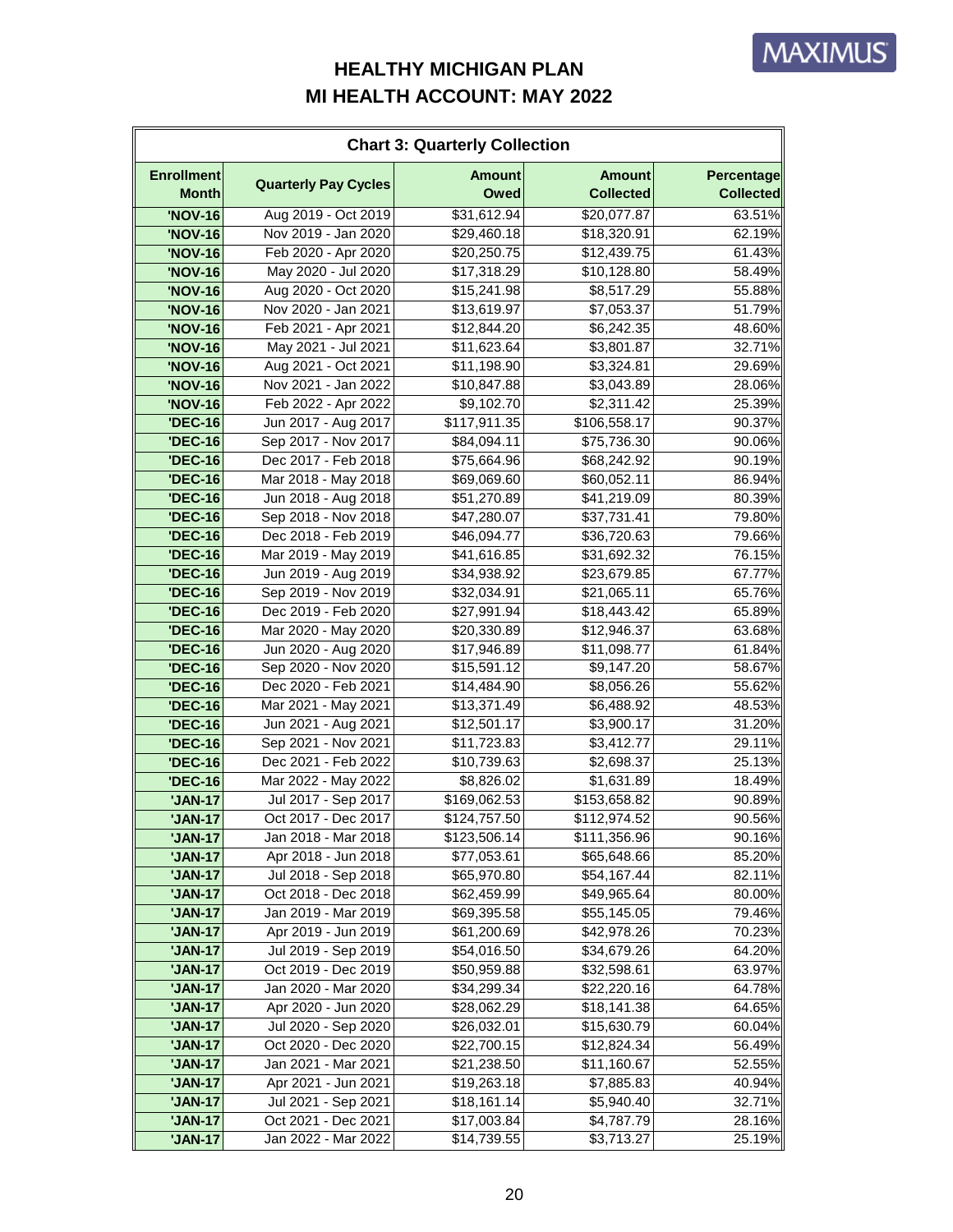| <b>Chart 3: Quarterly Collection</b> |                             |                              |                                   |                                |
|--------------------------------------|-----------------------------|------------------------------|-----------------------------------|--------------------------------|
| <b>Enrollment</b><br><b>Month</b>    | <b>Quarterly Pay Cycles</b> | <b>Amount</b><br><b>Owed</b> | <b>Amount</b><br><b>Collected</b> | Percentage<br><b>Collected</b> |
| <b>'FEB-17</b>                       | Aug 2017 - Oct 2017         | \$151,807.15                 | \$140,434.01                      | 92.51%                         |
| <b>'FEB-17</b>                       | Nov 2017 - Jan 2018         | \$113,036.92                 | \$103,697.76                      | 91.74%                         |
| <b>'FEB-17</b>                       | Feb 2018 - Apr 2018         | \$103,411.92                 | \$93,687.26                       | 90.60%                         |
| <b>'FEB-17</b>                       | May 2018 - Jul 2018         | \$69,299.24                  | \$58,394.25                       | 84.26%                         |
| <b>'FEB-17</b>                       | Aug 2018 - Oct 2018         | \$59,590.61                  | \$50,077.73                       | 84.04%                         |
| <b>'FEB-17</b>                       | Nov 2018 - Jan 2019         | \$60,787.56                  | \$50,003.49                       | 82.26%                         |
| <b>'FEB-17</b>                       | Feb 2019 - Apr 2019         | \$58,313.27                  | \$46,569.86                       | 79.86%                         |
| <b>'FEB-17</b>                       | May 2019 - Jul 2019         | \$49,896.85                  | \$34,474.83                       | 69.09%                         |
| <b>'FEB-17</b>                       | Aug 2019 - Oct 2019         | \$46,564.92                  | \$31,429.44                       | 67.50%                         |
| <b>'FEB-17</b>                       | Nov 2019 - Jan 2020         | \$41,257.64                  | \$28,038.79                       | 67.96%                         |
| <b>'FEB-17</b>                       | Feb 2020 - Apr 2020         | \$26,611.88                  | \$17,907.49                       | 67.29%                         |
| <b>'FEB-17</b>                       | May 2020 - Jul 2020         | \$21,228.86                  | \$14,027.94                       | 66.08%                         |
| <b>'FEB-17</b>                       | Aug 2020 - Oct 2020         | \$19,267.12                  | \$12,101.81                       | 62.81%                         |
| <b>'FEB-17</b>                       | Nov 2020 - Jan 2021         | \$17,528.64                  | \$10,417.18                       | 59.43%                         |
| <b>'FEB-17</b>                       | Feb 2021 - Apr 2021         | \$16,649.58                  | \$9,180.79                        | 55.14%                         |
| <b>'FEB-17</b>                       | May 2021 - Jul 2021         | \$15,462.30                  | \$6,157.93                        | 39.83%                         |
| <b>'FEB-17</b>                       | Aug 2021 - Oct 2021         | \$15,089.20                  | \$5,690.30                        | 37.71%                         |
| <b>'FEB-17</b>                       | Nov 2021 - Jan 2022         | \$13,889.89                  | \$4,733.52                        | 34.08%                         |
| <b>'FEB-17</b>                       | Feb 2022 - Apr 2022         | \$12,244.12                  | \$3,659.90                        | 29.89%                         |
| <b>'MAR-17</b>                       | Sep 2017 - Nov 2017         | \$163,976.86                 | \$150,855.29                      | 92.00%                         |
| <b>'MAR-17</b>                       | Dec 2017 - Feb 2018         | \$119,969.41                 | \$110,258.25                      | 91.91%                         |
| <b>'MAR-17</b>                       | Mar 2018 - May 2018         | \$109,364.19                 | \$98,410.09                       | 89.98%                         |
| <b>'MAR-17</b>                       | Jun 2018 - Aug 2018         | \$80,534.17                  | \$68,990.33                       | 85.67%                         |
| <b>'MAR-17</b>                       | Sep 2018 - Nov 2018         | \$74,873.70                  | \$62,494.72                       | 83.47%                         |
| <b>'MAR-17</b>                       | Dec 2018 - Feb 2019         | \$65,603.63                  | \$53,382.81                       | 81.37%                         |
| <b>'MAR-17</b>                       | Mar 2019 - May 2019         | \$59,178.65                  | \$45,353.07                       | 76.64%                         |
| <b>'MAR-17</b>                       | Jun 2019 - Aug 2019         | \$53,656.59                  | \$37,828.41                       | 70.50%                         |
| <b>'MAR-17</b>                       | Sep 2019 - Nov 2019         | \$48,989.92                  | \$33,551.15                       | 68.49%                         |
| <b>'MAR-17</b>                       | Dec 2019 - Feb 2020         | \$38,833.94                  | \$26,611.35                       | 68.53%                         |
| <b>'MAR-17</b>                       | Mar 2020 - May 2020         | \$29,695.81                  | \$19,887.74                       | 66.97%                         |
| <b>'MAR-17</b>                       | Jun 2020 - Aug 2020         | \$25,532.01                  | \$16,596.08                       | 65.00%                         |
| <b>'MAR-17</b>                       | Sep 2020 - Nov 2020         | \$22,037.58                  | \$13,560.31                       | 61.53%                         |
| <b>'MAR-17</b>                       | Dec 2020 - Feb 2021         | \$20,726.23                  | \$12,062.03                       | 58.20%                         |
| <b>'MAR-17</b>                       | Mar 2021 - May 2021         | \$20,100.14                  | \$10,479.35                       | 52.14%                         |
| <b>'MAR-17</b>                       | Jun 2021 - Aug 2021         | \$18,613.56                  | \$7,633.18                        | 41.01%                         |
| <b>'MAR-17</b>                       | Sep 2021 - Nov 2021         | \$17,851.26                  | \$6,809.01                        | 38.14%                         |
| <b>'MAR-17</b>                       | Dec 2021 - Feb 2022         | \$15,690.60                  | \$5,219.88                        | 33.27%                         |
| <b>'MAR-17</b>                       | Mar 2022 - May 2022         | \$13,196.75                  | \$3,702.11                        | 28.05%                         |
| 'APR-17                              | Oct 2017 - Dec 2017         | \$212,389.92                 | \$193,905.64                      | 91.30%                         |
| <b>'APR-17</b>                       | Jan 2018 - Mar 2018         | \$167,933.04                 | \$151,775.97                      | 90.38%                         |
| <b>'APR-17</b>                       | Apr 2018 - Jun 2018         | \$101,310.31                 | \$87,973.15                       | 86.84%                         |
| 'APR-17                              | Jul 2018 - Sep 2018         | \$86,911.21                  | \$72,102.61                       | 82.96%                         |
| <b>'APR-17</b>                       | Oct 2018 - Dec 2018         | \$84,337.07                  | \$68,073.82                       | 80.72%                         |
| <b>'APR-17</b>                       | Jan 2019 - Mar 2019         | \$87,696.83                  | \$69,061.92                       | 78.75%                         |
| 'APR-17                              | Apr 2019 - Jun 2019         | \$79,582.31                  | \$56,268.96                       | 70.71%                         |
| 'APR-17                              | Jul 2019 - Sep 2019         | \$74,481.12                  | \$48,865.00                       | 65.61%                         |
| <b>'APR-17</b>                       | Oct 2019 - Dec 2019         | \$71,841.47                  | \$45,656.25                       | 63.55%                         |
| <b>'APR-17</b>                       | Jan 2020 - Mar 2020         | \$48,010.57                  | \$29,575.42                       | 61.60%                         |
| 'APR-17                              | Apr 2020 - Jun 2020         | \$37,998.81                  | \$22,138.43                       | 58.26%                         |
| 'APR-17                              | Jul 2020 - Sep 2020         | \$35,011.09                  | \$19,895.52                       | 56.83%                         |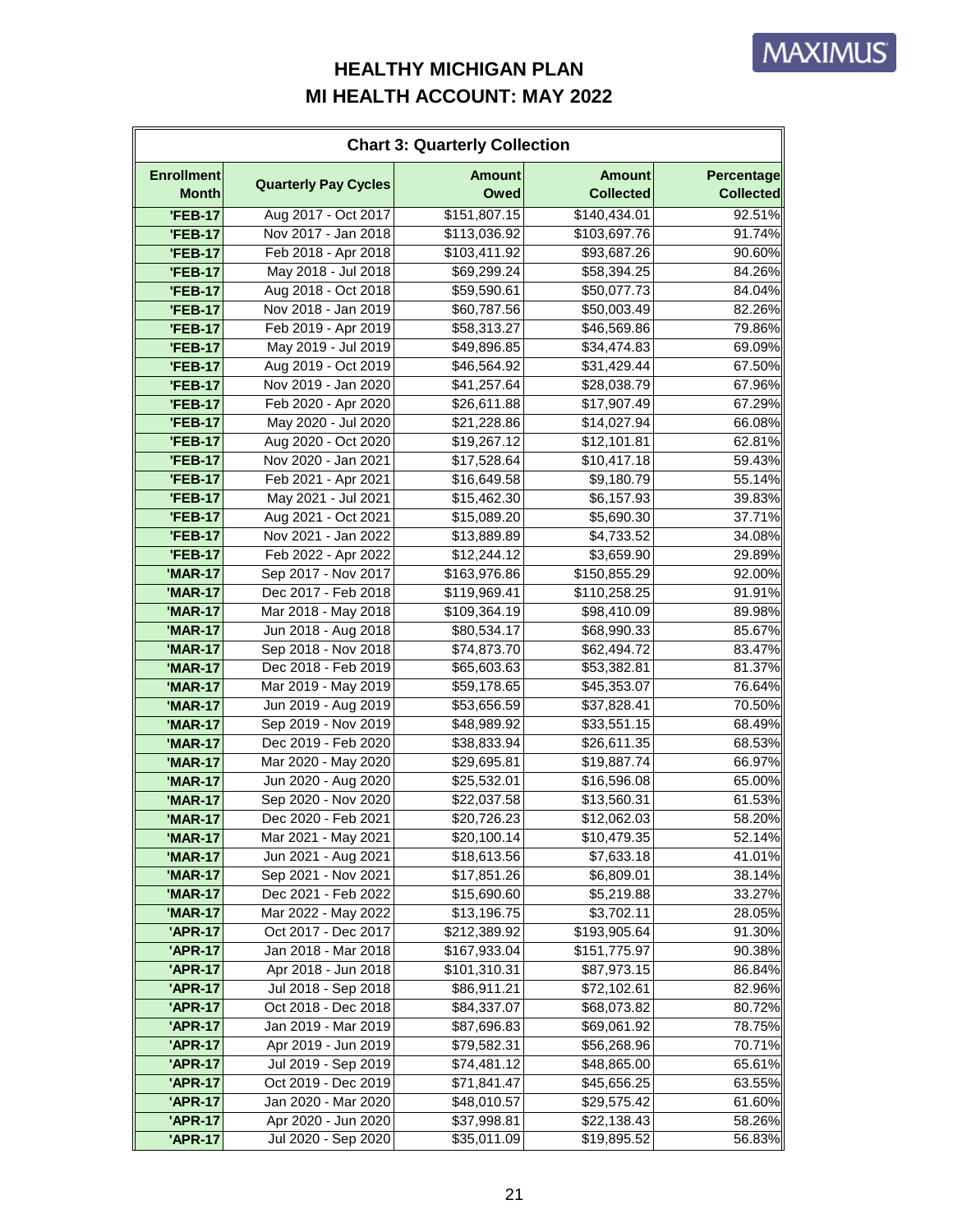| <b>Chart 3: Quarterly Collection</b> |                                            |                              |                                   |                                |
|--------------------------------------|--------------------------------------------|------------------------------|-----------------------------------|--------------------------------|
| <b>Enrollment</b><br><b>Month</b>    | <b>Quarterly Pay Cycles</b>                | <b>Amount</b><br><b>Owed</b> | <b>Amount</b><br><b>Collected</b> | Percentage<br><b>Collected</b> |
| <b>'APR-17</b>                       | Oct 2020 - Dec 2020                        | \$30,820.17                  | \$16,057.63                       | 52.10%                         |
| <b>'APR-17</b>                       | Jan 2021 - Mar 2021                        | \$30,208.89                  | \$15,126.44                       | 50.07%                         |
| <b>'APR-17</b>                       | Apr 2021 - Jun 2021                        | \$28,582.34                  | \$10,964.69                       | 38.36%                         |
| 'APR-17                              | Jul 2021 - Sep 2021                        | \$27,138.58                  | \$8,242.91                        | 30.37%                         |
| <b>'APR-17</b>                       | Oct 2021 - Dec 2021                        | \$24,873.58                  | \$6,961.62                        | 27.99%                         |
| 'APR-17                              | Jan 2022 - Mar 2022                        | \$21,655.48                  | \$5,621.45                        | 25.96%                         |
| <b>'MAY-17</b>                       | Nov 2017 - Jan 2018                        | \$129,683.01                 | \$118,511.21                      | 91.39%                         |
| <b>'MAY-17</b>                       | Feb 2018 - Apr 2018                        | \$101,423.08                 | \$92,125.08                       | 90.83%                         |
| <b>'MAY-17</b>                       | May 2018 - Jul 2018                        | \$63,418.77                  | \$54,326.38                       | 85.66%                         |
| <b>'MAY-17</b>                       | Aug 2018 - Oct 2018                        | \$56,591.50                  | \$47,234.37                       | 83.47%                         |
| <b>'MAY-17</b>                       | Nov 2018 - Jan 2019                        | \$58,563.37                  | \$48,103.56                       | 82.14%                         |
| <b>'MAY-17</b>                       | Feb 2019 - Apr 2019                        | \$53,684.59                  | \$42,800.30                       | 79.73%                         |
| <b>'MAY-17</b>                       | May 2019 - Jul 2019                        | \$44,557.39                  | \$30,089.16                       | 67.53%                         |
| <b>'MAY-17</b>                       | Aug 2019 - Oct 2019                        | \$44,489.74                  | \$29,030.49                       | 65.25%                         |
| <b>'MAY-17</b>                       | Nov 2019 - Jan 2020                        | \$40,099.98                  | \$25,944.46                       | 64.70%                         |
| <b>'MAY-17</b>                       | Feb 2020 - Apr 2020                        | \$25,544.83                  | \$16,430.02                       | 64.32%                         |
| <b>'MAY-17</b>                       | May 2020 - Jul 2020                        | \$21,074.03                  | \$12,287.92                       | 58.31%                         |
| <b>'MAY-17</b>                       | Aug 2020 - Oct 2020                        | \$19,001.52                  | \$10,442.98                       | 54.96%                         |
| <b>'MAY-17</b>                       | Nov 2020 - Jan 2021                        | \$17,971.47                  | \$9,334.88                        | 51.94%                         |
| <b>'MAY-17</b>                       | Feb 2021 - Apr 2021                        | \$16,773.57                  | \$8,283.16                        | 49.38%                         |
| <b>'MAY-17</b>                       | May 2021 - Jul 2021                        | \$15,599.12                  | \$5,608.60                        | 35.95%                         |
| <b>'MAY-17</b>                       | Aug 2021 - Oct 2021                        | \$14,974.22                  | \$4,798.96                        | 32.05%                         |
| <b>'MAY-17</b>                       | Nov 2021 - Jan 2022                        | \$13,664.50                  | \$3,834.80                        | 28.06%                         |
| <b>'MAY-17</b>                       | Feb 2022 - Apr 2022                        | \$12,680.18                  | \$3,185.92                        | 25.13%                         |
| <b>'JUN-17</b>                       | Dec 2017 - Feb 2018                        | \$119,554.33                 | \$109,720.91                      | 91.77%                         |
| <b>'JUN-17</b>                       | Mar 2018 - May 2018                        | \$87,438.59                  | \$78,211.72                       | 89.45%                         |
| <b>'JUN-17</b>                       | Jun 2018 - Aug 2018                        | \$61,534.68                  | \$52,258.93                       | 84.93%                         |
| <b>'JUN-17</b>                       | Sep 2018 - Nov 2018                        | \$62,288.98                  | \$51,680.10                       | 82.97%                         |
| <b>'JUN-17</b>                       | Dec 2018 - Feb 2019                        | \$55,042.79                  | \$44,530.94                       | 80.90%                         |
| <b>'JUN-17</b>                       | Mar 2019 - May 2019                        | \$45,932.77                  | \$34,605.85                       | 75.34%                         |
| <b>'JUN-17</b>                       | Jun 2019 - Aug 2019                        | \$35,068.87                  | \$23,681.70                       | 67.53%                         |
| <b>'JUN-17</b>                       | Sep 2019 - Nov 2019                        | \$37,107.21                  | \$24,328.98                       | 65.56%                         |
| <b>'JUN-17</b>                       | Dec 2019 - Feb 2020                        | \$31,891.55                  | \$20,107.15                       | 63.05%                         |
| <b>'JUN-17</b>                       | Mar 2020 - May 2020                        | \$22,513.31                  | \$13,616.92                       | 60.48%                         |
| <b>'JUN-17</b>                       | Jun 2020 - Aug 2020                        | \$18,644.01                  | \$10,652.08                       | 57.13%                         |
| <b>'JUN-17</b>                       | Sep 2020 - Nov 2020                        | \$16,919.34                  | \$8,894.75                        | 52.57%                         |
| <b>'JUN-17</b>                       | Dec 2020 - Feb 2021                        | \$16,089.82                  | \$7,975.28                        | 49.57%                         |
| <b>'JUN-17</b>                       | Mar 2021 - May 2021                        | \$15,192.89                  | \$6,464.47                        | 42.55%                         |
| <b>'JUN-17</b>                       | Jun 2021 - Aug 2021                        | \$14,219.74                  | \$4,044.16                        | 28.44%                         |
| <b>'JUN-17</b>                       | Sep 2021 - Nov 2021                        | \$13,425.97                  | \$3,423.02                        | 25.50%                         |
| <b>'JUN-17</b>                       | Dec 2021 - Feb 2022                        | \$12,482.74                  | \$2,750.61                        | 22.04%                         |
| <b>'JUN-17</b>                       | Mar 2022 - May 2022                        | \$10,950.03                  | \$1,808.92                        | 16.52%                         |
| <b>'JUL-17</b><br><b>'JUL-17</b>     | Jan 2018 - Mar 2018<br>Apr 2018 - Jun 2018 | \$155,516.60<br>\$61,215.68  | \$142,554.69<br>\$53,740.17       | 91.67%<br>87.79%               |
| <b>'JUL-17</b>                       | Jul 2018 - Sep 2018                        | \$64,315.80                  | \$55,205.58                       | 85.84%                         |
| <b>'JUL-17</b>                       | Oct 2018 - Dec 2018                        | \$64,161.38                  | \$53,972.87                       | 84.12%                         |
| <b>'JUL-17</b>                       | Jan 2019 - Mar 2019                        | \$67,370.32                  | \$54,844.61                       | 81.41%                         |
| <b>'JUL-17</b>                       | Apr 2019 - Jun 2019                        | \$52,113.28                  | \$37,513.84                       | 71.99%                         |
| <b>'JUL-17</b>                       | Jul 2019 - Sep 2019                        | \$47,017.36                  | \$33,426.63                       | 71.09%                         |
| <b>'JUL-17</b>                       | Oct 2019 - Dec 2019                        | \$47,137.94                  | \$32,341.63                       | 68.61%                         |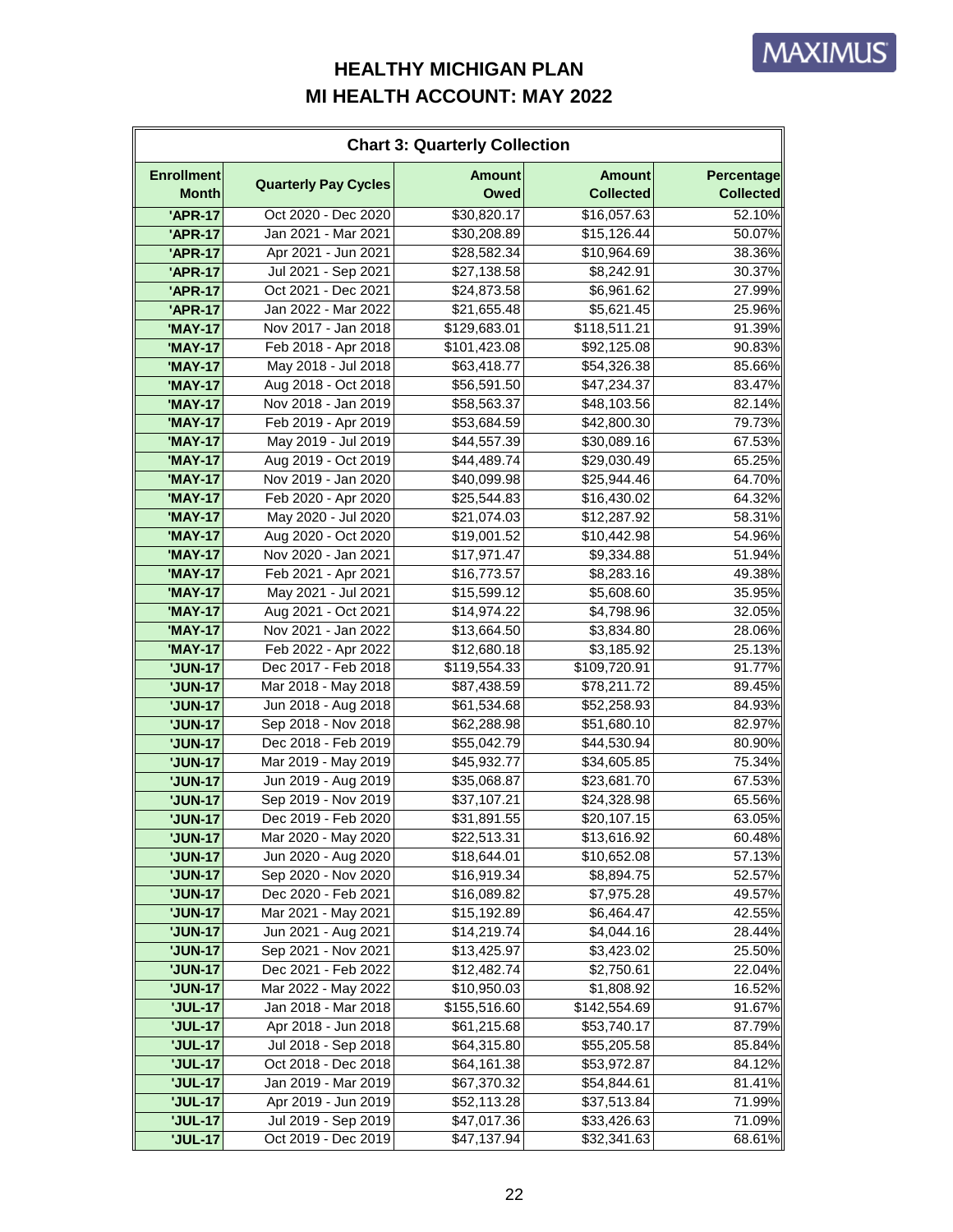| <b>Chart 3: Quarterly Collection</b> |                             |                              |                                   |                                |
|--------------------------------------|-----------------------------|------------------------------|-----------------------------------|--------------------------------|
| <b>Enrollment</b><br><b>Month</b>    | <b>Quarterly Pay Cycles</b> | <b>Amount</b><br><b>Owed</b> | <b>Amount</b><br><b>Collected</b> | Percentage<br><b>Collected</b> |
| <b>'JUL-17</b>                       | Jan 2020 - Mar 2020         | \$30,195.30                  | \$20,550.26                       | 68.06%                         |
| <b>'JUL-17</b>                       | Apr 2020 - Jun 2020         | \$23,405.48                  | \$15,016.72                       | 64.16%                         |
| <b>'JUL-17</b>                       | Jul 2020 - Sep 2020         | \$21,335.75                  | \$12,974.84                       | 60.81%                         |
| <b>'JUL-17</b>                       | Oct 2020 - Dec 2020         | \$17,976.28                  | \$9,596.43                        | 53.38%                         |
| <b>'JUL-17</b>                       | Jan 2021 - Mar 2021         | \$17,436.58                  | \$9,242.82                        | 53.01%                         |
| <b>'JUL-17</b>                       | Apr 2021 - Jun 2021         | \$16,598.79                  | \$6,587.58                        | 39.69%                         |
| <b>'JUL-17</b>                       | Jul 2021 - Sep 2021         | \$15,530.75                  | \$5,046.09                        | 32.49%                         |
| <b>'JUL-17</b>                       | Oct 2021 - Dec 2021         | \$14,669.75                  | \$4,396.24                        | 29.97%                         |
| <b>'JUL-17</b>                       | Jan 2022 - Mar 2022         | \$12,792.82                  | \$3,297.92                        | 25.78%                         |
| <b>'AUG-17</b>                       | Feb 2018 - Apr 2018         | \$82,446.39                  | \$71,658.48                       | 86.92%                         |
| <b>'AUG-17</b>                       | May 2018 - Jul 2018         | \$43,374.18                  | \$37,879.10                       | 87.33%                         |
| <b>'AUG-17</b>                       | Aug 2018 - Oct 2018         | \$42,803.75                  | \$37,895.15                       | 88.53%                         |
| <b>'AUG-17</b>                       | Nov 2018 - Jan 2019         | \$45,194.38                  | \$38,434.25                       | 85.04%                         |
| <b>'AUG-17</b>                       | Feb 2019 - Apr 2019         | \$40,484.11                  | \$33,929.68                       | 83.81%                         |
| <b>'AUG-17</b>                       | May 2019 - Jul 2019         | \$27,592.88                  | \$19,749.09                       | 71.57%                         |
| <b>'AUG-17</b>                       | Aug 2019 - Oct 2019         | \$28,965.61                  | \$20,965.94                       | 72.38%                         |
| <b>'AUG-17</b>                       | Nov 2019 - Jan 2020         | \$27,513.68                  | \$19,233.91                       | 69.91%                         |
| <b>'AUG-17</b>                       | Feb 2020 - Apr 2020         | \$17,272.16                  | \$11,841.17                       | 68.56%                         |
| <b>'AUG-17</b>                       | May 2020 - Jul 2020         | \$12,956.46                  | \$8,694.71                        | 67.11%                         |
| <b>'AUG-17</b>                       | Aug 2020 - Oct 2020         | \$11,383.01                  | \$7,084.29                        | 62.24%                         |
| <b>'AUG-17</b>                       | Nov 2020 - Jan 2021         | \$10,417.42                  | \$6,368.02                        | 61.13%                         |
| <b>'AUG-17</b>                       | Feb 2021 - Apr 2021         | \$10,347.06                  | \$5,998.64                        | 57.97%                         |
| <b>'AUG-17</b>                       | May 2021 - Jul 2021         | \$8,829.34                   | \$3,493.39                        | 39.57%                         |
| <b>'AUG-17</b>                       | Aug 2021 - Oct 2021         | \$8,537.14                   | \$2,945.73                        | 34.50%                         |
| <b>'AUG-17</b>                       | Nov 2021 - Jan 2022         | \$8,084.57                   | \$2,793.19                        | 34.55%                         |
| <b>'AUG-17</b>                       | Feb 2022 - Apr 2022         | \$7,123.85                   | \$1,997.30                        | 28.04%                         |
| <b>'SEP-17</b>                       | Mar 2018 - May 2018         | \$89,918.18                  | \$78,457.54                       | 87.25%                         |
| <b>'SEP-17</b>                       | Jun 2018 - Aug 2018         | \$54,236.01                  | \$46,040.72                       | 84.89%                         |
| <b>'SEP-17</b>                       | Sep 2018 - Nov 2018         | \$55,853.31                  | \$46,840.01                       | 83.86%                         |
| <b>'SEP-17</b>                       | Dec 2018 - Feb 2019         | \$54,798.96                  | \$45,409.47                       | 82.87%                         |
| <b>'SEP-17</b>                       | Mar 2019 - May 2019         | \$47,969.37                  | \$37,060.77                       | 77.26%                         |
| <b>'SEP-17</b>                       | Jun 2019 - Aug 2019         | \$33,976.17                  | \$24,022.18                       | 70.70%                         |
| <b>'SEP-17</b>                       | Sep 2019 - Nov 2019         | \$33,007.06                  | \$22,395.35                       | 67.85%                         |
| <b>'SEP-17</b>                       | Dec 2019 - Feb 2020         | \$29,995.65                  | \$19,474.37                       | 64.92%                         |
| <b>'SEP-17</b>                       | Mar 2020 - May 2020         | \$21,774.43                  | \$14,005.82                       | 64.32%                         |
| <b>'SEP-17</b>                       | Jun 2020 - Aug 2020         | \$17,451.21                  | \$10,385.67                       | 59.51%                         |
| <b>'SEP-17</b>                       | Sep 2020 - Nov 2020         | \$15,189.65                  | \$8,777.70                        | 57.79%                         |
| <b>'SEP-17</b>                       | Dec 2020 - Feb 2021         | \$14,438.72                  | \$8,122.07                        | 56.25%                         |
| <b>'SEP-17</b>                       | Mar 2021 - May 2021         | \$13,072.01                  | \$6,451.73                        | 49.36%                         |
| <b>'SEP-17</b>                       | Jun 2021 - Aug 2021         | \$11,849.35                  | \$4,233.81                        | 35.73%                         |
| <b>'SEP-17</b>                       | Sep 2021 - Nov 2021         | \$11,069.26                  | \$3,717.92                        | 33.59%                         |
| <b>'SEP-17</b>                       | Dec 2021 - Feb 2022         | \$10,646.70                  | \$3,321.50                        | 31.20%                         |
| <b>'SEP-17</b>                       | Mar 2022 - May 2022         | \$9,114.91                   | \$1,951.23                        | 21.41%                         |
| <b>'OCT-17</b>                       | Apr 2018 - Jun 2018         | \$73,646.22                  | \$62,292.18                       | 84.58%                         |
| <b>'OCT-17</b>                       | Jul 2018 - Sep 2018         | \$57,537.88                  | \$47,857.95                       | 83.18%                         |
| <b>'OCT-17</b>                       | Oct 2018 - Dec 2018         | \$69,946.76                  | \$58,111.95                       | 83.08%                         |
| <b>'OCT-17</b>                       | Jan 2019 - Mar 2019         | \$74,701.25                  | \$60,147.49                       | 80.52%                         |
| <b>'OCT-17</b>                       | Apr 2019 - Jun 2019         | \$62,389.13                  | \$43,922.24                       | 70.40%                         |
| <b>'OCT-17</b>                       | Jul 2019 - Sep 2019         | \$53,068.11                  | \$34,753.91                       | 65.49%                         |
| <b>'OCT-17</b>                       | Oct 2019 - Dec 2019         | \$54,519.26                  | \$35,080.31                       | 64.34%                         |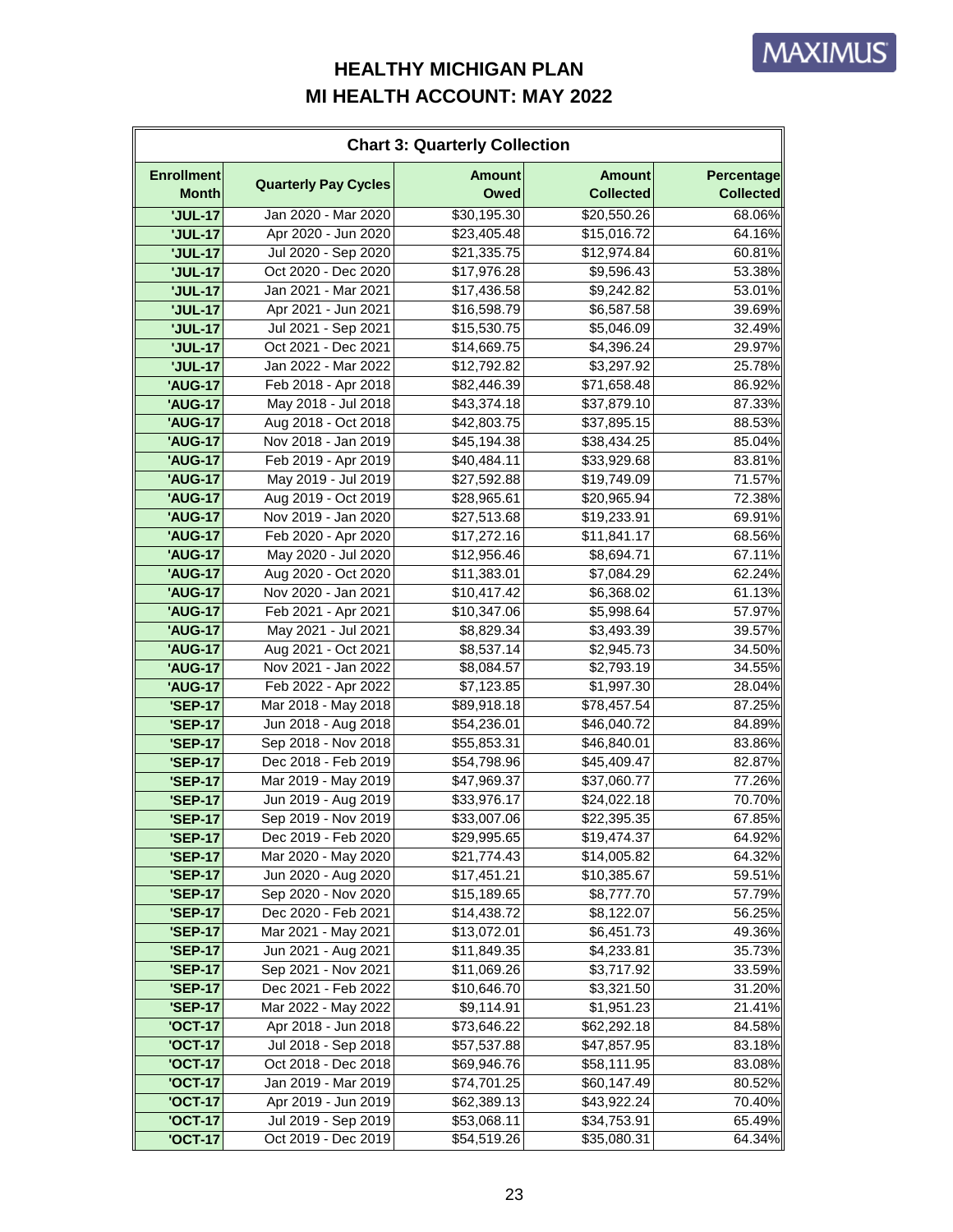| <b>Chart 3: Quarterly Collection</b> |                             |                              |                                   |                                |
|--------------------------------------|-----------------------------|------------------------------|-----------------------------------|--------------------------------|
| <b>Enrollment</b><br><b>Month</b>    | <b>Quarterly Pay Cycles</b> | <b>Amount</b><br><b>Owed</b> | <b>Amount</b><br><b>Collected</b> | Percentage<br><b>Collected</b> |
| <b>'OCT-17</b>                       | Jan 2020 - Mar 2020         | \$37,286.52                  | \$23,585.23                       | 63.25%                         |
| <b>'OCT-17</b>                       | Apr 2020 - Jun 2020         | \$30,455.84                  | \$18,254.34                       | 59.94%                         |
| <b>'OCT-17</b>                       | Jul 2020 - Sep 2020         | \$27,572.80                  | \$15,650.70                       | 56.76%                         |
| <b>'OCT-17</b>                       | Oct 2020 - Dec 2020         | \$23,622.78                  | \$12,901.74                       | 54.62%                         |
| <b>'OCT-17</b>                       | Jan 2021 - Mar 2021         | \$22,417.54                  | \$11,952.53                       | 53.32%                         |
| <b>'OCT-17</b>                       | Apr 2021 - Jun 2021         | \$21,168.87                  | \$7,740.83                        | 36.57%                         |
| <b>'OCT-17</b>                       | Jul 2021 - Sep 2021         | \$20,118.81                  | \$5,225.53                        | 25.97%                         |
| <b>'OCT-17</b>                       | Oct 2021 - Dec 2021         | \$19,098.93                  | \$4,302.32                        | 22.53%                         |
| <b>'OCT-17</b>                       | Jan 2022 - Mar 2022         | \$16,410.55                  | \$3,385.69                        | 20.63%                         |
| <b>'NOV-17</b>                       | May 2018 - Jul 2018         | \$73,430.51                  | \$62,277.71                       | 84.81%                         |
| <b>'NOV-17</b>                       | Aug 2018 - Oct 2018         | \$56,666.06                  | \$47,992.93                       | 84.69%                         |
| <b>'NOV-17</b>                       | Nov 2018 - Jan 2019         | \$67,792.11                  | \$56,703.67                       | 83.64%                         |
| <b>'NOV-17</b>                       | Feb 2019 - Apr 2019         | \$64,353.56                  | \$51,389.99                       | 79.86%                         |
| <b>'NOV-17</b>                       | May 2019 - Jul 2019         | \$49,056.98                  | \$32,830.59                       | 66.92%                         |
| <b>'NOV-17</b>                       | Aug 2019 - Oct 2019         | \$45,075.94                  | \$28,604.38                       | 63.46%                         |
| <b>'NOV-17</b>                       | Nov 2019 - Jan 2020         | \$43,012.57                  | \$27,881.01                       | 64.82%                         |
| <b>'NOV-17</b>                       | Feb 2020 - Apr 2020         | \$29,392.66                  | \$18,288.45                       | 62.22%                         |
| <b>'NOV-17</b>                       | May 2020 - Jul 2020         | \$24,730.00                  | \$14,511.02                       | 58.68%                         |
| <b>'NOV-17</b>                       | Aug 2020 - Oct 2020         | \$22,068.48                  | \$11,776.14                       | 53.36%                         |
| <b>'NOV-17</b>                       | Nov 2020 - Jan 2021         | \$20,600.67                  | \$10,138.96                       | 49.22%                         |
| <b>'NOV-17</b>                       | Feb 2021 - Apr 2021         | \$19,133.12                  | \$8,885.57                        | 46.44%                         |
| <b>'NOV-17</b>                       | May 2021 - Jul 2021         | \$17,934.09                  | \$5,802.17                        | 32.35%                         |
| <b>'NOV-17</b>                       | Aug 2021 - Oct 2021         | \$16,950.65                  | \$4,723.22                        | 27.86%                         |
| <b>'NOV-17</b>                       | Nov 2021 - Jan 2022         | \$16,302.95                  | \$4,107.54                        | 25.20%                         |
| <b>'NOV-17</b>                       | Feb 2022 - Apr 2022         | \$13,852.59                  | \$3,422.21                        | 24.70%                         |
| <b>'DEC-17</b>                       | Jun 2018 - Aug 2018         | \$80,125.27                  | \$67,861.35                       | 84.69%                         |
| <b>'DEC-17</b>                       | Sep 2018 - Nov 2018         | \$64,601.29                  | \$54,652.94                       | 84.60%                         |
| <b>'DEC-17</b>                       | Dec 2018 - Feb 2019         | \$67,268.74                  | \$55,556.70                       | 82.59%                         |
| <b>'DEC-17</b>                       | Mar 2019 - May 2019         | \$62,868.00                  | \$47,587.54                       | 75.69%                         |
| <b>'DEC-17</b>                       | Jun 2019 - Aug 2019         | \$54,397.71                  | \$34,511.46                       | 63.44%                         |
| <b>'DEC-17</b>                       | Sep 2019 - Nov 2019         | \$50,191.80                  | \$30,649.64                       | 61.07%                         |
| <b>'DEC-17</b>                       | Dec 2019 - Feb 2020         | \$43,181.95                  | \$26,951.01                       | 62.41%                         |
| <b>'DEC-17</b>                       | Mar 2020 - May 2020         | \$31,772.89                  | \$18,745.19                       | 59.00%                         |
| <b>'DEC-17</b>                       | Jun 2020 - Aug 2020         | \$27,984.33                  | \$15,648.88                       | 55.92%                         |
| <b>'DEC-17</b>                       | Sep 2020 - Nov 2020         | \$24,247.54                  | \$12,395.62                       | 51.12%                         |
| <b>'DEC-17</b>                       | Dec 2020 - Feb 2021         | \$23,474.93                  | \$11,806.16                       | 50.29%                         |
| <b>'DEC-17</b>                       | Mar 2021 - May 2021         | \$22,055.00                  | \$9,132.95                        | 41.41%                         |
| <b>'DEC-17</b>                       | Jun 2021 - Aug 2021         | \$20,682.81                  | \$6,107.53                        | 29.53%                         |
| <b>'DEC-17</b>                       | Sep 2021 - Nov 2021         | \$19,404.27                  | \$5,330.36                        | 27.47%                         |
| <b>'DEC-17</b>                       | Dec 2021 - Feb 2022         | \$18,346.49                  | \$4,211.98                        | 22.96%                         |
| <b>'DEC-17</b>                       | Mar 2022 - May 2022         | \$15,678.43                  | \$3,042.39                        | 19.40%                         |
| <b>'JAN-18</b>                       | Jul 2018 - Sep 2018         | \$88,028.91                  | \$76,583.68                       | 87.00%                         |
| <b>'JAN-18</b>                       | Oct 2018 - Dec 2018         | \$82,089.15                  | \$70,035.84                       | 85.32%                         |
| <b>'JAN-18</b>                       | Jan 2019 - Mar 2019         | \$91,589.83                  | \$76,581.04                       | 83.61%                         |
| 'JAN-18                              | Apr 2019 - Jun 2019         | \$81,470.84                  | \$61,113.22                       | 75.01%                         |
| 'JAN-18                              | Jul 2019 - Sep 2019         | \$73,147.71                  | \$50,796.00                       | 69.44%                         |
| 'JAN-18                              | Oct 2019 - Dec 2019         | \$66,049.99                  | \$44,070.32                       | 66.72%                         |
| <b>'JAN-18</b>                       | Jan 2020 - Mar 2020         | \$44,285.40                  | \$28,991.13                       | 65.46%                         |
| <b>'JAN-18</b>                       | Apr 2020 - Jun 2020         | \$37,928.15                  | \$23,826.67                       | 62.82%                         |
| 'JAN-18                              | Jul 2020 - Sep 2020         | \$34,591.70                  | \$20,179.53                       | 58.34%                         |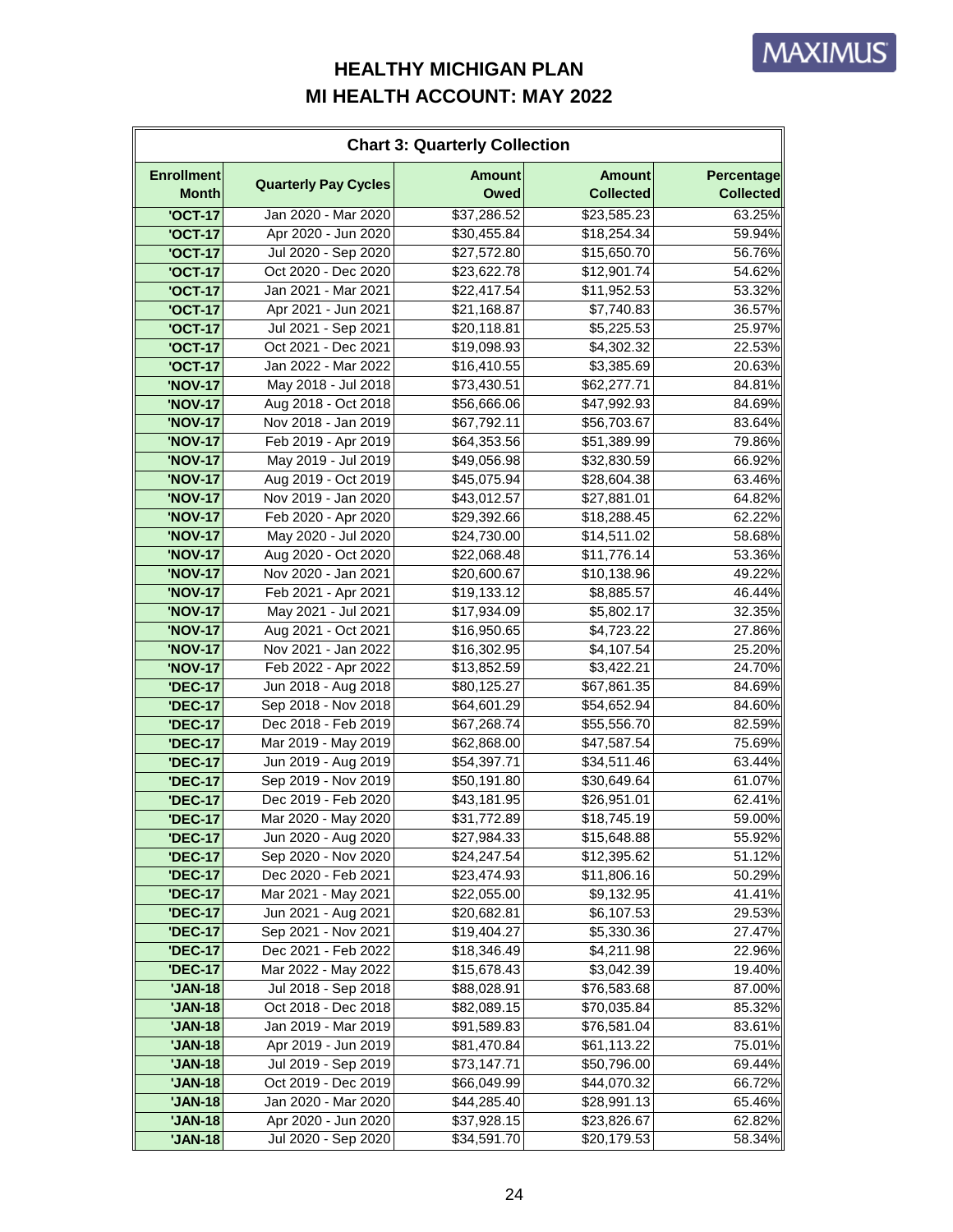| <b>Chart 3: Quarterly Collection</b> |                                            |                              |                                   |                                |
|--------------------------------------|--------------------------------------------|------------------------------|-----------------------------------|--------------------------------|
| <b>Enrollment</b><br><b>Month</b>    | <b>Quarterly Pay Cycles</b>                | <b>Amount</b><br><b>Owed</b> | <b>Amount</b><br><b>Collected</b> | Percentage<br><b>Collected</b> |
| <b>'JAN-18</b>                       | Oct 2020 - Dec 2020                        | \$30,276.79                  | \$16,349.65                       | 54.00%                         |
| <b>'JAN-18</b>                       | Jan 2021 - Mar 2021                        | \$29,141.46                  | \$14,830.91                       | 50.89%                         |
| <b>'JAN-18</b>                       | Apr 2021 - Jun 2021                        | \$26,890.78                  | \$10,727.17                       | 39.89%                         |
| <b>'JAN-18</b>                       | Jul 2021 - Sep 2021                        | \$25,181.91                  | \$8,104.66                        | 32.18%                         |
| <b>'JAN-18</b>                       | Oct 2021 - Dec 2021                        | \$23,735.02                  | \$7,007.38                        | 29.52%                         |
| <b>'JAN-18</b>                       | Jan 2022 - Mar 2022                        | \$21,231.41                  | \$5,838.23                        | 27.50%                         |
| <b>'FEB-18</b>                       | Aug 2018 - Oct 2018                        | \$63,156.42                  | \$56,680.77                       | 89.75%                         |
| <b>'FEB-18</b>                       | Nov 2018 - Jan 2019                        | \$59,106.94                  | \$51,986.69                       | 87.95%                         |
| <b>'FEB-18</b>                       | Feb 2019 - Apr 2019                        | \$58,670.44                  | \$51,113.56                       | 87.12%                         |
| <b>'FEB-18</b>                       | May 2019 - Jul 2019                        | \$49,106.77                  | \$37,926.32                       | 77.23%                         |
| <b>'FEB-18</b>                       | Aug 2019 - Oct 2019                        | \$44,786.38                  | \$33,409.65                       | 74.60%                         |
| <b>'FEB-18</b>                       | Nov 2019 - Jan 2020                        | \$36,672.40                  | \$26,858.52                       | 73.24%                         |
| <b>'FEB-18</b>                       | Feb 2020 - Apr 2020                        | \$25,115.26                  | \$18,260.12                       | 72.71%                         |
| <b>'FEB-18</b>                       | May 2020 - Jul 2020                        | \$20,782.33                  | \$14,623.59                       | 70.37%                         |
| <b>'FEB-18</b>                       | Aug 2020 - Oct 2020                        | \$18,379.89                  | \$12,305.15                       | 66.95%                         |
| <b>'FEB-18</b>                       | Nov 2020 - Jan 2021                        | \$17,276.92                  | \$11,344.92                       | 65.67%                         |
| <b>'FEB-18</b>                       | Feb 2021 - Apr 2021                        | \$15,624.49                  | \$9,508.40                        | 60.86%                         |
| <b>'FEB-18</b>                       | May 2021 - Jul 2021                        | \$14,267.28                  | \$6,372.86                        | 44.67%                         |
| <b>'FEB-18</b>                       | Aug 2021 - Oct 2021                        | \$13,484.71                  | \$5,583.42                        | 41.41%                         |
| <b>'FEB-18</b>                       | Nov 2021 - Jan 2022                        | \$12,719.14                  | \$4,826.50                        | 37.95%                         |
| <b>'FEB-18</b>                       | Feb 2022 - Apr 2022                        | \$11,155.84                  | \$3,756.95                        | 33.68%                         |
| <b>'MAR-18</b>                       | Sep 2018 - Nov 2018                        | \$64,441.22                  | \$55,807.99                       | 86.60%                         |
| <b>'MAR-18</b>                       | Dec 2018 - Feb 2019                        | \$54,300.13                  | \$46,763.34                       | 86.12%                         |
| <b>'MAR-18</b>                       | Mar 2019 - May 2019                        | \$54,434.78                  | \$44,749.45                       | 82.21%                         |
| <b>'MAR-18</b>                       | Jun 2019 - Aug 2019                        | \$44,282.22                  | \$32,890.45                       | 74.27%                         |
| <b>'MAR-18</b>                       | Sep 2019 - Nov 2019                        | \$42,762.85                  | \$29,967.70                       | 70.08%                         |
| <b>'MAR-18</b>                       | Dec 2019 - Feb 2020                        | \$32,837.39                  | \$21,842.48                       | 66.52%                         |
| <b>'MAR-18</b>                       | Mar 2020 - May 2020                        | \$24,294.27                  | \$16,373.01<br>\$13,912.59        | 67.39%<br>65.06%               |
| <b>'MAR-18</b>                       | Jun 2020 - Aug 2020<br>Sep 2020 - Nov 2020 | \$21,384.29                  |                                   |                                |
| <b>'MAR-18</b>                       | Dec 2020 - Feb 2021                        | \$18,111.33                  | \$10,470.49<br>\$9,227.11         | 57.81%                         |
| <b>'MAR-18</b><br><b>'MAR-18</b>     | Mar 2021 - May 2021                        | \$16,845.50<br>\$15,571.40   | \$7,186.84                        | 54.77%<br>46.15%               |
| <b>'MAR-18</b>                       | Jun 2021 - Aug 2021                        | \$13,346.71                  | \$4,670.86                        | 35.00%                         |
| <b>'MAR-18</b>                       | Sep 2021 - Nov 2021                        | \$12,948.50                  | \$3,971.66                        | 30.67%                         |
| <b>'MAR-18</b>                       | Dec 2021 - Feb 2022                        | \$12,422.01                  | \$3,623.51                        | 29.17%                         |
| <b>'MAR-18</b>                       | Mar 2022 - May 2022                        | \$11,085.78                  | \$2,745.77                        | 24.77%                         |
| <b>'APR-18</b>                       | Oct 2018 - Dec 2018                        | \$102,880.88                 | \$90,259.27                       | 87.73%                         |
| <b>'APR-18</b>                       | Jan 2019 - Mar 2019                        | \$97,099.18                  | \$84,133.42                       | 86.65%                         |
| <b>'APR-18</b>                       | Apr 2019 - Jun 2019                        | \$91,551.85                  | \$71,817.04                       | 78.44%                         |
| <b>'APR-18</b>                       | Jul 2019 - Sep 2019                        | \$80,326.21                  | \$58,330.22                       | 72.62%                         |
| 'APR-18                              | Oct 2019 - Dec 2019                        | \$72,049.32                  | \$49,945.64                       | 69.32%                         |
| <b>'APR-18</b>                       | Jan 2020 - Mar 2020                        | \$46,739.07                  | \$32,015.17                       | 68.50%                         |
| <b>'APR-18</b>                       | Apr 2020 - Jun 2020                        | \$38,110.61                  | \$24,555.22                       | 64.43%                         |
| <b>'APR-18</b>                       | Jul 2020 - Sep 2020                        | \$33,421.98                  | \$19,860.55                       | 59.42%                         |
| <b>'APR-18</b>                       | Oct 2020 - Dec 2020                        | \$29,438.29                  | \$16,717.69                       | 56.79%                         |
| 'APR-18                              | Jan 2021 - Mar 2021                        | \$27,809.20                  | \$14,794.25                       | 53.20%                         |
| <b>'APR-18</b>                       | Apr 2021 - Jun 2021                        | \$26,121.65                  | \$11,120.65                       | 42.57%                         |
| <b>'APR-18</b>                       | Jul 2021 - Sep 2021                        | \$24,289.20                  | \$8,639.74                        | 35.57%                         |
| <b>'APR-18</b>                       | Oct 2021 - Dec 2021                        | \$22,910.96                  | \$7,162.49                        | 31.26%                         |
| <b>'APR-18</b>                       | Jan 2022 - Mar 2022                        | \$20,448.65                  | \$5,763.91                        | 28.19%                         |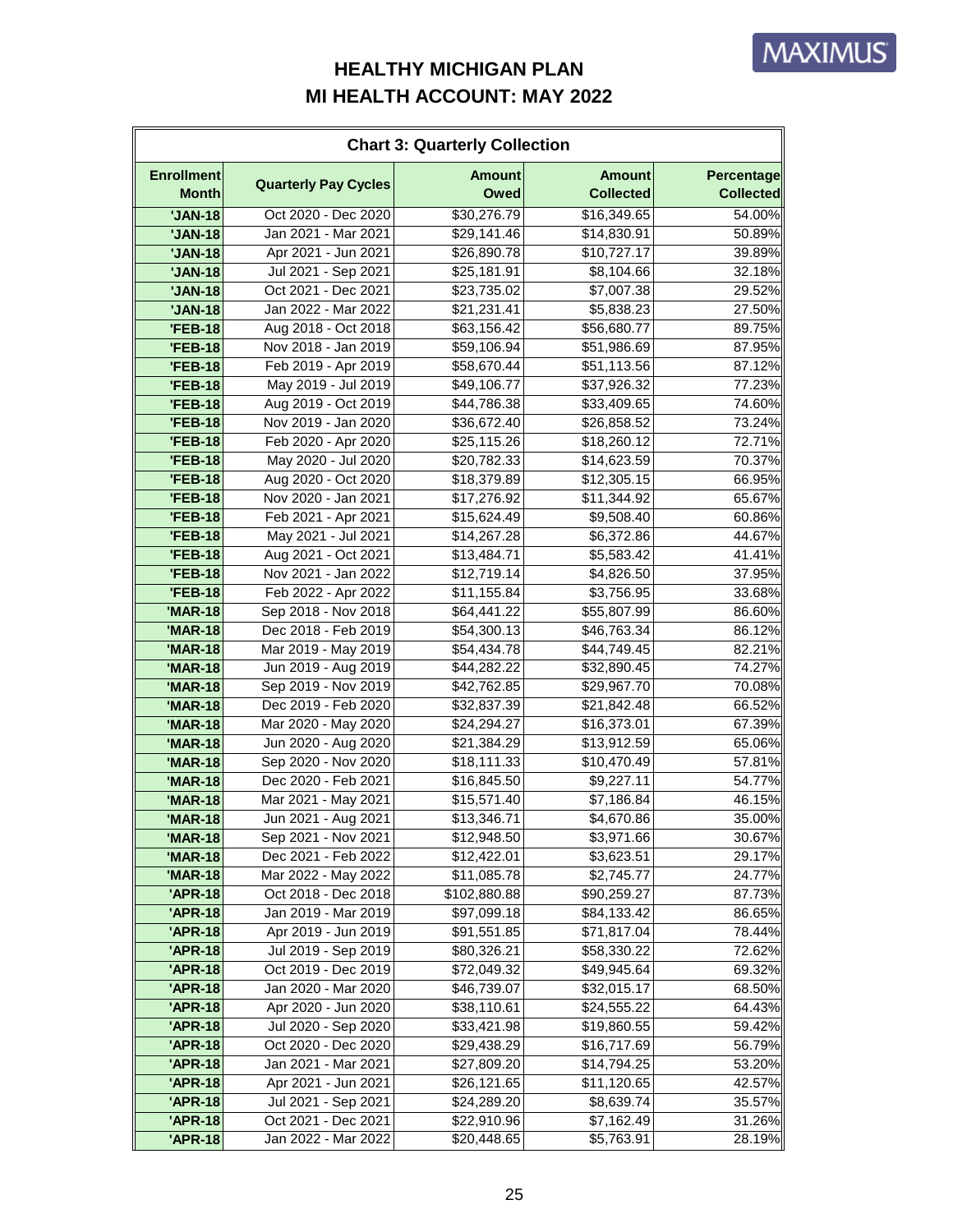| <b>Chart 3: Quarterly Collection</b> |                             |                              |                                   |                                |  |  |
|--------------------------------------|-----------------------------|------------------------------|-----------------------------------|--------------------------------|--|--|
| <b>Enrollment</b><br><b>Month</b>    | <b>Quarterly Pay Cycles</b> | <b>Amount</b><br><b>Owed</b> | <b>Amount</b><br><b>Collected</b> | Percentage<br><b>Collected</b> |  |  |
| <b>'MAY-18</b>                       | Nov 2018 - Jan 2019         | \$163,753.32                 | \$133,068.42                      | 81.26%                         |  |  |
| <b>'MAY-18</b>                       | Feb 2019 - Apr 2019         | \$145,182.00                 | \$114,082.81                      | 78.58%                         |  |  |
| <b>'MAY-18</b>                       | May 2019 - Jul 2019         | \$128,066.33                 | \$85,318.33                       | 66.62%                         |  |  |
| <b>'MAY-18</b>                       | Aug 2019 - Oct 2019         | \$125,324.56                 | \$79,427.10                       | 63.38%                         |  |  |
| <b>'MAY-18</b>                       | Nov 2019 - Jan 2020         | \$105,750.40                 | \$65,206.55                       | 61.66%                         |  |  |
| <b>'MAY-18</b>                       | Feb 2020 - Apr 2020         | \$67,320.36                  | \$40,391.79                       | 60.00%                         |  |  |
| <b>'MAY-18</b>                       | May 2020 - Jul 2020         | \$56,616.87                  | \$32,850.25                       | 58.02%                         |  |  |
| <b>'MAY-18</b>                       | Aug 2020 - Oct 2020         | \$51,193.17                  | \$27,260.15                       | 53.25%                         |  |  |
| <b>'MAY-18</b>                       | Nov 2020 - Jan 2021         | \$47,034.32                  | \$23,609.12                       | 50.20%                         |  |  |
| <b>'MAY-18</b>                       | Feb 2021 - Apr 2021         | \$44,385.36                  | \$21,381.98                       | 48.17%                         |  |  |
| <b>'MAY-18</b>                       | May 2021 - Jul 2021         | \$41,638.96                  | \$11,920.63                       | 28.63%                         |  |  |
| <b>'MAY-18</b>                       | Aug 2021 - Oct 2021         | \$38,711.98                  | \$10,170.08                       | 26.27%                         |  |  |
| <b>'MAY-18</b>                       | Nov 2021 - Jan 2022         | \$35,780.15                  | \$8,357.20                        | 23.36%                         |  |  |
| <b>'MAY-18</b>                       | Feb 2022 - Apr 2022         | \$31,655.06                  | \$5,940.10                        | 18.77%                         |  |  |
| <b>'JUN-18</b>                       | Dec 2018 - Feb 2019         | \$80,321.19                  | \$68,374.65                       | 85.13%                         |  |  |
| <b>'JUN-18</b>                       | Mar 2019 - May 2019         | \$65,066.86                  | \$51,405.87                       | 79.00%                         |  |  |
| <b>'JUN-18</b>                       | Jun 2019 - Aug 2019         | \$56,057.28                  | \$40,698.20                       | 72.60%                         |  |  |
| <b>'JUN-18</b>                       | Sep 2019 - Nov 2019         | \$57,215.19                  | \$39,407.61                       | 68.88%                         |  |  |
| <b>'JUN-18</b>                       | Dec 2019 - Feb 2020         | \$44,662.44                  | \$30,176.31                       | 67.57%                         |  |  |
| <b>'JUN-18</b>                       | Mar 2020 - May 2020         | \$31,652.45                  | \$20,616.21                       | 65.13%                         |  |  |
| <b>'JUN-18</b>                       | Jun 2020 - Aug 2020         | \$27,948.71                  | \$17,109.79                       | 61.22%                         |  |  |
| <b>'JUN-18</b>                       | Sep 2020 - Nov 2020         | \$23,803.80                  | \$13,358.55                       | 56.12%                         |  |  |
| <b>'JUN-18</b>                       | Dec 2020 - Feb 2021         | \$22,248.23                  | \$11,827.06                       | 53.16%                         |  |  |
| <b>'JUN-18</b>                       | Mar 2021 - May 2021         | \$20,706.84                  | \$8,861.42                        | 42.79%                         |  |  |
| <b>'JUN-18</b>                       | Jun 2021 - Aug 2021         | \$18,909.37                  | \$5,576.32                        | 29.49%                         |  |  |
| <b>'JUN-18</b>                       | Sep 2021 - Nov 2021         | \$18,235.58                  | \$4,809.49                        | 26.37%                         |  |  |
| <b>'JUN-18</b>                       | Dec 2021 - Feb 2022         | \$17,182.11                  | \$4,222.75                        | 24.58%                         |  |  |
| <b>'JUN-18</b>                       | Mar 2022 - May 2022         | \$14,969.35                  | \$2,947.48                        | 19.69%                         |  |  |
| <b>'JUL-18</b>                       | Jan 2019 - Mar 2019         | \$104,123.80                 | \$86,474.40                       | 83.05%                         |  |  |
| <b>'JUL-18</b>                       | Apr 2019 - Jun 2019         | \$82,068.67                  | \$60,578.70                       | 73.81%                         |  |  |
| <b>'JUL-18</b>                       | Jul 2019 - Sep 2019         | \$80,716.34                  | \$55,576.94                       | 68.85%                         |  |  |
| <b>'JUL-18</b>                       | Oct 2019 - Dec 2019         | \$75,706.20                  | \$49,893.64                       | 65.90%                         |  |  |
| <b>'JUL-18</b>                       | Jan 2020 - Mar 2020         | \$48,157.44                  | \$31,161.36                       | 64.71%                         |  |  |
| <b>'JUL-18</b>                       | Apr 2020 - Jun 2020         | \$38,439.39                  | \$24,163.50                       | 62.86%                         |  |  |
| <b>'JUL-18</b>                       | Jul 2020 - Sep 2020         | \$34,770.68                  | \$20,809.05                       | 59.85%                         |  |  |
| <b>'JUL-18</b>                       | Oct 2020 - Dec 2020         | \$28,732.72                  | \$15,850.68                       | 55.17%                         |  |  |
| <b>'JUL-18</b>                       | Jan 2021 - Mar 2021         | \$27,455.79                  | \$14,574.93                       | 53.09%                         |  |  |
| <b>'JUL-18</b>                       | Apr 2021 - Jun 2021         | \$25,709.12                  | \$9,886.86                        | 38.46%                         |  |  |
| <b>'JUL-18</b>                       | Jul 2021 - Sep 2021         | \$25,109.18                  | \$7,478.61                        | 29.78%                         |  |  |
| <b>'JUL-18</b>                       | Oct 2021 - Dec 2021         | \$23,244.64                  | \$5,824.61                        | 25.06%                         |  |  |
| <b>'JUL-18</b>                       | Jan 2022 - Mar 2022         | \$20,147.52                  | \$4,209.32                        | 20.89%                         |  |  |
| <b>'AUG-18</b>                       | Feb 2019 - Apr 2019         | \$63,185.52                  | \$47,971.51                       | 75.92%                         |  |  |
| <b>'AUG-18</b>                       | May 2019 - Jul 2019         | \$47,716.87                  | \$33,269.51                       | 69.72%                         |  |  |
| <b>'AUG-18</b>                       | Aug 2019 - Oct 2019         | \$48,656.72                  | \$34,117.16                       | 70.12%                         |  |  |
| <b>'AUG-18</b>                       | Nov 2019 - Jan 2020         | \$46,592.98                  | \$31,569.49                       | 67.76%                         |  |  |
| <b>'AUG-18</b>                       | Feb 2020 - Apr 2020         | \$29,652.46                  | \$19,674.33                       | 66.35%                         |  |  |
| <b>'AUG-18</b>                       | May 2020 - Jul 2020         | \$22,918.63                  | \$14,798.15                       | 64.57%                         |  |  |
| <b>'AUG-18</b>                       | Aug 2020 - Oct 2020         | \$20,369.49                  | \$12,253.17                       | 60.15%                         |  |  |
| <b>'AUG-18</b>                       | Nov 2020 - Jan 2021         | \$18,621.68                  | \$10,770.07                       | 57.84%                         |  |  |
| <b>'AUG-18</b>                       | Feb 2021 - Apr 2021         | \$18,224.03                  | \$9,654.76                        | 52.98%                         |  |  |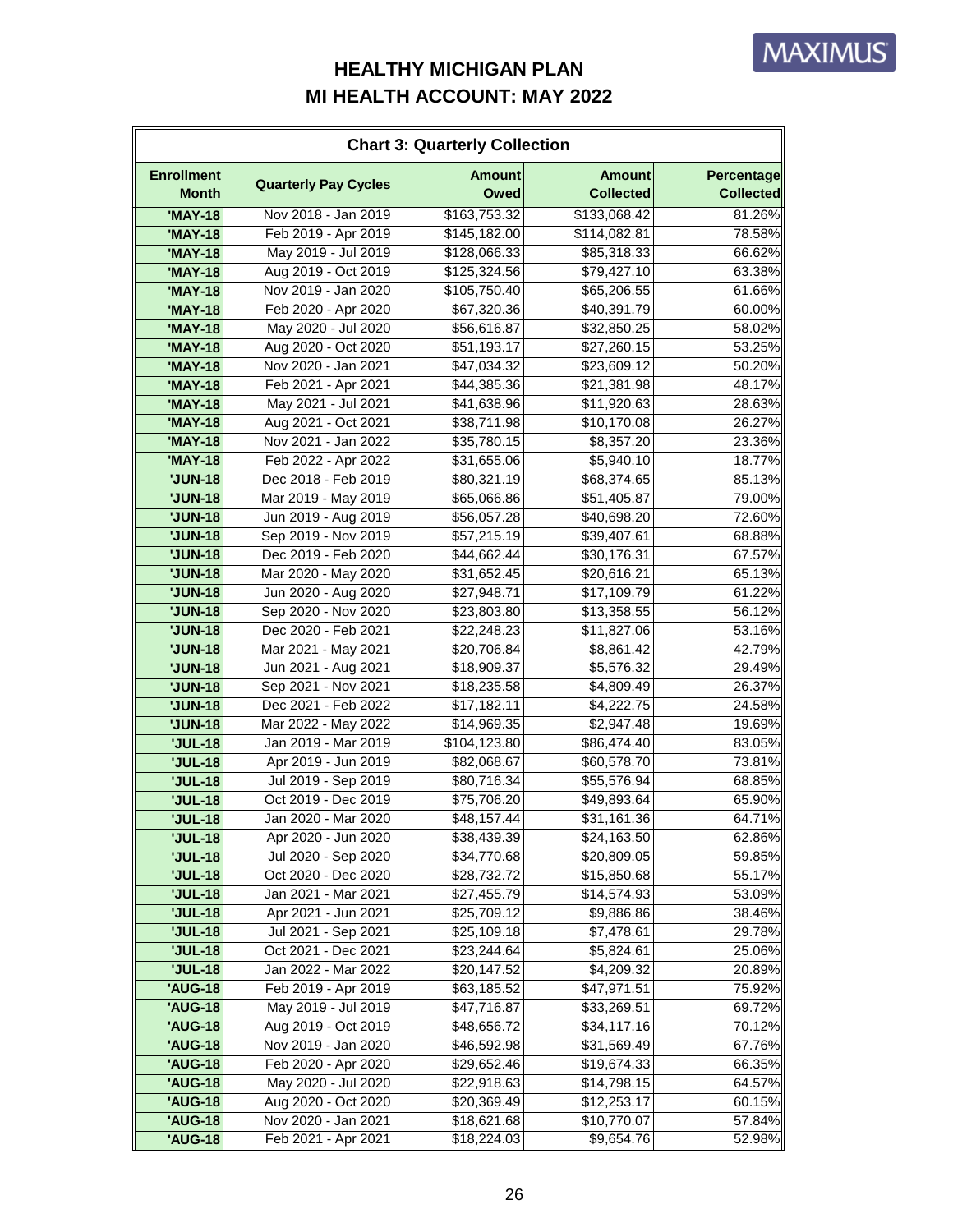| <b>Chart 3: Quarterly Collection</b> |                             |                              |                                   |                                |  |  |
|--------------------------------------|-----------------------------|------------------------------|-----------------------------------|--------------------------------|--|--|
| <b>Enrollment</b><br><b>Month</b>    | <b>Quarterly Pay Cycles</b> | <b>Amount</b><br><b>Owed</b> | <b>Amount</b><br><b>Collected</b> | Percentage<br><b>Collected</b> |  |  |
| <b>'AUG-18</b>                       | May 2021 - Jul 2021         | \$16,589.17                  | \$5,333.43                        | 32.15%                         |  |  |
| <b>'AUG-18</b>                       | Aug 2021 - Oct 2021         | \$15,699.21                  | \$4,377.48                        | 27.88%                         |  |  |
| <b>'AUG-18</b>                       | Nov 2021 - Jan 2022         | $\overline{$}14,399.66$      | \$3,395.23                        | 23.58%                         |  |  |
| <b>'AUG-18</b>                       | Feb 2022 - Apr 2022         | \$12,850.36                  | \$2,802.30                        | 21.81%                         |  |  |
| <b>'SEP-18</b>                       | Mar 2019 - May 2019         | \$90,543.48                  | \$66,146.62                       | 73.06%                         |  |  |
| <b>'SEP-18</b>                       | Jun 2019 - Aug 2019         | \$66,855.66                  | \$47,056.29                       | 70.38%                         |  |  |
| <b>'SEP-18</b>                       | Sep 2019 - Nov 2019         | \$71,450.36                  | \$48,253.93                       | 67.53%                         |  |  |
| <b>'SEP-18</b>                       | Dec 2019 - Feb 2020         | \$62,357.79                  | \$40,793.39                       | 65.42%                         |  |  |
| <b>'SEP-18</b>                       | Mar 2020 - May 2020         | \$44,196.75                  | \$27,288.24                       | 61.74%                         |  |  |
| <b>'SEP-18</b>                       | Jun 2020 - Aug 2020         | \$37,779.16                  | \$22,411.16                       | 59.32%                         |  |  |
| <b>'SEP-18</b>                       | Sep 2020 - Nov 2020         | \$32,450.37                  | \$17,960.48                       | 55.35%                         |  |  |
| <b>'SEP-18</b>                       | Dec 2020 - Feb 2021         | \$30,442.55                  | \$16,124.84                       | 52.97%                         |  |  |
| <b>'SEP-18</b>                       | Mar 2021 - May 2021         | \$28,477.79                  | \$12,716.04                       | 44.65%                         |  |  |
| <b>'SEP-18</b>                       | Jun 2021 - Aug 2021         | \$25,844.51                  | \$7,143.13                        | 27.64%                         |  |  |
| <b>'SEP-18</b>                       | Sep 2021 - Nov 2021         | \$24,501.70                  | \$6,434.09                        | 26.26%                         |  |  |
| <b>'SEP-18</b>                       | Dec 2021 - Feb 2022         | \$23,110.27                  | \$5,292.37                        | 22.90%                         |  |  |
| <b>'SEP-18</b>                       | Mar 2022 - May 2022         | \$19,919.24                  | \$3,625.55                        | 18.20%                         |  |  |
| <b>'OCT-18</b>                       | Apr 2019 - Jun 2019         | \$72,540.71                  | \$53,098.66                       | 73.20%                         |  |  |
| <b>'OCT-18</b>                       | Jul 2019 - Sep 2019         | \$58,551.48                  | \$41,343.48                       | 70.61%                         |  |  |
| <b>'OCT-18</b>                       | Oct 2019 - Dec 2019         | \$62,725.14                  | \$42,601.68                       | 67.92%                         |  |  |
| <b>'OCT-18</b>                       | Jan 2020 - Mar 2020         | \$39,831.13                  | \$26,700.36                       | 67.03%                         |  |  |
| <b>'OCT-18</b>                       | Apr 2020 - Jun 2020         | \$31,068.02                  | \$20,377.70                       | 65.59%                         |  |  |
| <b>'OCT-18</b>                       | Jul 2020 - Sep 2020         | \$27,858.61                  | $\overline{$}17,186.87$           | 61.69%                         |  |  |
| <b>'OCT-18</b>                       | Oct 2020 - Dec 2020         | \$24,177.86                  | \$14,152.41                       | 58.53%                         |  |  |
| <b>'OCT-18</b>                       | Jan 2021 - Mar 2021         | \$23,020.78                  | \$12,569.84                       | 54.60%                         |  |  |
| <b>'OCT-18</b>                       | Apr 2021 - Jun 2021         | \$21,707.30                  | \$8,726.60                        | 40.20%                         |  |  |
| <b>'OCT-18</b>                       | Jul 2021 - Sep 2021         | \$20,324.49                  | \$6,228.49                        | 30.65%                         |  |  |
| <b>'OCT-18</b>                       | Oct 2021 - Dec 2021         | \$18,961.06                  | \$5,194.92                        | 27.40%                         |  |  |
| <b>'OCT-18</b>                       | Jan 2022 - Mar 2022         | \$16,872.88                  | \$4,002.04                        | 23.72%                         |  |  |
| <b>'NOV-18</b>                       | May 2019 - Jul 2019         | \$67,877.86                  | \$49,326.92                       | 72.67%                         |  |  |
| <b>'NOV-18</b>                       | Aug 2019 - Oct 2019         | \$57,926.64                  | \$40,841.54                       | 70.51%                         |  |  |
| <b>'NOV-18</b>                       | Nov 2019 - Jan 2020         | \$55,989.77                  | \$39,484.40                       | 70.52%                         |  |  |
| <b>'NOV-18</b>                       | Feb 2020 - Apr 2020         | \$36,228.80                  | \$24,768.07                       | 68.37%                         |  |  |
| <b>'NOV-18</b>                       | May 2020 - Jul 2020         | \$28,787.97                  | \$18,237.38                       | 63.35%                         |  |  |
| <b>'NOV-18</b>                       | Aug 2020 - Oct 2020         | \$24,808.57                  | \$14,945.60                       | 60.24%                         |  |  |
| <b>'NOV-18</b>                       | Nov 2020 - Jan 2021         | \$21,664.11                  | \$12,835.83                       | 59.25%                         |  |  |
| <b>'NOV-18</b>                       | Feb 2021 - Apr 2021         | \$20,717.71                  | \$11,892.95                       | 57.40%                         |  |  |
| <b>'NOV-18</b>                       | May 2021 - Jul 2021         | \$18,947.13                  | \$6,910.44                        | 36.47%                         |  |  |
| <b>'NOV-18</b>                       | Aug 2021 - Oct 2021         | \$17,713.07                  | \$5,805.20                        | 32.77%                         |  |  |
| <b>'NOV-18</b>                       | Nov 2021 - Jan 2022         | \$16,668.08                  | \$4,868.19                        | 29.21%                         |  |  |
| <b>'NOV-18</b>                       | Feb 2022 - Apr 2022         | \$15,113.89                  | \$3,787.15                        | 25.06%                         |  |  |
| <b>'DEC-18</b>                       | Jun 2019 - Aug 2019         | \$75,145.38                  | \$53,720.16                       | 71.49%                         |  |  |
| <b>'DEC-18</b>                       | Sep 2019 - Nov 2019         | \$61,440.48                  | \$42,375.44                       | 68.97%                         |  |  |
| <b>'DEC-18</b>                       | Dec 2019 - Feb 2020         | \$56,734.97                  | \$39,005.53                       | 68.75%                         |  |  |
| <b>'DEC-18</b>                       | Mar 2020 - May 2020         | \$41,007.18                  | \$26,538.69                       | 64.72%                         |  |  |
| <b>'DEC-18</b>                       | Jun 2020 - Aug 2020         | \$34,999.77                  | \$22,021.94                       | 62.92%                         |  |  |
| <b>'DEC-18</b>                       | Sep 2020 - Nov 2020         | \$29,948.33                  | \$17,696.96                       | 59.09%                         |  |  |
| <b>'DEC-18</b>                       | Dec 2020 - Feb 2021         | \$28,409.81                  | \$16,218.49                       | 57.09%                         |  |  |
| <b>'DEC-18</b>                       | Mar 2021 - May 2021         | \$26,689.03                  | \$12,689.49                       | 47.55%                         |  |  |
| <b>'DEC-18</b>                       | Jun 2021 - Aug 2021         | \$24,755.64                  | \$7,588.40                        | 30.65%                         |  |  |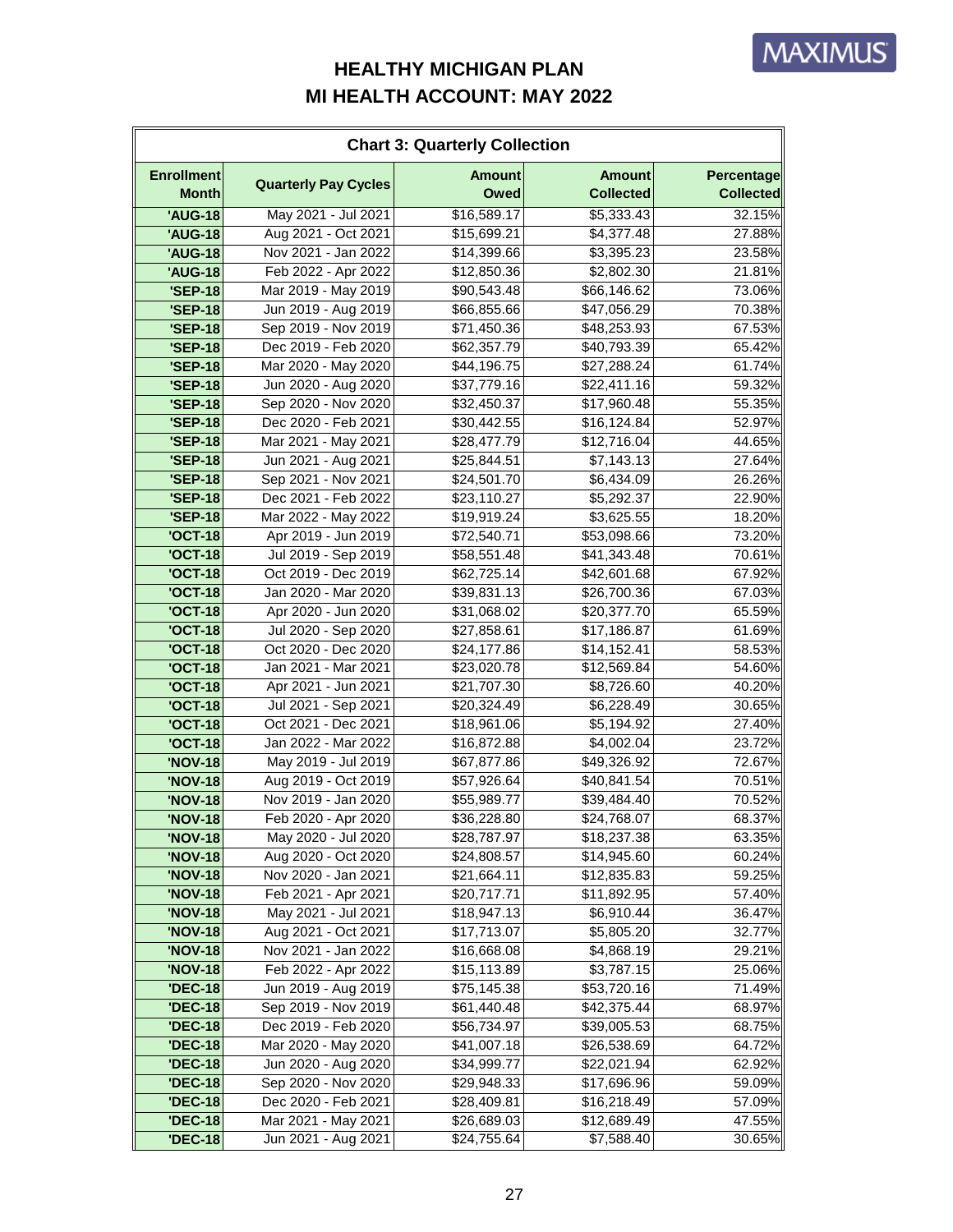| <b>Chart 3: Quarterly Collection</b> |                             |                              |                                   |                                       |  |  |
|--------------------------------------|-----------------------------|------------------------------|-----------------------------------|---------------------------------------|--|--|
| <b>Enrollment</b><br><b>Month</b>    | <b>Quarterly Pay Cycles</b> | <b>Amount</b><br><b>Owed</b> | <b>Amount</b><br><b>Collected</b> | <b>Percentage</b><br><b>Collected</b> |  |  |
| <b>'DEC-18</b>                       | Sep 2021 - Nov 2021         | \$23,497.48                  | \$6,625.02                        | 28.19%                                |  |  |
| <b>'DEC-18</b>                       | Dec 2021 - Feb 2022         | \$22,091.87                  | \$5,809.73                        | 26.30%                                |  |  |
| <b>'DEC-18</b>                       | Mar 2022 - May 2022         | \$19,684.28                  | \$4,225.30                        | 21.47%                                |  |  |
| <b>'JAN-19</b>                       | Jul 2019 - Sep 2019         | \$76,029.17                  | \$54,715.98                       | 71.97%                                |  |  |
| 'JAN-19                              | Oct 2019 - Dec 2019         | \$65,294.27                  | \$44,754.97                       | 68.54%                                |  |  |
| 'JAN-19                              | Jan 2020 - Mar 2020         | \$41,904.37                  | \$28,680.15                       | 68.44%                                |  |  |
| <b>'JAN-19</b>                       | Apr 2020 - Jun 2020         | \$33,206.27                  | \$21,297.62                       | 64.14%                                |  |  |
| 'JAN-19                              | Jul 2020 - Sep 2020         | \$30,137.65                  | \$18,132.65                       | 60.17%                                |  |  |
| <b>'JAN-19</b>                       | Oct 2020 - Dec 2020         | \$25,910.28                  | \$14,455.03                       | 55.79%                                |  |  |
| <b>'JAN-19</b>                       | Jan 2021 - Mar 2021         | \$24,464.39                  | \$13,043.12                       | 53.31%                                |  |  |
| 'JAN-19                              | Apr 2021 - Jun 2021         | \$22,636.93                  | \$9,064.72                        | 40.04%                                |  |  |
| 'JAN-19                              | Jul 2021 - Sep 2021         | \$20,933.23                  | \$6,167.60                        | 29.46%                                |  |  |
| <b>'JAN-19</b>                       | Oct 2021 - Dec 2021         | \$20,450.61                  | \$5,751.18                        | 28.12%                                |  |  |
| <b>'JAN-19</b>                       | Jan 2022 - Mar 2022         | \$18,386.03                  | \$4,417.82                        | 24.03%                                |  |  |
| <b>'FEB-19</b>                       | Aug 2019 - Oct 2019         | \$113,026.69                 | \$83,488.76                       | 73.87%                                |  |  |
| <b>'FEB-19</b>                       | Nov 2019 - Jan 2020         | \$86,966.96                  | \$61,024.18                       | 70.17%                                |  |  |
| <b>'FEB-19</b>                       | Feb 2020 - Apr 2020         | \$53,686.01                  | \$38,068.49                       | 70.91%                                |  |  |
| <b>'FEB-19</b>                       | May 2020 - Jul 2020         | \$45,225.58                  | \$30,017.55                       | 66.37%                                |  |  |
| <b>'FEB-19</b>                       | Aug 2020 - Oct 2020         | \$39,902.26                  | \$24,884.83                       | 62.36%                                |  |  |
| <b>'FEB-19</b>                       | Nov 2020 - Jan 2021         | \$36,395.18                  | \$21,832.04                       | 59.99%                                |  |  |
| <b>'FEB-19</b>                       | Feb 2021 - Apr 2021         | \$34,028.91                  | \$19,490.33                       | 57.28%                                |  |  |
| <b>'FEB-19</b>                       | May 2021 - Jul 2021         | \$30,993.81                  | \$12,759.64                       | 41.17%                                |  |  |
| <b>'FEB-19</b>                       | Aug 2021 - Oct 2021         | \$30,931.97                  | \$11,217.31                       | 36.26%                                |  |  |
| <b>'FEB-19</b>                       | Nov 2021 - Jan 2022         | \$29,209.25                  | \$9,755.65                        | 33.40%                                |  |  |
| <b>'FEB-19</b>                       | Feb 2022 - Apr 2022         | \$26,135.39                  | \$7,470.89                        | 28.59%                                |  |  |
| <b>'MAR-19</b>                       | Sep 2019 - Nov 2019         | \$93,696.58                  | \$67,981.45                       | 72.55%                                |  |  |
| <b>'MAR-19</b>                       | Dec 2019 - Feb 2020         | \$64,624.99                  | \$45,922.95                       | 71.06%                                |  |  |
| <b>'MAR-19</b>                       | Mar 2020 - May 2020         | \$43,894.82                  | \$31,457.42                       | 71.67%                                |  |  |
| 'MAR-19                              | Jun 2020 - Aug 2020         | \$37,919.15                  | \$26,050.77                       | 68.70%                                |  |  |
| <b>'MAR-19</b>                       | Sep 2020 - Nov 2020         | \$31,516.00                  | \$20,724.98                       | 65.76%                                |  |  |
| <b>'MAR-19</b>                       | Dec 2020 - Feb 2021         | \$30,611.89                  | \$19,364.89                       | 63.26%                                |  |  |
| <b>'MAR-19</b>                       | Mar 2021 - May 2021         | \$27,769.37                  | \$15,137.07                       | 54.51%                                |  |  |
| <b>'MAR-19</b>                       | Jun 2021 - Aug 2021         | \$25,394.01                  | \$10,096.53                       | 39.76%                                |  |  |
| <b>'MAR-19</b>                       | Sep 2021 - Nov 2021         | \$24,552.22                  | \$8,962.61                        | 36.50%                                |  |  |
| <b>'MAR-19</b>                       | Dec 2021 - Feb 2022         | \$23,033.36                  | \$7,131.06                        | 30.96%                                |  |  |
| <b>'MAR-19</b>                       | Mar 2022 - May 2022         | \$20,205.58                  | \$4,847.28                        | 23.99%                                |  |  |
| 'APR-19                              | Oct 2019 - Dec 2019         | \$117,591.21                 | \$82,828.61                       | 70.44%                                |  |  |
| 'APR-19                              | Jan 2020 - Mar 2020         | \$64,702.59                  | \$45,765.15                       | 70.73%                                |  |  |
| 'APR-19                              | Apr 2020 - Jun 2020         | \$51,679.19                  | \$35,631.13                       | 68.95%                                |  |  |
| 'APR-19                              | Jul 2020 - Sep 2020         | \$44,536.14                  | \$28,365.44                       | 63.69%                                |  |  |
| 'APR-19                              | Oct 2020 - Dec 2020         | \$37,385.52                  | \$22,824.09                       | 61.05%                                |  |  |
| 'APR-19                              | Jan 2021 - Mar 2021         | \$35,496.60                  | \$21,292.40                       | 59.98%                                |  |  |
| 'APR-19                              | Apr 2021 - Jun 2021         | \$32,625.85                  | \$15,098.90                       | 46.28%                                |  |  |
| 'APR-19                              | Jul 2021 - Sep 2021         | \$30,597.06                  | \$11,142.92                       | 36.42%                                |  |  |
| 'APR-19                              | Oct 2021 - Dec 2021         | \$29,249.37                  | \$9,360.53                        | 32.00%                                |  |  |
| 'APR-19                              | Jan 2022 - Mar 2022         | \$26,106.93                  | \$6,904.62                        | 26.45%                                |  |  |
| <b>'MAY-19</b>                       | Nov 2019 - Jan 2020         | \$101,322.57                 | \$70,468.25                       | 69.55%                                |  |  |
| <b>'MAY-19</b>                       | Feb 2020 - Apr 2020         | \$55,839.85                  | \$39,615.06                       | 70.94%                                |  |  |
| <b>'MAY-19</b>                       | May 2020 - Jul 2020         | \$43,248.68                  | \$29,532.08                       | 68.28%                                |  |  |
| <b>'MAY-19</b>                       | Aug 2020 - Oct 2020         | \$38,253.33                  | \$24,176.59                       | 63.20%                                |  |  |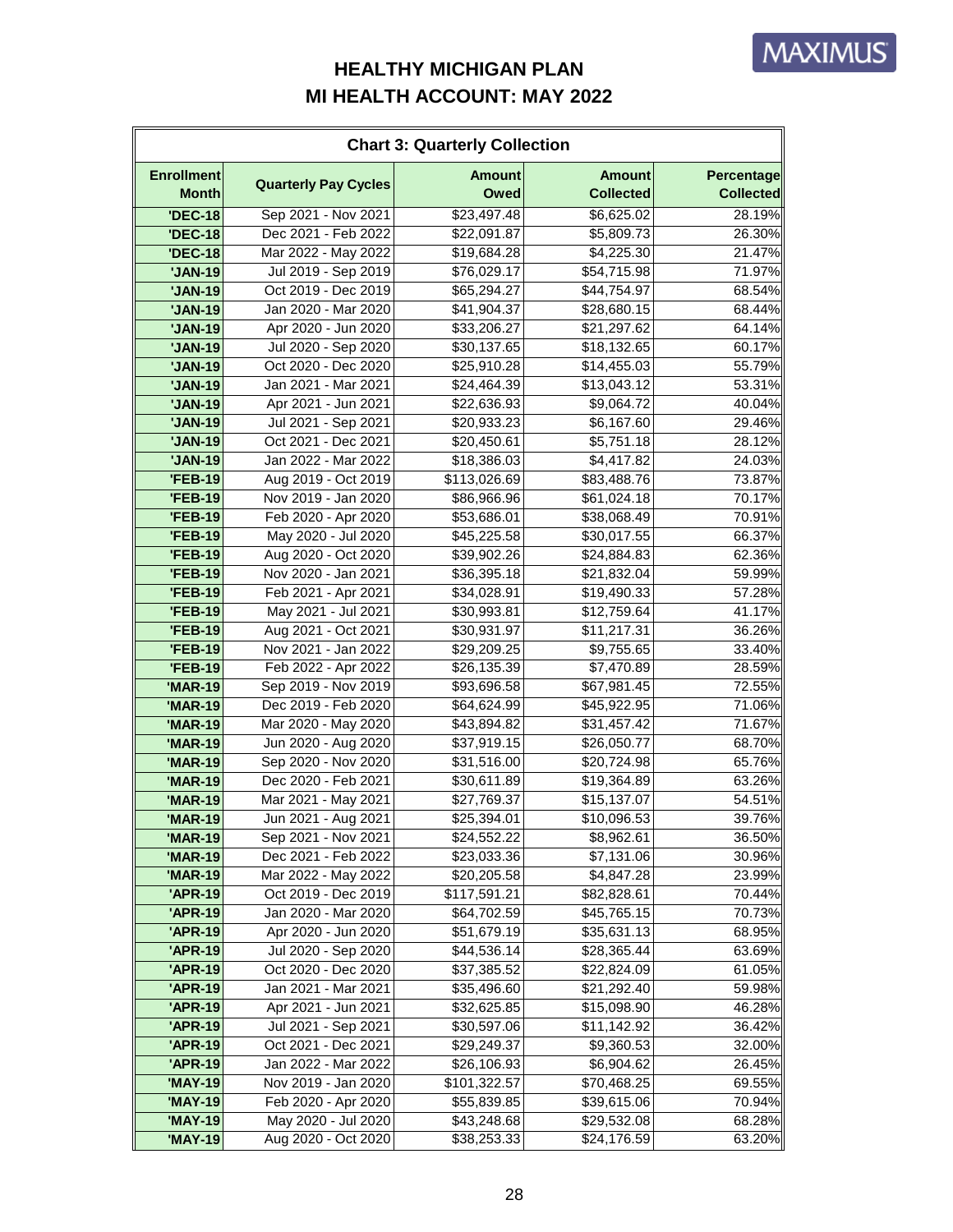| <b>Chart 3: Quarterly Collection</b> |                             |                              |                                   |                                       |  |  |
|--------------------------------------|-----------------------------|------------------------------|-----------------------------------|---------------------------------------|--|--|
| <b>Enrollment</b><br><b>Month</b>    | <b>Quarterly Pay Cycles</b> | <b>Amount</b><br><b>Owed</b> | <b>Amount</b><br><b>Collected</b> | <b>Percentage</b><br><b>Collected</b> |  |  |
| <b>'MAY-19</b>                       | Nov 2020 - Jan 2021         | \$33,914.59                  | \$20,237.94                       | 59.67%                                |  |  |
| <b>'MAY-19</b>                       | Feb 2021 - Apr 2021         | \$31,711.15                  | \$17,614.98                       | 55.55%                                |  |  |
| <b>'MAY-19</b>                       | May 2021 - Jul 2021         | \$29,301.03                  | \$10,904.33                       | 37.21%                                |  |  |
| <b>'MAY-19</b>                       | Aug 2021 - Oct 2021         | \$28,735.16                  | \$9,559.94                        | 33.27%                                |  |  |
| <b>'MAY-19</b>                       | Nov 2021 - Jan 2022         | \$26,935.40                  | \$8,302.84                        | 30.83%                                |  |  |
| <b>'MAY-19</b>                       | Feb 2022 - Apr 2022         | \$23,274.12                  | \$5,836.46                        | 25.08%                                |  |  |
| <b>'JUN-19</b>                       | Dec 2019 - Feb 2020         | \$92,625.63                  | \$63,153.14                       | 68.18%                                |  |  |
| <b>'JUN-19</b>                       | Mar 2020 - May 2020         | \$59,072.28                  | \$39,633.19                       | 67.09%                                |  |  |
| <b>'JUN-19</b>                       | Jun 2020 - Aug 2020         | \$51,572.11                  | \$34,185.25                       | 66.29%                                |  |  |
| <b>'JUN-19</b>                       | Sep 2020 - Nov 2020         | \$43,407.09                  | \$27,208.81                       | 62.68%                                |  |  |
| <b>'JUN-19</b>                       | Dec 2020 - Feb 2021         | \$40,500.76                  | \$24,001.72                       | 59.26%                                |  |  |
| <b>'JUN-19</b>                       | Mar 2021 - May 2021         | \$36,650.06                  | \$19,140.41                       | 52.22%                                |  |  |
| <b>'JUN-19</b>                       | Jun 2021 - Aug 2021         | \$33,661.54                  | \$12,591.30                       | 37.41%                                |  |  |
| <b>'JUN-19</b>                       | Sep 2021 - Nov 2021         | \$32,322.19                  | \$10,976.91                       | 33.96%                                |  |  |
| <b>'JUN-19</b>                       | Dec 2021 - Feb 2022         | \$30,573.79                  | \$9,578.47                        | 31.33%                                |  |  |
| <b>'JUN-19</b>                       | Mar 2022 - May 2022         | \$25,941.90                  | \$5,966.31                        | 23.00%                                |  |  |
| <b>'JUL-19</b>                       | Jan 2020 - Mar 2020         | \$106,029.34                 | \$75,740.61                       | 71.43%                                |  |  |
| <b>'JUL-19</b>                       | Apr 2020 - Jun 2020         | \$76,827.79                  | \$54,263.97                       | 70.63%                                |  |  |
| <b>'JUL-19</b>                       | Jul 2020 - Sep 2020         | \$69,965.13                  | \$47,507.82                       | 67.90%                                |  |  |
| <b>'JUL-19</b>                       | Oct 2020 - Dec 2020         | \$58,746.09                  | \$37,607.98                       | 64.02%                                |  |  |
| <b>'JUL-19</b>                       | Jan 2021 - Mar 2021         | \$55,667.57                  | \$33,089.65                       | 59.44%                                |  |  |
| <b>'JUL-19</b>                       | Apr 2021 - Jun 2021         | \$51,437.66                  | \$22,775.85                       | 44.28%                                |  |  |
| <b>'JUL-19</b>                       | Jul 2021 - Sep 2021         | \$47,887.48                  | \$16,046.58                       | 33.51%                                |  |  |
| <b>'JUL-19</b>                       | Oct 2021 - Dec 2021         | \$45,334.00                  | \$13,568.97                       | 29.93%                                |  |  |
| <b>'JUL-19</b>                       | Jan 2022 - Mar 2022         | \$40,102.14                  | \$10,568.83                       | 26.35%                                |  |  |
| <b>'AUG-19</b>                       | Feb 2020 - Apr 2020         | \$81,162.89                  | \$55,507.87                       | 68.39%                                |  |  |
| <b>'AUG-19</b>                       | May 2020 - Jul 2020         | \$61,941.85                  | \$41,851.40                       | 67.57%                                |  |  |
| 'AUG-19                              | Aug 2020 - Oct 2020         | \$55,999.42                  | \$35,971.69                       | 64.24%                                |  |  |
| <b>'AUG-19</b>                       | Nov 2020 - Jan 2021         | \$49,425.00                  | \$30,122.64                       | 60.95%                                |  |  |
| 'AUG-19                              | Feb 2021 - Apr 2021         | \$45,364.68                  | \$25,602.48                       | 56.44%                                |  |  |
| 'AUG-19                              | May 2021 - Jul 2021         | \$41,517.51                  | \$14,624.45                       | 35.22%                                |  |  |
| <b>'AUG-19</b>                       | Aug 2021 - Oct 2021         | \$39,072.16                  | \$12,357.43                       | 31.63%                                |  |  |
| <b>'AUG-19</b>                       | Nov 2021 - Jan 2022         | \$36,639.93                  | \$10,378.89                       | 28.33%                                |  |  |
| <b>'AUG-19</b>                       | Feb 2022 - Apr 2022         | \$32,719.38                  | \$7,818.89                        | 23.90%                                |  |  |
| <b>'SEP-19</b>                       | Mar 2020 - May 2020         | \$99,623.70                  | \$69,352.41                       | 69.61%                                |  |  |
| <b>'SEP-19</b>                       | Jun 2020 - Aug 2020         | \$79,902.57                  | \$54,135.95                       | 67.75%                                |  |  |
| <b>'SEP-19</b>                       | Sep 2020 - Nov 2020         | \$69,029.58                  | \$44,830.43                       | 64.94%                                |  |  |
| <b>'SEP-19</b>                       | Dec 2020 - Feb 2021         | \$63,181.90                  | \$37,549.24                       | 59.43%                                |  |  |
| <b>'SEP-19</b>                       | Mar 2021 - May 2021         | \$56,359.50                  | \$27,261.90                       | 48.37%                                |  |  |
| <b>'SEP-19</b>                       | Jun 2021 - Aug 2021         | \$50,372.78                  | \$16,066.45                       | 31.90%                                |  |  |
| <b>'SEP-19</b>                       | Sep 2021 - Nov 2021         | \$48,159.49                  | \$13,183.20                       | 27.37%                                |  |  |
| <b>'SEP-19</b>                       | Dec 2021 - Feb 2022         | \$45,323.67                  | \$11,210.92                       | 24.74%                                |  |  |
| <b>'SEP-19</b>                       | Mar 2022 - May 2022         | \$38,998.37                  | \$7,888.77                        | 20.23%                                |  |  |
| <b>'OCT-19</b>                       | Apr 2020 - Jun 2020         | \$95,270.10                  | \$67,295.84                       | 70.64%                                |  |  |
| <b>'OCT-19</b>                       | Jul 2020 - Sep 2020         | \$82,745.95                  | \$55,096.32                       | 66.58%                                |  |  |
| <b>'OCT-19</b>                       | Oct 2020 - Dec 2020         | \$68,902.86                  | \$43,234.05                       | 62.75%                                |  |  |
| <b>'OCT-19</b>                       | Jan 2021 - Mar 2021         | \$63,825.34                  | \$36,902.67                       | 57.82%                                |  |  |
| <b>'OCT-19</b>                       | Apr 2021 - Jun 2021         | \$57,977.88                  | \$23,295.57                       | 40.18%                                |  |  |
| <b>'OCT-19</b>                       | Jul 2021 - Sep 2021         | \$54,255.75                  | \$15,862.70                       | 29.24%                                |  |  |
| <b>'OCT-19</b>                       | Oct 2021 - Dec 2021         | \$51,158.00                  | \$13,067.68                       | 25.54%                                |  |  |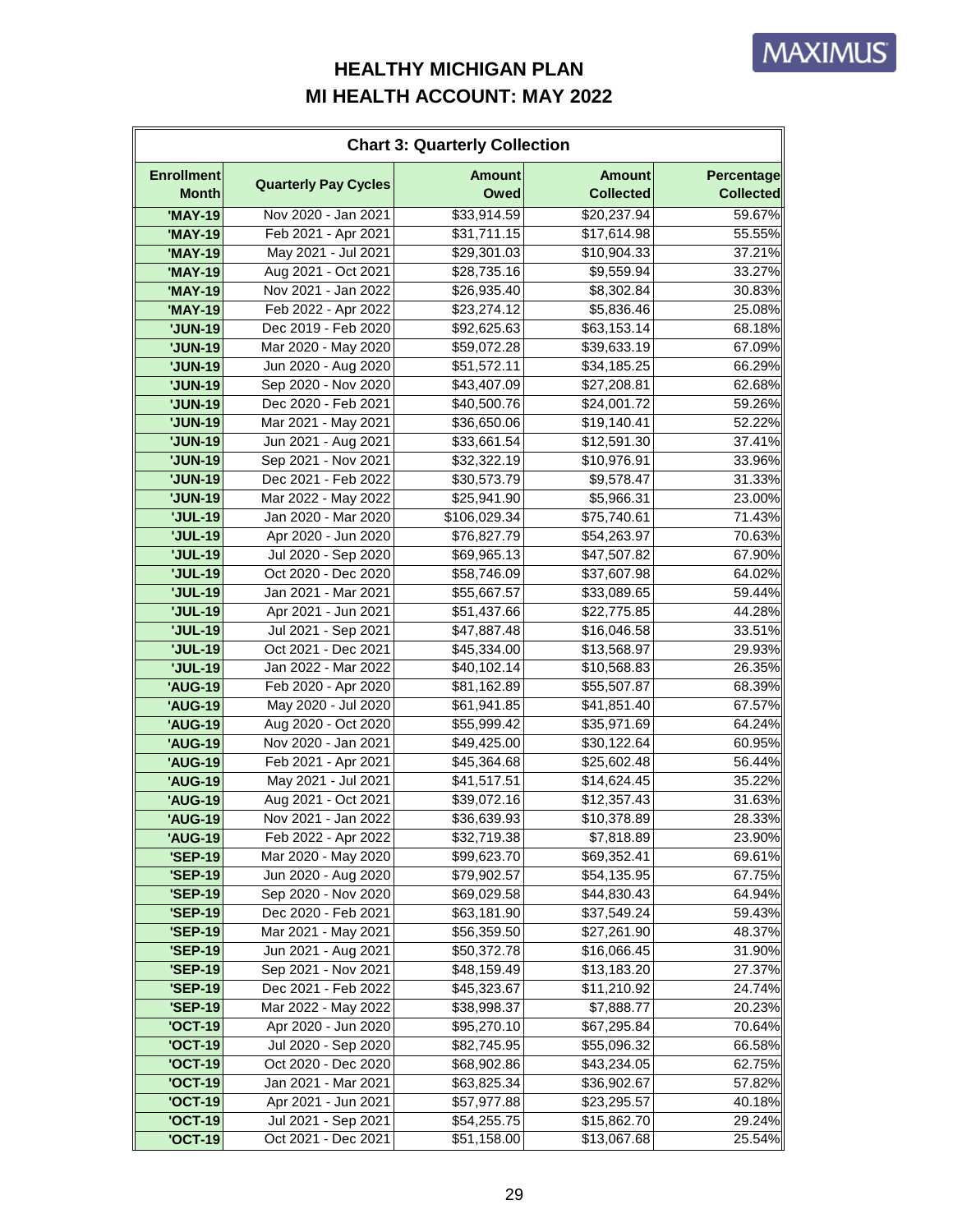| <b>Chart 3: Quarterly Collection</b> |                             |                              |                                   |                                |  |  |
|--------------------------------------|-----------------------------|------------------------------|-----------------------------------|--------------------------------|--|--|
| <b>Enrollment</b><br><b>Month</b>    | <b>Quarterly Pay Cycles</b> | <b>Amount</b><br><b>Owed</b> | <b>Amount</b><br><b>Collected</b> | Percentage<br><b>Collected</b> |  |  |
| <b>'OCT-19</b>                       | Jan 2022 - Mar 2022         | \$44,575.10                  | \$9,032.55                        | 20.26%                         |  |  |
| <b>'NOV-19</b>                       | May 2020 - Jul 2020         | \$92,384.42                  | \$63,685.97                       | 68.94%                         |  |  |
| <b>'NOV-19</b>                       | Aug 2020 - Oct 2020         | \$81,004.60                  | \$52,970.87                       | 65.39%                         |  |  |
| <b>'NOV-19</b>                       | Nov 2020 - Jan 2021         | \$70,406.41                  | \$43,923.92                       | 62.39%                         |  |  |
| <b>'NOV-19</b>                       | Feb 2021 - Apr 2021         | \$62,918.72                  | \$35,686.49                       | 56.72%                         |  |  |
| <b>'NOV-19</b>                       | May 2021 - Jul 2021         | \$57,483.39                  | \$18,586.84                       | 32.33%                         |  |  |
| <b>'NOV-19</b>                       | Aug 2021 - Oct 2021         | \$53,960.17                  | \$15,314.72                       | 28.38%                         |  |  |
| <b>'NOV-19</b>                       | Nov 2021 - Jan 2022         | \$50,435.02                  | \$12,744.07                       | 25.27%                         |  |  |
| <b>'NOV-19</b>                       | Feb 2022 - Apr 2022         | \$43,107.91                  | \$9,710.03                        | 22.52%                         |  |  |
| <b>'DEC-19</b>                       | Jun 2020 - Aug 2020         | \$127,394.84                 | \$88,987.84                       | 69.85%                         |  |  |
| <b>'DEC-19</b>                       | Sep 2020 - Nov 2020         | \$103,812.74                 | \$70,492.52                       | 67.90%                         |  |  |
| <b>'DEC-19</b>                       | Dec 2020 - Feb 2021         | \$92,826.91                  | \$59,301.64                       | 63.88%                         |  |  |
| <b>'DEC-19</b>                       | Mar 2021 - May 2021         | \$80,718.85                  | \$42,163.89                       | 52.24%                         |  |  |
| <b>'DEC-19</b>                       | Jun 2021 - Aug 2021         | \$72,469.97                  | \$23,947.83                       | 33.05%                         |  |  |
| <b>'DEC-19</b>                       | Sep 2021 - Nov 2021         | \$67,482.93                  | \$19,017.25                       | 28.18%                         |  |  |
| <b>'DEC-19</b>                       | Dec 2021 - Feb 2022         | \$62,972.09                  | \$15,815.74                       | 25.12%                         |  |  |
| <b>'DEC-19</b>                       | Mar 2022 - May 2022         | \$54,030.48                  | \$10,368.90                       | 19.19%                         |  |  |
| <b>'JAN-20</b>                       | Jul 2020 - Sep 2020         | \$140,105.84                 | \$98,938.10                       | 70.62%                         |  |  |
| <b>'JAN-20</b>                       | Oct 2020 - Dec 2020         | \$111,467.06                 | \$77,416.22                       | 69.45%                         |  |  |
| <b>'JAN-20</b>                       | Jan 2021 - Mar 2021         | \$98,972.51                  | \$64,797.28                       | 65.47%                         |  |  |
| <b>'JAN-20</b>                       | Apr 2021 - Jun 2021         | \$86,555.19                  | \$38,715.98                       | 44.73%                         |  |  |
| <b>'JAN-20</b>                       | Jul 2021 - Sep 2021         | \$79,357.27                  | \$25,995.13                       | 32.76%                         |  |  |
| <b>'JAN-20</b>                       | Oct 2021 - Dec 2021         | \$73,725.12                  | \$20,074.06                       | 27.23%                         |  |  |
| <b>'JAN-20</b>                       | Jan 2022 - Mar 2022         | \$64,952.99                  | \$15,352.66                       | 23.64%                         |  |  |
| <b>'FEB-20</b>                       | Aug 2020 - Oct 2020         | \$167,394.41                 | \$120,392.85                      | 71.92%                         |  |  |
| <b>'FEB-20</b>                       | Nov 2020 - Jan 2021         | \$139,109.89                 | \$98,828.87                       | 71.04%                         |  |  |
| <b>'FEB-20</b>                       | Feb 2021 - Apr 2021         | \$123,556.23                 | \$82,669.14                       | 66.91%                         |  |  |
| <b>'FEB-20</b>                       | May 2021 - Jul 2021         | \$108,551.89                 | \$45,355.05                       | 41.78%                         |  |  |
| <b>'FEB-20</b>                       | Aug 2021 - Oct 2021         | \$99,952.54                  | \$36,840.18                       | 36.86%                         |  |  |
| <b>'FEB-20</b>                       | Nov 2021 - Jan 2022         | \$91,183.98                  | \$28,530.27                       | 31.29%                         |  |  |
| <b>'FEB-20</b>                       | Feb 2022 - Apr 2022         | \$80,934.79                  | \$20,959.17                       | 25.90%                         |  |  |
| <b>'MAR-20</b>                       | Sep 2020 - Nov 2020         | \$152,690.38                 | \$107,236.94                      | 70.23%                         |  |  |
| <b>'MAR-20</b>                       | Dec 2020 - Feb 2021         | \$128,378.61                 | \$87,517.44                       | 68.17%                         |  |  |
| <b>'MAR-20</b>                       | Mar 2021 - May 2021         | \$111,701.59                 | \$64,063.68                       | 57.35%                         |  |  |
| <b>'MAR-20</b>                       | Jun 2021 - Aug 2021         | \$97,057.25                  | \$36,473.87                       | 37.58%                         |  |  |
| <b>'MAR-20</b>                       | Sep 2021 - Nov 2021         | \$88,105.98                  | \$28,948.39                       | 32.86%                         |  |  |
| <b>'MAR-20</b>                       | Dec 2021 - Feb 2022         | \$80,127.77                  | \$22,134.14                       | 27.62%                         |  |  |
| <b>'MAR-20</b>                       | Mar 2022 - May 2022         | \$68,895.39                  | \$14,416.34                       | 20.92%                         |  |  |
| <b>'APR-20</b>                       | Oct 2020 - Dec 2020         | \$142,810.31                 | \$96,023.49                       | 67.24%                         |  |  |
| <b>'APR-20</b>                       | Jan 2021 - Mar 2021         | \$121,484.64                 | \$79,192.80                       | 65.19%                         |  |  |
| <b>'APR-20</b>                       | Apr 2021 - Jun 2021         | \$106,196.24                 | \$45,733.59                       | 43.07%                         |  |  |
| 'APR-20                              | Jul 2021 - Sep 2021         | \$96,415.38                  | \$29,623.19                       | 30.72%                         |  |  |
| <b>'APR-20</b>                       | Oct 2021 - Dec 2021         | \$87,567.53                  | \$22,813.55                       | 26.05%                         |  |  |
| <b>'APR-20</b>                       | Jan 2022 - Mar 2022         | \$76,206.63                  | \$16,807.12                       | 22.05%                         |  |  |
| <b>'MAY-20</b>                       | Nov 2020 - Jan 2021         | \$149,917.50                 | \$98,453.53                       | 65.67%                         |  |  |
| <b>'MAY-20</b>                       | Feb 2021 - Apr 2021         | \$123,553.08                 | \$76,995.38                       | 62.32%                         |  |  |
| <b>'MAY-20</b>                       | May 2021 - Jul 2021         | \$110,445.06                 | \$41,114.39                       | 37.23%                         |  |  |
| <b>'MAY-20</b>                       | Aug 2021 - Oct 2021         | \$98,187.64                  | \$31,387.70                       | 31.97%                         |  |  |
| <b>'MAY-20</b>                       | Nov 2021 - Jan 2022         | \$88,310.33                  | \$24,388.63                       | 27.62%                         |  |  |
| <b>'MAY-20</b>                       | Feb 2022 - Apr 2022         | \$76,127.06                  | \$17,831.03                       | 23.42%                         |  |  |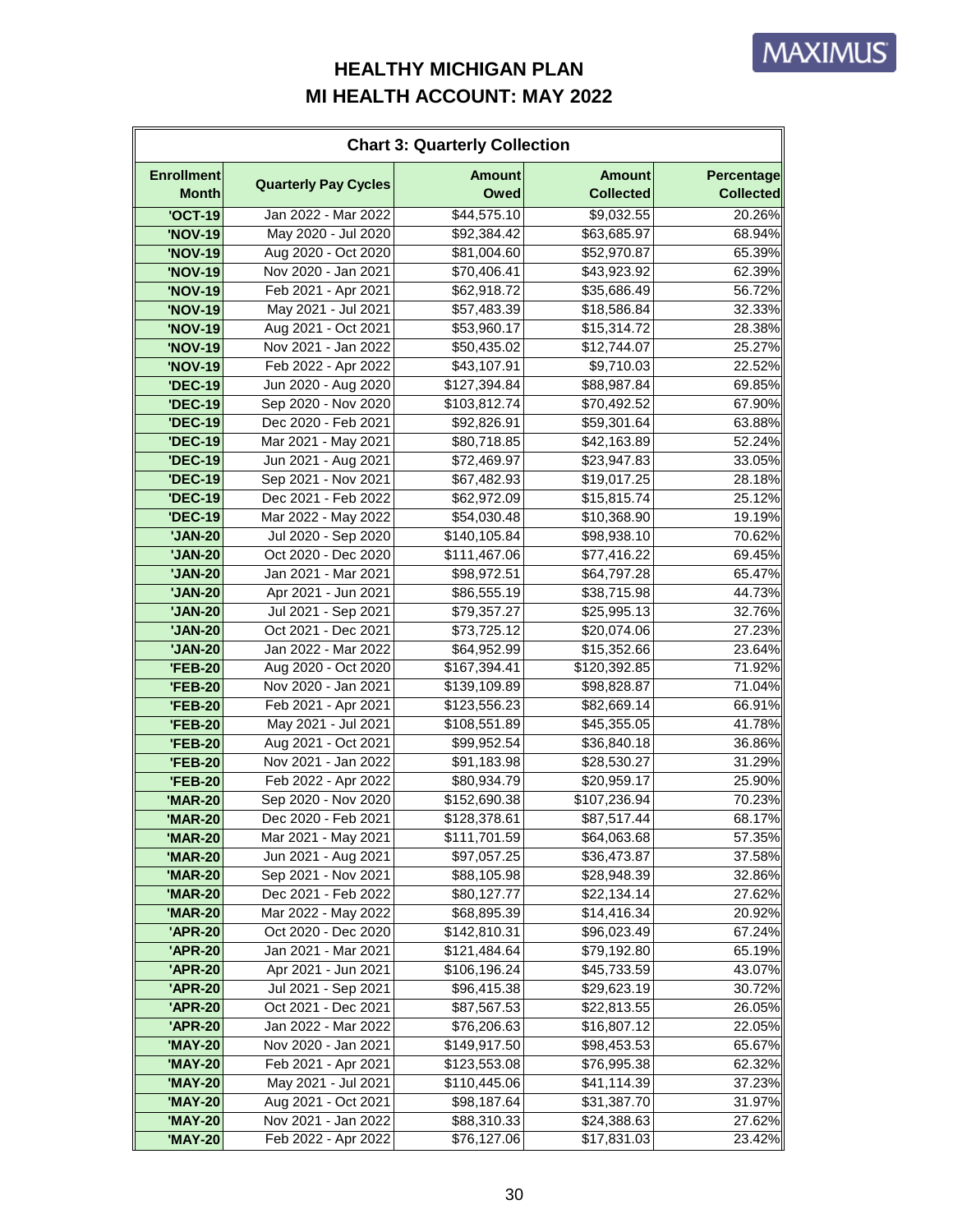| <b>Chart 3: Quarterly Collection</b> |                             |                              |                                   |                                |  |  |
|--------------------------------------|-----------------------------|------------------------------|-----------------------------------|--------------------------------|--|--|
| <b>Enrollment</b><br><b>Month</b>    | <b>Quarterly Pay Cycles</b> | <b>Amount</b><br><b>Owed</b> | <b>Amount</b><br><b>Collected</b> | Percentage<br><b>Collected</b> |  |  |
| <b>'JUN-20</b>                       | Dec 2020 - Feb 2021         | \$290,598.92                 | \$172,890.69                      | 59.49%                         |  |  |
| <b>'JUN-20</b>                       | Mar 2021 - May 2021         | \$235,881.28                 | \$117,250.85                      | 49.71%                         |  |  |
| <b>'JUN-20</b>                       | Jun 2021 - Aug 2021         | \$207,078.66                 | \$63,322.01                       | 30.58%                         |  |  |
| <b>'JUN-20</b>                       | Sep 2021 - Nov 2021         | \$187,905.99                 | \$48,043.01                       | 25.57%                         |  |  |
| <b>'JUN-20</b>                       | Dec 2021 - Feb 2022         | \$168,892.77                 | \$35,606.84                       | 21.08%                         |  |  |
| <b>'JUN-20</b>                       | Mar 2022 - May 2022         | \$144,197.22                 | \$22,515.76                       | 15.61%                         |  |  |
| <b>'JUL-20</b>                       | Jan 2021 - Mar 2021         | \$217,408.41                 | \$132,509.26                      | 60.95%                         |  |  |
| <b>'JUL-20</b>                       | Apr 2021 - Jun 2021         | \$181,589.29                 | \$77,800.42                       | 42.84%                         |  |  |
| <b>'JUL-20</b>                       | Jul 2021 - Sep 2021         | \$164,066.15                 | \$50,200.55                       | 30.60%                         |  |  |
| <b>'JUL-20</b>                       | Oct 2021 - Dec 2021         | \$144,808.19                 | \$36,607.52                       | 25.28%                         |  |  |
| <b>'JUL-20</b>                       | Jan 2022 - Mar 2022         | \$123,545.28                 | \$25,916.60                       | 20.98%                         |  |  |
| <b>'AUG-20</b>                       | Feb 2021 - Apr 2021         | \$136,872.36                 | \$60,863.73                       | 44.47%                         |  |  |
| <b>'AUG-20</b>                       | May 2021 - Jul 2021         | \$116,127.26                 | \$40,998.72                       | 35.30%                         |  |  |
| <b>'AUG-20</b>                       | Aug 2021 - Oct 2021         | \$103,737.52                 | \$31,669.96                       | 30.53%                         |  |  |
| <b>'AUG-20</b>                       | Nov 2021 - Jan 2022         | \$90,608.62                  | \$22,558.24                       | 24.90%                         |  |  |
| <b>'AUG-20</b>                       | Feb 2022 - Apr 2022         | \$75,661.57                  | \$14,763.72                       | 19.51%                         |  |  |
| <b>'SEP-20</b>                       | Mar 2021 - May 2021         | \$117,939.12                 | \$43,543.26                       | 36.92%                         |  |  |
| <b>'SEP-20</b>                       | Jun 2021 - Aug 2021         | \$98,373.48                  | \$30,351.66                       | 30.85%                         |  |  |
| <b>'SEP-20</b>                       | Sep 2021 - Nov 2021         | \$87,250.30                  | \$23,475.04                       | 26.91%                         |  |  |
| <b>'SEP-20</b>                       | Dec 2021 - Feb 2022         | \$76,120.29                  | \$16,882.24                       | 22.18%                         |  |  |
| <b>'SEP-20</b>                       | Mar 2022 - May 2022         | \$63,778.10                  | \$9,785.23                        | 15.34%                         |  |  |
| <b>'OCT-20</b>                       | Apr 2021 - Jun 2021         | \$126,110.90                 | \$43,081.50                       | 34.16%                         |  |  |
| <b>'OCT-20</b>                       | Jul 2021 - Sep 2021         | \$107,908.56                 | \$32,150.24                       | 29.79%                         |  |  |
| <b>'OCT-20</b>                       | Oct 2021 - Dec 2021         | \$94,404.66                  | \$24,216.18                       | 25.65%                         |  |  |
| <b>'OCT-20</b>                       | Jan 2022 - Mar 2022         | \$79,212.20                  | \$16,418.65                       | 20.73%                         |  |  |
| <b>'NOV-20</b>                       | May 2021 - Jul 2021         | \$160,658.08                 | \$53,338.33                       | 33.20%                         |  |  |
| <b>'NOV-20</b>                       | Aug 2021 - Oct 2021         | \$135,093.72                 | \$40,137.73                       | 29.71%                         |  |  |
| <b>'NOV-20</b>                       | Nov 2021 - Jan 2022         | \$119,081.11                 | \$29,733.36                       | 24.97%                         |  |  |
| <b>'NOV-20</b>                       | Feb 2022 - Apr 2022         | \$99,365.00                  | \$19,369.91                       | 19.49%                         |  |  |
| <b>'DEC-20</b>                       | Jun 2021 - Aug 2021         | \$106,759.80                 | \$33,579.21                       | 31.45%                         |  |  |
| <b>'DEC-20</b>                       | Sep 2021 - Nov 2021         | \$88,767.14                  | \$23,543.30                       | 26.52%                         |  |  |
| <b>'DEC-20</b>                       | Dec 2021 - Feb 2022         | \$78,146.47                  | \$16,157.90                       | 20.68%                         |  |  |
| <b>'DEC-20</b>                       | Mar 2022 - May 2022         | \$64,276.32                  | \$8,808.11                        | 13.70%                         |  |  |
| <b>'JAN-21</b>                       | Jul 2021 - Sep 2021         | \$173,543.78                 | \$63,959.50                       | 36.85%                         |  |  |
| 'JAN-21                              | Oct 2021 - Dec 2021         | \$147,836.62                 | \$47,482.25                       | 32.12%                         |  |  |
| <b>'JAN-21</b>                       | Jan 2022 - Mar 2022         | \$122,783.89                 | \$33,542.94                       | 27.32%                         |  |  |
| <b>'FEB-21</b>                       | Aug 2021 - Oct 2021         | \$204,774.09                 | \$78,402.13                       | 38.29%                         |  |  |
| <b>'FEB-21</b>                       | Nov 2021 - Jan 2022         | \$173,231.84                 | \$57,016.48                       | 32.91%                         |  |  |
| <b>'FEB-21</b>                       | Feb 2022 - Apr 2022         | \$144,024.36                 | \$38,286.08                       | 26.58%                         |  |  |
| <b>'MAR-21</b>                       | Sep 2021 - Nov 2021         | \$149,949.04                 | \$53,858.05                       | 35.92%                         |  |  |
| <b>'MAR-21</b>                       | Dec 2021 - Feb 2022         | \$126,236.45                 | \$38,547.32                       | 30.54%                         |  |  |
| <b>'MAR-21</b>                       | Mar 2022 - May 2022         | \$104,956.75                 | \$23,257.13                       | 22.16%                         |  |  |
| 'APR-21                              | Oct 2021 - Dec 2021         | \$107,059.90                 | \$33,459.95                       | 31.25%                         |  |  |
| <b>'APR-21</b>                       | Jan 2022 - Mar 2022         | \$85,673.49                  | \$23,636.56                       | 27.59%                         |  |  |
| <b>'MAY-21</b>                       | Nov 2021 - Jan 2022         | \$109,517.05                 | \$32,005.63                       | 29.22%                         |  |  |
| <b>'MAY-21</b>                       | Feb 2022 - Apr 2022         | \$87,724.51                  | \$21,834.13                       | 24.89%                         |  |  |
| <b>'JUN-21</b>                       | Dec 2021 - Feb 2022         | \$84,515.21                  | \$23,506.00                       | 27.81%                         |  |  |
| <b>'JUN-21</b>                       | Mar 2022 - May 2022         | \$65,456.11                  | \$14,568.55                       | 22.26%                         |  |  |
| <b>'JUL-21</b>                       | Jan 2022 - Mar 2022         | \$75,938.47                  | \$21,253.87                       | 27.99%                         |  |  |
| <b>'AUG-21</b>                       | Feb 2022 - Apr 2022         | \$78,194.24                  | \$16,618.38                       | 21.25%                         |  |  |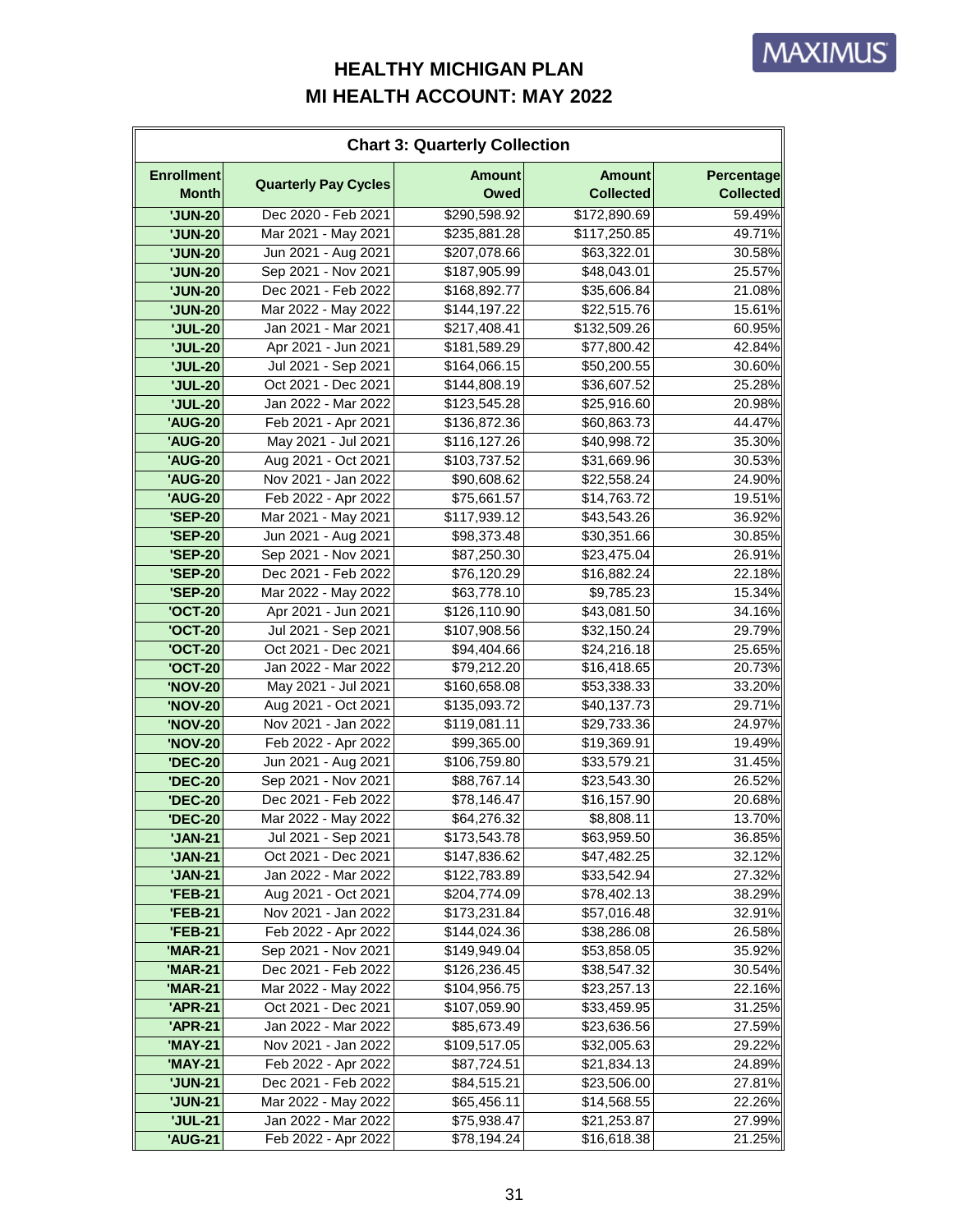

| <b>Chart 3: Quarterly Collection</b> |                             |                              |                                   |                                       |  |
|--------------------------------------|-----------------------------|------------------------------|-----------------------------------|---------------------------------------|--|
| <b>Enrollment</b><br><b>Month</b>    | <b>Quarterly Pay Cycles</b> | <b>Amount</b><br><b>Owed</b> | <b>Amount</b><br><b>Collected</b> | <b>Percentage</b><br><b>Collected</b> |  |
| <b>'SEP-21</b>                       | Mar 2022 - May 2022         | \$65,728.13                  | \$12,692.55                       | 19.31%                                |  |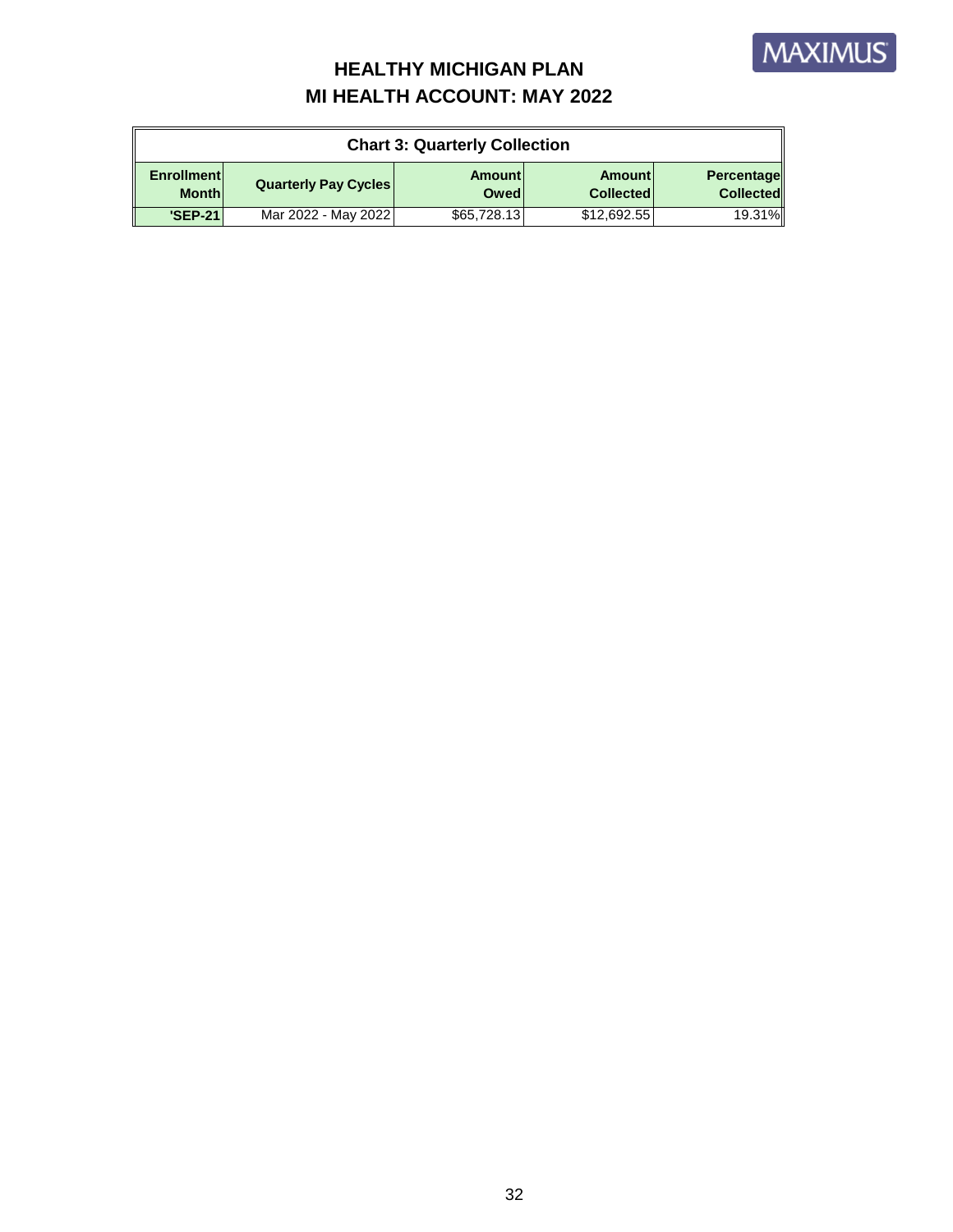#### **HEALTHY MICHIGAN PLAN MI HEALTH ACCOUNT: MAY 2022**

Payments for the MIHA can be made one of three ways. Beneficiaries can mail a check or money order to the MIHA payment address. The payment coupon is not required to send in a payment by mail. Beneficiaries also have two options to pay online. They can send an electronic payment using their bank account, or they can send a credit/debit card payment. Credit/debit card payments started in April 2020.

Chart 4 displays a three month history of the percentage of payments made into the MIHA.

| <b>Chart 4: Methods of Payment</b>             |        |        |        |  |  |
|------------------------------------------------|--------|--------|--------|--|--|
| $Feb-22$<br>$Jan-22$<br><b>Dec-21</b>          |        |        |        |  |  |
| <b>Percent Paid Online (Bank Account)</b>      | 9.45%  | 10.89% | 9.74%  |  |  |
| <b>Percent Paid Online (Credit/Debit Card)</b> | 38.55% | 41.46% | 39.90% |  |  |
| <b>Percent Paid by Mail</b>                    | 52.00% | 47.65% | 50.36% |  |  |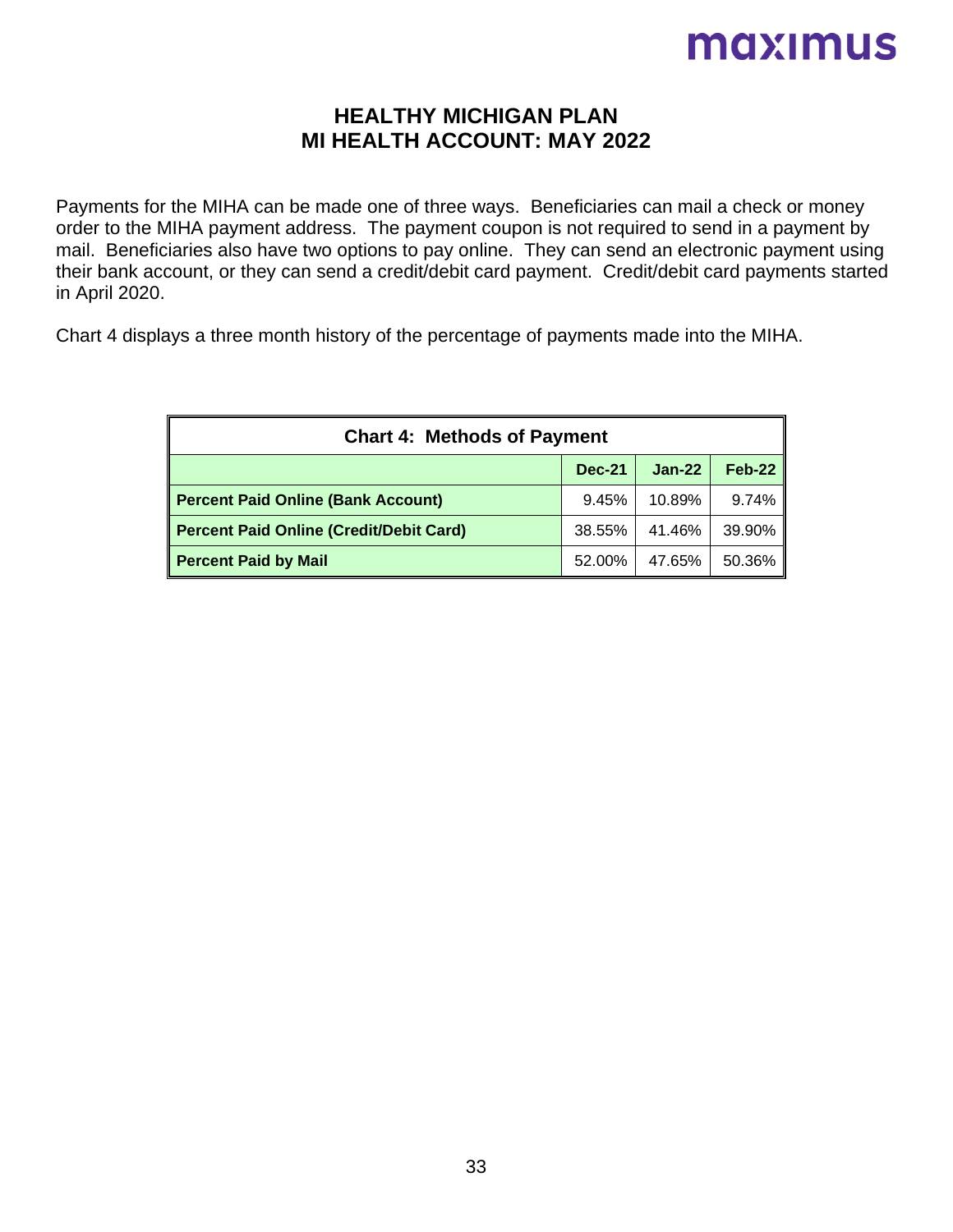#### **HEALTHY MICHIGAN PLAN MI HEALTH ACCOUNT: MAY 2022**

#### Adjustment Activities

Beneficiaries are not required to pay co-pays and/or contributions when specific criteria are met. In these cases, an adjustment is made to the beneficiary's quarterly statement.

This includes populations that are exempt; beneficiaries that are under age 21, pregnant, in hospice and Native American beneficiaries. It also includes beneficiaries who were not otherwise exempt, but have met their five percent maximum cost share and beneficiaries whose Federal Poverty Level is no longer in a range that requires a contribution.

Chart 5A shows the number of beneficiaries that met these adjustments for the specified month. Calendar year totals are through February 2022 and the cumulative program totals are from October 2014 through February 2022.

| <b>Chart 5A: Adjustment Activities</b>   |                  |                 |                     |                 |                    |                 |
|------------------------------------------|------------------|-----------------|---------------------|-----------------|--------------------|-----------------|
|                                          | <b>Dec-21</b>    |                 | <b>Jan-22</b>       |                 |                    | <b>Feb-22</b>   |
|                                          | #                | Total \$        | #                   | Total \$        | #                  | <b>Total \$</b> |
| <b>Five Percent Cost Share Limit Met</b> | 16,829           | \$146,048.73    | 16,354              | \$118,239.40    | 15,881             | \$126,418.52    |
| <b>Beneficiary is under age 21</b>       | 911              | \$58,887.00     | 897                 | \$57,612.00     | 917                | \$59,094.00     |
| Pregnancy                                | 993              | \$34,969.73     | 886                 | \$32,394.63     | 881                | \$34,000.72     |
| <b>Native American</b>                   | 62               | \$4,329.00      | 80                  | \$5,748.00      | 70                 | \$4,991.00      |
| FPL No longer >100% - Contribution       | 0                | \$0.00          | 0                   | \$0.00          | 0                  | \$0.00          |
| <b>Hospice</b>                           | 5                | \$31.21         | 3                   | \$32.38         |                    | \$1.33          |
| <b>TOTAL</b>                             | 18,800           | \$244,265.67    | 18,220              | \$214,026.41    | 17,750             | \$224,505.57    |
|                                          | Dec-21 to Feb-22 |                 | <b>Calendar YTD</b> |                 | <b>Program YTD</b> |                 |
|                                          | #                | <b>Total \$</b> | #                   | <b>Total \$</b> | #                  | <b>Total \$</b> |
| <b>Five Percent Cost Share Limit Met</b> | 49,064           | \$390,706.65    | 32,235              | \$244,657.92    | 2,273,100          | \$23,659,365.98 |
| <b>Beneficiary is under age 21</b>       | 2,725            | \$175,593.00    | 1,814               | \$116,706.00    | 54,234             | \$3,350,303.29  |
| Pregnancy                                | 2,760            | \$101,365.08    | 1,767               | \$66,395.35     | 36,650             | \$1,151,767.78  |
| <b>Native American</b>                   | 212              | \$15,068.00     | 150                 | \$10,739.00     | 3,022              | \$220,680.01    |
| FPL No longer >100% - Contribution       | 0                | \$0.00          | $\Omega$            | \$0.00          | 323                | \$12,500.19     |
| <b>Hospice</b>                           | 9                | \$64.92         | 4                   | \$33.71         | 59                 | \$858.49        |
| <b>TOTAL</b>                             | 54,770           | \$682,797.65    | 35,970              | \$438,531.98    | 2,367,388          | \$28,395,475.74 |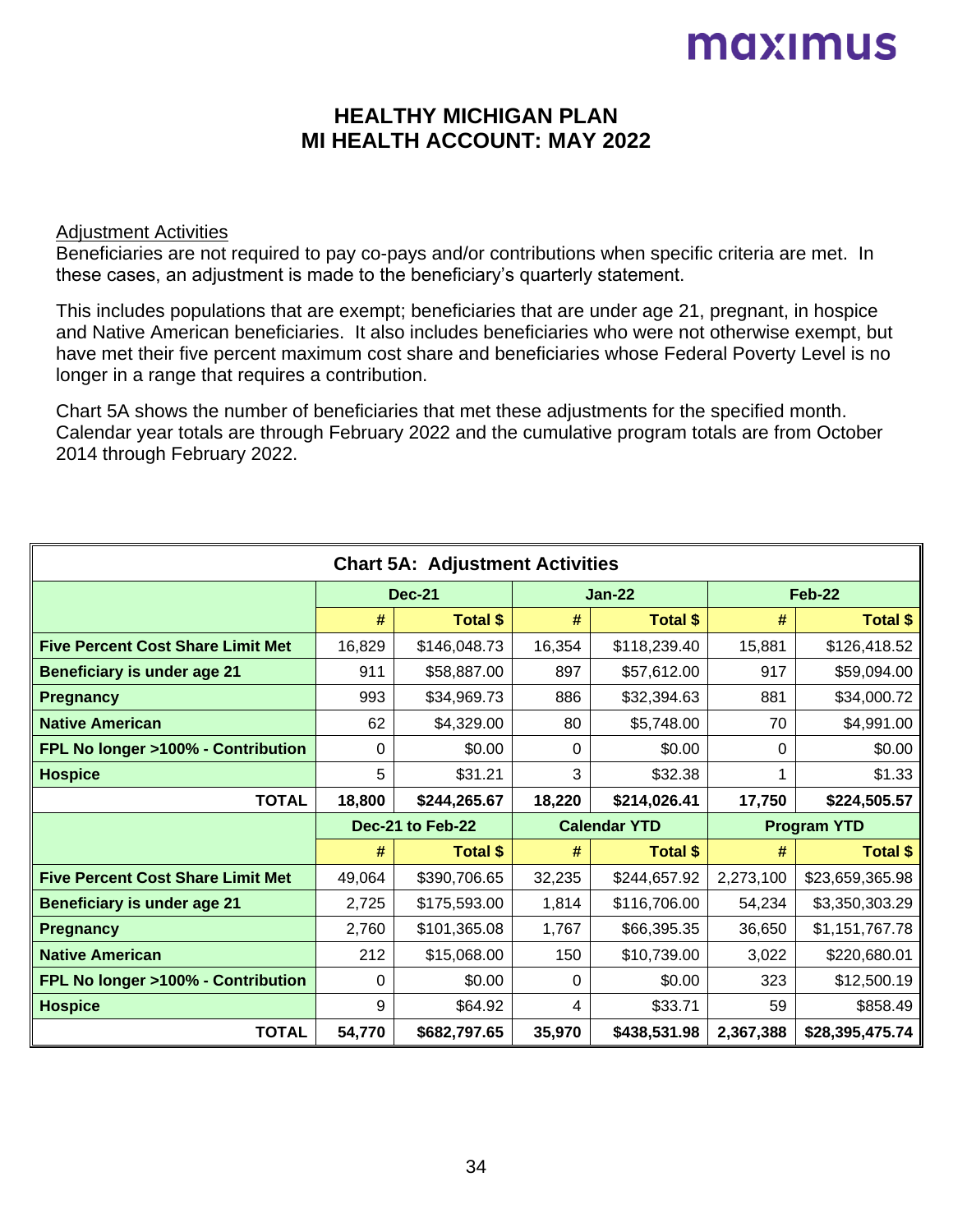#### **HEALTHY MICHIGAN PLAN MI HEALTH ACCOUNT: MAY 2022**

#### Healthy Behavior Incentives

Beneficiaries may qualify for reductions in co-pays and/or contributions due to Healthy Behavior incentives. All health plans offer enrolled beneficiaries financial incentives that reward healthy behaviors and personal responsibility. To be eligible for incentives a beneficiary must complete a health risk assessment (HRA) with attestation and agree to address or maintain health behaviors. Additional mechanisms to document healthy behaviors were added April 1, 2018 for individuals who may have completed healthy behavior activities but do not have a submitted Health Risk Assessment for documentation. The mechanisms include claims/encounter review for beneficiaries who receive preventive or wellness services as well as documented participation in approved wellness and population health management programs.

*Co-pays* – Beneficiaries can receive a 50% reduction in co-pays once they have paid 2% of their income in co-pays if they agree to address or maintain healthy behaviors.

*Contributions* - Beneficiaries above 100% FPL can receive a 50% reduction in contributions if they complete a healthy behavior. Individuals will have their monthly contribution waived in its entirety if they complete an annual healthy behavior on time each year over 2 or more years

Chart 5B shows the number of beneficiaries that qualified for a reduction in co-pays and/or contributions due to Healthy Behavior incentives for the specified month. Calendar year totals are through February 2022 and the cumulative program totals are from October 2014 through February 2022.

| <b>Chart 5B: Healthy Behaviors</b> |               |                  |                     |                 |                    |                 |  |
|------------------------------------|---------------|------------------|---------------------|-----------------|--------------------|-----------------|--|
|                                    | <b>Dec-21</b> |                  |                     | <b>Jan-22</b>   |                    | Feb-22          |  |
|                                    | #             | <b>Total \$</b>  | #                   | <b>Total \$</b> | #                  | <b>Total \$</b> |  |
| Co-pay                             | 3,175         | \$13,445.05      | 3,113               | \$12,679.41     | 2,863              | \$11,202.47     |  |
| <b>Contribution</b>                | 9,812         | \$438,514.50     | 9,102               | \$408,449.00    | 8,936              | \$399,677.00    |  |
| <b>TOTAL</b>                       | 12,987        | \$451,959.55     | 12,215              | \$421,128.41    | 11,799             | \$410,879.47    |  |
|                                    |               | Dec 21 to Feb 22 | <b>Calendar YTD</b> |                 | <b>Program YTD</b> |                 |  |
|                                    | #             | <b>Total \$</b>  | #                   | <b>Total \$</b> | #                  | <b>Total \$</b> |  |
| Co-pay                             | 9,151         | \$37,326.93      | 5,976               | \$23,881.88     | 210,204            | \$1,052,823.73  |  |
| <b>Contribution</b>                | 27,850        | \$1,246,640.50   | 18,038              | \$808,126.00    | 475,274            | \$18,994,364.27 |  |
| <b>TOTAL</b>                       | 37,001        | \$1,283,967.43   | 24,014              | \$832,007.88    | 685,478            | \$20,047,188.00 |  |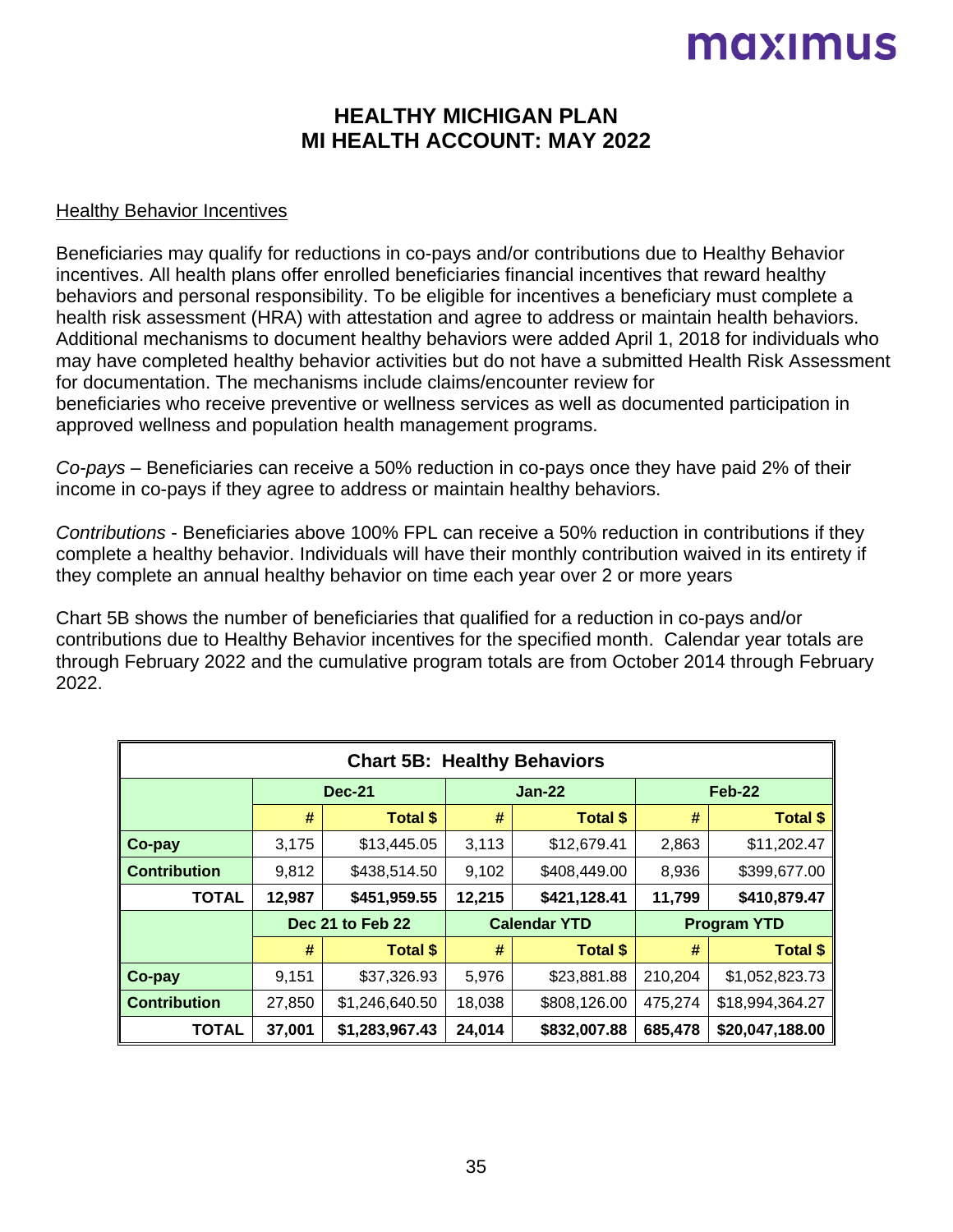#### **HEALTHY MICHIGAN PLAN MI HEALTH ACCOUNT: MAY 2022**

Typically, beneficiaries will pay a co-pay for the following services:

- Some Physician Office Visits (including free standing Urgent Care Centers)
- Outpatient Hospital Clinic Visit
- Outpatient Non-Emergent ER Visit (co-pay not required for emergency services)
- Inpatient Hospital Stay (co-pay not required for emergency admissions)
- Pharmacy (brand name and generic)
- Vision Services
- Dental Visits
- Chiropractic Visits
- Hearing Aids
- Podiatric Visits

If a beneficiary receives any of the above services for a chronic condition, the co-pay will be waived and the beneficiary will not be billed. This promotes greater access to high value services that prevent the progression of and complications related to chronic disease.

Chart 6 shows the number of beneficiaries whose co-pays were waived and the dollar amount waived due to receiving services for chronic conditions. Co-pay adjustments for high value services are processed quarterly based on the beneficiaries' individual enrollment and statement cycles.

| <b>Chart 6: Waived Copays for High Value Services</b> |                                          |                                             |  |  |
|-------------------------------------------------------|------------------------------------------|---------------------------------------------|--|--|
| <b>Month</b>                                          | # of Beneficiaries<br>with Copays Waived | <b>Total Dollar</b><br><b>Amount Waived</b> |  |  |
| <b>Dec-21</b>                                         | 84,992                                   | \$954,165                                   |  |  |
| $Jan-22$                                              | 87,959                                   | \$983,211                                   |  |  |
| Feb-22                                                | 86,008                                   | \$913,071                                   |  |  |
| <b>Calendar YTD</b>                                   | 173,967                                  | \$1,896,282                                 |  |  |
| <b>Program Total</b>                                  | 4,289,545                                | \$44,630,269                                |  |  |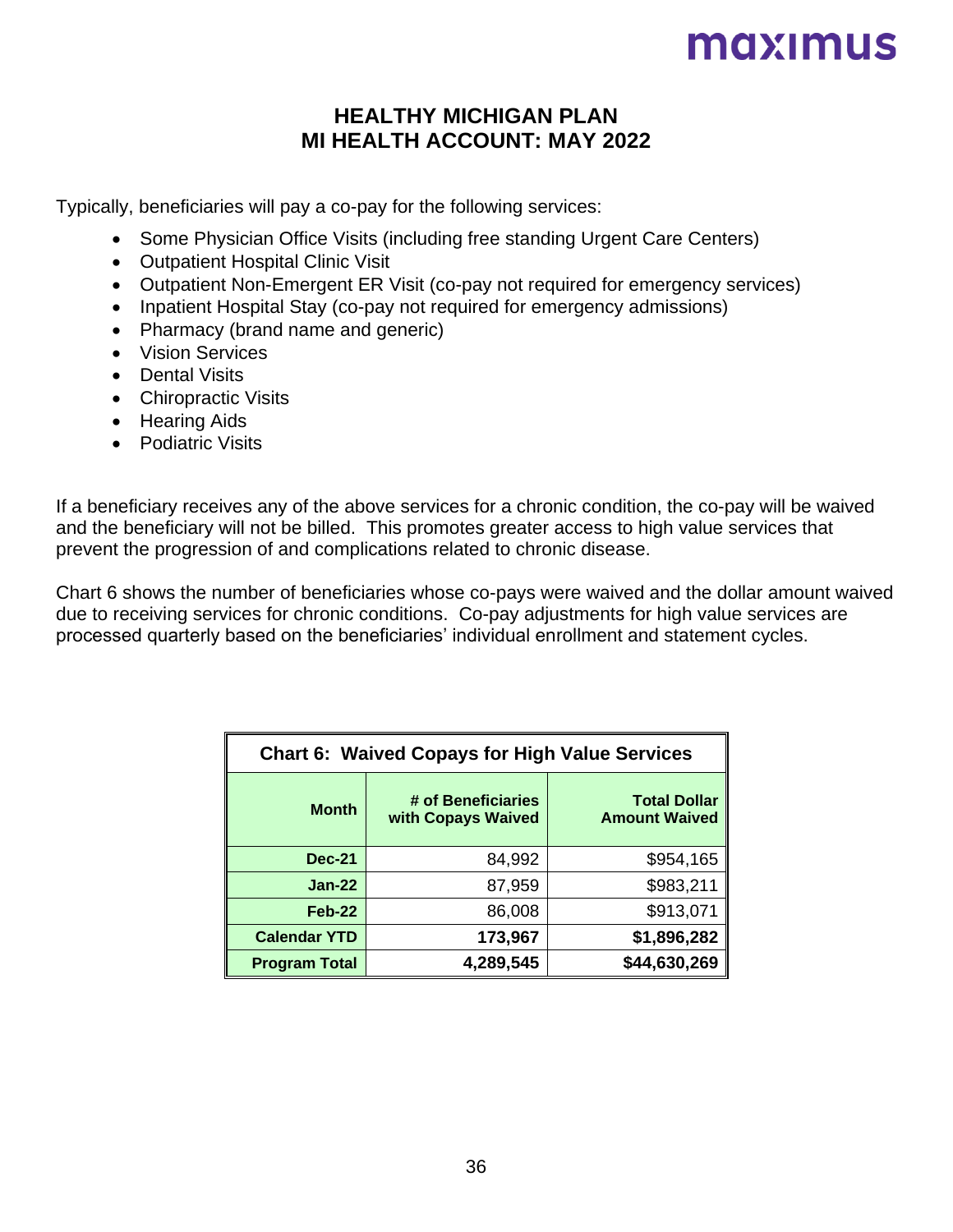#### **HEALTHY MICHIGAN PLAN MI HEALTH ACCOUNT: MAY 2022**

Beneficiaries who do not pay three consecutive months they have been billed co-pays or contributions or who have not paid at least 50% of the total billed amount in the past 12 months, are considered "consistently failing to pay (CFP)" status. Once a beneficiary is in CFP status, the following language is added to the quarterly statement: "If your account is overdue, you may have a penalty. For example, if you have a healthy behavior reduction, you could lose it. Your information may also be sent to the Michigan Department of Treasury. They can take your overdue amount from your tax refund or future lottery winnings. Your doctor cannot refuse to see you because of an overdue amount." Beneficiaries that are in CFP status and have a total amount owed of at least \$50 can be referred to the Department of Treasury for collection.

Chart 7 displays the past due collection history and the number of beneficiaries that have past due balances that can be collected through the Department of Treasury. These numbers are cumulative from quarter to quarter.

| <b>Chart 7: Past Due Collection Amounts</b> |                                                                     |                                                                                                               |  |  |  |
|---------------------------------------------|---------------------------------------------------------------------|---------------------------------------------------------------------------------------------------------------|--|--|--|
| <b>Month</b>                                | # of Beneficiaries<br>with Past Due<br><b>Co-pays/Contributions</b> | # of Beneficiaries<br>with Past Due<br><b>Co-pays/Contributions</b><br>that Can be Sent to<br><b>Treasury</b> |  |  |  |
| <b>Dec-21</b>                               | 316,767                                                             | 77,910                                                                                                        |  |  |  |
| $Jan-22$                                    | 321,733                                                             | 77,503                                                                                                        |  |  |  |
| Feb-22                                      | 322,562                                                             | 75,464                                                                                                        |  |  |  |

Chart 8 displays the total amount of past due invoices according to the length of time the invoice has been outstanding. Each length of time displays the unique number of beneficiaries for that time period. The total number of delinquent beneficiaries is also listed along with the corresponding delinquent amount owed.

| <b>Chart 8: Delinguent Copay and Contribution Amounts by Aging Category</b> |              |                   |                   |              |                 |                 |
|-----------------------------------------------------------------------------|--------------|-------------------|-------------------|--------------|-----------------|-----------------|
| <b>Days</b>                                                                 | $0-30$ Days  | <b>31-60 Days</b> | <b>61-90 Days</b> | 91-120 Days  | >120 Days       | <b>TOTAL</b>    |
| <b>Amount Due</b>                                                           | \$787,493.12 | \$767,439.08      | \$768,287.30      | \$773,781.91 | \$17,711,719.56 | \$20,808,720.97 |
| <b>Number of</b><br><b>Beneficiaries</b><br><b>That Owe</b>                 | 77,181       | 73,609            | 72,534            | 71,930       | 320,104         | 346,310         |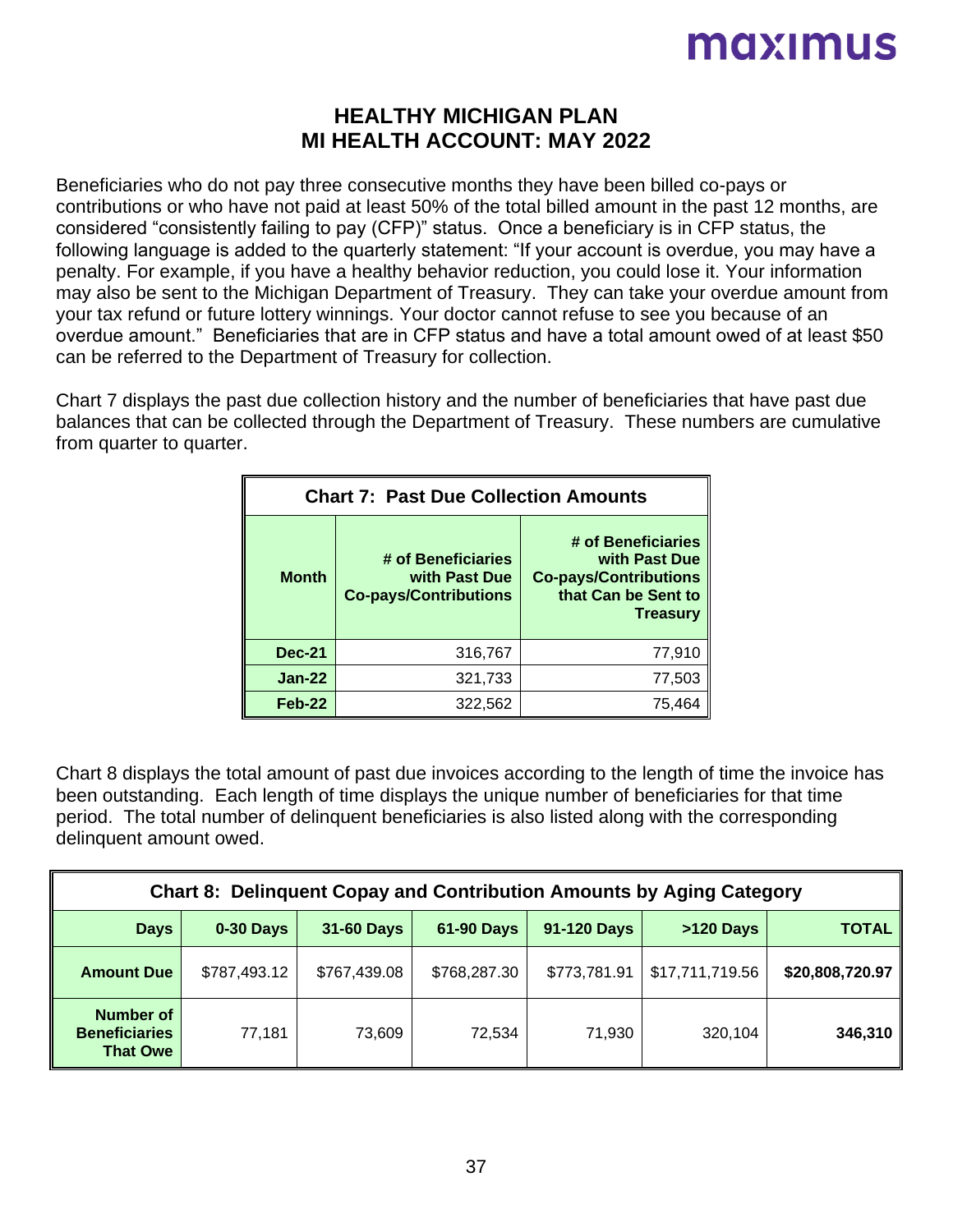#### **HEALTHY MICHIGAN PLAN MI HEALTH ACCOUNT: MAY 2022**

Beneficiaries are mailed a letter that informs them of the amount that could be collected by the Department of Treasury. This pre-offset notice is mailed each year in July. Beneficiaries are given 30 days from the date of the letter to make a payment or file a dispute with the Department of Health and Human Services (DHHS) for the amount owed. DHHS did not mail pre-offset letters in July 2020, and beneficiaries will not be referred to Treasury for tax offset in 2020 due to the COVID-19 pandemic. Chart 9 displays the beneficiary payment activity as a result of the pre-offset notice.

| <b>Chart 9: Pre-Offset Notices</b> |                                                                   |                                       |                                                                                            |                                                   |  |  |
|------------------------------------|-------------------------------------------------------------------|---------------------------------------|--------------------------------------------------------------------------------------------|---------------------------------------------------|--|--|
| <b>Month/Year</b>                  | # of<br><b>Beneficiaries</b><br>that Received<br>an Offset Notice | <b>Total</b><br><b>Amount</b><br>Owed | # of<br><b>Beneficiaries</b><br>that Paid<br><b>Following Pre-</b><br><b>Offset Notice</b> | <b>Total</b><br><b>Amount</b><br><b>Collected</b> |  |  |
| <b>Jul-15</b>                      | 5,893                                                             | \$589,770.20                          | 2,981                                                                                      | \$78,670.02                                       |  |  |
| <b>Jul-16</b>                      | 41,460                                                            | \$5,108,153.13                        | 3,832                                                                                      | \$404,921.47                                      |  |  |
| $Jul-17$                           | 68,201                                                            | \$10,049,454.41                       | 19,071                                                                                     | \$2,339,095.79                                    |  |  |
| <b>Jul-18</b>                      | 90,926                                                            | \$15,763,446.50                       | 35,707                                                                                     | \$5,043,101.21                                    |  |  |
| <b>Jul-19</b>                      | 61,178                                                            | \$12,687,215.47                       | 28,006                                                                                     | \$4,605,659.47                                    |  |  |
| <b>Jul-21</b>                      | 65,465                                                            | \$15,272,036.71                       | 26,848                                                                                     | \$5,069,024.06                                    |  |  |
| <b>Calendar YTD</b>                | 65,465                                                            | \$15,272,036.71                       | 26,848                                                                                     | \$5,069,024.06                                    |  |  |
| <b>Program Total</b>               | 333,123                                                           | \$59,470,076.42                       | 116,445                                                                                    | \$17,540,472.02                                   |  |  |